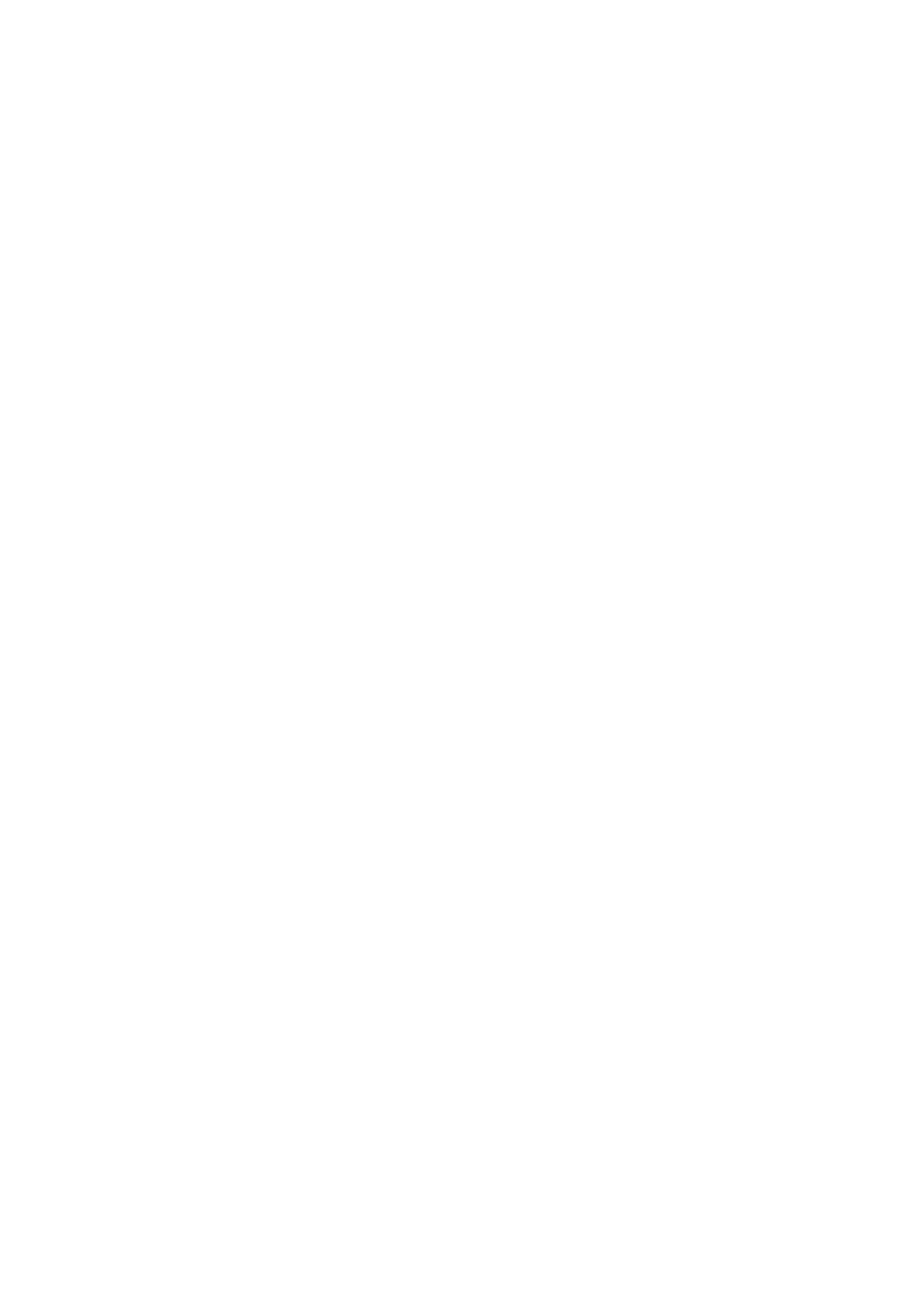|              | <b>Executive Summary</b>                                                                                                                                                                                                                                                                                                                                       | 1                                                                    |
|--------------|----------------------------------------------------------------------------------------------------------------------------------------------------------------------------------------------------------------------------------------------------------------------------------------------------------------------------------------------------------------|----------------------------------------------------------------------|
| 1            | <b>Introduction</b><br><b>Discrimination</b><br>Inadequate support<br>Treatment and care for people with mental health problems<br>Government action                                                                                                                                                                                                           | 5<br>$6\phantom{1}6$<br>9<br>10<br>12                                |
| $\mathbf{2}$ | <b>Barriers to working</b><br>Discrimination in the workplace<br>Colleague employees<br>Getting a job<br>Keeping a job<br>Conclusions                                                                                                                                                                                                                          | 14<br>14<br>16<br>17<br>18<br>21                                     |
| 3            | Benefits – support for going back to work<br>Linking rules<br>Permitted work<br>Tackling financial incentives for work<br>Pilot schemes to help people back to work<br>Work focused interviews<br>The role of Jobcentre Personal Advisers<br>Financial changes in pilot schemes<br>Conclusions                                                                 | 22<br>22<br>23<br>25<br>27<br>28<br>29<br>30<br>31                   |
| 4            | Barriers to claiming benefits and disability benefits<br>A complex system<br>Poor service<br><b>Rural areas</b><br>Direct payment of benefits<br>Claiming incapacity and disability benefits<br>Application forms<br><b>Medical examinations</b><br>Constant scrutiny and instability<br>Appeals evidence<br>Refusals and client's difficulties<br>Conclusions | 32<br>32<br>33<br>35<br>37<br>38<br>39<br>40<br>42<br>43<br>45<br>46 |
| 5            | Losing out on means-tested benefits<br><b>Housing Benefit</b><br>Supporting housing benefit claimants and the landlords role<br>Hospital and discharge<br>Financial support in hospital<br><b>The Social Fund</b><br><b>Prescription charges</b><br>Conclusions                                                                                                | 48<br>48<br>49<br>51<br>52<br>53<br>54<br>56                         |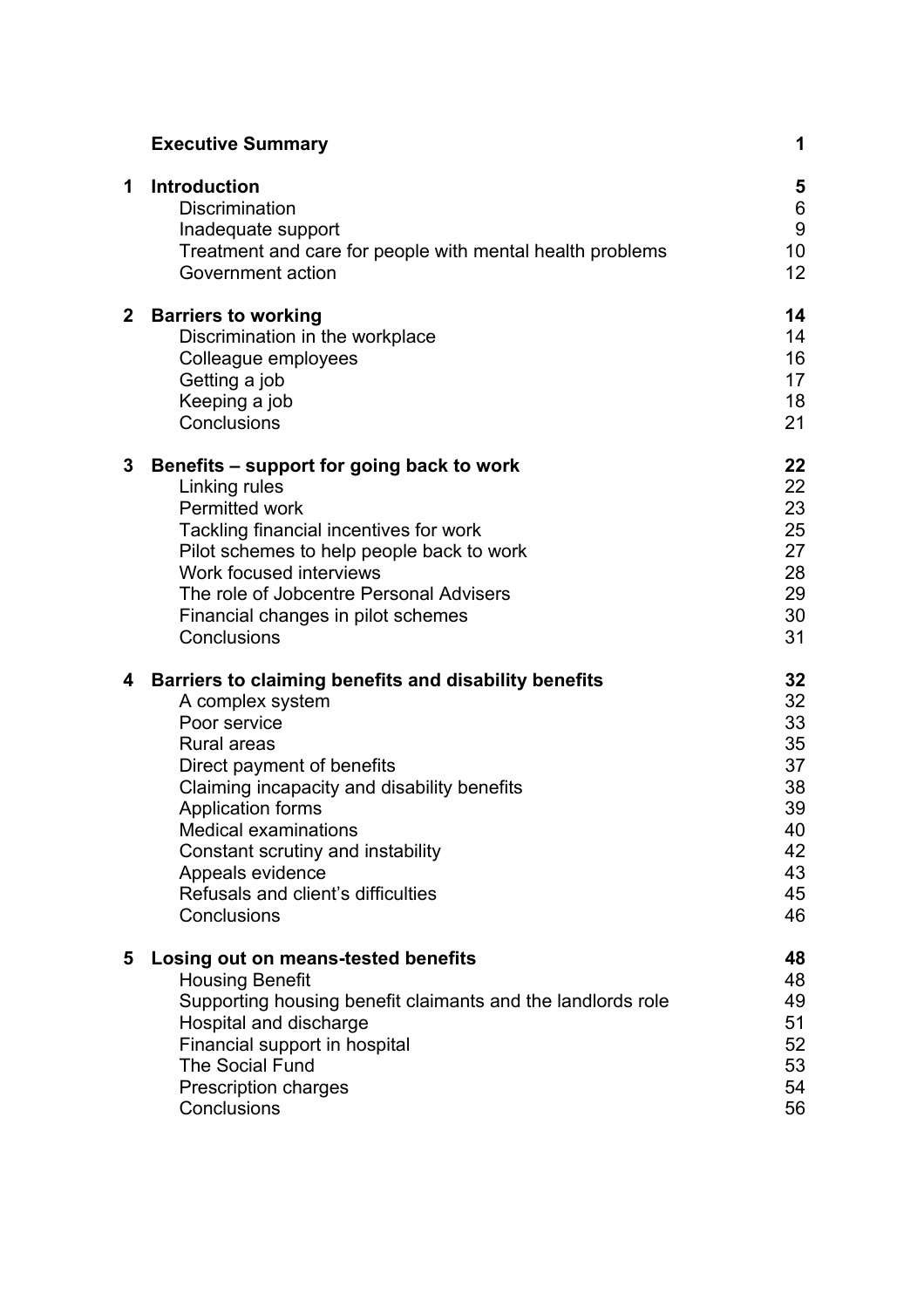| 6 | Vulnerable consumers, credit and debt<br>Recognising the problem<br><b>Sales Practices</b><br><b>Borrowing</b><br>Insurance<br>Coping with unmanageable debt<br>Support for people in debt from health professionals<br>Conclusions             | 57<br>57<br>58<br>62<br>65<br>70<br>74<br>75 |
|---|-------------------------------------------------------------------------------------------------------------------------------------------------------------------------------------------------------------------------------------------------|----------------------------------------------|
| 7 | Advice work – making a difference<br>Responding to need<br><b>Advice and Advocacy</b><br>Service features<br>Appropriate location<br>Inter-agency working<br>Funding for sustained support<br>Conclusions                                       | 77<br>77<br>78<br>79<br>80<br>81<br>82<br>83 |
| 8 | <b>Conclusions and Recommendations</b><br>Discrimination and mental health awareness<br>Changes to working practices<br>Overhauling the benefit system<br>Addressing insurance, consumer and debt issues<br>Supporting people when they are ill | 84<br>85<br>85<br>86<br>88<br>90             |
|   | <b>Bibliography</b><br><b>Appendix 1</b><br><b>Appendix 2</b>                                                                                                                                                                                   | 92<br>97<br>98                               |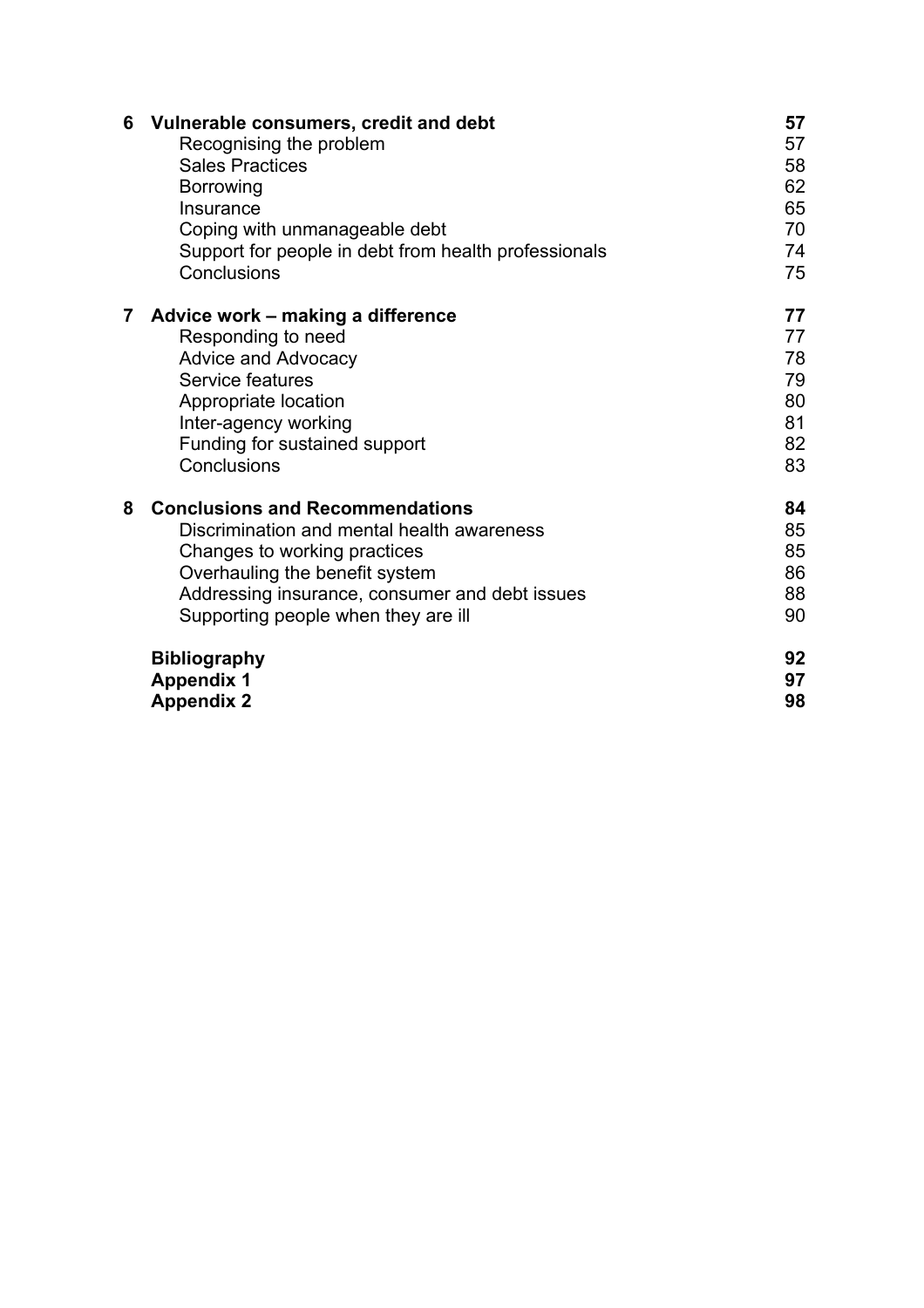# **Executive Summary**

- 1. When people suffer mental health problems, they lose part of themselves, a way of being. For some, this may be like a bereavement. Their ability to work, to manage their everyday affairs and to look after themselves falters and sometimes fails completely.
- 2. The scale of the problem is huge. The Office of National Statistics estimates one in six people suffer from a mental health problem at any one time<sup>1</sup>, roughly over 7 million people between the ages of 16 and 74. The Sainsbury Centre recently estimated the economic and social costs of mental illness for England to be around  $£77$  billion<sup>2</sup>. The most recent Welsh Health Survey indicated that 9.4 per cent of adults suffered from depression and 7.3 per cent had suffered from anxiety<sup>3</sup>.
- 3. Society's response should be to support people through this difficult time. CAB evidence suggests that far from this happening, people with mental health problems often experience discrimination and are not adequately supported. These two themes run through the evidence from Citizens Advice Bureaux in this report. These issues create difficulties for people that reinforce the isolation their illness creates.
- 4. This report draws on evidence, views and experience from over 350 CABx throughout England and Wales, 64 responses to a Social Exclusion Unit questionnaire on mental health and social exclusion and information from interviews and discussions with specialist workers from some of over 100 CAB mental health projects around the country.
- 5. Widespread discriminatory behaviour and failures to understand the difficulties people with mental health problems face makes raising awareness about mental illness a central issue. This is not a new message. The Government has begun to take steps to educate young people and employers about mental illness but CAB evidence suggests this has not yet had real impact. This is a challenge for all of us. It calls for action across all sectors of society. All those who come into contact directly or indirectly with people with mental health problems need to be better equipped to identify and help them whether they be in the public, private or independent sectors. Institutions need to review their procedures to avoid discriminatory outcomes. In addition, there is a need to break down the barriers of discrimination by raising awareness about mental health issues among the general population.
- 6. This report outlines CAB evidence on the stigma, discrimination and difficulties people with mental health problems face in the work

<sup>1</sup> *Psychiatric Morbidity among adults living in private household in Great Britain*, 2000, National Statistics. Other surveys have put the figure at 1 in 4 including the *mind out for mental health*  campaign. Depression occurs in 10 per cent of the population.<br><sup>2</sup> The Economic and Social Costs of Mental Illness, 2003, Sainsbury Centre for Mental Health.

<sup>&</sup>lt;sup>3</sup> Welsh Health Survey, 1998, National Assembly for Wales. Fieldwork for a new combined survey began in October 2003 and will be carried out over a 2 year period.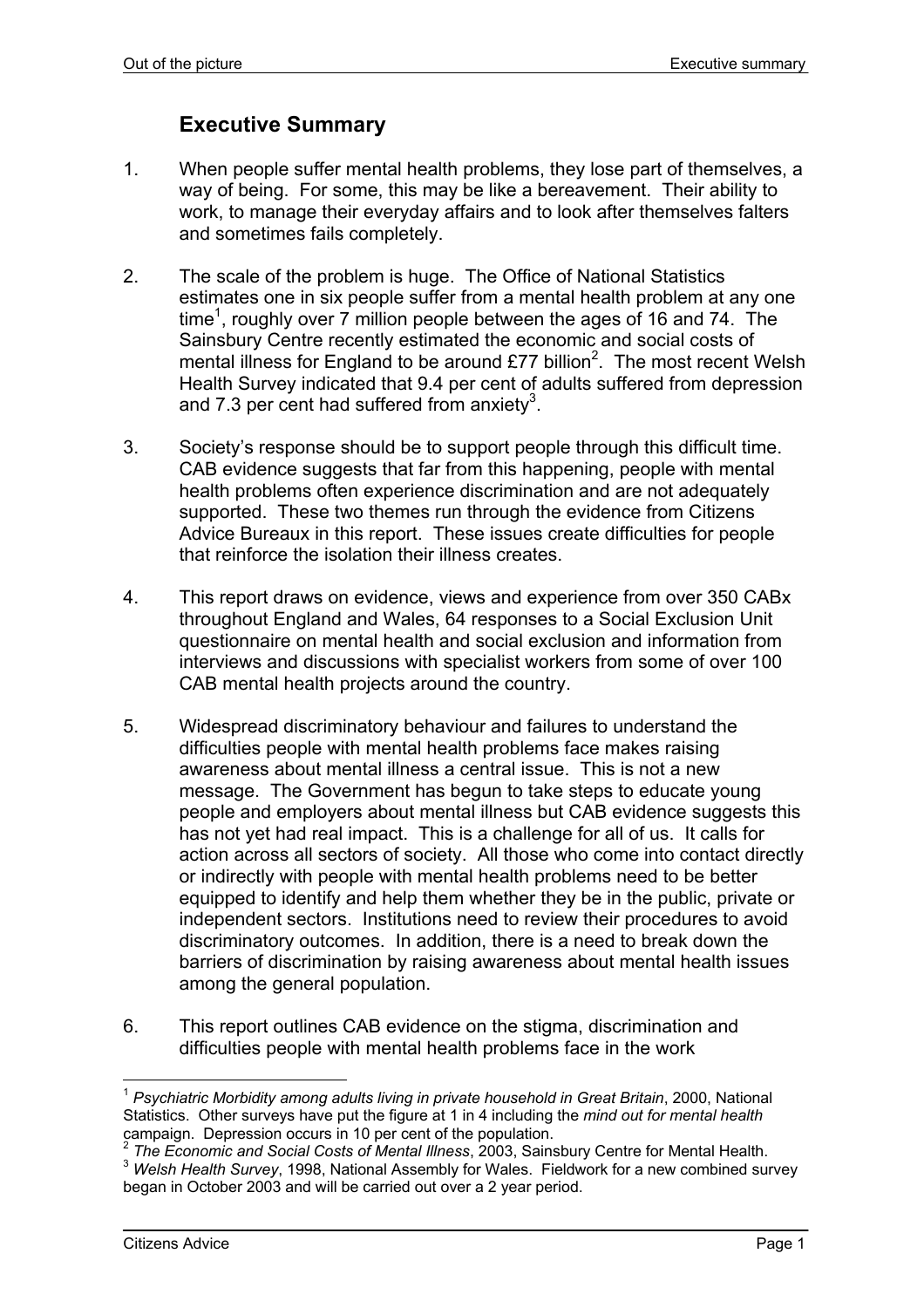environment, the benefit system and dealing with consumer affairs such as financial services. These are just some of the areas in which people experience exclusion. Working, welfare and personal finance are key to maintaining a regular income. When something goes wrong, security and the daily routine is lost. A large part of the work of Citizens Advice Bureaux involves helping these clients with employment, benefit and consumer problems as illustrated with case studies throughout the text.

- 7. Many people with mental health problems want to work. We describe some of the barriers to their achieving this. The work environment too often seems to discard people who are ill, for lack of understanding and knowledge about the kind of help that people need. Sometimes there is overt discrimination. The Government is piloting changes to help people on incapacity benefit back into the workplace but we have yet to see how these will work out in practice.
- 8. Loss of work and failure to get back into employment after illness means that mental health service users have the lowest employment rate of all disabled groups. Only 18 per cent<sup>4</sup> are employed. Most are dependent on benefit income and are some of the poorest people in the UK. Poverty is linked to poor health and people with mental health problems are trapped in poverty for longer periods than most.<sup>5</sup> Persistent low incomes reduce people's ability to afford to participate in activities and services that might help reduce their isolation.
- 9. Work is one avenue by which people with mental health problems may be made to feel less socially excluded but it is not the whole answer in addressing social exclusion. A number of broader based issues need to be tackled if those with mental health problems are to be helped into a 'workready' state. Major changes in the benefit system and in consumer protection are urgently needed. Unfair discrimination in these sectors is undermining people's confidence and their ability to cope financially and creates conditions in which they are least likely to get better.
- 10. The benefit system should underpin people's security but it often fails to recognise and make allowance for their illness. The forms that have to be completed and the procedures used for assessing capacity to work do not make appropriate provision for mental health problems. People with mental health problems have full responsibility for complying with procedures and time limits and failure to do so can mean benefits are stopped. When people are unwell, their capacity to function normally may be reduced, yet the benefit system makes no allowance for this.
- 11. High pressure selling and the ease of obtaining credit are problems for many people. But those with mental health problems are particularly vulnerable when unwell. Many face difficulties in being effective consumers and understanding the full implications of consumer contracts or credit

l <sup>4</sup> Labour Force Survey, 2002, National Statistics, Department for Education and Employment<br><sup>5</sup> Poverty, Social Exclusion and Mental Health: a resource pack, 2001, Davis, Ann & Phil Hill, The Mental Health Foundation.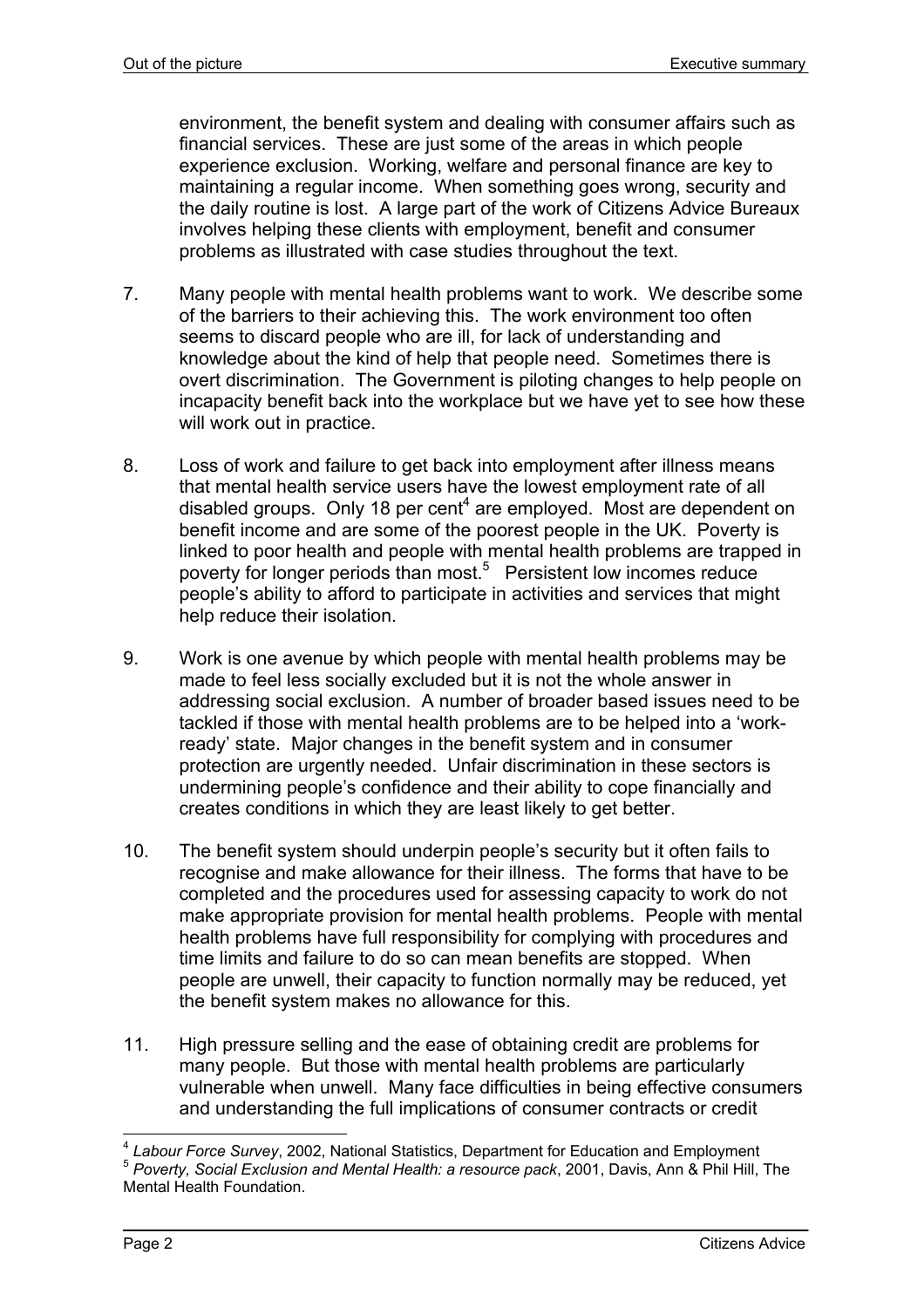agreements they may not be able to afford. They are directly discriminated against when insurance providers apply blanket exclusions of people with mental illness and when payment protection insurance fails to cover breaks in their income.

- 12. Low income and illness make managing finances difficult and debt is common. The anxiety and stress that accompanies debt is known to impair health. Support and independent advice demonstrably contribute to reducing anxiety and health problems and debt needs to be addressed early if it is not to become insurmountable and make people's condition worse.
- 13. When unwell, large numbers of people with mental health problems are very much on their own. They need support to cope with their illness and advice and help to deal with the benefit system, debts, social activities and moves into work. Aside from the statutory agencies, a wide range of supportive work is undertaken by a number of voluntary organisations. But these do not have the resources to cater for all needs.
- 14. This report argues for a programme of action to tackle discrimination in behaviour and in institutional procedures across the public and private sectors. It calls for more support for people with mental health problems to help create positive experiences both in and outside work, building blocks that may help them to recover more quickly and prevent their domestic situation deteriorating. The report makes recommendations in the following key areas:
	- **for action to improve awareness and understanding of mental health throughout the public, private and independent sectors. This should be underpinned by monitoring and reviews of how services impinge on people with mental health problems and backed up by changes to the Disability Discrimination Act 1995. The National Institute for Mental Health England should take responsibility for establishing a cross departmental programme to combat discrimination on grounds of mental health and promote social inclusion for people with mental health problems in the public, private and voluntary sectors. The Welsh Assembly Government should build on the progress it has made for a multi-agency approach to address these issues**
	- **for a comprehensive review of the benefit system and its impact on people with mental health problems**
	- **for the National Institute for Mental Health England to work with the Department of Trade and Industry to raise awareness about mental health issues and achieve changes in working practices which reflects this awareness**
	- **for ready access to support for people with mental health problems when they are not well, where and when they need it**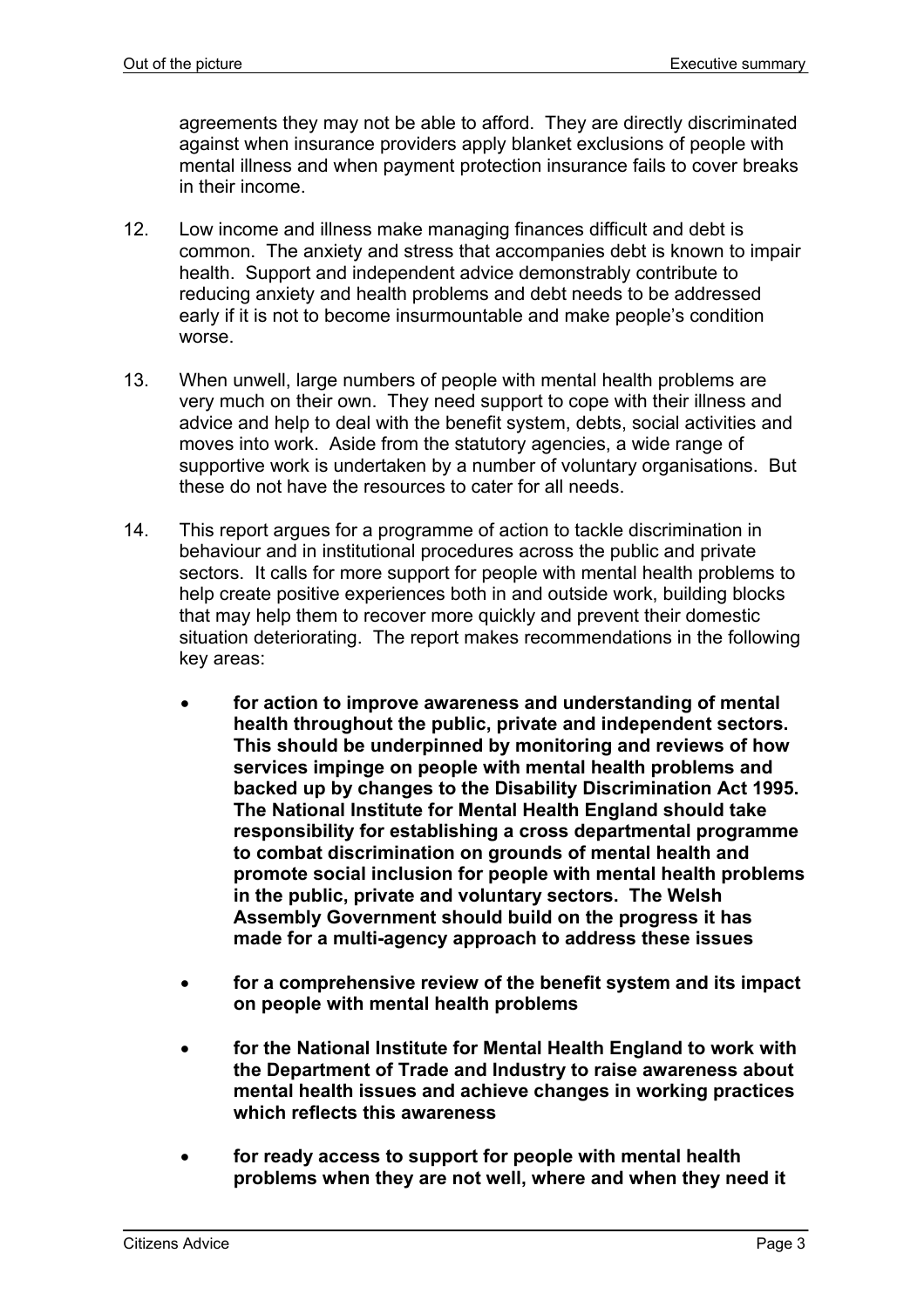• **for statutory bodies, voluntary agencies and private companies to exercise due care and responsibility towards vulnerable people who may not be able to look after their own interests. This should be underpinned with amendments to the Mental Incapacity Bill to improve consumer protection rights and remedies. Training on mental health awareness should be a requirement in industry codes of practice. The OFT should develop guidance on responsible lending and dealing with customers in financial difficulties.**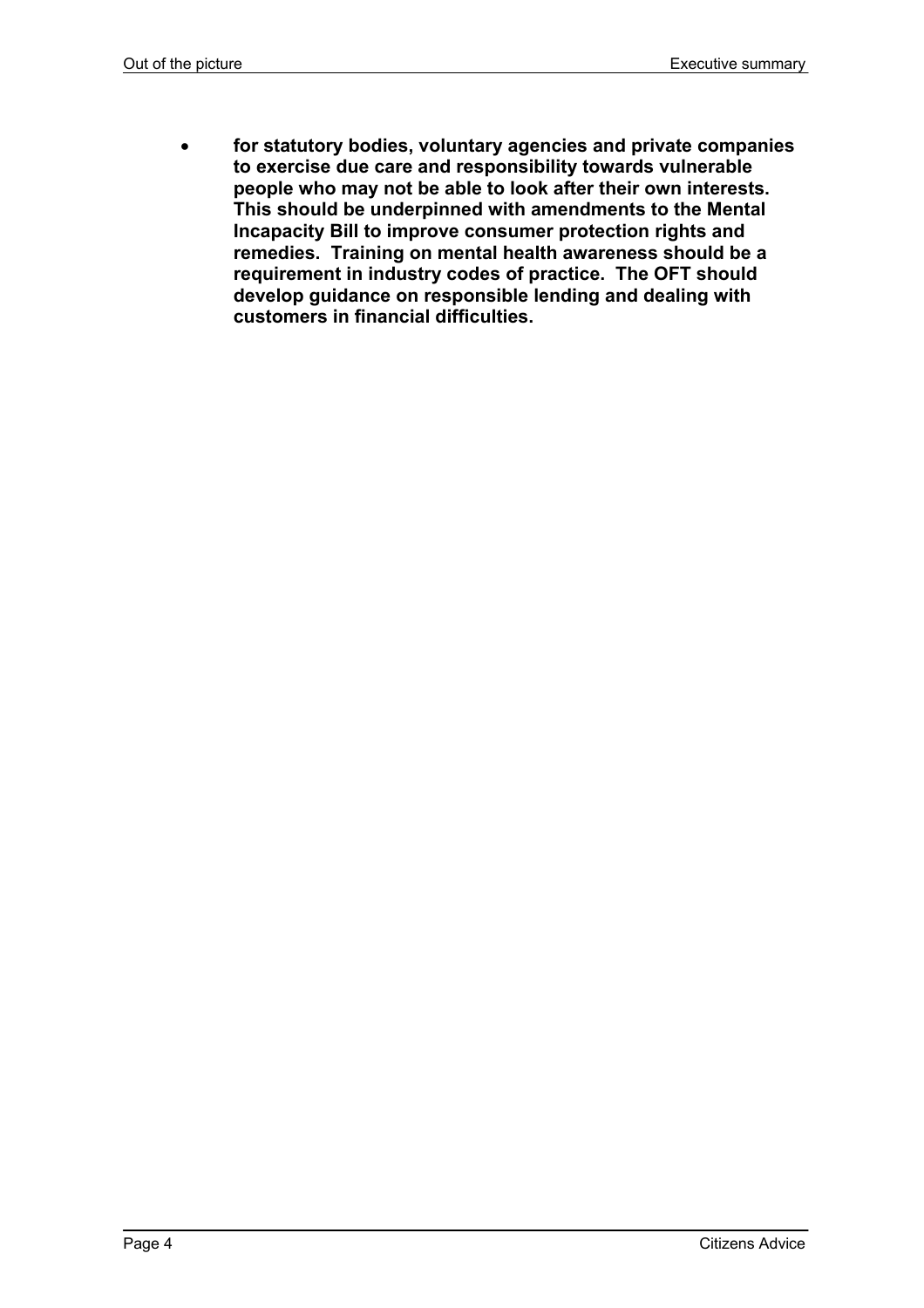# **1 Introduction**

*'I think one of the hardest things to deal with is the fact that you have an illness. It's not always something you can see, it's in your head. You know you don't feel right but you don't know why. I didn't want it, it just happened. Why me? I don't know the answer to that, I wish I did. One thing I know is I will never be the same person that I used to be. The little problems that could so easily be solved are like huge mountains that have to be climbed. But why do I keep falling down before I reach the top?* 

*It could be that my mind has blown a fuse but my thinking is not the same as it was before. Now I can't think too far ahead… Sometimes I'm confused. Sometimes people talk to me and words don't make any sense. It hurts to think, it hurts not to think. All I do know is I'm different.*<sup>6</sup>

- 1.1 The Office of National Statistics estimates one in six people suffer from a mental health problem at any one time<sup>7</sup>, this is approximately 7 million people between the ages of 16 and 74. The Sainsbury Centre recently estimated the economic and social costs of mental illness for England to be around £77 billion $8$ . They suggest that about 70 per cent of the cost of mental illness falls on the people who experience it and about 30 per cent on the rest of the population.
- 1.2 This report builds on Citizens Advice's response to the Social Exclusion Unit's 2003 consultation on how people with mental health problems could be helped back into work and what could be done to increase their social participation and access to services<sup>9</sup>. It outlines CAB evidence on the exclusion and barriers experienced by people with mental health problems as they struggle to engage with the workplace, the benefit system and consumer affairs.
- 1.3 In 2002/3 bureaux dealt with almost 6 million new enquiries of which over half a million were about employment problems, over one and a half million about benefits and over one million about consumer and utility issues. More than 100 bureaux run special projects for people with mental health problems and CABx regularly give advice and help in 707 GP surgeries and health centres, 79 general hospitals and 69 psychiatric care centres and 20 healthy living centres. Many people with mental health problems turn to the CAB when they cannot manage and have been unable, or not known where, to get help. A few bureaux have indicated to us that they estimate more than half of their clients have or have had a mental health problem.

<sup>6</sup> A former CAB client and contributor to *Marooned,* a magazine produced by and for users of the mental health system in Salford and supported by social services community care worker services.<br><sup>7</sup> *Psychiatric Morbidity among adults living in private household in Great Britain, 2000, National* Statistics. Other surveys have put the figure at 1 in 4 including the *mind out for mental health*  campaign. Depression occurs in 10 per cent of the population.

<sup>8</sup> *The economic and social costs of mental illness,* 2003 The Sainsbury Centre for Mental Health, Policy Paper 3.

 $9$  In March 2003, the Deputy Prime Minister launched Mental Health and Social Exclusion, asking the Social Exclusion Unit (SEU) to consider what more could be done to reduce social exclusion among adults with mental health problems. The Social Exclusion Unit's information gathering included a consultation exercise.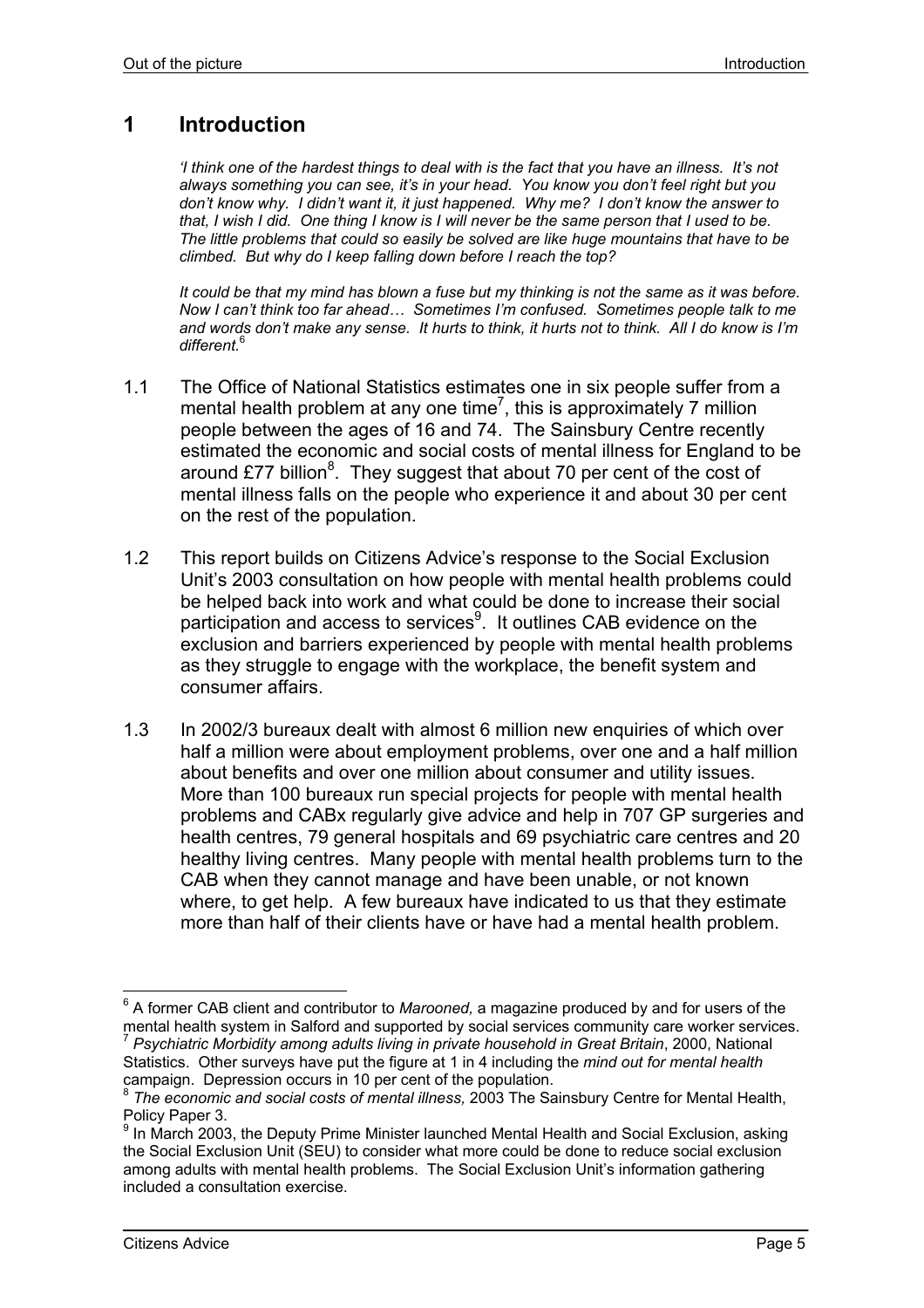- 1.4 This report draws on evidence, views and experience from:
	- Over 350 bureaux throughout England and Wales who have submitted client case examples to Citizens Advice since January 2002
	- CAB advisers' responses to a Social Exclusion Unit questionnaire<sup>10</sup> on mental health and social exclusion (35 from special projects for people with mental health problems and 29 from generalist bureaux)
	- information from interviews and discussions with specialist workers in CAB mental health projects.
- 1.5 This introduction outlines the two themes that run through CAB evidence on mental health issues. They are that:
	- people with mental health problems face discrimination
	- inadequate support is available for people with mental health problems.

These create fundamental barriers to inclusion that pervade people's experiences in the work place, with the benefit system and how they are treated as consumers, particularly when accessing insurance and financial services. They create further difficulties that reinforce the isolation illness creates. This introduction also discusses the care given to people with mental health problems and actions being taken by the Government to address mental health issues.

1.6 Chapter 2 outlines the barriers to working. Chapter 3 looks at whether the benefit support for returning to work helps people back into employment. Chapter 4 describes the general problems people with mental health problems have with the benefit system and looks in detail at how disability benefits may undermine people's confidence and security and Chapter 5 examines how people lose out on means-tested benefits. Chapter 6 outlines consumer, debt and credit issues and how debt affects people's mental health and Chapter 7 describes how CAB projects that work with people with mental health problems are organised to help them. Broad recommendations, with some specific suggestions towards achieving the overall objective of inclusion, are summarised at the end of the report. Textual references throughout to 'people' should be read as 'people with mental health problems'.

#### **Discrimination**

1.7 There is a general lack of knowledge and understanding about different kinds of mental illness such as anxiety, panic attacks, phobias, depression, manic depression and schizophrenia. Attitudes based on fear stigmatise

l  $10$  circulated to projects and bureaux in June 2003.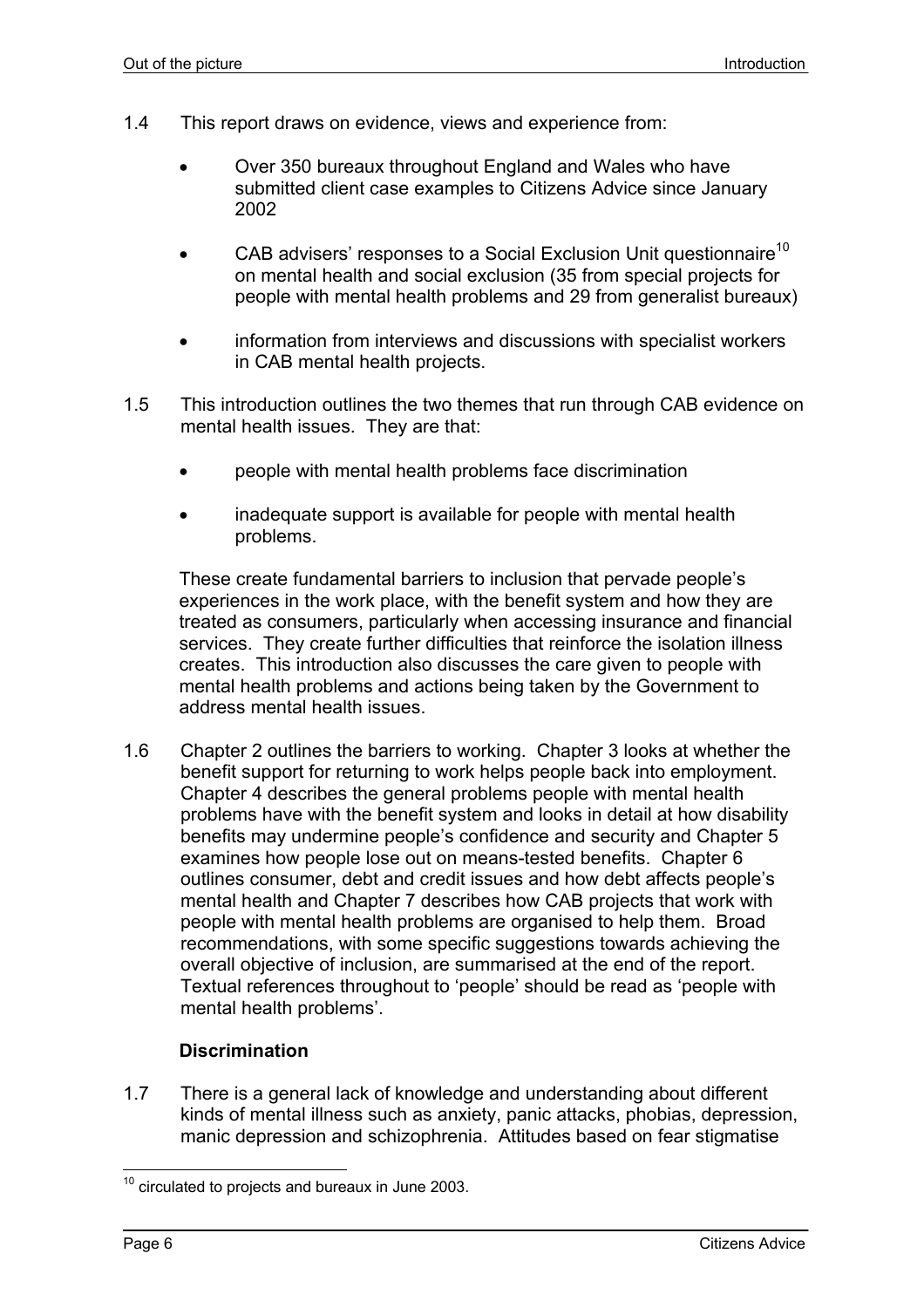and stereotype people with mental health problems, exposing them to prejudice, discrimination and sometimes harassment<sup>11</sup>. Discrimination leaves them feeling ashamed, excluded and marginalized even after recovery.

1.8 The difficulties people face are not understood and so do not elicit sympathy.

> 'They can feel judged by others and feel excluded because no-one understands how their illness affects them.<sup>12</sup>

People with mental health problems suffer low self-esteem and lack confidence and motivation and talk about a 'battle' or 'fight' to be understood by others. They see allowances made at work and in the benefit system for people who are physically ill but not the same allowance made for mental illness. They believe it is not they who have to come to terms with their illness but others. To cope, they may lie about it on forms, not tell their colleagues at work and not tell the people they socialise with, fearing disclosure will mean harassment and prejudice.

- 1.9 The Disability Discrimination Act 1995 (DDA) does apply to people who have a mental impairment that is 'clinically well-recognised by a respected body of medical opinion', and where the impairment has a 'substantial and long-term adverse effect on his ability to carry out normal day-to-day activities'. Long term is defined as lasting at least 12 months, though if an illness is likely to recur this can be treated as a substantial effect.
- 1.10 But it can be very difficult for people with mental health problems to use the law to assert their right to be treated fairly as is demonstrated by the extent of case law on this issue<sup>13</sup>. There are three obstacles to be overcome when people consider taking action under the Act.<sup>14</sup> First is that 'normal day to day activities' are mostly defined in physical terms; yet physical activities may not be affected for a person with mental health problems. As currently defined, the 'normal day to day activities' fail to take sufficient note of the kinds of difficulties people with mental health problems face, such as psychiatric impairment affecting behaviour, social interaction, relating to strangers and communication. A second difficulty is mental impairment must be 'clinically well-recognised', a stipulation that doesn't apply to physical disability. It is not clear why there is a higher threshold of proof for mental disability beyond a GP diagnosis of mental impairment. Finally, the emphasis on 'long term' does not seem to encompass mental conditions that may be short term, fluctuating or recurrent in nature such as trauma or reactive depression, which for their duration can be mentally incapacitating and people with these conditions experience discrimination. CAB advisers indicate that it can be very difficult with all these obstacles to bring cases under the Disability Discrimination Act.

<sup>&</sup>lt;sup>11</sup> Read and Baker describe community harassment in *Not Just Sticks and Stones*, 1996, Mind.

<sup>&</sup>lt;sup>12</sup> CAB adviser

<sup>&</sup>lt;sup>13</sup> for example, see Goodwin v The Patent Office, 1999, IRLR 4, Employment Appeal Tribunal.<br><sup>14</sup> See Chapter 6, paragraph 6.41and 6.42 for further discussion of this.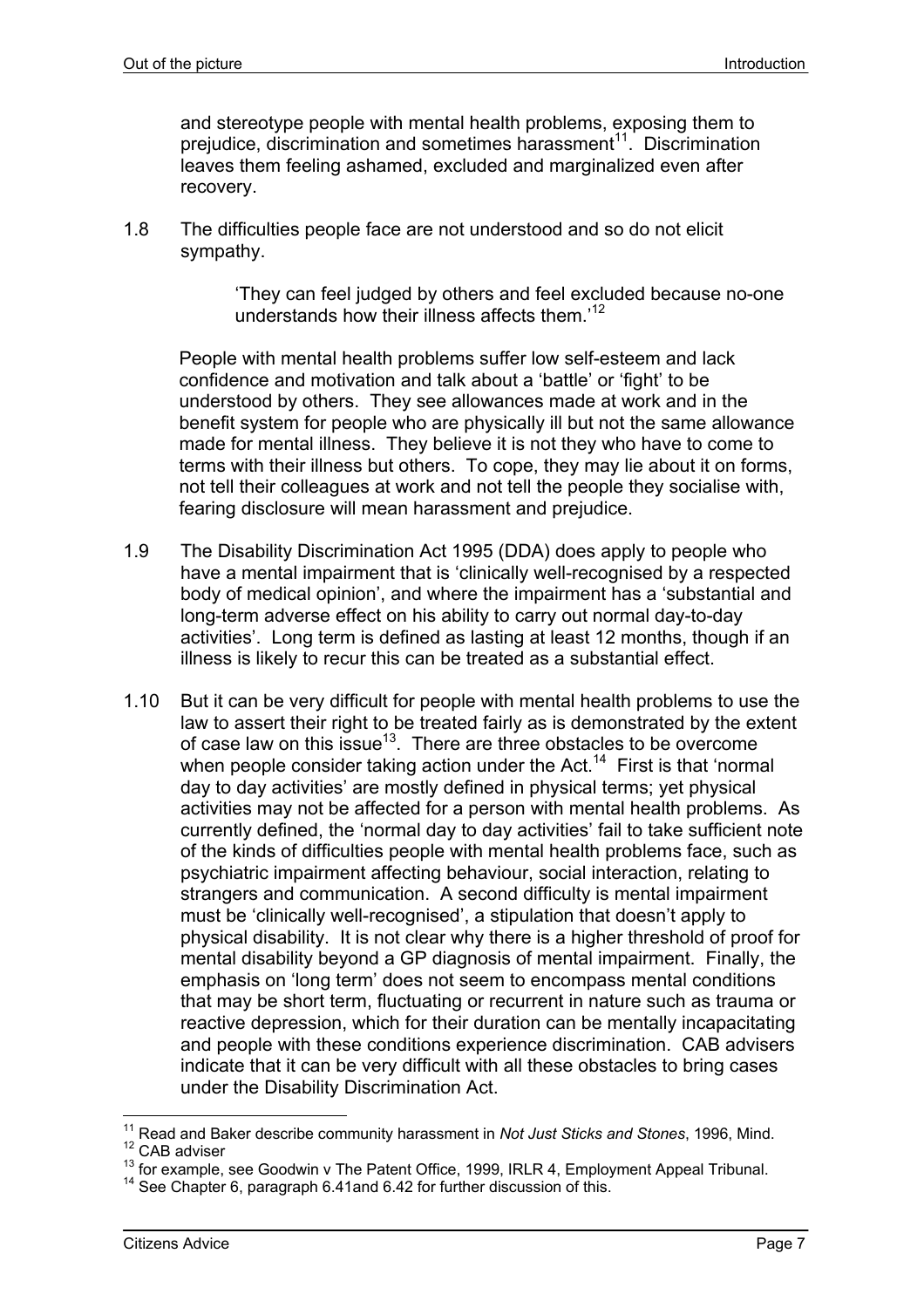- **1.11 To help challenge the unacceptable discrimination faced by people with mental health problems, Citizens Advice recommends that definitions of mental disability in the Disability Discrimination Act should be broadened. 'Normal day to day activities' should be broadened to include the effects of mental disability on day to day living, such as communication or social interaction. The term 'clinically well recognised' should be dispensed with and recognition given to a wider range of mental health problems so that the same level of protection for people with mental disabilities is provided as for people with physical disabilities.**
- 1.12 Citizens Advice is not alone in identifying the need for the DDA to be changed in this way. Mind has noted the limited definition excludes many people with mental health problems<sup>15</sup>. The Disability Rights Task Force has recommended the DDA definition should be reviewed with a view to extending it<sup>16</sup> and this remains the view of the Disability Rights  $Common<sup>17</sup>$ .
- 1.13 The Royal College of Psychiatrists has reported<sup>18</sup> that 40 per cent of people who present to their GP with mental health problems feel stigmatised and discriminated against by their GPs. It too argues that anti-discrimination and disability legislation must be seen to operate effectively for those disabled by mental illnesses and that NHS trusts should treat mental illness in all policy and procedures as they presently treat such issues as race, gender and age. It argues that the Medical Royal Colleges and British Medical Association (BMA) should formally adopt anti-discriminatory policies and awareness campaigns in relation to people with mental health problems.
- 1.14 However, the Government has so far been reluctant to act on evidence of the inadequacy of the DDA in this respect<sup>19</sup>. Regrettably government proposals to amend the  $\arctan 20$  are missing an opportunity to address these important issues and if they are not addressed, it will remain very difficult for people with mental health problems to bring and prove cases of discrimination.
- 1.15 More widely tackling discrimination on grounds of mental health is a major challenge. CAB evidence points to **the need for all those working in statutory and voluntary agencies and public and private bodies that deal with the public to undergo mental health awareness training which includes information about the difficulties illness creates for**

<sup>&</sup>lt;sup>15</sup> Creating Accepting Communities, 1999, p.124, Mind.<br><sup>16</sup> From Exclusion to Inclusion, 1999, Disability Rights Task Force, Final Report.<br><sup>17</sup> Disability Rights Commission Response to the Social Exclusion Unit Consultati

<sup>18</sup> *Mental Illness: stigmatisation and discrimination within the medical profession*, 1999, Council Report 91, Royal College Psychiatrists, Royal College Physicians of London, British Medical Association

<sup>&</sup>lt;sup>19</sup> see for example the Ministers response to Lord Ashley of Stoke. Disability Discrimination (Amendment) Bill, 6 Mar 2002, Col 347, Hansard.

<sup>&</sup>lt;sup>20</sup> Draft Disability Discrimination Bill, 3<sup>rd</sup> December 2003, Cm 6058, DWP.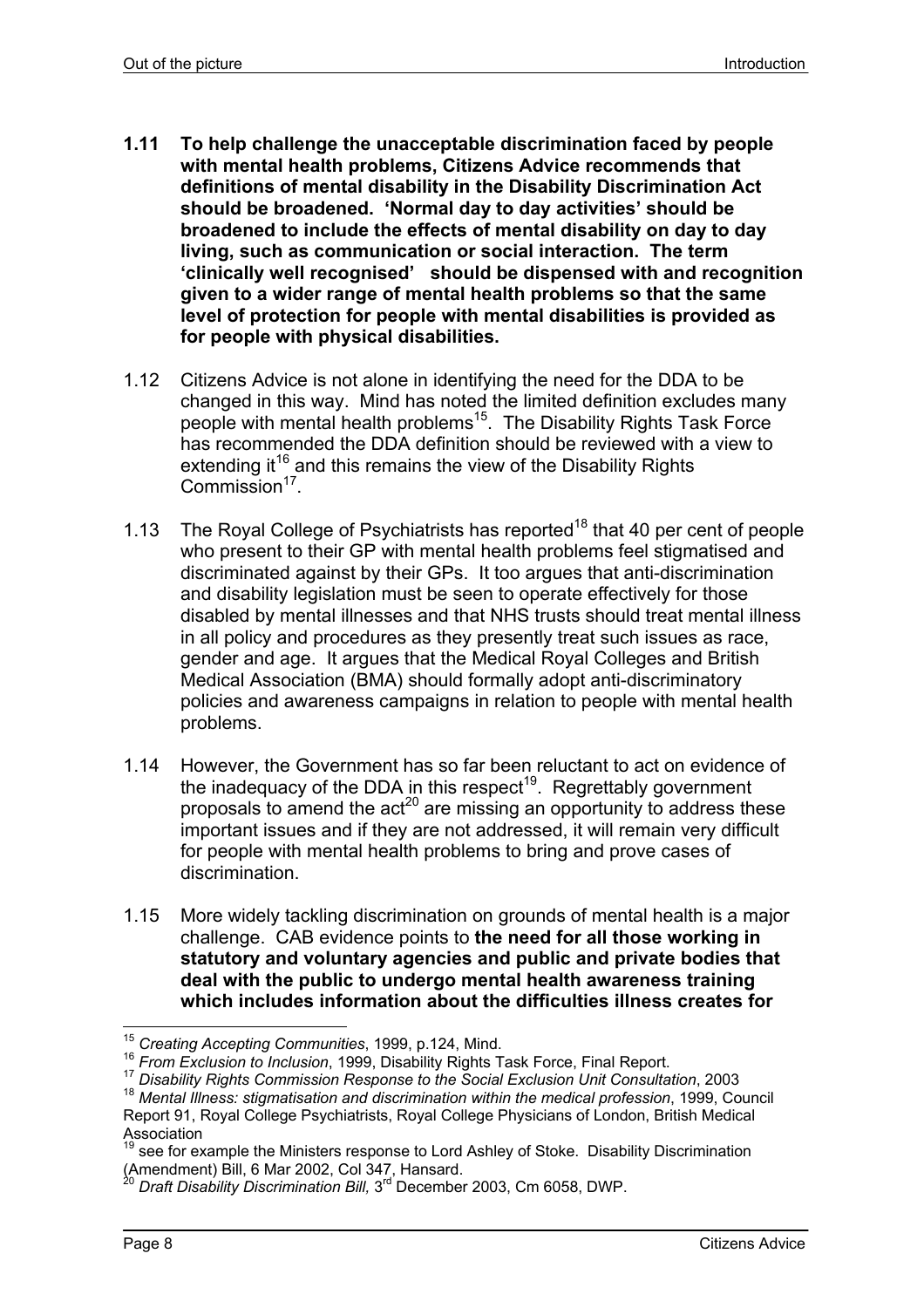**people. Organisations should underpin this by reviewing and regularly monitoring their systems and procedures to ensure that people with mental health problems are not put at a disadvantage.** 

- **1.16 The National Institute for Mental Health England and the Department of Health, Social Services and Public Safety in Northern Ireland should be given lead responsibility for establishing a cross departmental programme for combating discrimination on grounds of mental health and promoting social inclusion for people with mental health problems in the public, private and voluntary sectors.**
- **1.17 The Welsh Assembly Government should build on the progress for a multi-agency approach to combating discrimination, promoting social inclusion and tackling stigma as laid down in the NSF (Standard 1) for Wales. The Assembly Government has adopted a multi-agency approach to delivering services.**

#### **Inadequate support**

- 1.18 CAB advisers have identified lack of support as one of the most significant issues to be tackled if we are to make an impact on the social exclusion experienced by people with mental health problems. If people do not have support with basic tasks such as claiming benefits and paying bills, they enter a downward spiral to poverty and exclusion as well as having to deal with the stigma of mental health.
- 1.19 For the majority of sufferers, illness causes them to withdraw socially. Wary of people, they can find it difficult to get information, seek help or go out of the house. They may have problems communicating and being understood. Depression and the side effects of medication can lead to extreme fatigue. When people are not able to manage appointments and arrangements, this can be interpreted as 'not bothering'. Problems with communication extend to concentration and coping with written material. When ill, people are unable to work, less able to claim benefits, complete forms, manage money and other daily matters; sometimes they cannot manage their own personal care.
- 1.20 It is often erroneously assumed that family and friends can help but advisers report that a significant number of clients who have been referred to the mental health system are without the family or friendship networks we might assume they have. If people are to be helped to recover, support needs to be substantially improved and increased.
- 1.21 CAB advisers report that people need advocacy in the community that is readily accessible to help them articulate their needs when they have difficulty doing so themselves. The Durham CAB Representative Advocacy Service is an example of working with people in the community to help them articulate their needs.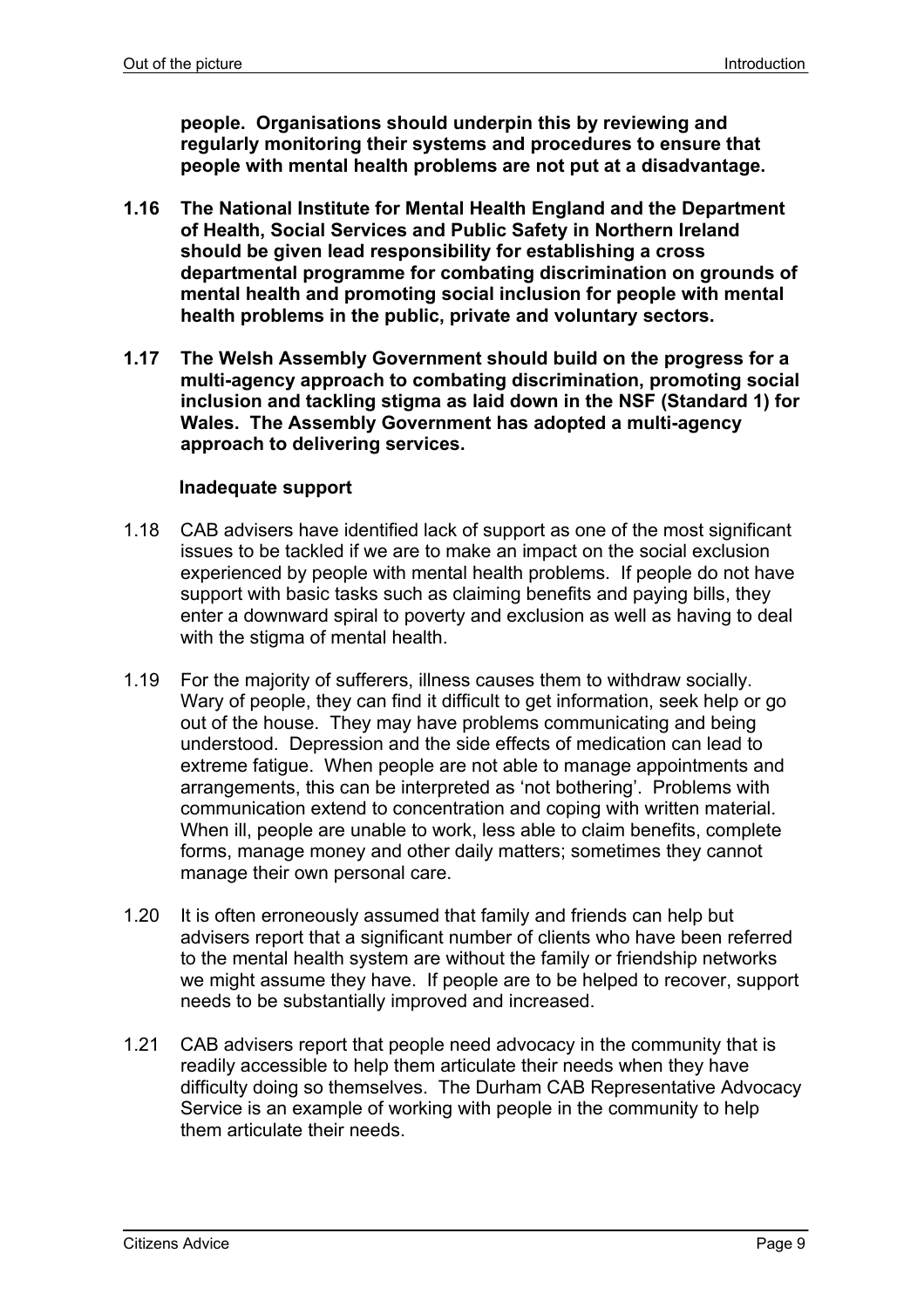1.22 Citizens Advice welcomed the positive proposals in the Draft Mental Health Bill (2002) to strengthen patients' rights and improve advocacy and hopes these will be taken forward. However, we very much regret that in the new Mental Capacity Bill, the Government has rejected the 'essential role' of a comprehensive system of advocacy as recommended by the Joint Committee21. **It is important that patients' rights to advocacy are translated into more resources on the ground to help people with mental health problems challenge discrimination and access their civil and consumer rights when these are being denied them.** 

#### **Treatment and care for people with mental health problems**

- 1.22 People receive very different levels of support to manage their illness and cope with the consequences of illness, such as losing a job. The kind of help given seems to depend not only on the nature of their illness but where they live.
- 1.23 People who are referred on to the mental health services for specialist help from a psychiatrist and/or a Community Psychiatric Nurse (CPN) and the Community Mental Health Team (CMHT) are a minority. Such referrals tend to be made when people's conditions deteriorate or become critical. This means a substantial number of people do not receive help beyond that which their GP can give them, unless they buy it privately.
- 1.24 90 per cent of mental health problems are dealt with in primary care<sup>22</sup>. These people are in particular need of more support. Mind have noted that when people with mental health problems were treated by their GP, the majority (94 per cent) had been prescribed medication<sup>23</sup>. Other options for GPs are often limited because the focus of treatment currently remains with secondary rather than primary care, so a GP is unlikely to be in a position to refer these people for the 'effective support' in the early stages of their illness that the Government would like them to have  $24$ .

'Fewer people are getting diagnosed … so a client can go in and out of hospital with severe panic attacks and then come out with no CPN or psychiatric referral. We have lots of clients like that. With border personality disorder basically you cannot get treatment and no one wants you, yet it is one of the most common mental health problems and a result of neglect and abuse with people really marginalised and unable to cope. Because no one is interested, they get little support or help. They're told it is untreatable and a lot of the people

<sup>21</sup> <sup>21</sup> *Government's Response to the Scrutiny Committee's Report on the Draft Mental Incapacity Bill*, Cm 6121, February 2004, Department for Constitutional Affairs.

<sup>22</sup> *Fast-forwarding Primary Care Mental Health: justification for a permanent separate strand for primary care within NIMH(E),* 2001, Department of Health. 23 *The hidden costs of mental health*, 2003, Mind.

<sup>24</sup> *Pathways to Work: Helping people into employment,* 2002, p.14, Department of Work and Pensions, Cm 5690.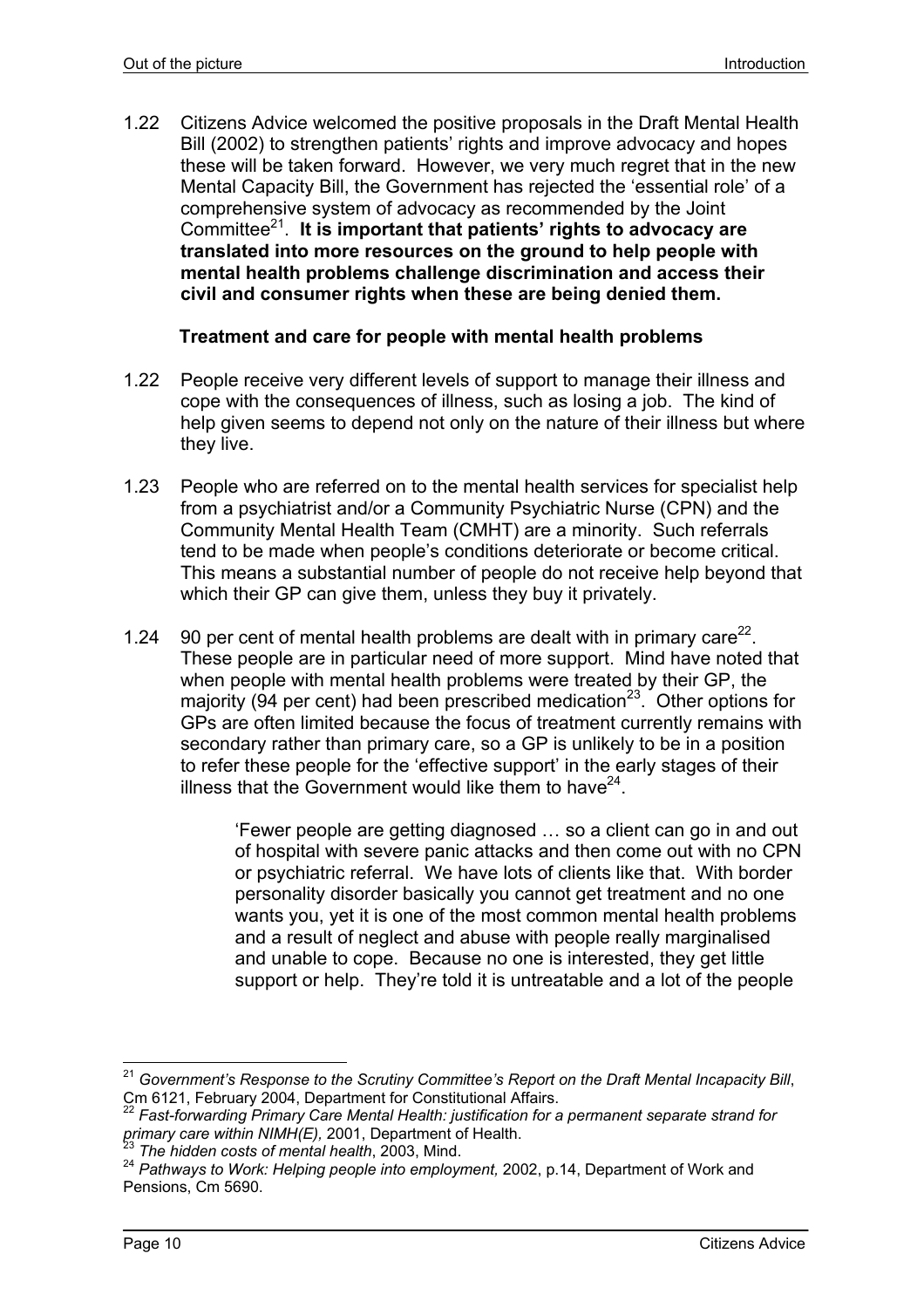I see are at the bottom of the pile and they often turn to drugs or drink to self-medicate $25$ .

1.25 It is possible some GPs do not refer on clients who could benefit from specialist help because they know services are over-stretched. Social services often purchase special services or activities to help clients up to a financial limit for any one individual. Also, the support and activities that are accessed through referrals may have limited places and restricted opening times. Some people find their CPNs and social workers difficult or impossible to reach. When professionals have moved away to other jobs or for training, clients' files have been closed without informing the client who has then had to go back to her/his GP for a new referral.

> A CAB in Hertfordshire is helping a client who cannot read or write and who has serious mental health problems. The client went to social services to try and get help with benefits and with her mental health. There was a 'violent incident' and she was banned from the premises. She then approached the Women's Resource centre who referred her to the CAB who sorted out her benefit entitlements and tried to get help for her mental health problem. Social services stated that as she had a personality disorder she did not come within their remit. The client's state of mind deteriorated and she tried to harm herself and then to murder her husband. She has now been sectioned.

- 1.26 People who are not ill enough to be referred by their GP to the mental health services help may fall through the net in spite of skilled services and advice given by organisations such as Mind, Rethink, SANE, MACA, CABx and others. CAB advisers describe many people who feel they are totally lacking in support to manage their illness and their everyday lives. Without such support, they are unlikely to find their way into work.
- 1.27 Ethnicity also affects access to services. There are noticeable differences between white majority and minority ethnic groups experience of mental health services and the Government has recently produced a consultation  $\alpha$  document<sup>26</sup> with proposals to address this issue. Rates of compulsory admission are higher for black and minority ethnic groups, this may be associated with a more frequent involvement of the criminal justice system in their referrals. This group of people are also more likely to be assessed as requiring a greater degree of control and security and are more likely to be admitted to secure environments $^{27}$ . Some bureaux, such as Leytonstone, provide services in day centres for people with mental health problems from black communities. More work of this kind needs resources to help minority ethnic groups realise their rights.

<sup>&</sup>lt;sup>25</sup> CAB project worker.

<sup>&</sup>lt;sup>26</sup> Delivering Race Equality: a framework for action, October 2003, Consultation Document, Mental Health Services, Department of Health.

<sup>27</sup> *Inside Outside: improving mental health services for black and minority ethnic communities in England*, 2003, National Institute for Mental Health in England.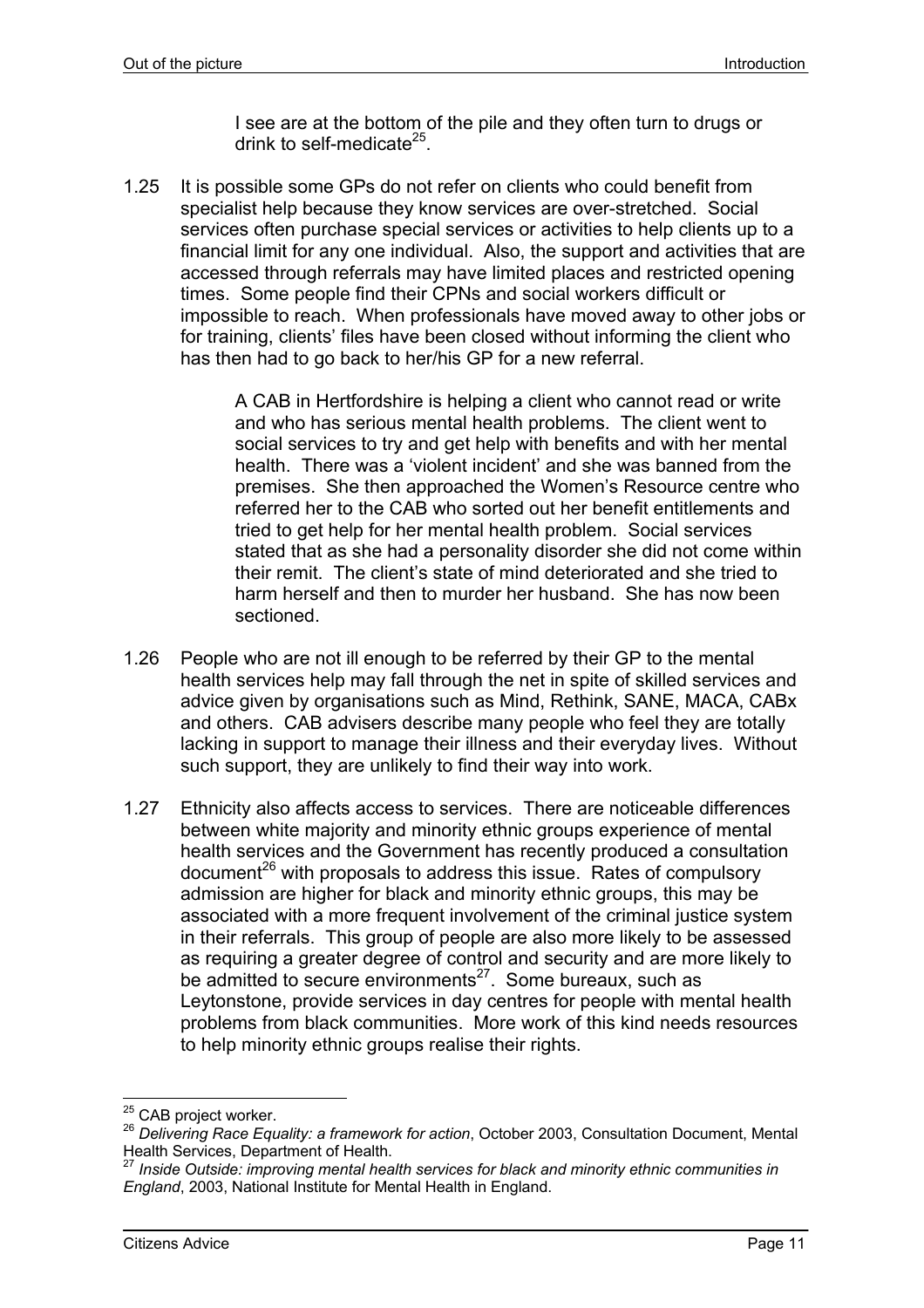1.28 Ways need to be found to ensure everyone with mental health problems can access appropriate services, activities and the practical help they need to manage their lives until they recover from illness. CAB evidence shows that more support and practical help is needed in particular when people go into hospital and are discharged or when they move into and out of employment.

#### **Government action**

- 1.29 The Department of Health (DoH) has recently undertaken a number of welcome initiatives to raise awareness about mental health issues. These include publishing The National Service Framework for Mental Health (NSF,1999) which sets standards and service models to address the mental health needs of working age adults up to 65 years, together with a significant investment<sup>28</sup>. The first of the NFS's standards addresses promoting mental health and tackling discrimination and social exclusion associated with mental health problems $^{29}$ . However, the NFS is concerned with the treatment and care which people will be entitled to expect and will be a guide to investment. It does not address work and benefit issues, nor consumer issues such as access to insurance, that form the basis of this report.
- 1.30 The National Institute for Mental Health in England (NIMHE) was set up in July 2001 to implement the NFS and to raise the profile of mental health and to improve services. Also in 2001, the *'Mind out for mental health'* campaign, commissioned by the DoH and NIMHE, was launched to help change the way people think about mental illness, especially young people, employers and the media $30<sub>1</sub>$ .
- 1.30 Over the same period (1998-2003) the Royal College of Psychiatrists conducted a *'Changing minds'* campaign to raise public and professional awareness and change attitudes. Its report<sup>31</sup> addresses stigmatisation by doctors and makes recommendations for reducing it.
- 1.31 In spite of these developments, statistics prepared for the DoH on attitudes to mental illness show that between 2000 and 2003, adult attitudes became slightly worse<sup>32</sup>, throwing doubt on the effectiveness of the *'Mind out for*

l <sup>28</sup> *National Service Framework for Mental Health modern standards and service models*, 1999, Department of Health. The needs of older people and young people and children are being addressed separately. There is £700 million over three years from 2000 to reshape mental health services in line with the NSF, to address gaps, to create a comprehensive service for people with severe and enduring mental illness and where this has been achieved, to develop services for people with common mental health problems.<br><sup>29</sup> Ibid, p.14-15

<sup>29</sup> Ibid, p.14-15 30 The campaign is being run by the communication consultancy, The Forster Company 31 *Mental Illness: stigmatisation and discrimination within the medical profession*, 2001, Council Report 91, Royal College Psychiatrists, Royal College Physicians of London, British Medical Association

<sup>32</sup> *Adults' Attitudes to Mental Illness in Great Britain*, 2003, National Statistics. Respondents were asked to say to what extent they agreed or disagreed with various statements and responses for different years were compared.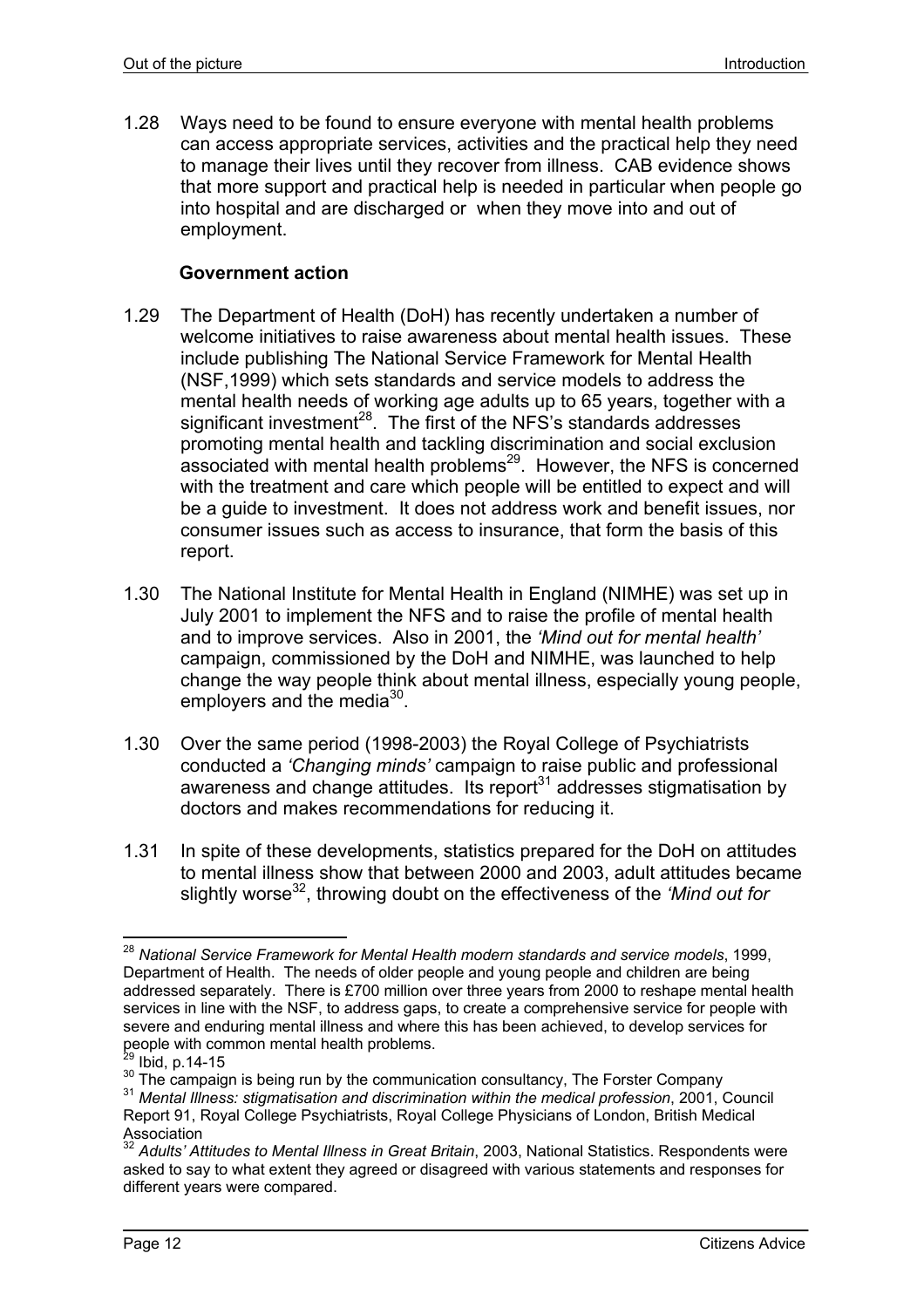*mental health'* campaign and indicating that a great deal remains to be achieved in terms of reducing discrimination against people with mental health problems.

- 1.32 Mental health remains one of the government's three key clinical priorities, along with cancer and coronary heart disease. The priorities and planning framework for 2003 reaffirmed this $^{33}$ .
- 1.33 The Welsh Assembly Government has listed the improvement of mental health services as one of its 5 priorities for health gain targets for 2002-2007<sup>34</sup>. The most recent Welsh Health Survey indicated that 9.4 per cent of adults suffered from depression and 7.3 per cent had suffered from anxiety<sup>35</sup>. The Health and Social Services Committee of the National Assembly for Wales has confirmed the key actions it is taking forward within its National Service Framework for Mental Health following a recent review and set new targets in January 2004. The Minister for Health and Social Services has already acknowledged the need for a national multi-agency initiative in order to address these key action points across Wales.
- 1.34 In Northern Ireland, a cross-departmental strategy lead to the 'Promoting Mental Health Strategy 2003-2008<sup>36</sup>, with the aim of improving the incidence of emotional and mental distress and raising knowledge and awareness. Research indicates the serious impact the "Troubles" continue to have on psychological well being with an estimate that Northern Ireland mental health needs are at least 25 per cent greater than  $\text{England}^{37}$ .
- 1.35 Such government actions are welcome and demonstrate a recognition of the scale of the task. However, this report based on CAB evidence shows that people with mental health problems continue to face discrimination and social exclusion in the workplace, in the benefit system and in consumer affairs. Too often they are left out of the picture with their needs neither recognised nor understood. Much work beyond the outlined government programme remains to be done if we are to create building blocks of positive experience for this group of people so that they feel included.

<sup>33</sup> *Improvement, expansion and reform, the next three years:* p*riorities and planning framework for 2003-2006*, 2002, Department of Health. 34 *Targeting Health Improvement for All*, 2002, National Assembly for Wales. Specified five priority

areas for target setting – coronary heart disease, cancer, mental health, older people, and children. <sup>35</sup> *Welsh Health Survey* 1998, National Assembly for Wales. Fieldwork for a new combined survey

began in October 2003 and will be carried out over a two year period.<br><sup>36</sup> Social Services and Public Safety, January 2003, Northern Ireland Department of Health.

<sup>&</sup>lt;sup>37</sup> Priorities for Action: planning priorities and actions for the health and personal social services, *2003-4,* 2003, DHSSPS.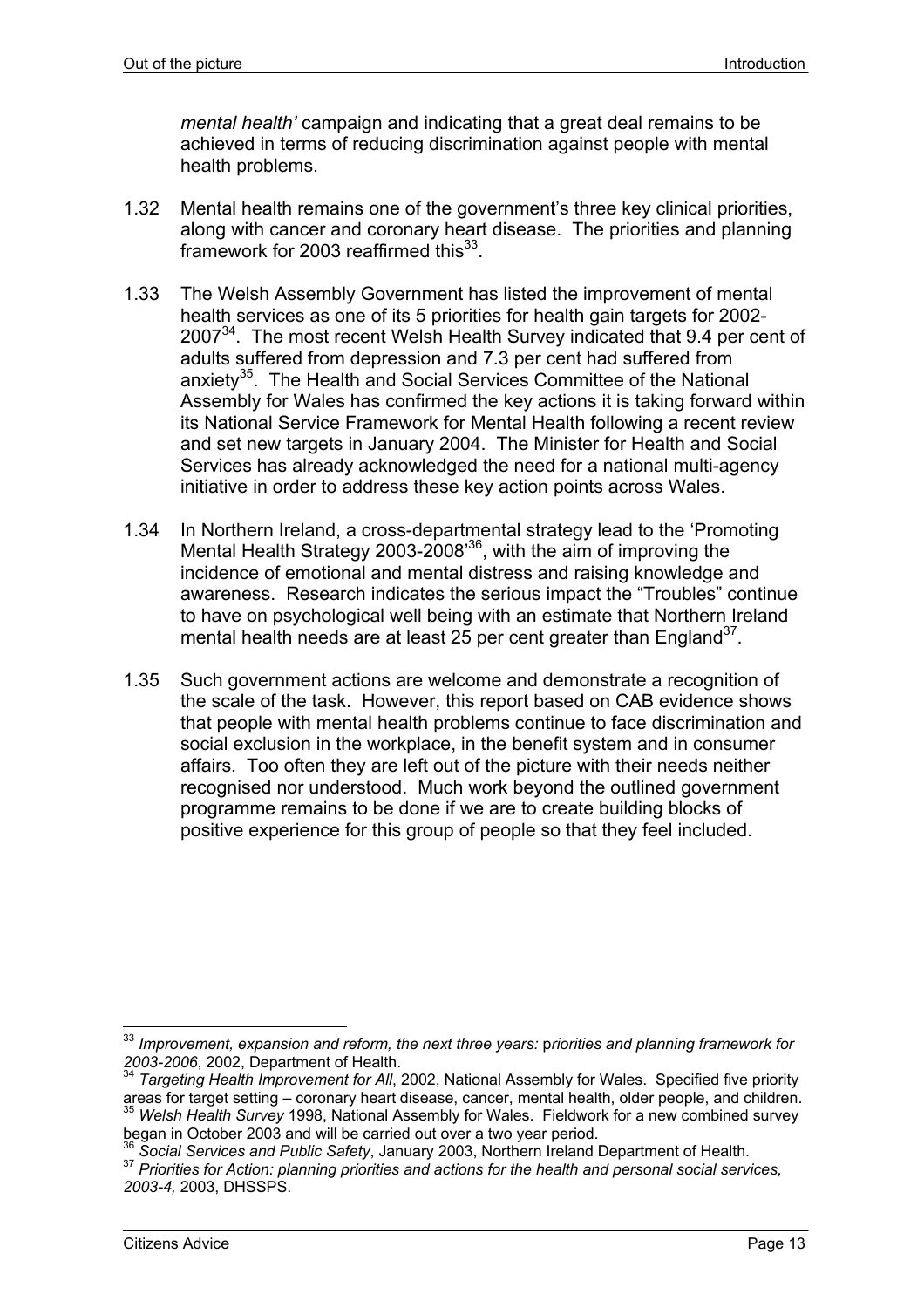# **2 Barriers to working**

- 2.1 This chapter outlines the difficulties people with mental health problems have staying in work when not well and getting back into work after illness. It shows that discrimination and lack of support and understanding in the workplace, are foremost among their problems. It argues for the Government to take a lead in bringing about change in working practices.
- 2.2 CAB evidence indicates that many people with mental health problems want to work because they expect to feel better for doing so and they want to make a contribution to society. Work can have a significant and beneficial impact on people's lives, giving their day structure, raising income and broadening social contacts. Work confers confidence and selfesteem and a sense of social inclusion. However, people with mental health problems have the lowest rate of employment among people with disabilities at 18 per cent. $38$
- 2.3 For some people with severe and enduring difficulties, the option of work may not be feasible or appropriate and for them, work will not represent social inclusion. There are other people who can realistically manage only supported or part-time work for a few hours a week and this is important for their sense of well-being.

#### **Discrimination in the workplace**

2.4  $\degree$  CAB advisers<sup>39</sup> working with people with mental health problems cite workplace experience and in particular, stigma, prejudice and discrimination from both employer and colleague employees as the main reason for people with mental health problems giving up work and the main problem when trying to get work (Table 2). Advisers believe employers' attitudes represent a significant hurdle over which people with mental health problems have no control or influence. Employers are criticised for their reluctance to employ people with mental health problems and their lack of understanding when people are in work and not well. There seems to be little point in encouraging people with mental health problems back into work unless the prejudices and discrimination of the workplace are effectively addressed. The stress of harassment and unsympathetic treatment will make their condition worse and lead to a breakdown of the work arrangement, possibly leaving them in a worse situation than when they started.

l <sup>38</sup> *Labour Force Survey*, National Statistics, 2002, Department for Education and Employment.<br><sup>39</sup> Responding to the Social Exclusion Unit's questionnaire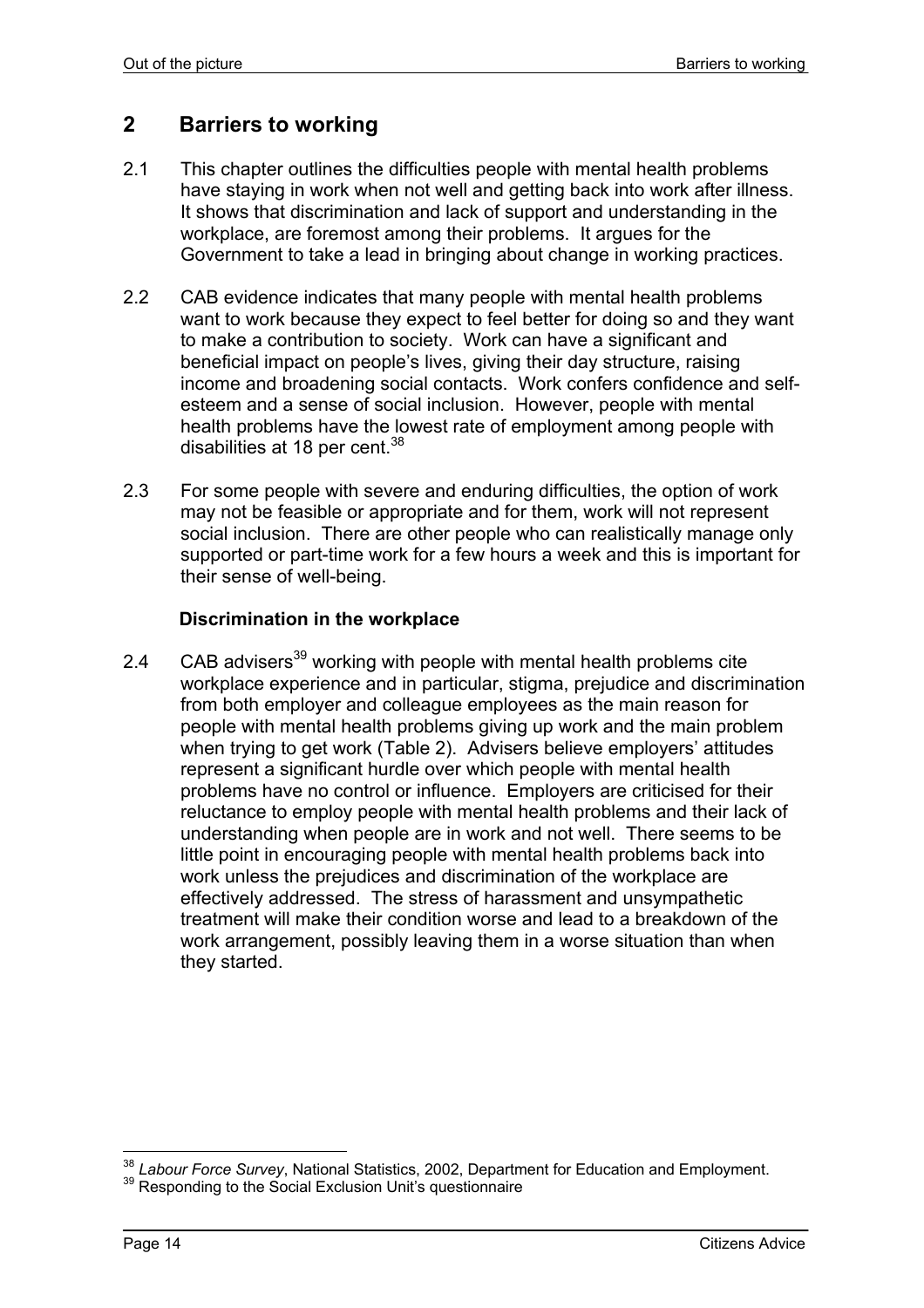#### **Table 2 Reasons reported by advisers for people with mental health problems giving up work**

| <b>Reasons</b>                                              | Percentage<br>of advisers |
|-------------------------------------------------------------|---------------------------|
| Stigma, prejudice, discrimination in the workplace          | 60                        |
| Lack of support for & from employers for working practice   | 39                        |
| Lack of support                                             | 36                        |
| Lack of confidence                                          | 34                        |
| Pressure and stress in the workplace                        | 20                        |
| Fear of consequences for benefit if work fails              | 19                        |
| Lack of qualifications / need for training / poor prospects | 16                        |
| Benefit poverty trap                                        | 12                        |
| Problems with benefit administration / delays               | 6                         |
| No work opportunities                                       | 6                         |

Base: responses from 64 advisers

- 2.5 Advisers also report that previous employment experiences can act as a deterrent to returning to work. Taking time off for treatment at hospital or as sick leave can be misunderstood by employers and lead to dismissal or people being encouraged to resign. Research undertaken by The Work Foundation shows that 75 per cent of line managers don't think that, or don't know whether, their organisation has adequate policies or procedures to deal with mental health issues and 70 per cent don't have adequate information about mental health<sup>40</sup>. The same research revealed that whilst nearly half (46 per cent) of all employees would go to their line manager with a mental health problem, but only four per cent thought their manager would be able to provide practical support.
- 2.6 People have to cope with a lack of understanding that at its worst is manifested as discrimination, intimidation and derision. They fear admitting to the nature of their illness, are reluctant to seek help and may ignore early symptoms until there is a crisis. People feel isolated when there is no flexibility or support at work and they are left unassisted. CAB advisers observe that people don't know where to find supportive work environments and need help to tackle the lack of awareness and understanding among employers.

A CAB in Worcestershire helped a client whose former store manager had breached her trust and confidentiality. The client had been employed for a year as a part-time sales adviser when she had to take sick leave. Her GP diagnosed depression and signed her off work for two weeks. The client's mother handed the GP's certificates into the store. Later the client learned that the store manager had joked with colleagues about her illness and had

l <sup>40</sup> *Managing Mental Health: research into the management of mental health in the workplace and the information and guidance available to managers,* 2003, Diffley, Ceri, The Work Foundation. Research carried out for the Mind Out for Mental Health campaign.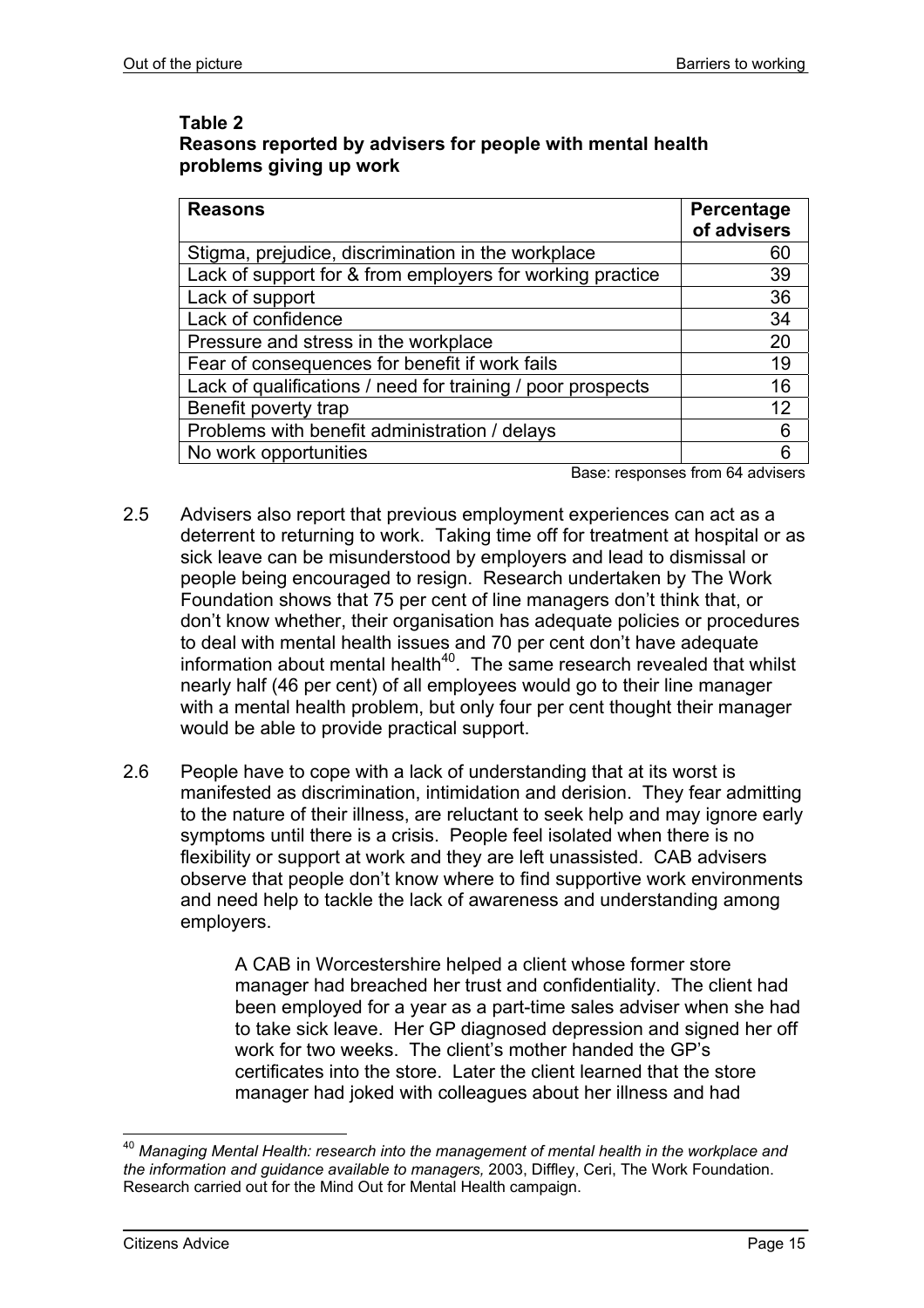displayed her sickness certificate on the staff notice board; a colleague took photographs of it. The client felt humiliated by this invasion of her privacy and it adversely affected her condition. At a grievance procedure the client's allegation concerning the manager's breach of confidentiality was refuted verbally and then in a letter. Later when the client was able to produce the photographic evidence to support her complaint, the company agreed to set up another meeting but by this time the client had resigned because she felt she couldn't go on working for the company.

A CAB in Yorkshire advised a client whose employer pressed him to return to work to the point of harassment. The client who managed a petrol station had been held up at gun point two months previously and had since been off work with stress. The employer who had a doctor's sick notes for the client did not believe he was ill.

#### **Colleague employees**

2.7 Other employees' lack of understanding can make life difficult for people, isolation and derision are not uncommon. A client at one of the CAB projects described in Chapter 7 regularly takes medicine that enables him to manage his symptoms. He has a small pension which just pays his rent, this means he cannot get housing benefit or council tax benefit. He has debts and can only afford a limited diet. He has not told the people he socialises with during the day about his illness in case they start to treat him differently.

> "I was diagnosed a schizophrenic in 1980. I did various things to get work and put my name down on a list and got a flat. A friend of someone I met at hospital told me of a job and I took it and stayed for over 12 years and got promoted.

> This condition of mine makes it difficult because you think people are saying things about you. The job was going quite well – I used to see the staff counsellor regularly. Then I started having difficulties with people because my illness had become common knowledge and I got remarks like 'the men in white coats will be coming in a minute'. I foolishly took the option of medical retirement and have regretted it ever since. My pension just pays the rent.

> I find it extremely difficult getting jobs. It's not so difficult if I've got an interview following a phone call because it is one-to-one but when forms are involved and Human Resources, as soon as you write schizophrenic, it's no go. You can put 'well controlled by medication' but you don't stand a chance. They always write back and say we had a large number of high calibre applicants. I have thought about not putting it in but then I leave myself open to charges of fraud and sacking. You're between a rock and a hard place, where being honest goes against you."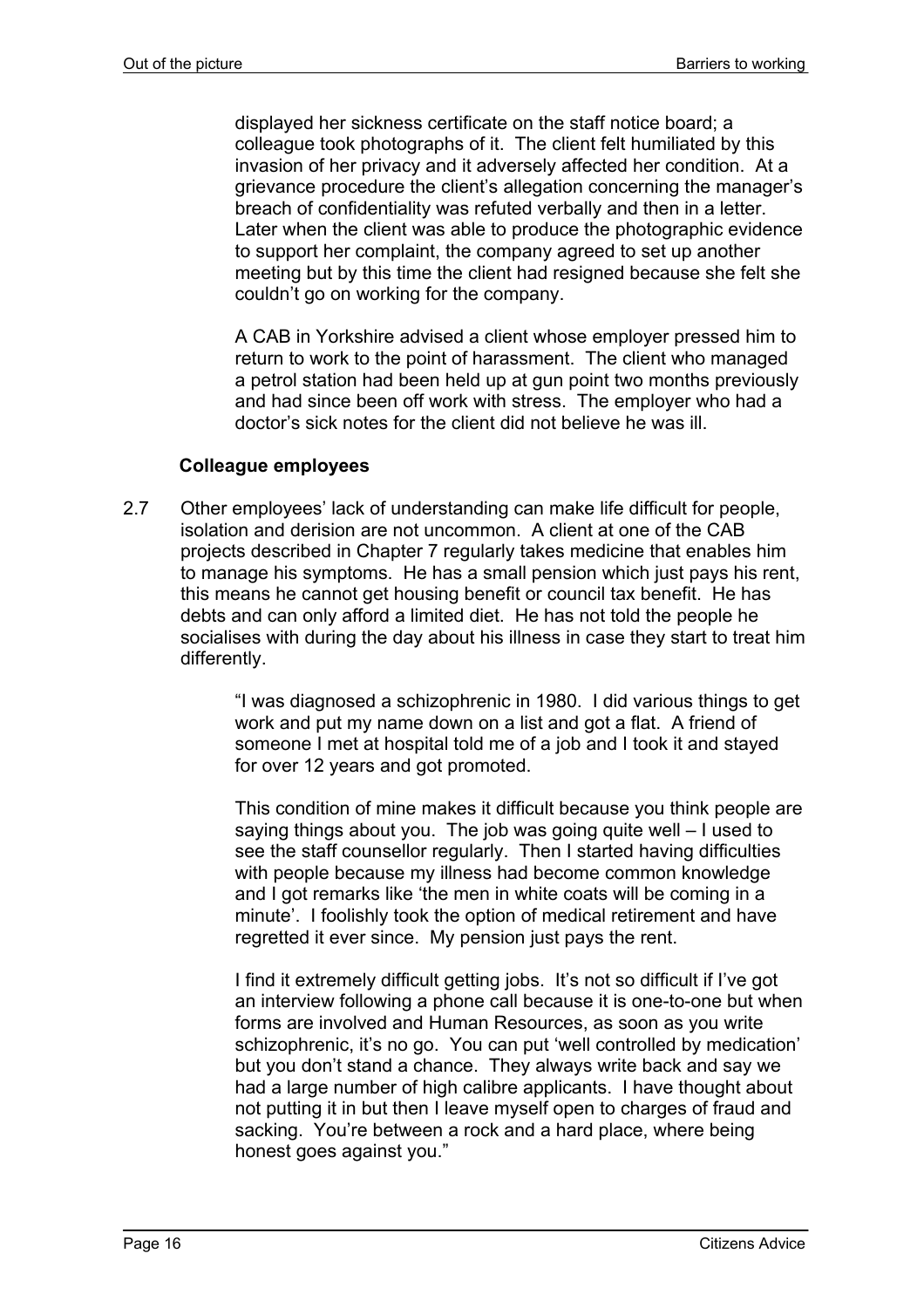#### **Getting a job**

2.8 When people with mental health problems experience constant refusals for jobs, it is a deterrent to applying. They sometimes wonder if it is worth being honest about their history and condition, knowing full well that if they lie and the lie is discovered, they could lose their job. A client in Lancashire was doing just that. She had failed to tell her future employers about her long-term depression and two breakdowns but she was starting work shortly. She was both excited and terrified by the prospect and worried about whether she would cope on her first day. What she felt she couldn't do was share the nature and reason for her anxieties with her work colleagues, as other workers might if they had a physical problem.

> A CAB in Lincolnshire advised a man with a history of mental health problems who has on-going psychiatric support. He obtained full time employment in October 2002 and was subsequently asked to sign an employment contract containing the clause 'The employer may end the employment … if …(the employee) becomes of unsound mind or a patient under the Mental Health Act 1983.'

> A CAB in Cumbria described a client who has been on incapacity benefit because of post-natal depression whose condition was beginning to improve and she wanted to work again. She applied at a local shop that was advertising for part-time staff but when she disclosed why she had not been working, the shop said they didn't wish to employ her.

2.9 Employers are frequently accused of closing their doors on applicants who have or have had a mental illness. CAB advisers say that giving help and support when people with mental health problems are looking for jobs is the best way to help them find and keep work. People's lack of confidence and skills need to be addressed before they begin looking and they need clear guidelines on the support and training they can expect from employers. Advisers report that provision of schemes to help people back into work is patchy. Some areas are well provided for and others are not. More resources need to be directed to developing a wider range of training options and supportive schemes for people with mental health problems who are considering returning to work.

#### **2.10 Citizens Advice believes the Department for Trade and Industry should work with the National Institute for Mental Health England to encourage employers to:**

• **separate the interviewing process from an applicant's disclosure of information about any medical conditions. Disclosure could be made in a separate process, such as after the selection procedure or when employers ask for a medical reference.**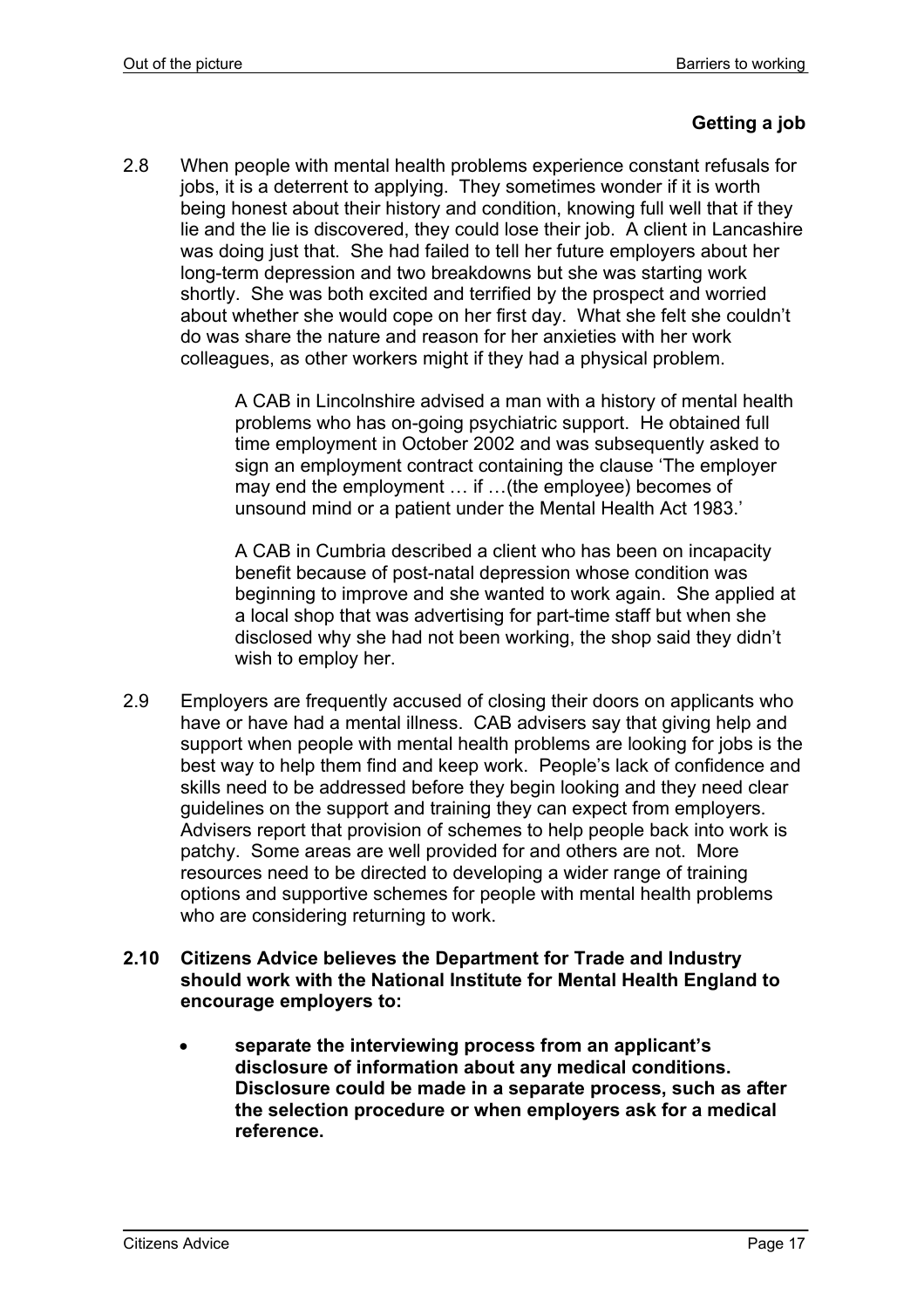- **publicise to job applicants that they have arrangements to accommodate people with mental health problems.** Potential employees can then be re-assured about their move into work and know that they will be appropriately supported and where necessary have training.
- **make clear to employees the help that people can anticipate through confidentiality, flexible working arrangements, understanding about their illness, reasonable adjustments and one to one support if it is needed.**

#### **Keeping a job**

- 2.11 Under the Disability Discrimination Act, there is a duty on employers that employ 20 or more people<sup>41</sup> to make reasonable adjustments to the workplace and working conditions so that disabled people can work. However, not all employers will be aware of this and many people who have mental health problems will not be aware of it either.
- 2.12 The Disability Discrimination Bill<sup>42</sup>, recently issued in draft form, will introduce a general duty on public authorities to remove barriers to disabled people's access to goods, services and employment opportunities. This is very much welcomed. However, if there is to be change in the workplace, people's employment security and protection against discrimination needs to be fully backed in legislation. Without changes to the Disability Discrimination Act to broaden the range of recognised mental illness under the Act, it will remain difficult for people with mental health problems to challenge employers about discrimination at work and recruitment practice $43$ .

A CAB in Avon is helping a client who worked for a large aeronautical company for over 10 years, during which time he had bouts of depression which he felt were not adequately treated. In 1997 he had a year off sick and returned to work part time and then full time. In 2000 he was being badly treated at work and the client's manager was formally warned about this. In 2002 the client's job was changed from engineer to Environmental Health and Safety Officer. The client felt his promotion prospects were compromised and his prospective earnings significantly reduced by this change. After several meetings with the company in 2002, the client was told he was not capable of doing his job and unless they were able to find him an alternative position in two weeks, he would be made redundant under the terms of his contract. He is not a member of a union.

 $41$  Small firms under 20 people will be subject to the Disability Discrimination Act from October 2004.

<sup>42</sup> *Draft Disability Discrimination Regulatory Impact Assessment*, December 2003, DWP.

<sup>43</sup> See paragraphs 1.8, 1.9 and 1.10 in Chapter 1 for more information.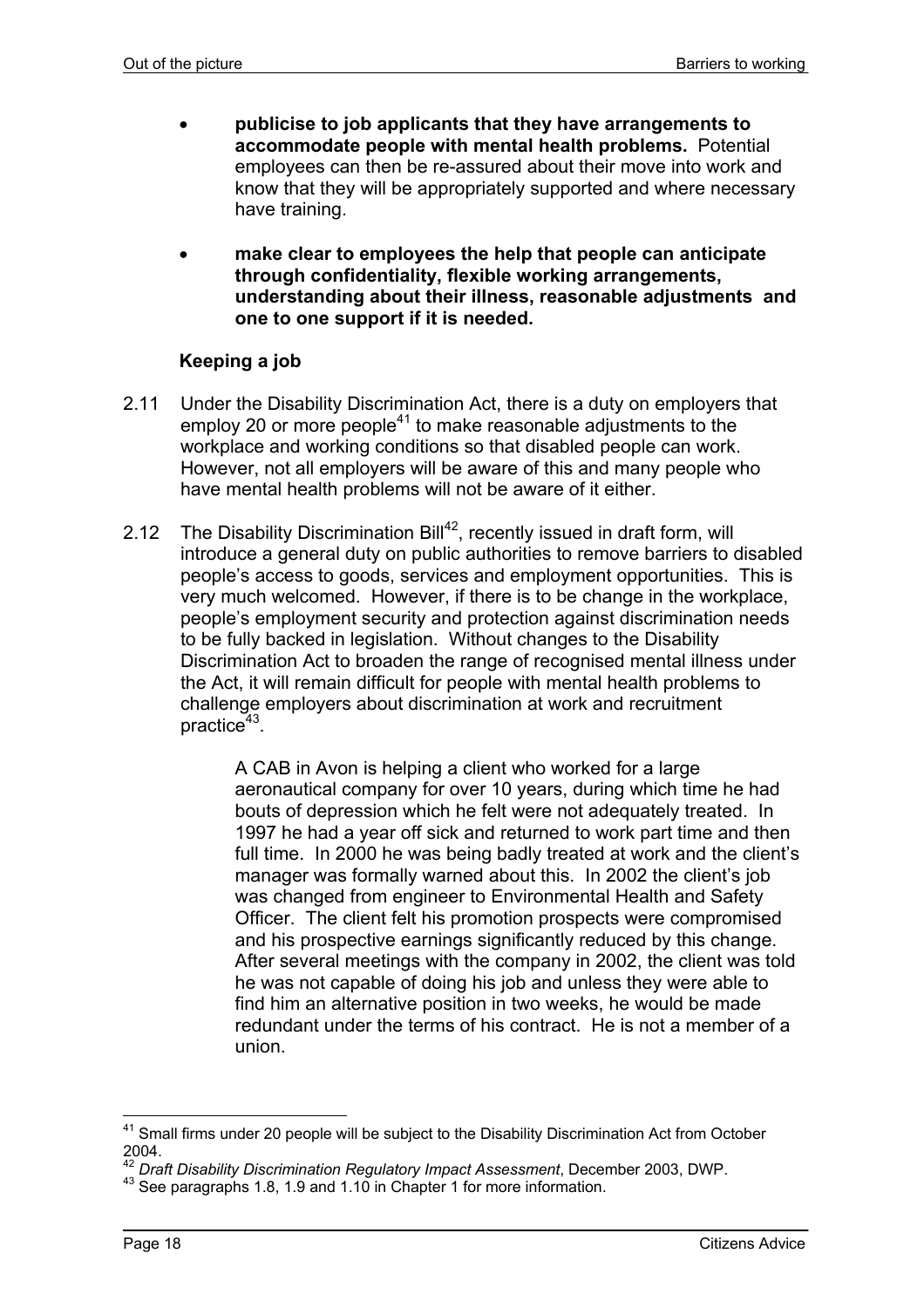- 2.13 People will only keep their jobs if the prevailing cultural attitude is tackled and becomes one of support rather than derision so that when people are ill they do not feel misunderstood to the point of having to resign. When people with mental health problems leave work or are dismissed this is usually because of a crisis in their health. They often surrender their jobs rather than risk being sacked because 'following relapse, they totally lose confidence in their ability to continue handling the regular demands of their job, at whatever level<sup>'44</sup> and there is little or no support from their employer.
- 2.14 Acute phases of some illness can last between three to six months and long periods of absence may be difficult for employers who have to meet targets and need continuity at work. Employers may not understand or sympathise with erratic behaviour, poor time-keeping, recurring absences, lack of concentration and failure to attend meetings to resolve difficulties. Advisers point out that some large employers seem to cope better and can absorb the extra costs of making adjustments more easily than smaller companies.
- 2.15 Citizens Advice welcomes the Government's intention to 'create an environment where health at work is properly managed, effective occupational health support is provided and individuals are appropriately encouraged by employers to stay in, and return to, work when health problems arise'45. To do this, employers will need to be fully aware about mental health problems and the difficulties they create for people in the workplace. They need advice and guidance about how they as employers might support people with mental health problems in the work environment.
- 2.16 Recent research<sup>46</sup> for the anti-stigma campaign *mind out for mental health*, indicates that mental health problems in the workplace are widespread and that most line managers are ill-equipped to deal with them. Citizens Advice welcomes the launch of a free guide for managers, the '*Line Managers' Resource*' 47 in the hope that this will help employers identify signs of distress, take early action to prevent problems escalating and support employees who are off sick and planning a successful return to work. This document needs wide publicity and circulation. The document could be part of the Department of Trade and Industry's (DTI) *'Work-Life Balance'* campaign to encourage employers to implement policies and practices over and above the legal requirements but it is not clear how it is being promoted and distributed, particularly to small employers.
- 2.17 CAB advisers often quote work itself as a source of stress causing people to leave their job. It undermines people's confidence and stressful

<sup>&</sup>lt;sup>44</sup> CAB adviser

<sup>&</sup>lt;sup>45</sup> Pathways to work: Government's response and action plan, p.18, DWP.<br><sup>46</sup> Managing Mental Health, 2003, Ceri Diffley, The Work Foundation.<br><sup>47</sup> Mind out for mental health, The Line Manager's Resource: a practical guide *supporting mental health in the workplace*, Department of Health, September 2003.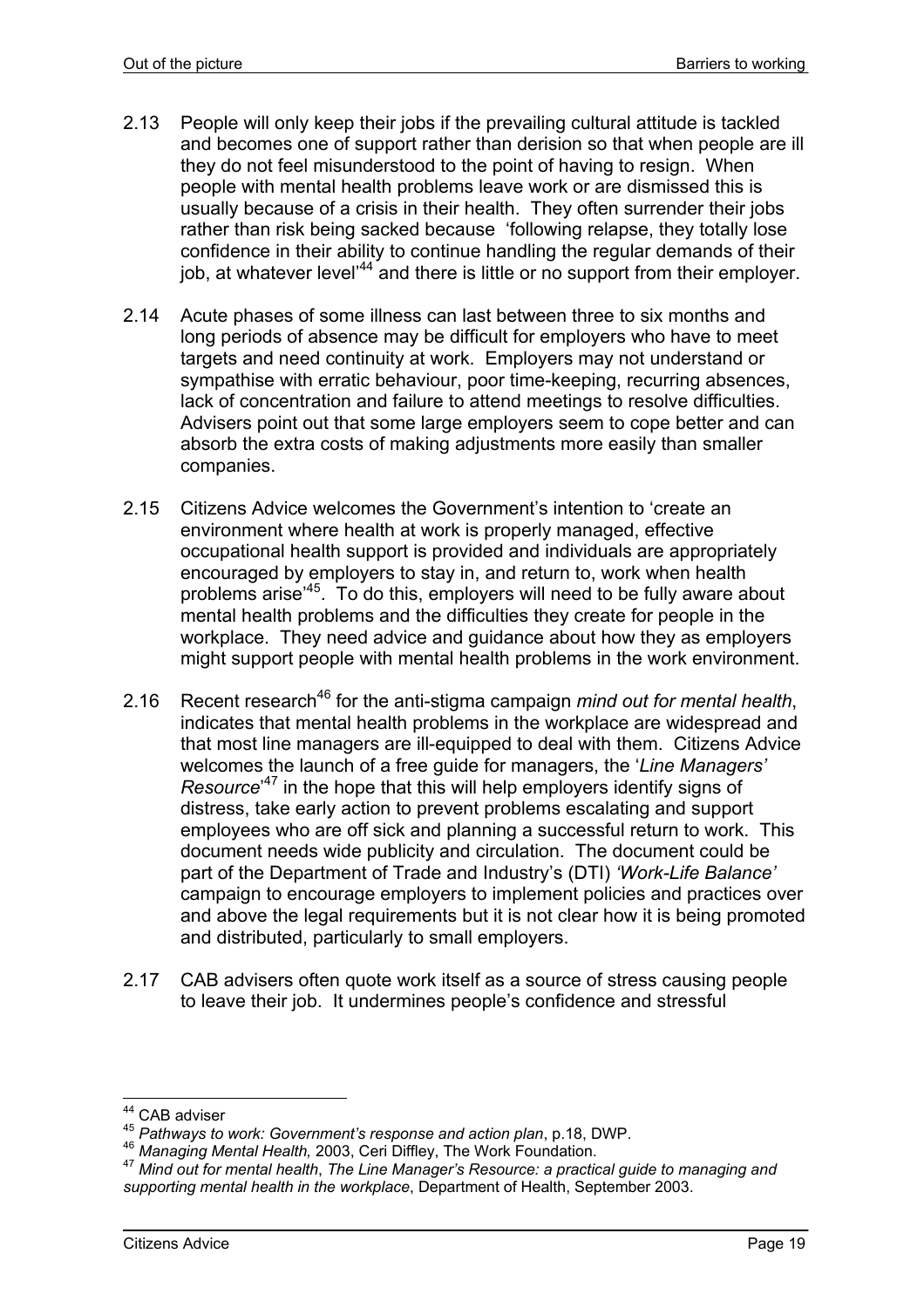experiences can be a deterrent to seeking work after illness. Research<sup>48</sup> has indicated that about one in five workers were 'very stressed' by work and this is likely to represent a major potential occupational health problem. The Institute for Public Policy and Research has highlighted the need to prevent mental health problems arising in the first place, as well as supporting people back into work.<sup>49</sup>

A CAB in London helped a client who had worked for over five years for a marketing firm. A new management and work structure was introduced, the client was demoted and told he was not meeting targets. The client disputed this and said the difficulty was really about personality conflicts. The client became more and more stressed and eventually left his job because of mental distress and illness. Part of his treatment for recovery included time in a psychiatric hospital.

- **2.18 There needs to be wider publicity about the nature of mental illness and the difficulties illness creates for people in the workplace. This should be accompanied by information about the way work itself can contribute to stress and create some mental illness. The National Institute for Mental Health England should work with the Department of Trade and Industry to raise awareness about these issues and back this with support for employers and employees to achieve change in working practices. Such support might include:** 
	- **active promotion and distribution of documents such as** *The Line Manager's Resource* **with guidance on phasing people into work, flexible working, supervision and support for people when they are ill and for assisting their return to work.**
	- **encouraging flexible working by giving employees with mental health problems the same right as parents, to a new right to**  flexible working<sup>50</sup>, namely:
		- **to apply to work flexible hours,**
		- **to have their application for such properly considered and responded to and**
		- **for the right of appeal at tribunal.**
	- **giving help to some smaller employers to support people with mental health problems such as the subsidies and training grants sometimes given by the DWP in the new deal programmes for the first 6 months of employment.**

<sup>48</sup> *The Scale of Occupational Stress: the Bristol stress and health at work study*, 2000, A Smith et al, HMSO. The pros and cons of addressing work related stress are explored in *Making it Happen:*<br>a quide to delivering mental health promotion, 2001, Mentality, DH,

*The missing million: supporting disabled people into work, 2003, pp 14-15, Stanley, K and S.* Regan, IPPR.

<sup>&</sup>lt;sup>50</sup> *Flexible Working: the right to request and the duty to consider*, 2003, Department of Trade and Industry.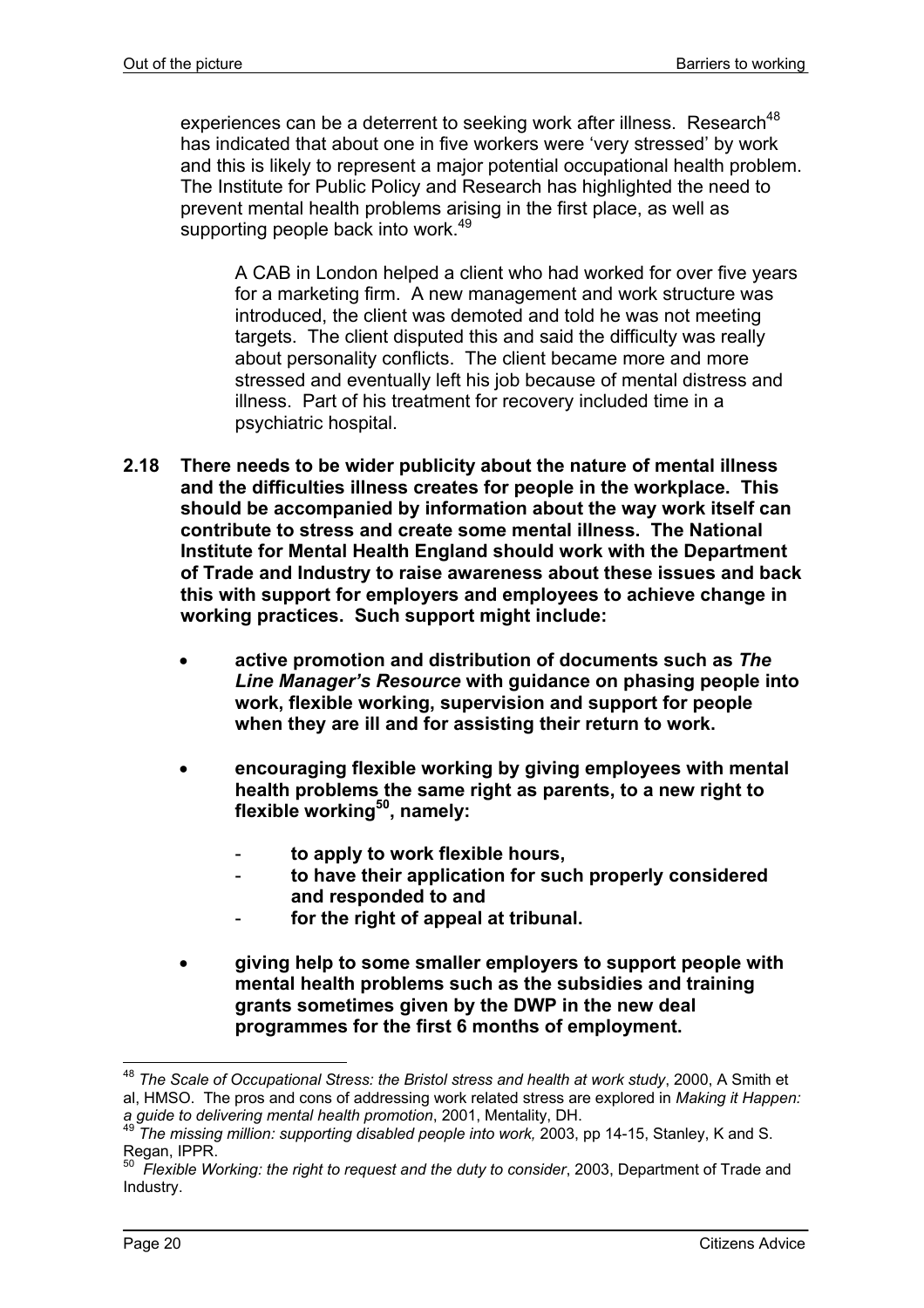#### **Conclusions**

2.19 Roughly 2.5 million of the adult working population suffer from mental health problems at any one time. This is a significant number of people, many of whom are not in employment but want to work. Employers, managers and other employees need to be shown how to support people with mental health problems in the workplace and how to avoid the workplace contributing to or creating mental health problems. Guidance needs to be vigorously promoted and backed with mental health awareness training. Changes need to be made to the Disability Discrimination Act so that employees can feel secure in pursuing their rights when challenging discrimination at work.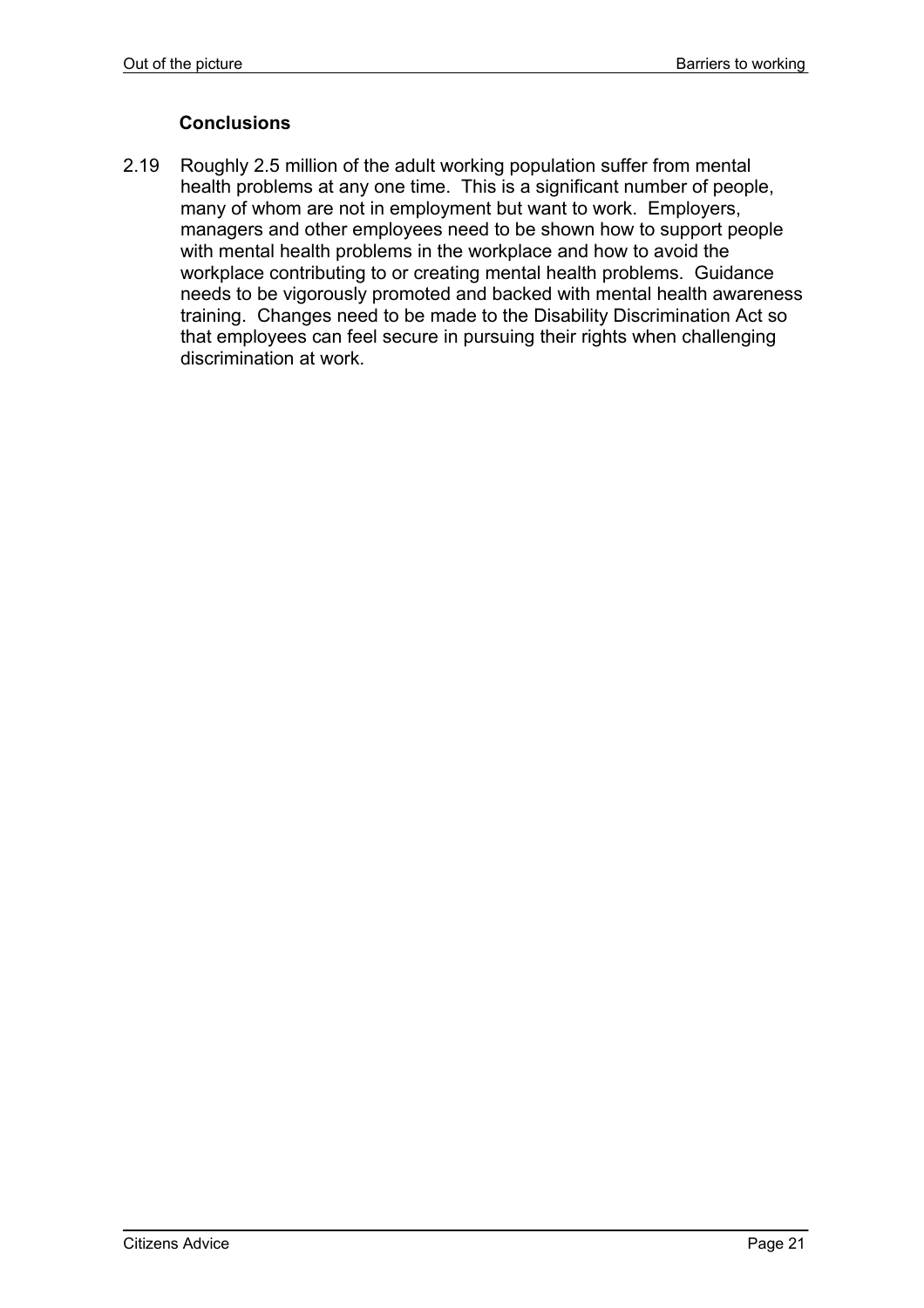# **3 Benefits – support for going back to work**

- 3.1 This chapter outlines what the Government is doing to help people with mental health problems who are on incapacity benefit back into work and the difficulties and concerns people have when they try to make the move into work.
- 3.2 People suffering from mental/behavioural disorders make up 35 per cent of those receiving incapacity benefit and the majority have depression, anxiety or other neuroses with only a small number having more severe conditions. Incapacity benefit already allows people to take on 'permitted work' but CAB advisers report that the rules are not sufficiently flexible to be of real help to many people with mental health problems. The allowance and tax credit systems mean that many people who would return to low paid employment are unable to escape the worst effects of the poverty trap; they are little better off in work than when on benefits.
- 3.3 People with mental health problems have to balance working against the insecurity they associate with employment, such as loss of earnings because of sickness or losing their job. There is also the fear of losing eligibility for benefit if they break a benefit claim.

#### **Linking rules**

3.4 When work fails, evidence indicates people may not be treated sympathetically by the benefit system, in spite of the linking rule<sup>51</sup> allowing people back onto incapacity benefit. This is a realistic fear based on experience. In practice, people with mental health problems have difficulty getting benefits reinstated. People also fear disability living allowance will stop if they begin work.

> A CAB in Yorkshire is helping a young British Bengali woman who has severe mental health problems and is managing with the help of a Community Psychiatric Nurse at the hospital. The client was in work for a month but left because she couldn't manage it. The client was in receipt of income support before taking the work but now the Jobcentre has sanctioned her for giving up the work voluntarily although they are fully aware of her mental health problems.

- 3.5 The Department for Work and Pensions should ensure:
	- people considering moving back into work are always and clearly advised about linking rule entitlements and how to secure them,
	- people need not fear the consequences for their benefit income should their move back into work fail

l  $51$  If a person starts work or training, provided they meet certain conditions, a linking rule allows them to return to their incapacity-related benefit at the same rate as before, should they become incapable of work within 52 weeks.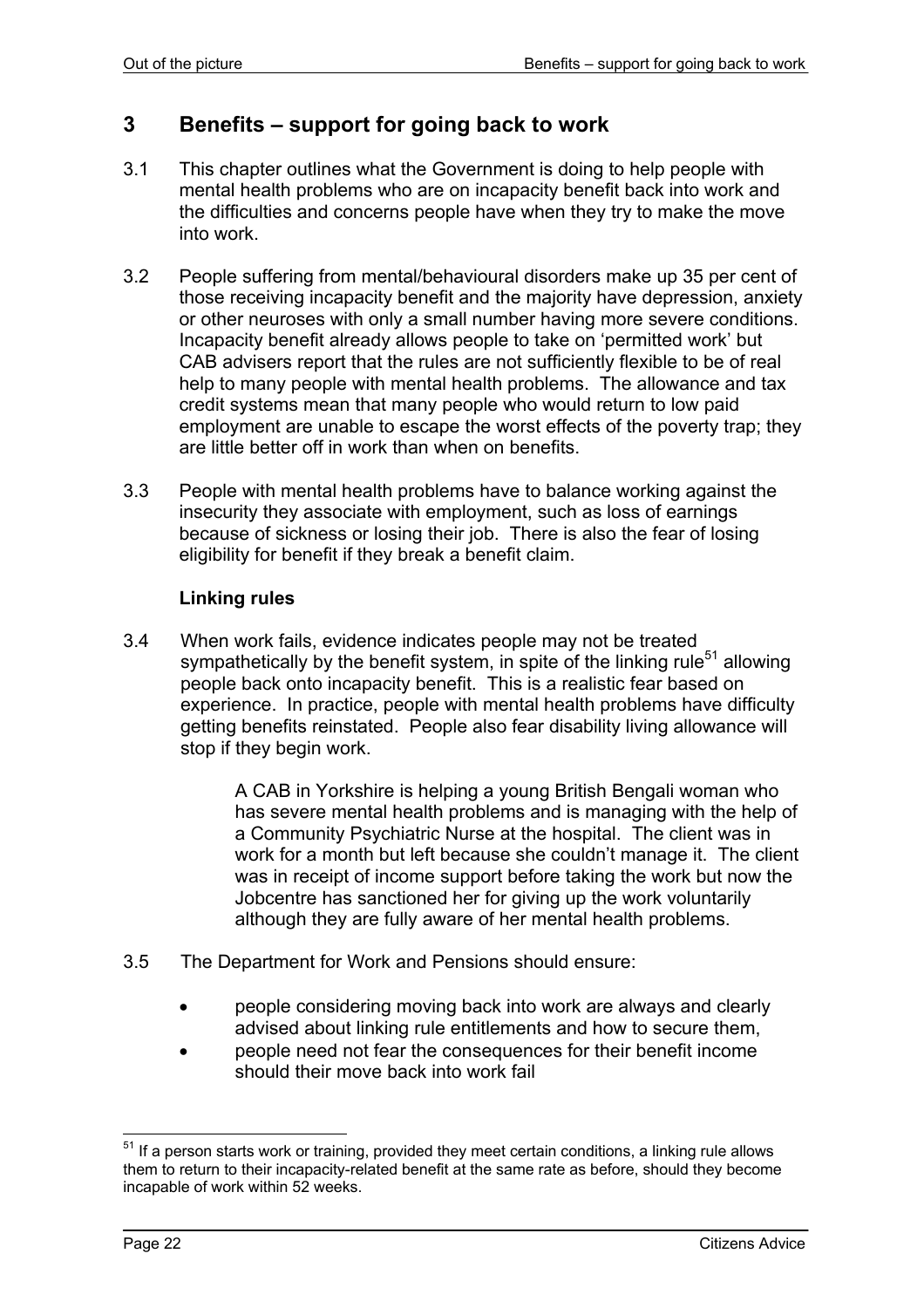- re-instatement to benefit entitlement under the linking rules is prompt.
- 3.6 People with mental health problems need encouragement at every stage yet, CAB advisers report that when people have joined training courses, it has sometimes been taken as an indication that they are capable of work and they have been recalled to have their benefits re-assessed. Joining and completing training courses as a first step to work should not affect people's entitlement to benefits.

A CAB in Surrey helped a client who has been incapacitated by mental health problems for some time and receives incapacity benefit and disability living allowance (DLA). He is hopeful of returning to work and signed up to a 52 week 'welfare to work' course through the Jobcentre but had to drop out after six weeks because he was not well enough to continue. While on the course he received jobseekers allowance and returned to incapacity benefit when he left the course. The incapacity benefit office notified the DLA office that the client had 'returned to work' which prompted a review of the client's DLA. DLA forms were sent to the client to complete and he didn't understand why and his community support worker was unable to understand the explanation given her by the DLA helpline. The CAB discovered that incorrect information provided by the incapacity benefit office had prompted the forms which were later withdrawn.

#### **Permitted work**

- 3.7 For people who cannot return directly to full time work, and this is the case for many people with mental health problems, undertaking permitted work whilst continuing to claim benefits is a route back to employment. Permitted work allows people who receive incapacity benefit or income support on the basis of being incapable of work, to work without losing entitlement to their benefit. The rules and 'in work' benefit entitlements are complicated and clients depend on advice and help to understand and use them $52$ .
- 3.8 Citizens Advice believe the principle of allowing people on benefits to work is positive and helpful but that it could be improved. Permitted work rules

<sup>52</sup> *Welfare Benefits Handbook*, 2002/3, Child Poverty Action Group, CPAG

for an unlimited period as long as the person does not earn more than £20 per week  $-$ '*permitted work lower limit'.*

<sup>•</sup> for an unlimited period as long as the person is *'supported'* and does not earn more than £72.00 a week. Supported means supervised by someone in a public, voluntary or local authority.

<sup>•</sup> for up to 26 weeks as long as the work averages less than 16 hours a week and the person does not earn more than £72.00 a week. This can be extended to 52 weeks with evidence that extending the period will help people to undertake full time work – *'permitted work higher limit'.*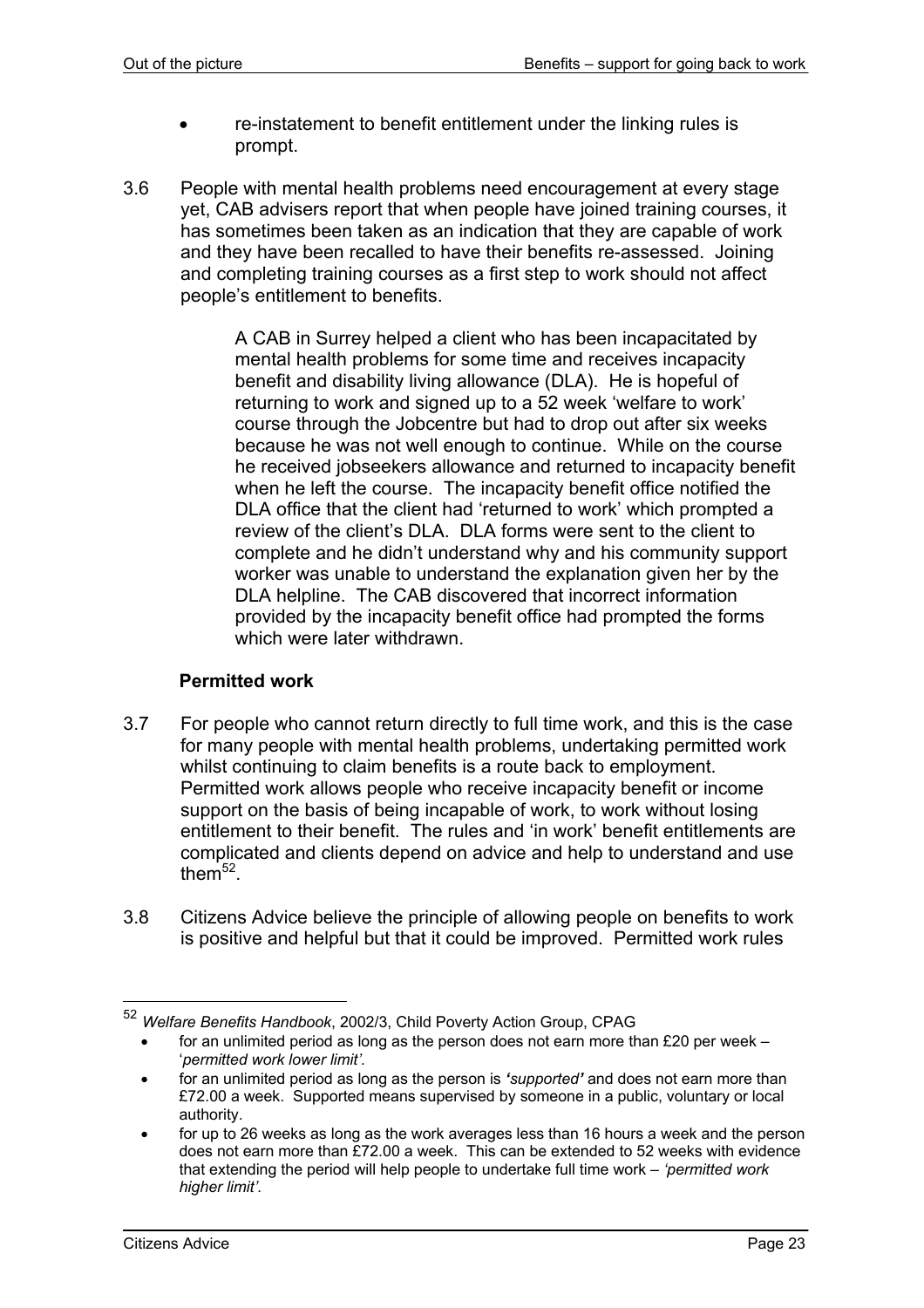are rigid and fail to allow for the many difficulties that can face people and which can tip them over the permitted work allowance.

A CAB in Surrey supported a client getting permitted work through a job-broker project. She worked 13-14 hours a week in a nursing home. One of the client's working days was Monday and several Bank holidays fall on Monday when she and her colleagues were paid time and a half. This tipped her over the earnings limit in the month in question. Her income support was stopped and because her disability living allowance was paid on the same order book, that was effectively stopped too. It took the local DWP office six weeks to give the DLA office the correct dates and the client had no benefit for these weeks. She was also told that she had to make a fresh income support claim because she was not covered by the eight week linking period because the DWP and not the client, had closed the claim. There was no leeway for this client who can negotiate with her employer not to work Mondays or opt to be paid normal rates on Bank Holidays.

- 3.9 Permitted work rules assume that people will move into full or part time work after 52 weeks. After a year, an individual has to take on sufficient work to meet their income needs or reduce their work to something paying less than £20 per week, the permitted work lower limit, perhaps losing out on any progress they have made. CAB advisers say many people with mental health problems need much longer periods of such employment. Making the transition to full time work too quickly unnerves people and creates stress that is likely to undo achievements in getting better. Work placements may then fail making it less likely that a person will eventually move back into work, whereas allowing for a slower process with support in the workplace might be more successful.
- 3.10 Permitted work rules also fail to recognise that some people will never be able to move into full-time work and would benefit from doing a small amount of work on a part time basis indefinitely. The DWP might consider making permitted work rules into transitional arrangements that are not finite and which allow people to earn up to the limit for a two year period after which they could apply for a one year extension at a time. People who can gradually move into full time employment could be allowed to earn above the limit and have their incapacity benefit income tapered to take account of earnings.
- 3.11 Finally, the permitted work rules lock people into returning to work via very low paid work. Thought needs to be given to helping people back to part time skilled work with higher rates of pay.
- **3.12 Citizens Advice recommends the Department for Work and Pensions undertakes a comprehensive review of rules and procedures for the transition from benefits to work. This should be done in co-operation with mental health service users and providers to:**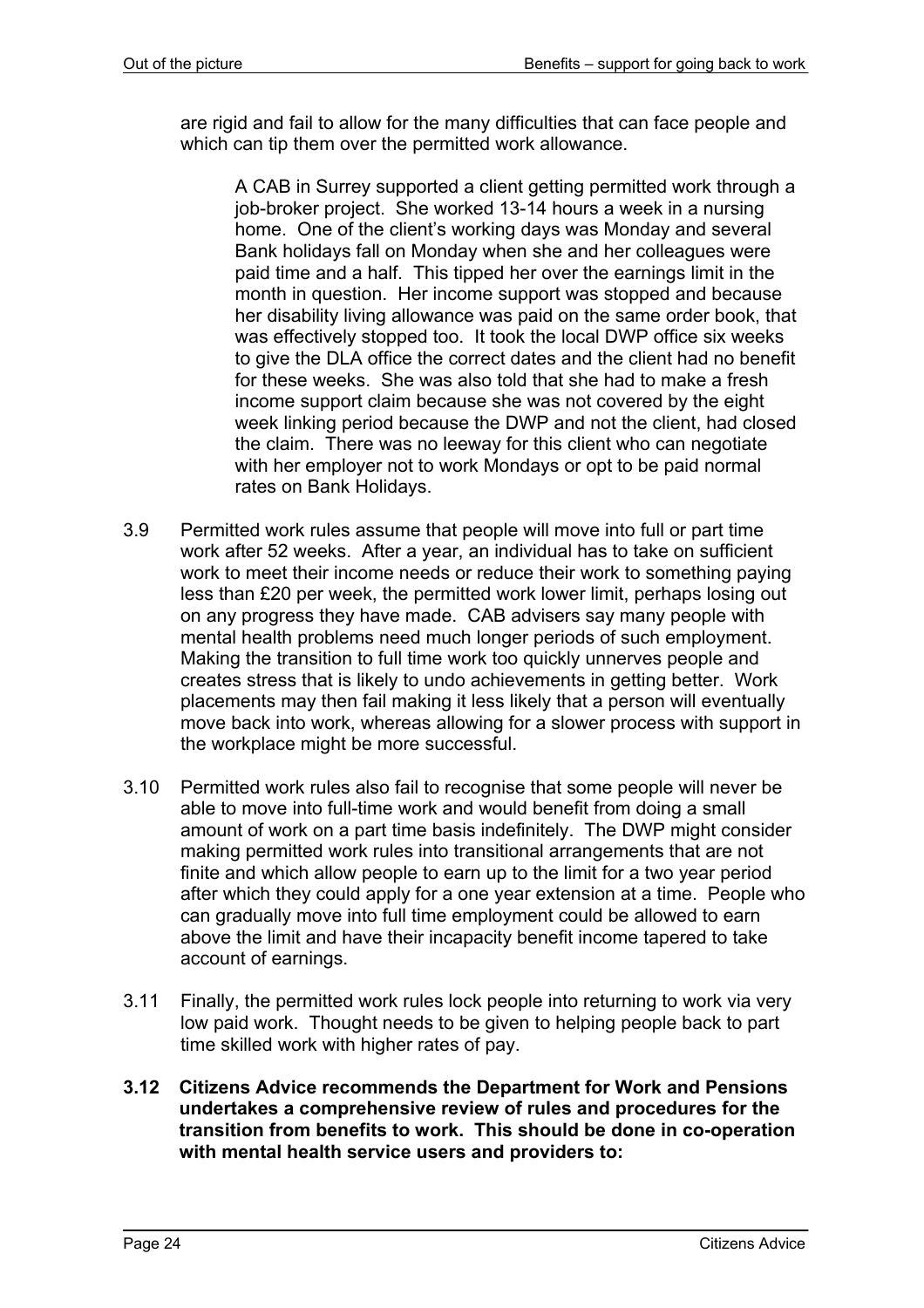- **create greater flexibility and simplicity**
- **permit a more gradual transition from benefits to work**

**in a system which is sufficiently simple to meet a variety needs.** 

#### **Tackling financial incentives for work**

- 3.13 When they lack skills and work continuity, people with mental health problems are more likely to stay at lower rates of pay without prospects of getting onto higher pay in a year or so. CAB advisers point out that this can influence decisions people make about returning to work as will concerns they may have about coping with discrimination and the risks of work making their illness worse.
- 3.14 The Government recognises that financial incentives for people on incapacity benefit returning to work can be poor and that significant numbers of people would gain only a small amount of extra money. For example only 25 per cent of people on incapacity benefit would be at least £40 a week better off if they moved into work of 30 hours or more a week $53$ . People with mental health problems are more likely to work part time and so less likely to benefit by this amount. These small gains have to be balanced against their concerns about security and returning to benefit should work fail.

A CAB in Sussex described a client with mental health problems working for three hours a week and receiving long term incapacity benefit (IB). She has the chance to take up employment for 13 hours per week but will lose her IB and have reductions in her housing and council tax benefits. She will have a very small increase in income for considerably more hours of work.

- 3.15 The way tax credits and earnings interact with benefits should make it financially worthwhile for people with mental health problems to do as much work as they can comfortably cope with, without putting pressure on people who are not yet able to cope with full time paid employment. However, current arrangements are complicated and do not offer sufficient incentives to overcome the concerns of people with mental health problems. For example:
	- people moving into work from income support lose a number of passported benefits such as free prescriptions, other free health provision and free school meals which they need to take into account when making a decision.
	- earnings disregards, the sum of money that is ignored before earnings are deducted from benefit entitlement, are too low to offer

l 53 *Pathways into Work: Government's response*, 2003, p.16, DWP.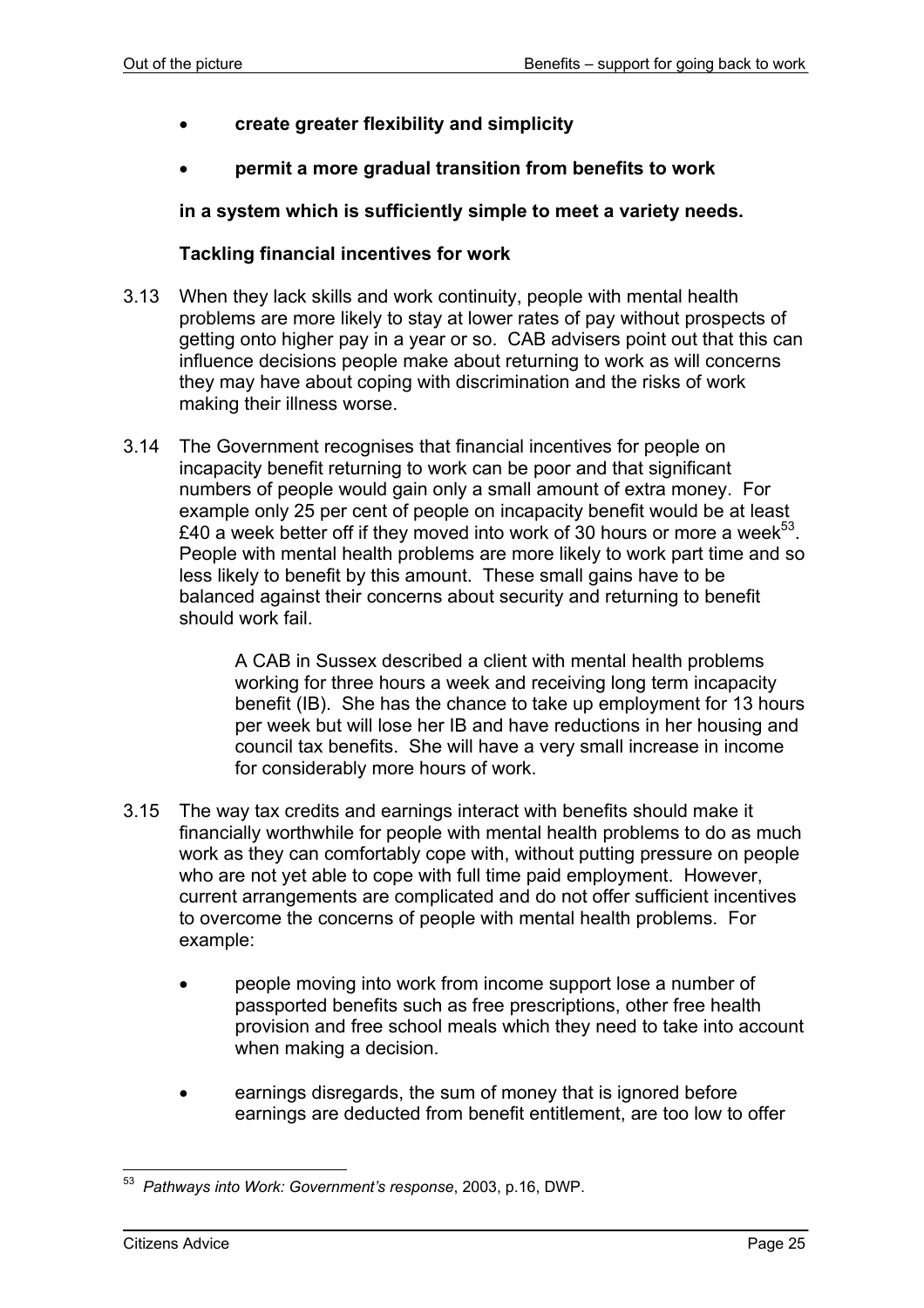real incentives to people on benefit to take on part time work of less than 16 hours a week.

- working tax credits (WTC) are only open to people working 16 hours or more and CAB advisers describe them as too complicated with many people not meeting the eligibility criteria<sup>54</sup>.
- 3.16 Because of the way it interacts with housing benefit, WTC offers little practical incentive to people with mental health problems who are on low pay that is unlikely to increase significantly. In such cases, it is virtually impossible to escape the poverty trap created by the fact that any gain in WTC is counted as income and therefore 'clawed back' by a reduction of housing benefit and council tax benefit.

A client with long term mental health problems (a schizo-affective disorder) and living on income support and disability living allowance was completing a computer course and considering returning to work. She came to a CAB in Middlesex for advice about her likely income if she worked part time and if she worked full time. She had previously been paid £5 an hour at work, so this figure was used to estimate her disposable income, following benefit adjustments for housing and council tax. Her disposable income when out of work and living on benefits is £108.25 per week. If she worked part time, she would have £126.26 disposable income per week. If she worked full time, she would receive WTC but would have only £25.00 more income, £154.06 disposable income per week. Working full-time she would also no longer be eligible for free prescriptions and she would have bigger expenses for travel and food.

- 3.17 More needs to be done to help people who are ill for a long time and unlikely to qualify for WTC. Substantial numbers of people cannot consider full-time work because of the variability of their condition but they could perhaps manage 12-15 hours a week. A possible course would be for the Government to consult with user groups about how the hours' threshold for Working Tax Credit could be reduced to below 16 hours per week for disabled people.
- **3.18 As part of a comprehensive review of the benefit system, the DWP should review earnings disregards and tax credits to create a simpler system that makes it more financially worthwhile for people with mental health problems to do as much work as they can.**

<sup>54</sup> working for 16 hours or more; having a physical or mental disability which puts people at a disadvantage in getting a job (this means passing a disability test); receiving a qualifying benefit such as higher rate short term Incapacity Benefit, long term incapacity benefit or Severe Disability Allowance or if entitled to claim under a fast track procedure.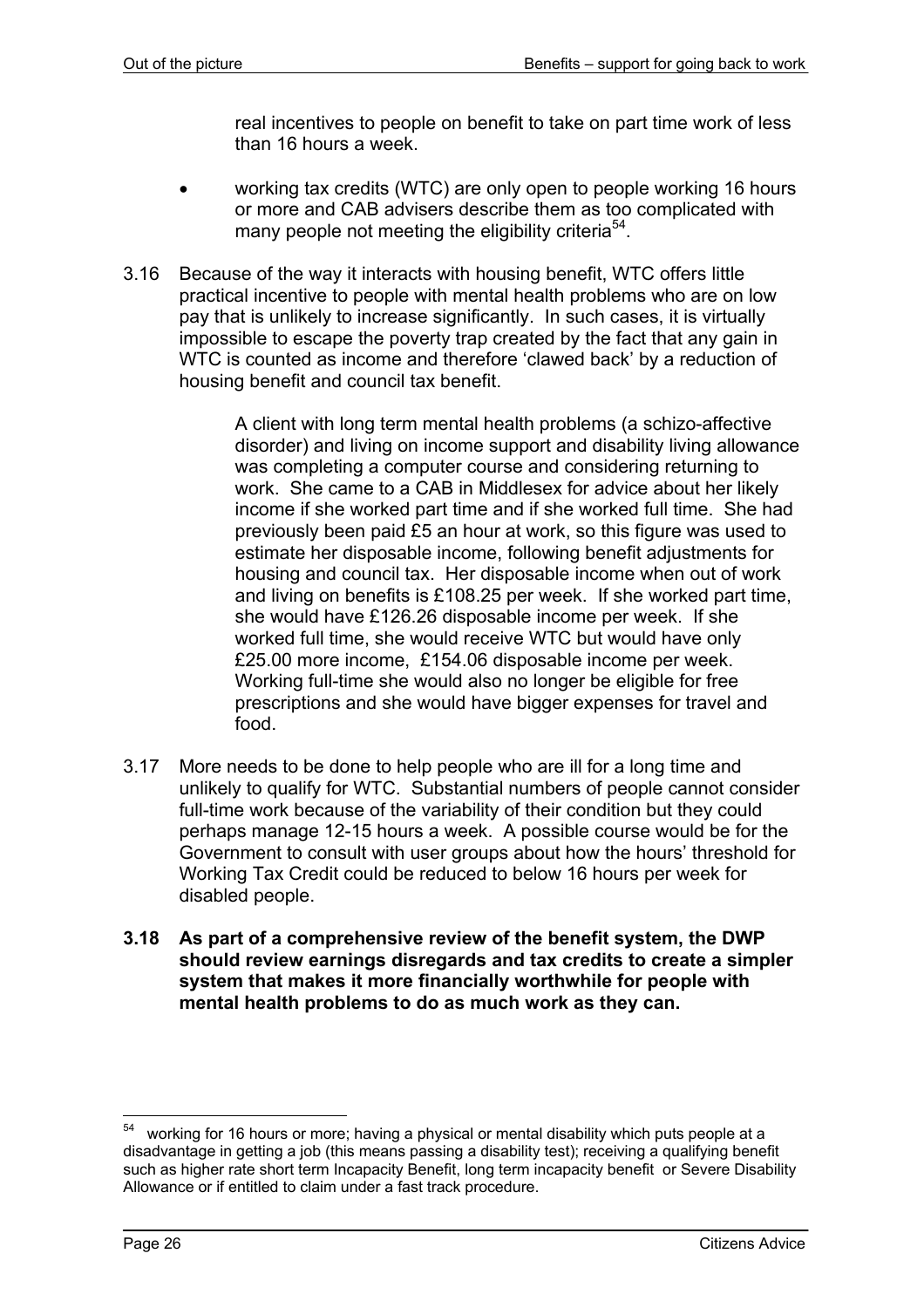#### **Unpaid work**

- 3.19 Work has its own value and 'if you are recovering from illness, it is not only paid work that is important, it is a meaningful occupation, something worthwhile to do that is valued<sup>'.55</sup> When people undertake voluntary work it is sometimes interpreted as indicating they are capable of work and therefore not entitled to benefit. One adviser reported that even when doing the right thing, taking advice from a GP and notifying the DWP of voluntary work to be undertaken, a client had been called to an interview 'under caution' with threats of criminal prosecution. This can be totally unnerving to anyone. People with mental health problems should be allowed to undertake voluntary work without risk that this may affect their entitlement to benefits.
- 3.20 A survey of volunteering by people with mental health problems found that the overwhelming majority of respondents said that volunteering had been a positive experience and helped them to develop confidence and selfesteem, social networks and friends, skills that were useful in gaining employment and a sense of purpose after a period of difficulty in life<sup>56</sup>.
- 3.21 Citizens Advice experience is that volunteering can be a useful means of bridging the gap between benefits and work. For example, Sheffield Mental Health Citizens Advice Bureau and Advocacy Service is an example of a service that actively recruits mental health service users and ex mental health service users to work both as volunteers and paid staff. Similarly, Debt Advice Within Northumberland works closely with a local user group, Northumberland Voice, to train and use mental health service users as volunteers. They give financial literacy support in a CAB context to clients with mental health problems. Supported by paid workers, these volunteers also develop and deliver workshops on money management and give sessions to advice and health care workers on how to support people with mental health problems.

#### **Pilot schemes to help people back to work**

- 3.22 Work remains the best option for helping many people out of social exclusion and the Government is piloting a number of schemes around the country to help more people on incapacity benefit back to work. It is for people with less severe illness that the Government believes 'the prospects of an eventual return to work, with the right forms of support, should be good' and to whom the following pilot changes are mostly directed<sup>57</sup>:
	- *work-focused interviews*  at which clients receive specialised help to find work. Failure to attend can lead to a reduction in benefits

<sup>&</sup>lt;sup>55</sup> CAB adviser.

<sup>&</sup>lt;sup>56</sup> *Volunteering for Mental Health*, 2002, Sherry Clark, The National Centre for Volunteering.<br><sup>57</sup> for all new incapacity benefit claimants in a number of Jobcentre Plus areas from October 2003

until April 2006. *Pathways to work: the Government's response*, June 2003 p. 12, Cm 5830, DWP.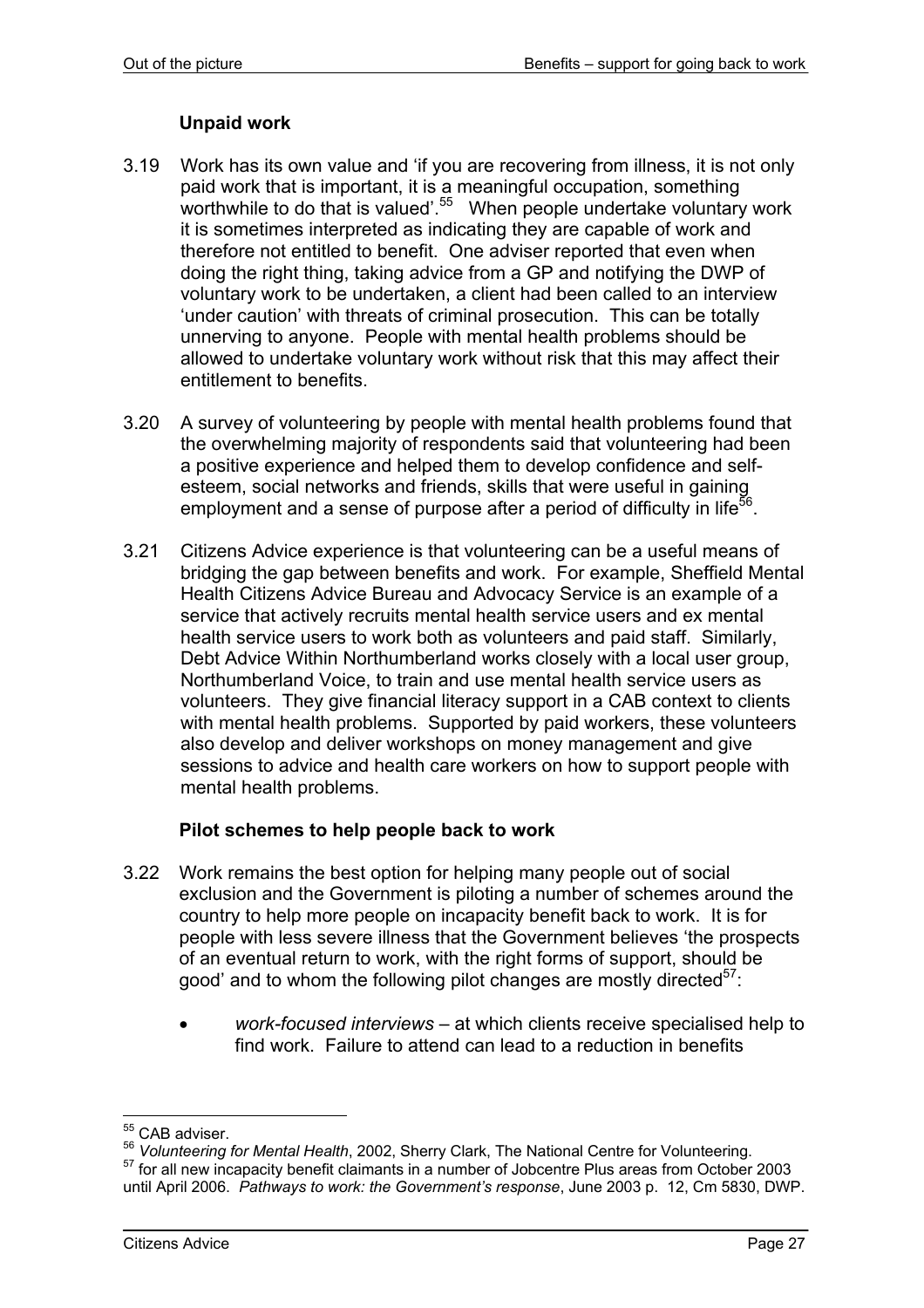- *Personal Advisers* will conduct work focused interviews to draw up a voluntary *action plan* to consider how and when people might return to work, the kind of work and the programmes available to help. They will assist with benefits and offer *in-work support* to clients who move back to work
- *rehabilitative support*, delivered through the NHS will help people manage their condition<sup>58</sup>.
- 3.23 The Government acknowledges<sup>59</sup> that people with mental health problems will often have the greatest difficulty returning to and seeking work. Citizens Advice welcomes the extra support for people in these schemes but is concerned about how some of the proposals may affect people with mental health problems. Citizens Advice believe that proposed support may not go far enough and recent CAB evidence suggests work-focused interviews may intimidate people.

#### **Work focused interviews**

- 3.24 People with 'a severe mental illness<sup>'60</sup> are exempt from work focused interviews. However, these interviews are likely to create substantial difficulties for people with less severe mental health problems. CABx advisers say that, when they are unwell, clients with mental health problems have trouble travelling distances, tend to be withdrawn, afraid of meeting strangers, wary of contacts and don't expose themselves to situations, such as an interview, that could highlight their problems with communication and concentration. They sometimes do not open post, find it difficult to keep to deadlines and may be unable to attend interviews on the appointed day. It may be difficult for them to cope with compulsory attendance at an interview and to grasp the difference between having to draw up an action plan and the voluntary option of fulfilling the listed activities in that action plan.
- 3.25 People who fail to attend work focused interviews will face a reduction in their benefit. There are safeguards to ensure that clients 'with a stated mental health problem' are not sanctioned when they are unable to comply but these do not appear to be enshrined in the regulations<sup>61</sup>. Jobcentre personal advisers applying sanctions and safeguards will have a lot of discretion over the income of incapacity benefit recipients. This is of concern in a climate of much misunderstanding and stigma associated with mental illness and highlights the importance of appropriate training. Should safeguards not be operated properly, there is no comeback for clients.

 $58$  people with non-severe mental health problems, cardiovascular and musculo-skeletal conditions. *Pathways to work: the Government's response*, June 2003, DWP.

<sup>59</sup> Para. 27, *The Social Security (incapacity benefit work-focused interviews) Regulations*, 2003,

Explanatory Memorandum to the Social Security Advisory Committee, DWP<br><sup>60</sup> as defined in *A Guide to incapacity benefit – the personal capability assessment*, IB214, DWP <sup>61</sup> *Social Security (incapacity benefit work-focused interviews) Regulations*, 2003, Explanatory Memorandum to the Social Security Advisory Committee, DWP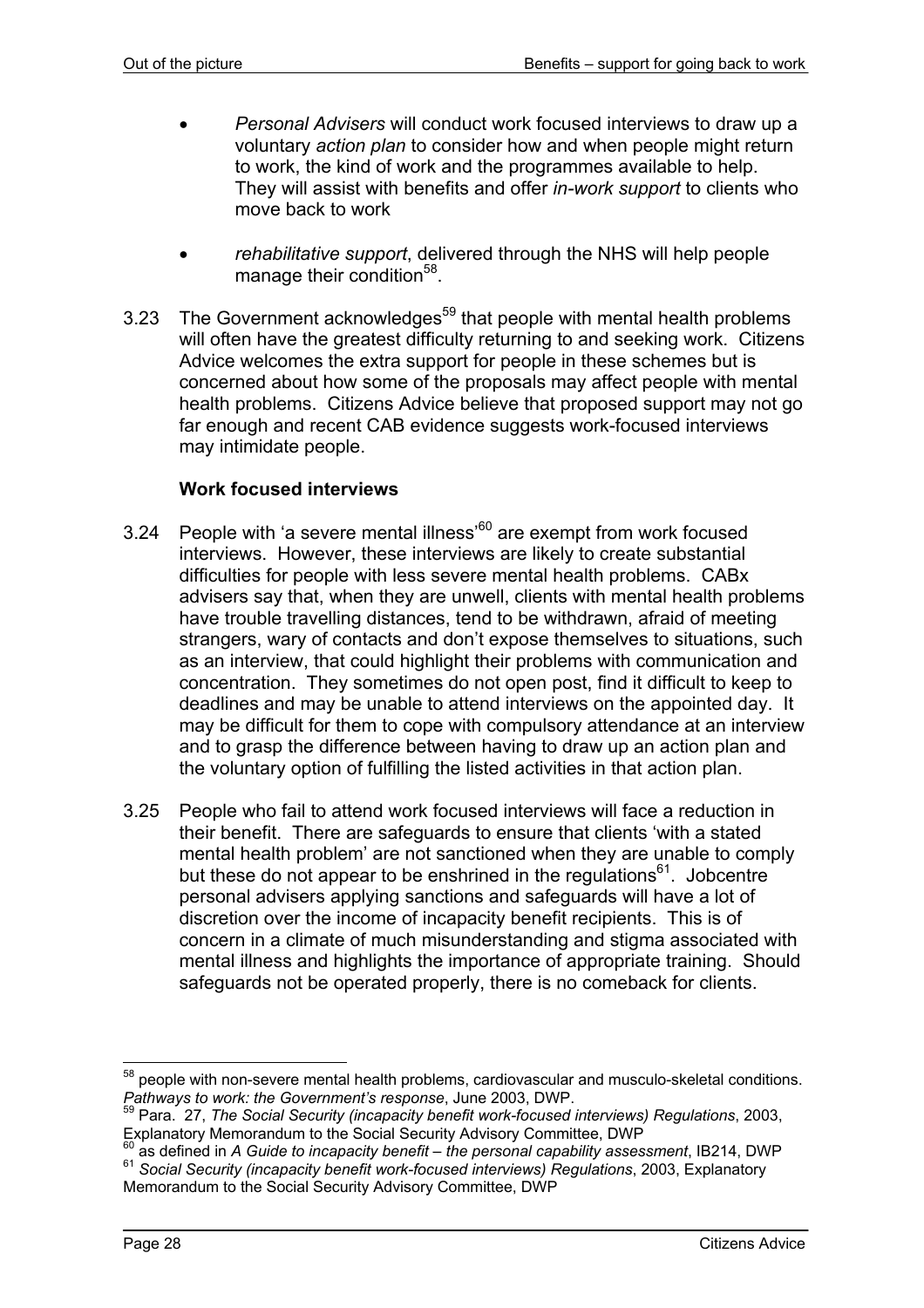A CAB in Wales are helping a client in a pilot area with mental health problems who has been in receipt of incapacity benefit (IB) and disability living allowance for several years, so is not a new recipient of IB. The client has been entitled to but not received, income support (IS) for two years. The bureau requested an IS form from the Jobcentre and were told it would only be issued on the understanding that the man attend the Jobcentre for a work focused interview. The CAB explained that the client would find it extremely stressful to attend but the Jobcentre insisted he do so.

A CAB Yorkshire is advising a Somali mother of four children aged between 5 – 11 years. She is unable to read or speak English, is diagnosed with schizophrenia and depression, relies on income support and lives in local authority accommodation. Her personal allowance has been reduced by 20 per cent because she did not attend a mandatory work focused interview after three written interview invitations. The client is unable to deal with her personal affairs and correspondence; she does not open letters. She is being penalised for her inability to comply. Despite the existence of discretion, the CAB was told no home visits would be made.

A CAB in Derbyshire helped a client who had been off work for six months with mental health problems. The client came to the bureau following a telephone call from Jobcentre Plus to arrange for an interview with his Personal Adviser in town, saying he felt pressurised into agreeing. He suffered from anxiety, panic attacks and phobia of visiting the town. The CAB telephoned the Jobcentre to try and arrange for another venue but was told by the supervisor that this was not possible. The CAB arranged to send a representative to accompany the client.

3.26 Benefit sanctions may only serve to confirm for people with mental health problems that their illness is not understood by the agencies that profess to be helping them and add to their difficulties of coping on a low income. The Department for Work and Pensions needs to recognise the stress that work focused interviews can cause. The advice of a GP or other mental health professional should be sought and interviews made discretionary. Sanctions should be waived for those people with mental health problems who are not currently exempt.

#### **The role of Jobcentre Personal Advisers**

3.27 Citizens Advice particularly welcomes the extra in-work support for clients in the pilot schemes who successfully manage the transition back to work. Many CAB advisers have noted that support which people are accustomed to is frequently withdrawn too soon, as people take up a place on a training course or find work and so undermines the prospect of a successful transition.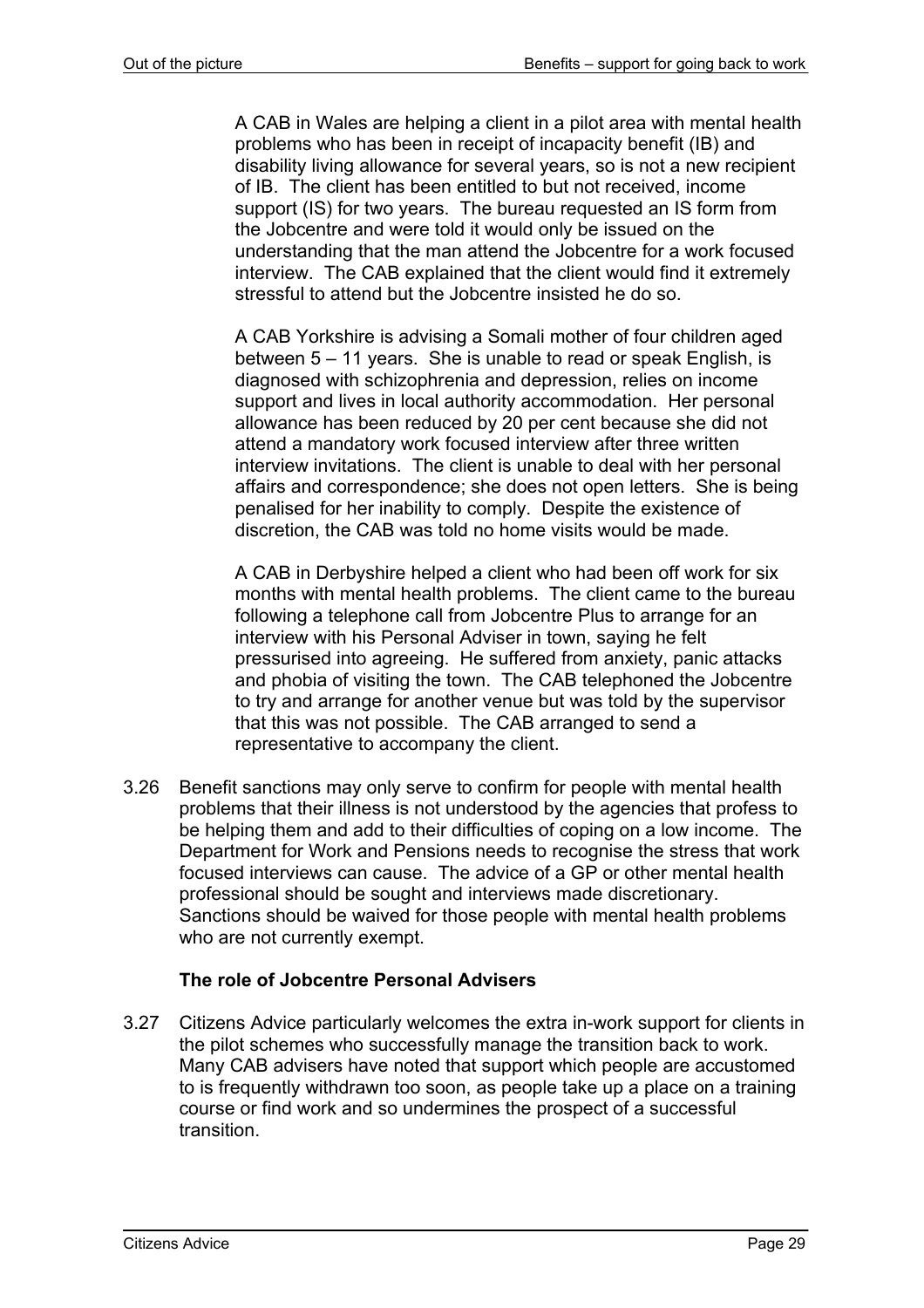- 3.28 However, it is not clear whether personal advisers will give the right kind of support to people with mental health problems. CAB advisers point out that these clients need practical help finding appropriate work, help coping with changes to their benefit entitlements as well as help from prospective employers.
- 3.29 If these various support mechanisms are to work, the Department for Work and Pensions needs to ensure there is formal and ongoing liaison between all the agencies and employers that support people prior to, during and following a move into work and that personal advisers are appropriately trained to work with people with mental health problems.

#### **Financial changes in pilot schemes**

- 3.30 Citizens Advice very much welcome the additional financial help that will be offered to people in the pilot schemes including:
	- immediate access to the Adviser Discretion Fund for help up to a sum of £300 with items to facilitate a return to work;
	- a new Return to Work Credit (payable for 52 weeks to anyone leaving incapacity benefit for paid work of at least 16 hours a week) which will be disregarded for tax, national insurance, housing benefit and council tax benefit purposes;
	- extension of the four week housing benefit run on to cover people in receipt of incapacity benefit from April 2004<sup>62</sup>.
- 3.31 Low benefit income means people with mental health problems usually have no spare funds to cushion themselves through the transition back to work and the gap between benefits ending, which are paid on a weekly basis, and work pay starting, usually on a monthly basis. The piloted Adviser Discretion Fund, will help with travel costs and buying clothes but it will not help address the difficult interim period between benefit payment and employment income. Similarly, the Return to Work credit, which adds to the complexity of arrangements, does not help people who need help to cover the transitional period from benefits to employment income, which a run-on of benefit would achieve. Furthermore, it offers no benefit to people who continue working beyond 52 weeks and who have little prospect of higher rates of pay because they lack training and skills, which may be the case for many people with mental health problems.
- **3.32 Citizens Advice recommends that the Department of Work and Pensions should consider maintaining incapacity benefit payment for people with mental health problems for a month during their move back into work.**

l <sup>62</sup> *Pathways to Work: Government response*, 2003, DWP.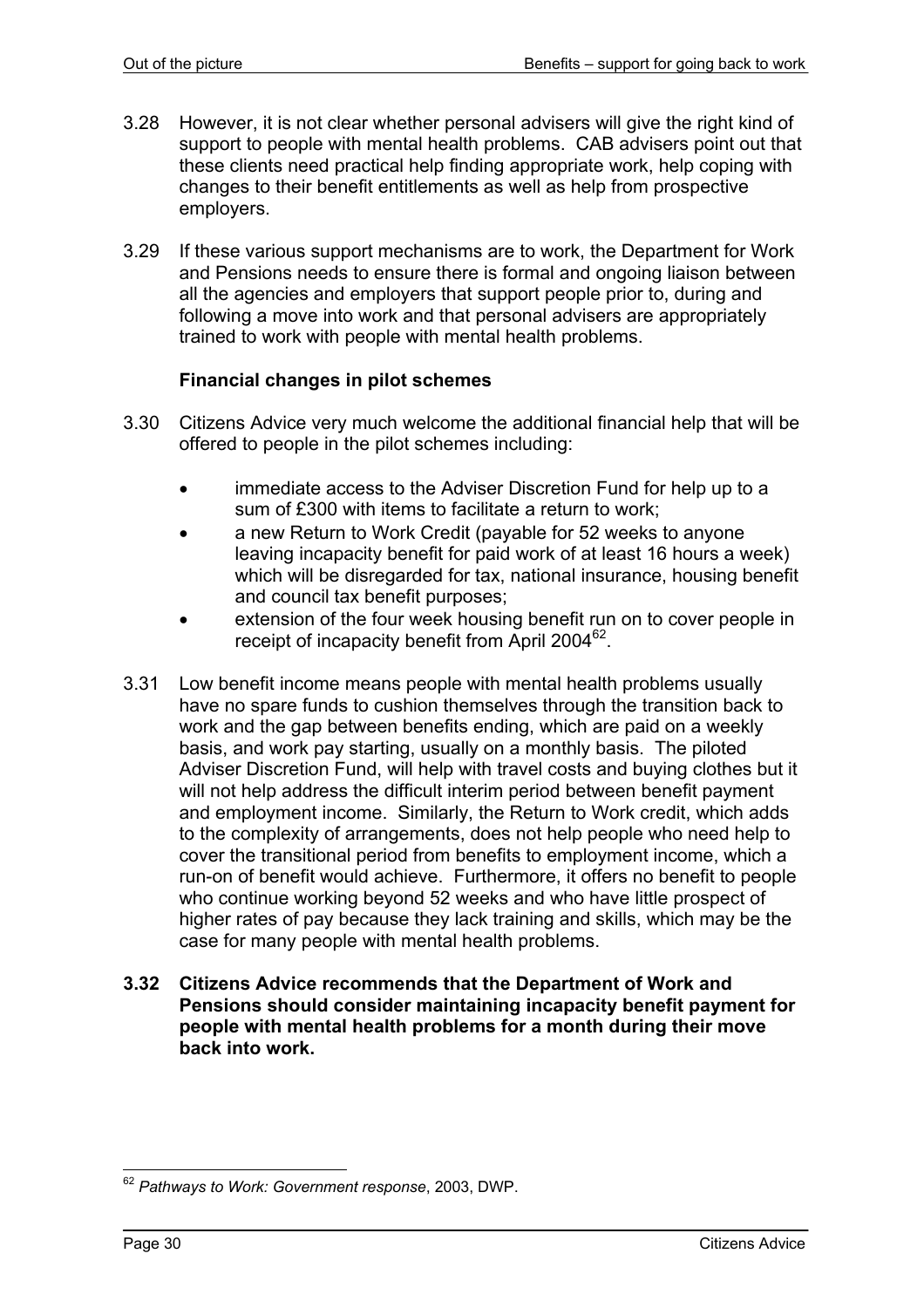#### **Conclusions**

- 3.33 The changes encompassed within the pilot schemes do not address permitted work arrangements and the interaction between income and benefits both of which create difficulties for people with mental health problems who try to move back into work. People with mental health problems need greater security and more gradual and flexible procedures to help them back into work which are backed by arrangements that mean extra work always pays.
- 3.34 It is important to help people back into work but not at the cost of their failing in work. People with mental health problems need both financial and practical help to manage the change. Practical help means assistance with finding appropriate work, help with the transition from benefits, and the knowledge that, should it all fail people can return to their former benefit entitlement. To achieve this, careful and detailed collaboration between helping agencies is needed throughout the process so that people do not feel quickly abandoned by the services upon which they have come to depend.
- **3.35 To achieve this there should be a comprehensive review of the benefit support for helping people with mental health problems back to work which should be part of a major review of the benefit system.**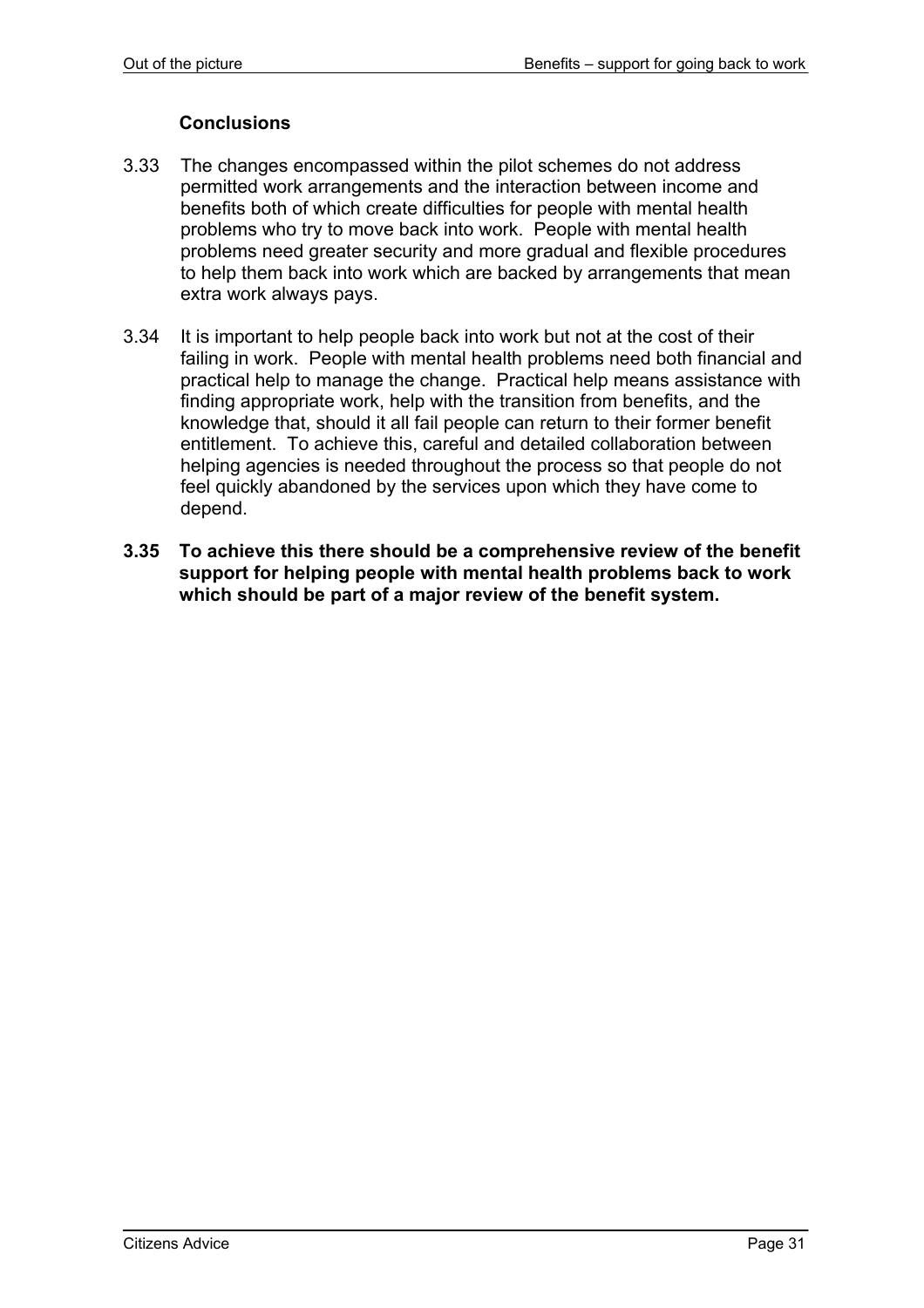### **4 Barriers to claiming benefits and disability benefits**

- 4.1 The benefit system exists to provide people with financial support when they are unable to support themselves. It should provide security so that people with mental health problems can live their lives with as little stress as possible and as much support as they need during recovery.
- 4.2 This chapter outlines the most common difficulties people with mental health problems experience when engaging with all parts of the benefit system and then looks specifically at the problems people have claiming disability and incapacity benefits.
- 4.3 The catalogue of difficulties experienced by people with mental health problems calls for a thorough and all embracing review by the Department of Work and Pensions (DWP) of every part of the benefit system. The review should examine the effects and outcomes of the benefit system for people with mental health problems so that appropriate changes can be made to reduce social exclusion.

#### **A complex system**

- 4.4 The complexity of the benefit system highlights the need for people with mental health problems to know about their entitlements and the services available to them so that they can feel as secure as possible. This work is often provided by generalist CABx and specialist CAB projects and by many other voluntary organisations.
- 4.5 CAB advisers helped people with over 1.8 million benefit and tax credit problems in 2002/03. The most common difficulties for applicants were complex forms, administrative issues and delays. Even clients who are well can find the tasks and processes associated with successfully claiming benefit challenging<sup>63</sup>. It can be considerably more difficult for people with mental health problems and benefit issues form the bulk of CAB work with this group.
- 4.6 People with mental health problems' experience of the benefit system is often negative because:
	- the forms that have to be completed to claim disability benefits do not recognise their illness in the same way that physical illness is recognised
	- frequent changes in benefit status, form filling and delays in processing lead to breaks in income which create insecurity and possible debt
	- if they cannot understand the application forms, it undermines their ability to manage their affairs.

<sup>63</sup> *Riding the Benefits Roller-coaster: CAB clients' experiences of claiming sickness and disability benefits*, December 2003, Citizens Advice Scotland.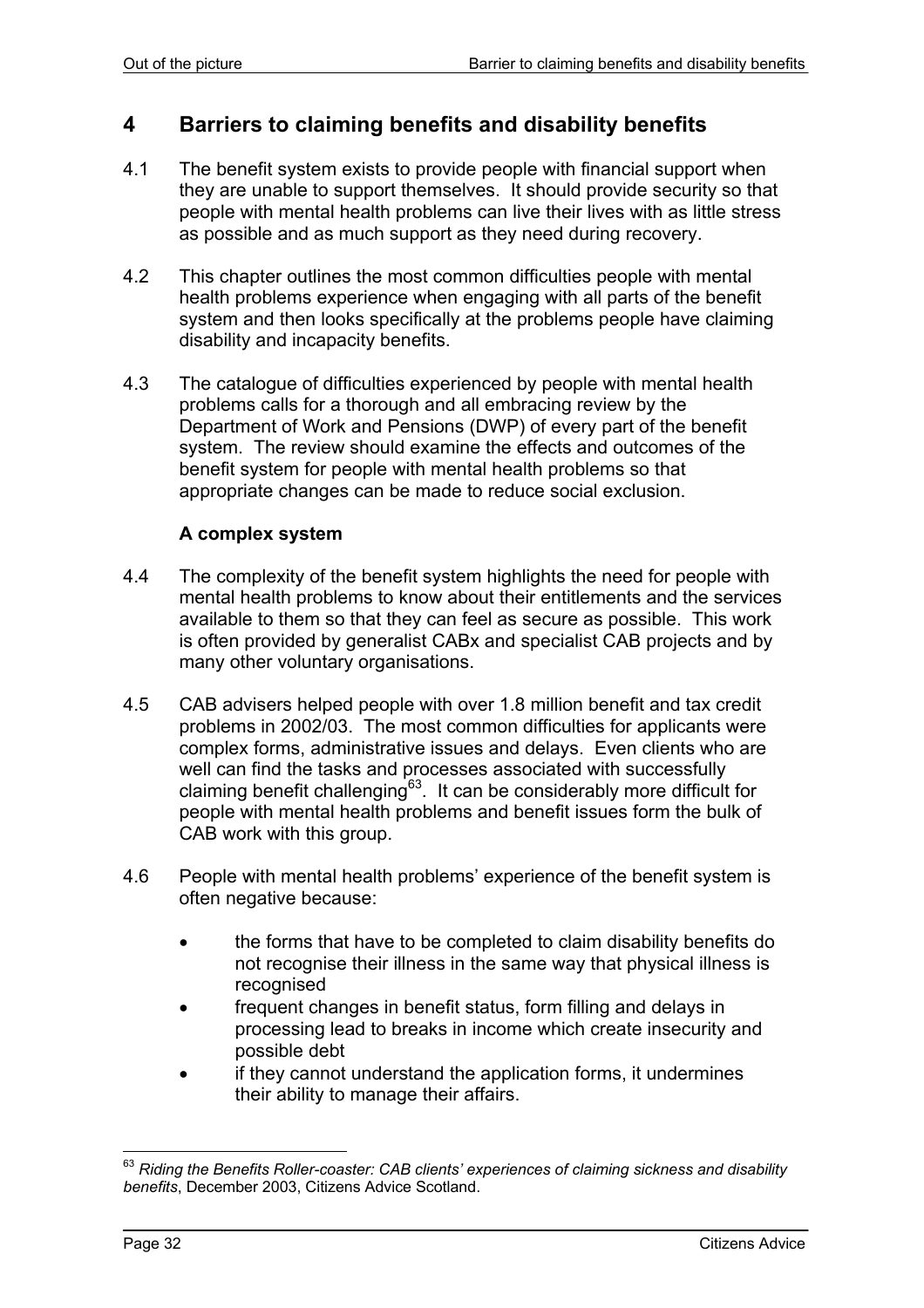- 4.7 The stress caused when claiming benefits and challenging decisions are often described as a contributory factor in making people's health worse. This undermines their confidence and their capacity to manage. One client had his income support suspended as fraudulent simply because he stuck airmail stickers on the envelope. In another instance, the DWP was requested not to send a copy of a disability living allowance (DLA) application to a client suffering from paranoia and schizophrenia for the client's own protection; the agency nevertheless did so, aggravating his condition.
- 4.8 People have been discharged from hospital with no guidance about benefit entitlements, some have lost their job and some have lost a benefit and have to reapply for it. They depend on the help of others when they cannot cope.

#### **Poor service**

- 4.9 Poor administration and poor co-ordination, in and between departments in the DWP when dealing with clients benefit applications creates considerable difficulties for people. CAB advisers describe long telephone waits, lost forms, lost evidence (even when registered post is used), forms waiting for months to be processed, summonses for medicals sent to the wrong address, failure to reply to clients' representatives and appointees and losing 'DLA for life' files. All this leads to loss of income and delays (in one case reported by a CAB, there was a seven month delay in paying DLA to a client following award at appeal) which contribute to stress that frequently makes people's symptoms worse.
- 4.10 When they are unwell, people with mental health problems can experience withdrawal and have problems with communication. They may fail to report changes in circumstances, fail to respond to post or not even open post. Some people are so disturbed they will not claim, or will not give evidence for a claim and when presented with questions, have run away. They may not have the focus to pursue their entitlements, for example asking doctors for sick notes or employers for wage slips and they forgo backdating their claim. Advisers have described some clients as easily agitated by small difficulties, leading them to panic and overdose. People, who for whatever reason, fail to co-operate with set procedures have had their benefits stopped.
- 4.11 When the administration of the benefit system is falling down, people with mental health problems are unlikely to be able to pursue the details of their claims and can be left with no income.

A CAB in Wiltshire described a client who failed his personal capability assessment and incapacity benefit was stopped. The client appealed this decision and submitted medical certificates to the DWP who initially denied receiving them, announced them lost and eventually found them. The certificates were with the incapacity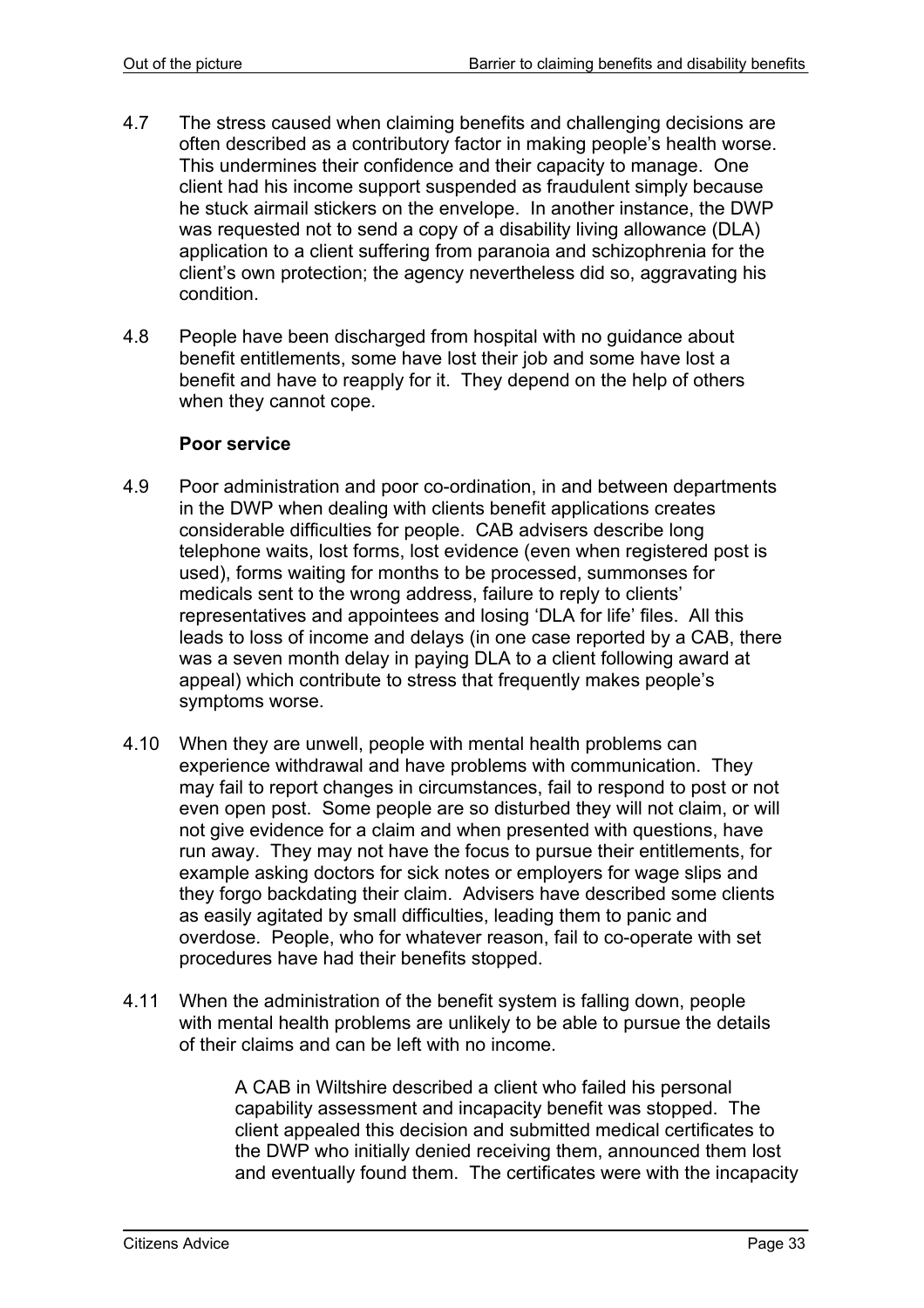benefit section but had not been recorded nor passed onto the income support section. The client's health suffered considerably during this period. He eventually won his incapacity benefit appeal with backdated benefits.

A CAB in Sussex described a client who returned his pension book to the DWP, with one un-cashed payment still in it, so that income support could be added. The book was not returned and because of his mental health problems, the client failed to realise this or that he had no pension coming in. He lived off his small building society savings and came to the bureau when down to his last £2. The DWP acknowledged their mistake and immediately rectified the situation which had arisen because a case control should have been entered on the computer system to remind staff that further action was required.

A CAB in Oxfordshire helped a client with mental health problems living on incapacity benefit. He found a few hours of work to do a week and the bureau wrote to the DWP at the beginning of October with a note from the client's GP. There was no response and a further letter was sent with a copy of the original. At the end of October a questionnaire was sent to the client with questions that had been answered in the letter. This was returned at the beginning of November. Because there was no reply, the CAB rang the DWP who had no record of the letters and said to ring another day when the staff who were dealing with it would be in. The GP also needed to complete a questionnaire. After the long-winded cumbersome system was completed, the job was gone.

- 4.12 Jobcentre Plus staff can be very helpful. However, they have also been described by advisers as giving inappropriate or wrong advice (for example about the Social Fund and permitted work rules), giving out the wrong forms, failing to advise or assist with applications and even sometimes being abusive. Clients with depression who cannot read or write have been sent away without help. One office wanted medical evidence that a client could not understand a form before giving them help. Advisers describe a general lack of awareness and inflexibility among Jobcentre Plus staff when assisting people with mental health problems.
- 4.13 People's illness can sometimes make working with them quite difficult challenging but the consequences of loss of engagement can be devastating for the individual.

A CAB in Merseyside helped a client with a history of mental health problems and who receives incapacity benefit and income support (including mortgage interest payments). The client has had no money for six months because of his challenging behaviour and inability to co-operate with the DWP. He has cashed in an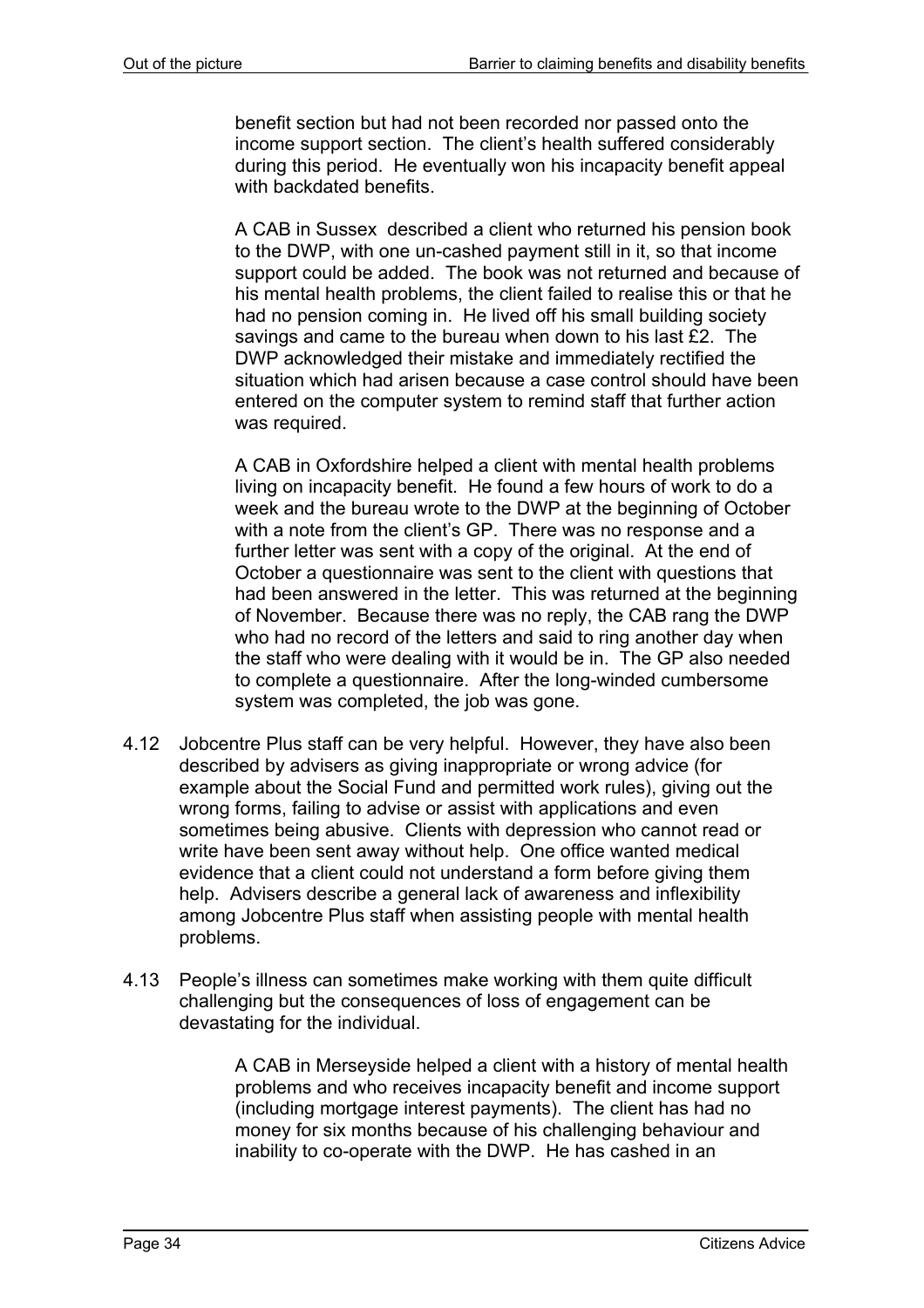endowment policy to live on but has now received a possession claim because no mortgage interest has been paid for 6 months.

4.14 CAB advisers have also drawn attention to the difficulties facing clients who have been banned from the offices of statutory agencies. Open plan offices, lack of privacy, crowds and long waits can present very real difficulties for people who are vulnerable to emotional or mental difficulties and who on occasion exhibit challenging behaviour. Clients sometimes go without money rather than subject themselves to this, a lack of privacy deters people when they have to talk about their illness. Jobcentre Plus have failed to make adjustments even when forewarned of a vulnerable client.

> A CAB in Hampshire helped a woman with mental health problems who lived of income support and disability premium. She attended a pre-arranged interview at Jobcentre Plus with her caseworker. The Jobcentre had been pre-warned that she was a vulnerable client but they made no preparations and moved the client around from counter to counter and from staff to staff. The client became increasingly agitated, eventually sweating, dribbling, crying and lying on the floor.

- 4.15 Ways need to be found to address these difficulties rather than excluding people. Some Jobcentre Plus offices have enquiry bells for people to draw attention to their needs but they are not generally known about. One client didn't see the notice about the bell because she was so focused on 'controlling her feelings of anxiety and panic'64.
- **4.16 The way forward for all organisations and in this case for the Department of Work and Pensions and its agencies must be to make mental health awareness and training about the problems it creates for people who are unwell a central requirement for all staff, especially those working directly with clients.** In this context, Jobcentre Plus should review reception procedures for vulnerable people so that clients who may have extreme difficulties are not simply banned from premises.

### **Rural areas**

4.17 People living in rural areas can be placed at a unique disadvantage accessing specialist help, Jobcentre Plus or community services. Travelling distances presents difficulties because of the lack of transport, its intermittent nature and costs.

> A CAB in Hampshire advised a client who was living rough in a shed on National Trust land and had been signed off sick with depression. He made a successful claim for income support but had to travel to the DWP every 2 weeks to collect his benefit because he was of 'no fixed abode'. There is no public transport going directly to or near

l <sup>64</sup> CAB adviser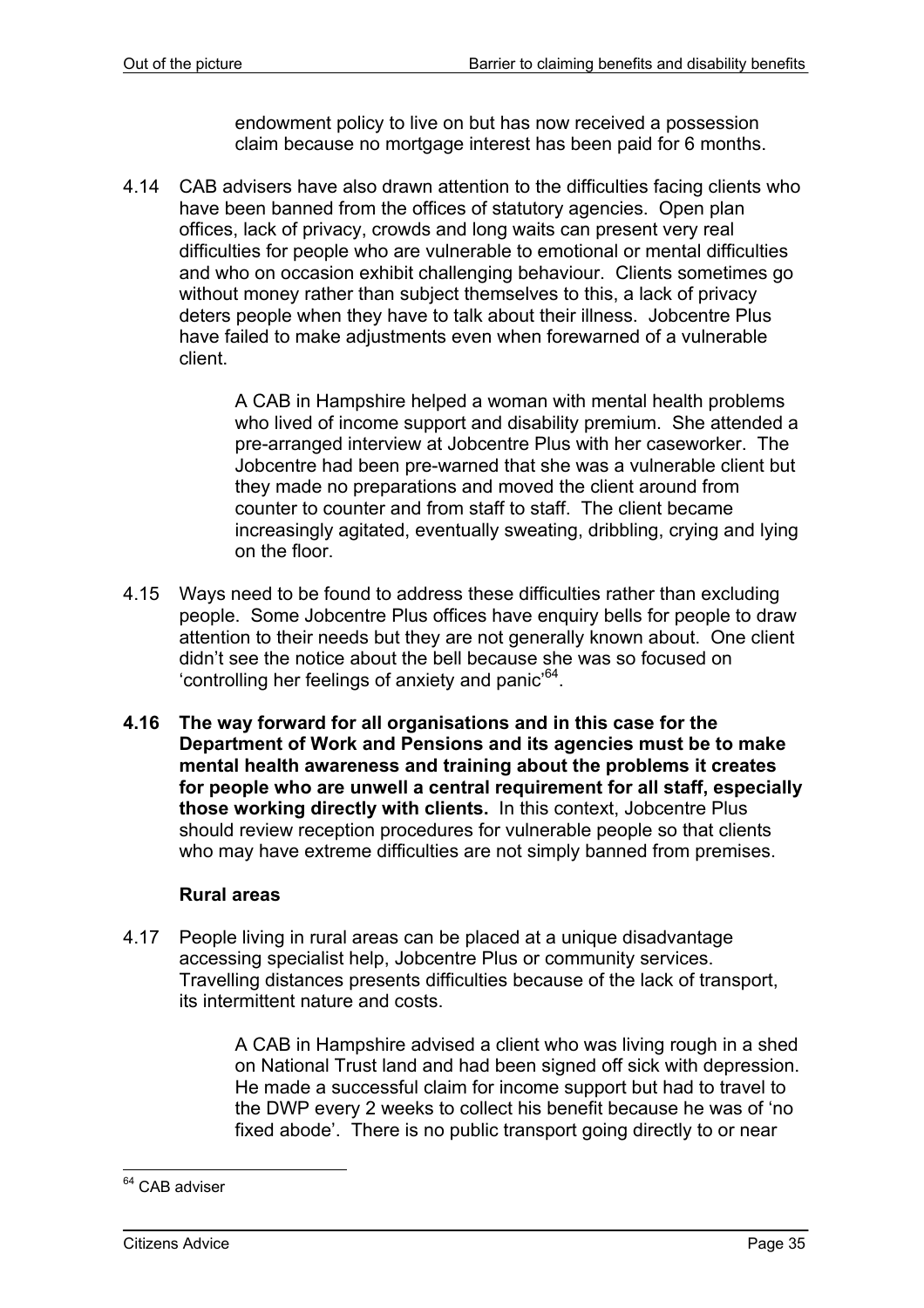the DWP that is 8 miles from the CAB and about 11 miles from the client's home. Anyway, the client had no money to pay the fare and an adviser from the CAB eventually took him to the DWP to discuss the problem. They admitted that they had a number of claimants who were having difficulty getting to their office.

A single man with mental health problems living in a council flat in an isolated village sought advice from a CAB in Cheshire. His disability living allowance claim had been turned down and he lived on incapacity benefit. Without care and dependent on friends to take him shopping or to GP appointments in the nearby town, his limited income particularly affected his ability to travel and conduct any kind of social life. He missed several medical appointments when he ran out of money. His GP does not book medical appointments in advance so he has to take a chance that his GP is available on the days his benefit is paid and that he has the money to go to town. He failed to attend a recent medical examination in connection with his benefit claim because he could not afford to travel. His community psychiatric nurse (CPN) established that he was ineligible for local transport concessions.

4.18 The difficulty clients may have attending appeals is being helped with initiatives such as video conferencing that is being successfully experimented with in the Wirral between Bebington CAB and the Appeals Service. But so far, such projects are fairly limited in impact. As part of its rationalisation programme, Jobcentre Plus is closing Jobcentres in smaller towns and concentrating the administration of the Social Fund into fewer offices. There are often inadequate local facilities for emergency help and people are required to travel considerable distances (on low income) to make application for crisis loans, especially in rural areas.

> A CAB in Devon helped a client who was bulimic and agoraphobic and had been dismissed from her job. The client had no money until her first income support payment arrived but she was unable to get a crisis loan because she was mentally unfit to cope with the journey across country to the town.

- 4.19 As part of the broad review of how services are experienced by people with mental health problems which we advocate the DWP undertake, **Jobcentre Plus needs to address the important question of accessibility for claimants who have difficulty travelling because of their illness and/or who live in rural areas. Jobcentre Plus should report annually to the DWP what steps it is taking to tackle this difficulty and how successful they are.**
- 4.20 Clients being interviewed can ask to be examined in their own home if they are too ill to get to the Medical Examination Centre and will need to ask their GP to indicate they are unable to travel. However, doing this doesn't guarantee them a home visit. Some people have been required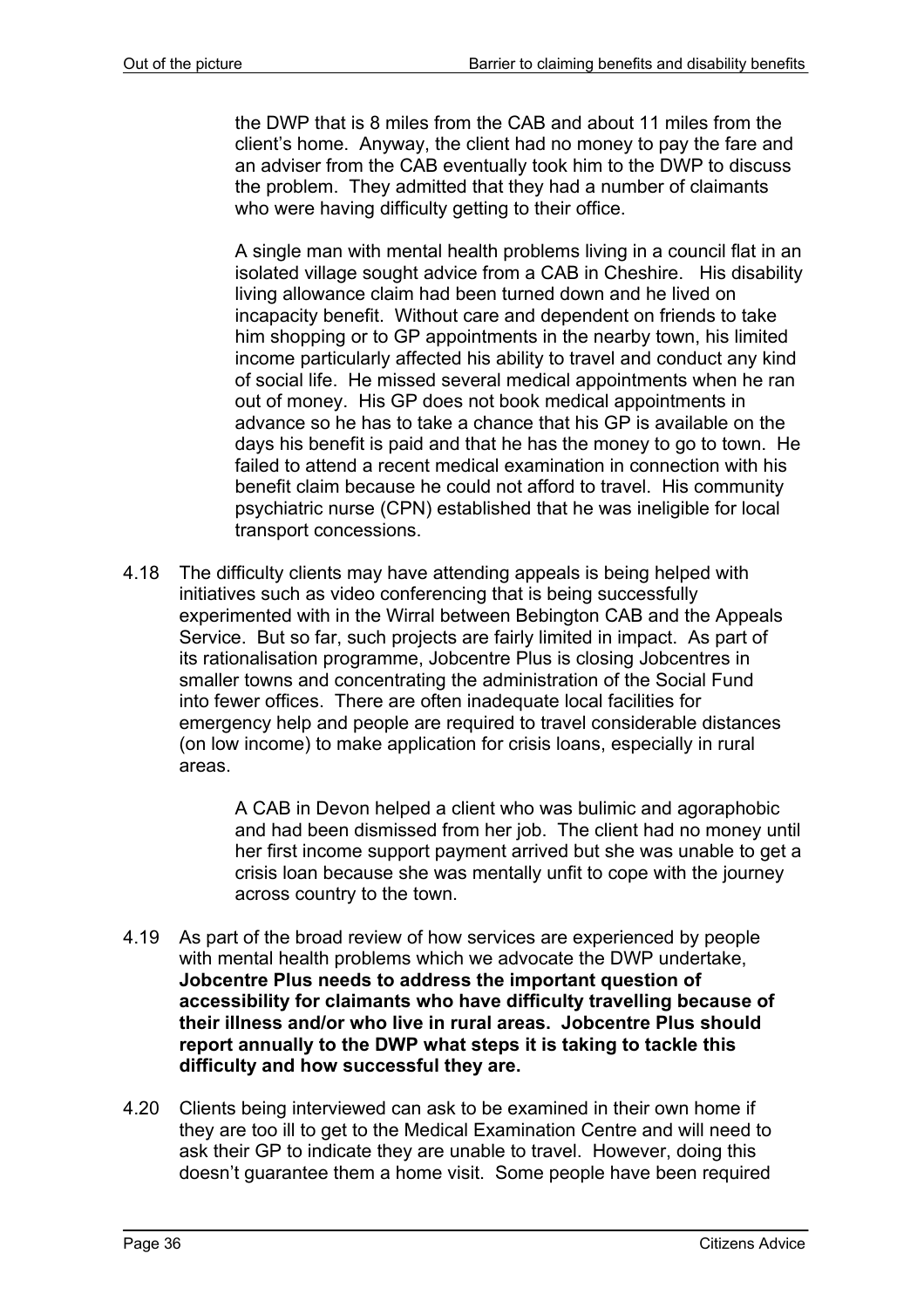to travel as far as 60 miles for assessments. Long distance travel is a particular problem in rural areas, especially for people who are insecure or agoraphobic.

A CAB in mid Wales reported that a woman with obsessive compulsive disorder was forced to travel to a hospital in Aberystwyth rather than go to the local hospital which is 4 miles away. This entailed a 90 mile round-trip for a DWP medical service examination in connection with her claim for incapacity benefit and income support. When this was queried, DWP Medical Services said that although they do have a room available at the client's local hospital every six to eight weeks, they have a schedule of appointments which means the client must go to Aberystwyth. The Medical Service said they will reimburse the client if she uses a 'country cab' but the client would have to pay the cab and then wait two to three weeks to get her money back.

4.21 In 2000 the House of Commons Select Committee<sup>65</sup> called for Medical Services<sup>66</sup> to take action to reduce distress to claimants and attend to customer care. **Medical Services should report annually to the DWP about how it is addressing the difficulties faced by people with mental health problems in rural areas. Medical Services are responsible for making clear to people who are being examined that they can be accompanied to medical examinations and that they can claim travel expenses for themselves and their companion. Arrangements should be made so that clients are able to use this service.** 

### **Direct payment of benefits**

4.22 A further difficulty that is becoming apparent is with direct payment of benefits into a bank or similar account which the Government began in April 2003 and is to be completed by 2005. People with mental health problems sometimes have great difficulty using cards and remembering pin numbers. People with memory problems are not able to cope with payment into any sort of account and those who are currently dependent on a third party for help may need to make other arrangements.

> A CAB in Hertfordshire reported that a man suffering from mental health problems sought advice about the difficulties he was having accessing his benefit at the Post Office now it was paid into an account. He told the CAB he found it difficult to remember his PIN and kept forgetting where he put his card.

A CAB in Northern Ireland reported that the manager of a housing association which caters primarily for adults with learning needs and

<sup>65</sup> *Report on Medical Services*, Chapter iv, Session 1999/2000, House of Commons 183, Cm 4780, Reply by the Government to the Third Report of the Select Committee on Social Security, DSS. <sup>66</sup> The DEP has contracted a private company, Atos Origin, formerly known as Schlumberger Sema, to provide a medical service for benefit purposes.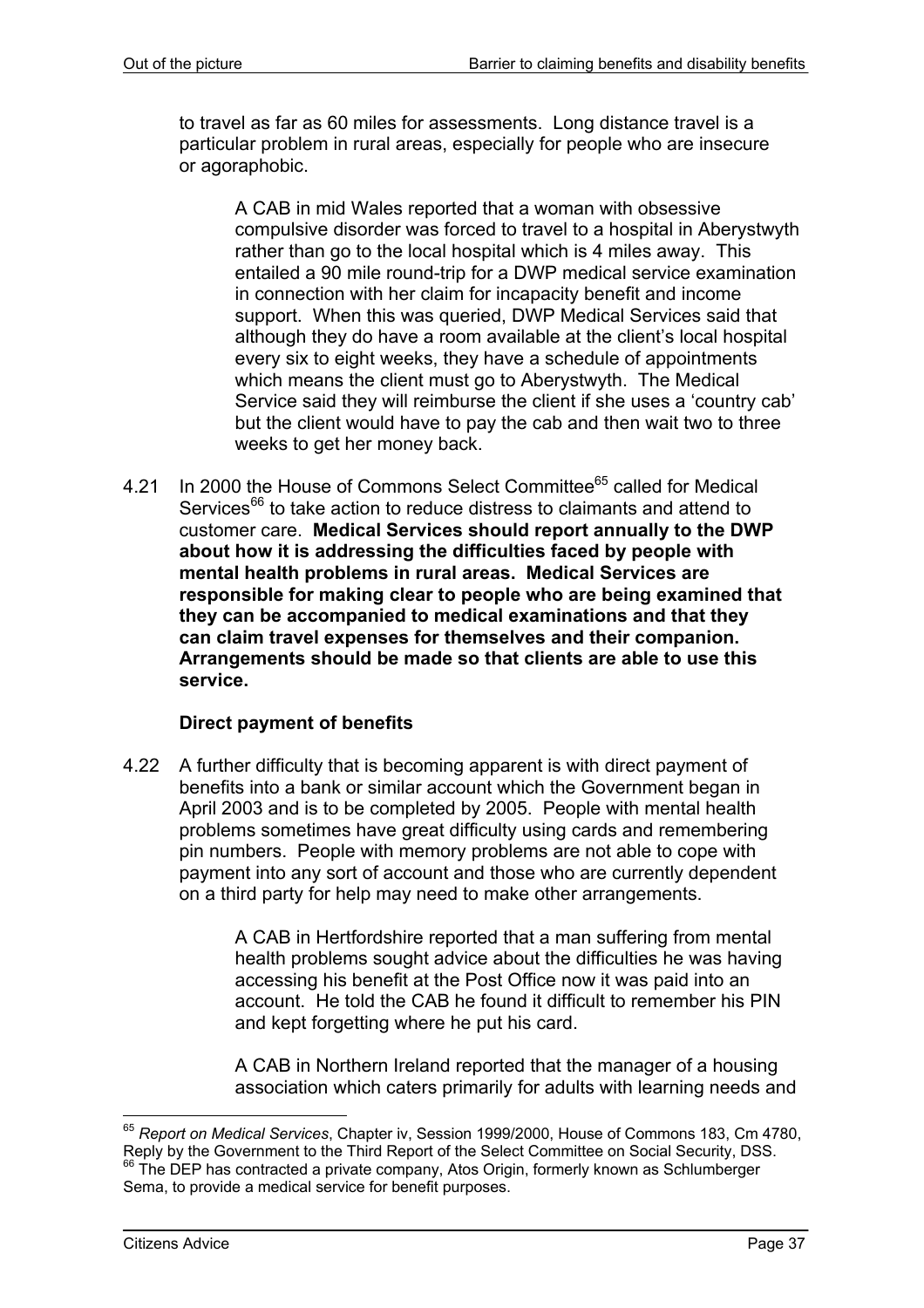other vulnerable people, wanted to know how the tenants would be able to cope when their benefits were paid into accounts. Currently he was the appointee for all the residents and cashed their order books for them every week. However, many of the residents had received letters from the Northern Ireland Social Security Agency (NISSA) urging them to open an account for their benefit. The manager was concerned that as all the residents were vulnerable, they were not able to manage their financial affairs. He told the CAB he had not been consulted during the payment modernisation process and was unaware what steps could be taken to protect vulnerable people who were tenants and residents of the association.

A CAB in Cornwall was consulted by a 52 year old man on behalf of himself and his brothers. They lived with their parents and all had mental and physical disabilities. The client told the CAB that he and his brothers felt they would find it difficult to manage if their benefits were paid into accounts of any kind. They could not remember PIN numbers, write cheques, request amounts of money or know how much they had in their account. They had come to the CAB because they had received an unsolicited phone call from the Jobcentre Plus Direct Payments Centre asking to speak to them.

- 4.23 The DWP has always recognised that there will be a need for an alternative payment option for immediate payments and for those who cannot cope with any sort of account. They have begun to consult informally on the details of the Exceptions Service, as the alternative payment system will be called. So far the DWP have stated that the service will be very much a last resort where the claimant could not manage any kind of account and that the service is likely to be chequebased $67$ . However, there is little information available to benefit claimants about the Exceptions Service and how to request to be paid this way.
- 4.24 The Disability and Carers Service of the DWP needs to work with the Exceptions Service to address further the particular needs of vulnerable people such as those with memory problems or people who are dependent on the help of a third party to manage their affairs, when accessing their benefits. In particular, these people need to know about and have easy access to the proposed Exceptions Service.

# **Claiming incapacity and disability benefits**

4.25 Among all disabled groups, people with mental health problems are most likely to be unemployed. A government survey<sup>68</sup> showed that 71% of those giving mental health problems as their main disability receive state benefits. Incapacity benefit and disability living allowance help people

<sup>67</sup> *People, Pensions and Post Offices,* July 2003, Trade and Industry Select Committee Report, Department of Trade and Industry.

<sup>68</sup> *Labour Force Survey*, Autumn 1999, National Statistics.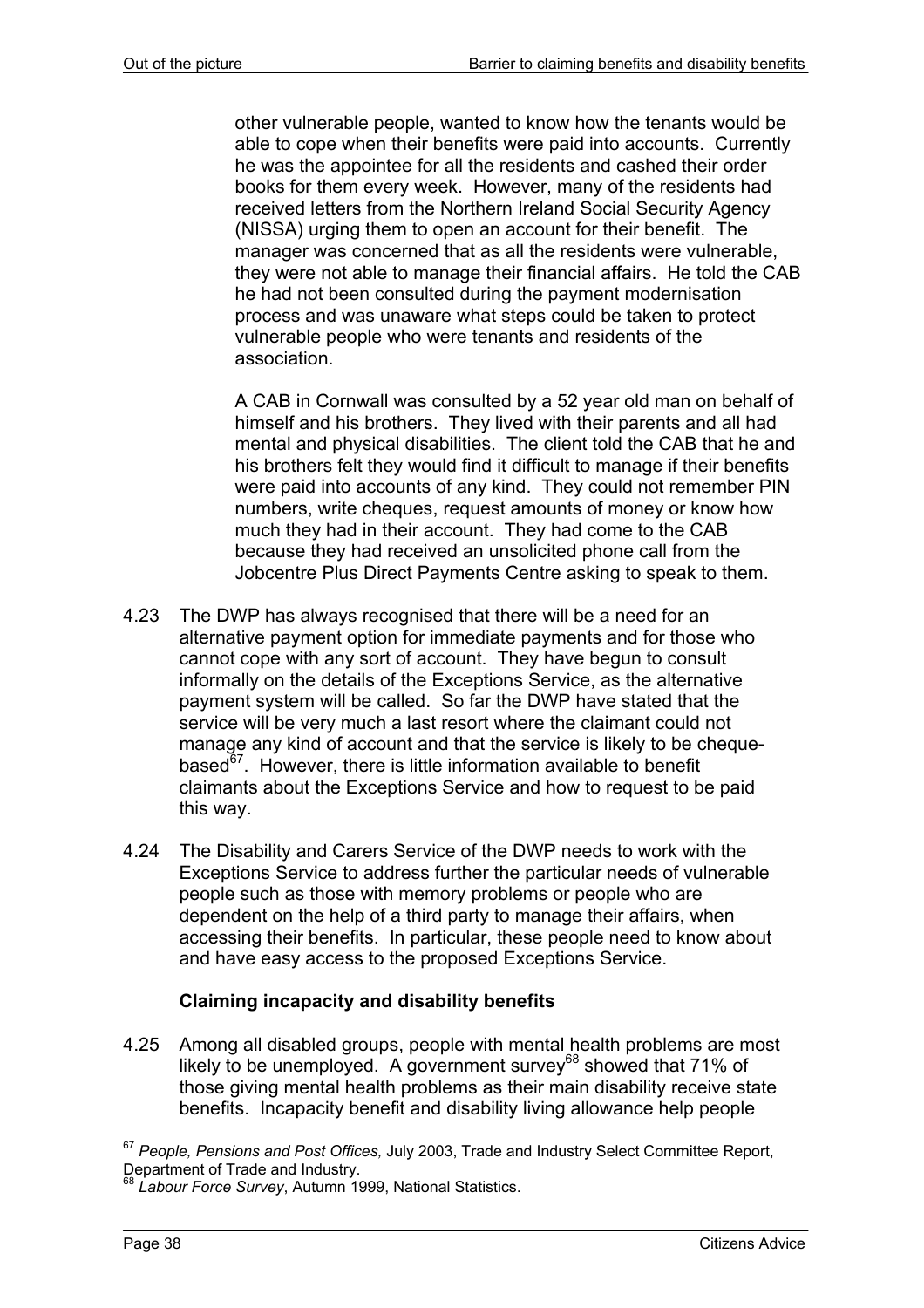when they cannot work and when their disability hampers their managing to look after themselves on a daily basis. People suffering from mental health problems constitute 35 per cent of those on incapacity benefit and the majority of this group have depression, anxiety or other neuroses with only a small number having more severe conditions.

4.26 The first 28 weeks of incapacity are assessed under the 'own occupation test' which looks at a person's ability to do their usual job and is based on medical certificates from a GP. After this time, the personal capability assessment (PCA) applies which involves completing an incapacity questionnaire (IB50) that assesses ability to do any work.

### **Application forms**

- 4.27 The complexity of these benefit application forms is the first difficulty for people with mental health problems. The National Audit Office has noted that 'filling in forms is one of the most frequent ways that they (citizens) interact with departments and agencies. Forms are therefore crucial in shaping citizens' perceptions of public services.' Well designed and easy to handle forms would lead to fewer errors, better access, greater efficiency and targeting better-designed forms at specific groups of people should mean shorter forms<sup>69</sup>.
- 4.28 Not only are forms difficult to understand and complete, advisers describe what amounts to 'institutional bias' against clients with mental health problems in the incapacity benefit questionnaire which does not establish information about fluctuating conditions. The DWP uses a system that allocates points to certain activities and tasks, with 10 points needed to determine a person's eligibility on grounds of mental incapacity. Mental health descriptors are not itemised in the same detail as physical descriptors and a client is therefore less likely to answer in the way most helpful to a successful outcome in their case<sup>70</sup>.

A client with mental health problems did not know where to start with his incapacity benefit and disability living allowance forms. He was referred by his Community Psychiatric Nurse to a CAB in North Wales for help.

A bureau in London describes a client who was sent the personal capability form to complete. He did so, failed the test and incapacity benefit was stopped. He suffers from anxiety and depression and

 $\overline{a}$ <sup>69</sup> *Difficult Forms: How government agencies interact with citizens*, 2003, National Audit Office, Stationery Office

 $70$  For example, after 10 pages of detailed questions about physical needs, the IB50's questions on mental illness ask whether treatment is being received, the date of a client's last appointment and then to 'tell us about any problems you have with your nerves or any other mental health condition and the type of treatment you receive. Include things like problems you have with normal day-today activities because of your mental health condition and problems you have dealing with other people'. IB50 questionnaire, p.16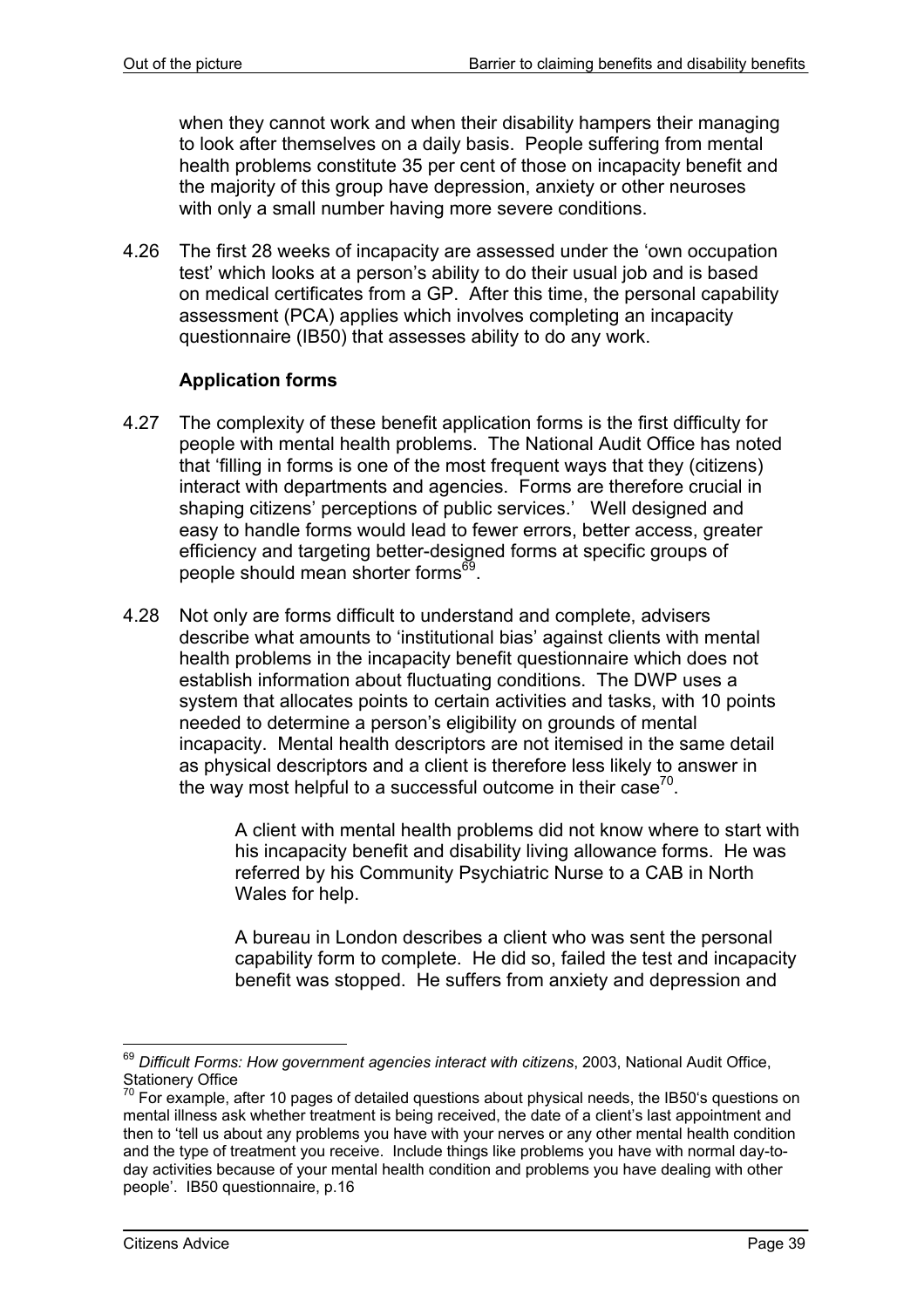found the exercise very stressful. He was assisted in appeal with representation and had his claim re-instated.

A CAB in London is helping a client who applied for incapacity benefit because of mental illness. He asked staff at the Jobcentre to help him because he had trouble understanding the form. No one would. A friend finally helped him and he supplied the documents requested. He was later asked for further proof of his illness, then the form was returned to him to complete one line. The delay has put him in debt.

4.29 Mental health problems can be difficult for a person to describe at the best of times; it is unlikely they will describe their condition with clarity in relation to the current descriptors used. Some clients also do not understand the significance of calling on medical evidence to support their application. When clients are helped, they are better able to describe their condition.

> A CAB in Berkshire helped a client who in receipt of incapacity benefit and income support for many years. On renewal of his application he was deemed capable of work. A revision confirmed the decision and the client then came to the CAB who helped with his appeal. A letter from the client's psychiatrist shows the client has long-term mental health problems. However, the cut in his benefit income and worry about the appeal led to a relapse of his condition and his being admitted to hospital under Section 2 of the Mental Health Act.

#### **4.30 Citizens Advice recommends that the incapacity benefit questionnaire (IB50) should be redesigned to ask specific questions on mental health problems.**

### **Medical examinations**

- 4.31 People are not found to be capable of work and denied incapacity benefit simply on the basis of their answers on the IB50 form. They will always be offered a medical examination with a chance to talk to the doctor in person about how their condition affects them.
- 4.32 In 2003, nearly 48 per cent of appeals by all claimants against incapacity benefit (PCA) decisions were successful<sup>71</sup>. The failure of so many cases that are later found to have good ground is not acceptable and throws doubt on the quality of all assessments. For clients with mental health problems, Citizens Advice believe this happens partly because some  $\frac{1}{2}$  medical services<sup>72</sup> doctors display a poor understanding of the difficulties

l <sup>71</sup> *Quarterly Appeal Tribunal Statistics*, June 2003, DWP. For all claimants.

<sup>&</sup>lt;sup>72</sup> The DWP has contracted a private company, Atos Origin, formerly known as Schlumberger Sema, to provide a medical service for benefit purposes.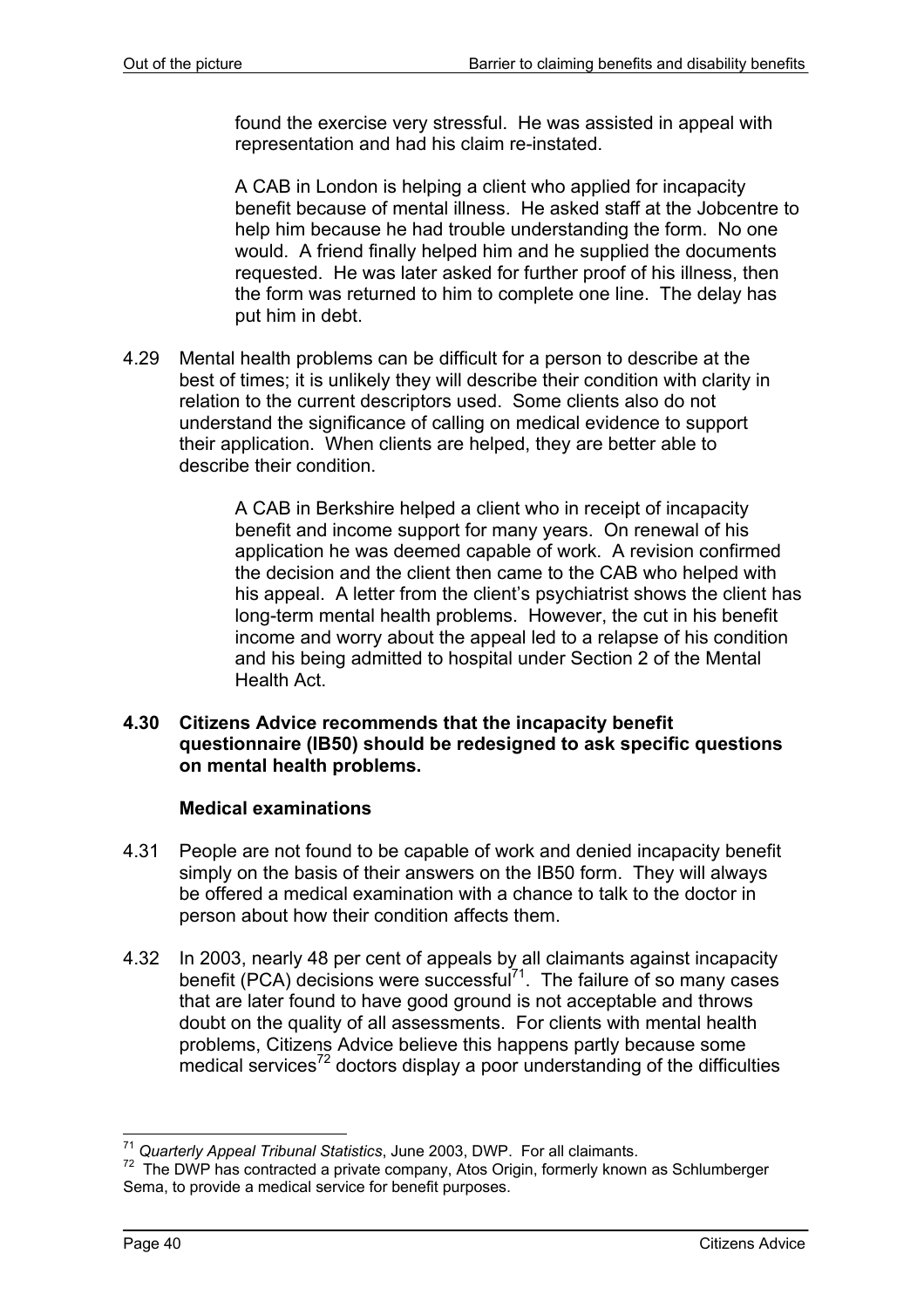faced by people, how these difficulties bear on people's ability to work $73$ and the fragility of their mental state.

A central England CAB described a client who was on incapacity benefit because of a nervous breakdown. He was suffering from depression that was being treated by his GP, a psychologist and a psychiatrist. All three professionals recommended that the client should not return to work but incapacity benefit ceased following a personal capability assessment at which the client was awarded 9 points out of a possible 10. It was a brief interview which the client, who was fragile, found patronising, offensive and humiliating because he was not listened to.

A bureau in Cleveland described a client with severe depression, compulsive disorder and displaying suicidal behaviour who received a personal capability assessment examination less than 10 months after being deemed exempt from the test for 3 years. A physical examination was carried out which lasted less than 10 minutes and was made worse by the manner and comments made by the doctor who conducted the examination. An appeal is pending.

- 4.33 Citizens Advice evidence is that the problems clients face with personal capability assessments conducted by Medical Services fall into the following areas:<sup>74</sup>
	- doctors not listening to clients
	- poor recording of clinical findings
	- incorrect assumptions based on information from the client and from the medical examination
	- effects of mental illness not appropriately taken into account
	- difficulties in arranging home visits for some clients.
- 4.34 The House of Commons Select Committee on Social Security has highlighted the importance of improved training on mental health issues for Medical Services doctors who conduct PCAs75. **Citizens Advice believes regular training should be a priority for medical services.**  The Select Committee has also recommended the DWP's Chief Medical Adviser should instigate a full review of the Medical Services' treatment of claimants with mental health problems. The Government's response in 2000<sup>76</sup> was that such a review would delay work that was being undertaken to improve services and was not needed at that time. **Citizens Advice believe that such a review should be instigated**

 $\overline{a}$ 

<sup>&</sup>lt;sup>73</sup> *Response by Citizens Advice*, July 2003 to Consultation by Social Security Advisory Committee<br>on the Draft Social Security (incapacity benefit Work-Focused Interviews) Regulations 2003 <sup>74</sup> Response by Citizens Advice, February 2003 to Pathways to Work: Helping People into Employment

<sup>75</sup> *Medical Services*, 1999/2000, Third Report, Chapter IV, House of Commons Select Committee on Social Security.

<sup>76</sup> *Report on Medical Services*, Reply by the Government to the Third Report of the Select Committee on Social Security, Session 1999-2000 (HC 183) Cm4780, DSS.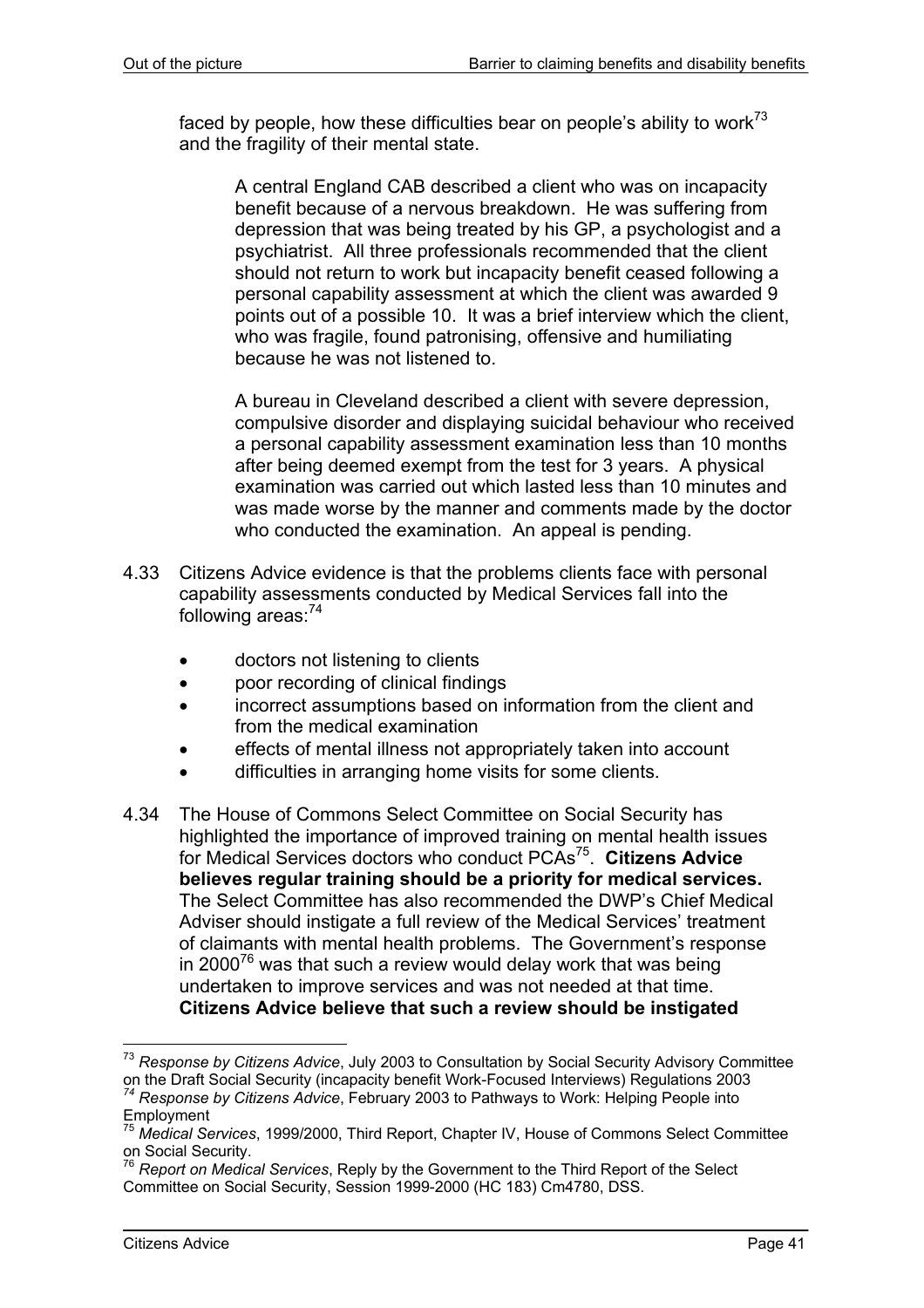**without delay to assess the impact of changes and in particular how the outcome of services affect people with mental health problems. The DWP should develop a system for monitoring the quality of all reports on mental health issues by doctors working for Medical Services.**

### **Constant scrutiny and instability**

4.35 Too often it seems as if "people are in a constant trail of revisions, appeals and renewals" $77$ . This is particularly stressful for people with mental health problems. Clients are often under constant scrutiny because of the frequency with which they are faced with medical examinations and renewal applications for their incapacity and disability benefits. Disability living allowance (DLA) can be awarded for fixed periods or indefinitely and the DLA award will indicate how long the award is for $78$ . For incapacity benefit, a medical services doctor suggests a date when incapacity for work should be considered again. Even when a person's illness does not change they are nevertheless subjected to regular reviews to avoid fraud. For example, following a failed PCA, an appeal may take  $9 - 12$  months. The next renewal claim form is then often sent to the client within three months of the appeal decision, possibly triggering the entire process again.

> A CAB in Middlesex described a single Kenyan woman aged 45 with physical and mental health problems. The client has suffered from depression and post traumatic stress disorder since the assassination of her father in front of her in Kenya in 1994 and the death of two other close family members. Following a PCA, her incapacity benefit claim was rejected and she received 80% income support pending appeal. The appeal was heard and incapacity benefit reinstated. She contacted the CAB for help completing a new IB50 form 7 months later. The whole process may be repeated.

> A bureau in Wales described a claimant aged 52 with long standing mental health problems including anxiety and obsessive-compulsive disorder being asked to complete an IB50 form every year in spite of his chronic condition where no change was expected. There is no exemption and the stress and anxiety caused for a person with long standing mental health problems is considerable.

4.36 This constant scrutiny results in significant breaks and fluctuations in income and puts people under inordinate stress. Such difficulties increase people's feelings of not being understood, undermines their confidence in the assessment process and increases nervousness about future assessments.

l <sup>77</sup> CAB adviser

 $78$  The common fixed period for DLA is two or three years.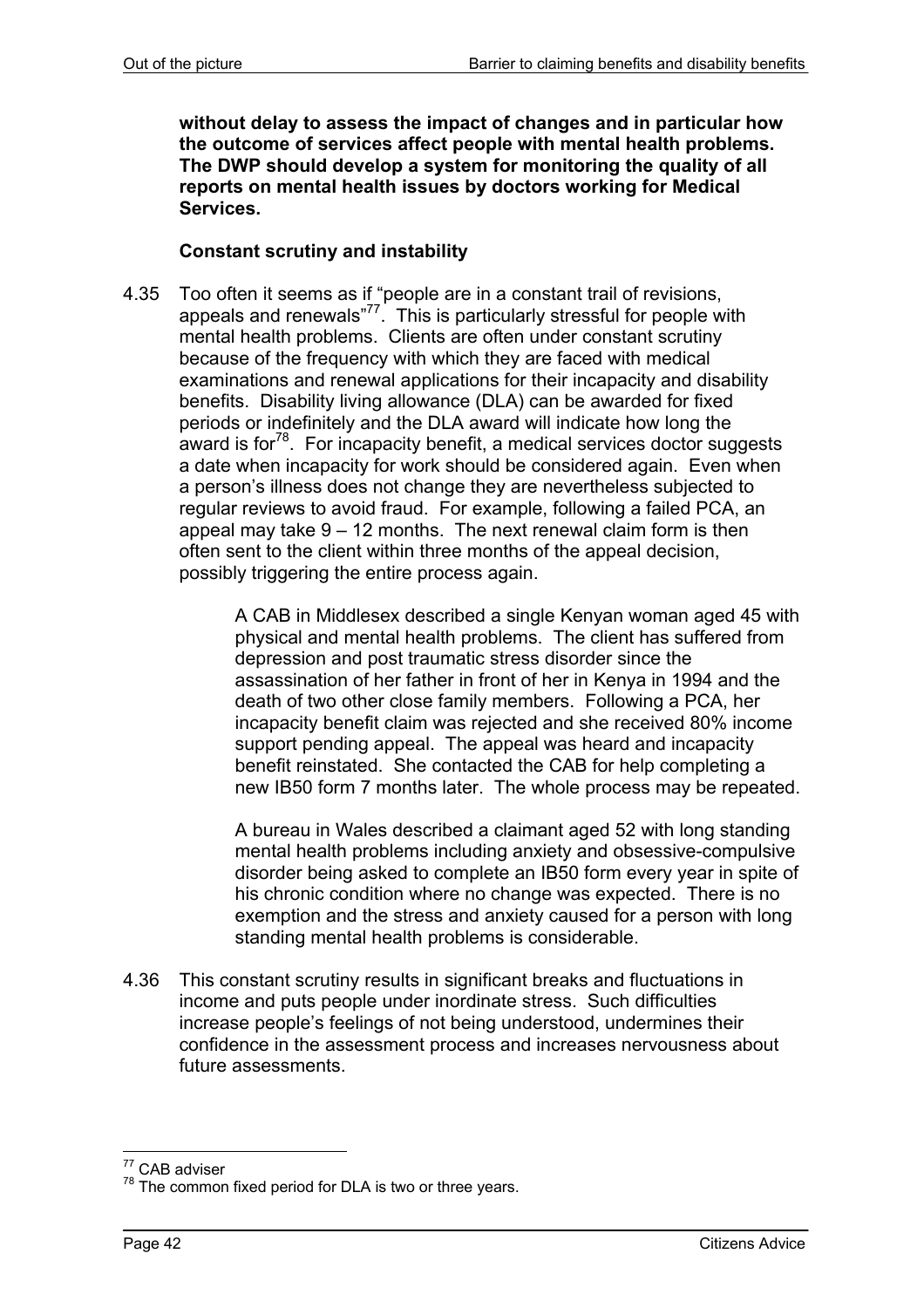- **4.37 To help reduce the degree to which people's condition is aggravated by constant re-assessment, Citizens Advice believes there should be:** 
	- **no call for re-assessment within an award period for incapacity benefit or disability living allowance**
	- **no further assessment of disability living allowance or incapacity benefit within 12 months of an appeal decision.**

## **Appeals evidence**

4.38 The success of an application or appeal for incapacity benefit or DLA frequently depends on the input of a GP, community psychiatric nurse (CPN) or psychiatrist but the importance of their evidence is not always appreciated by the professionals supplying evidence nor given appropriate attention by decision makers. Health professionals may also not appreciate the difference that security of income can make to a client's sense of well being and inclusion in society. They often do not understand the significance of time limits for appeals and the consequences for clients if these are missed. To be useful, their informed view needs to be related to the criteria used by the appeal process.

> A CAB in the Midlands helped a woman with paranoid delusional disorder who was living on benefits. The client's DLA was being reviewed and the client approached her psychiatric consultant to provide evidence on her behalf but was told that evidence would only be supplied on payment of £100.

- 4.39 The National Audit Office has stated that 'ensuring good quality medical evidence is an essential part of assessing eligibility for these benefits<sup> $79$ </sup>. Claimants with mental health problems do not always understand the significance of professional input to their application for benefit. Unless they are advised about this and have help, they are therefore likely to be at a disadvantage. Clients often have great difficulty explaining their condition and needs. The DWP should seek the most appropriate advice on a client's illness. Yet, on occasions, decision makers are said by advisers to have ignored reports from the CPN or the psychiatrist and asked the GP, whom the client has not seen as frequently, for a factual report and as a result, DLA has been denied. Sometimes the psychiatric report has been 'overlooked'.
- 4.40 People who have more frequent contact with clients, such as care workers and CPNs, are often in a better position to answer questions about how that person copes with daily living and to comment on the intermittent nature of a condition. In the following case the Medical

l <sup>79</sup> *Progress in improving the medical assessment of incapacity and disability benefits*, 2003, National Audit Office.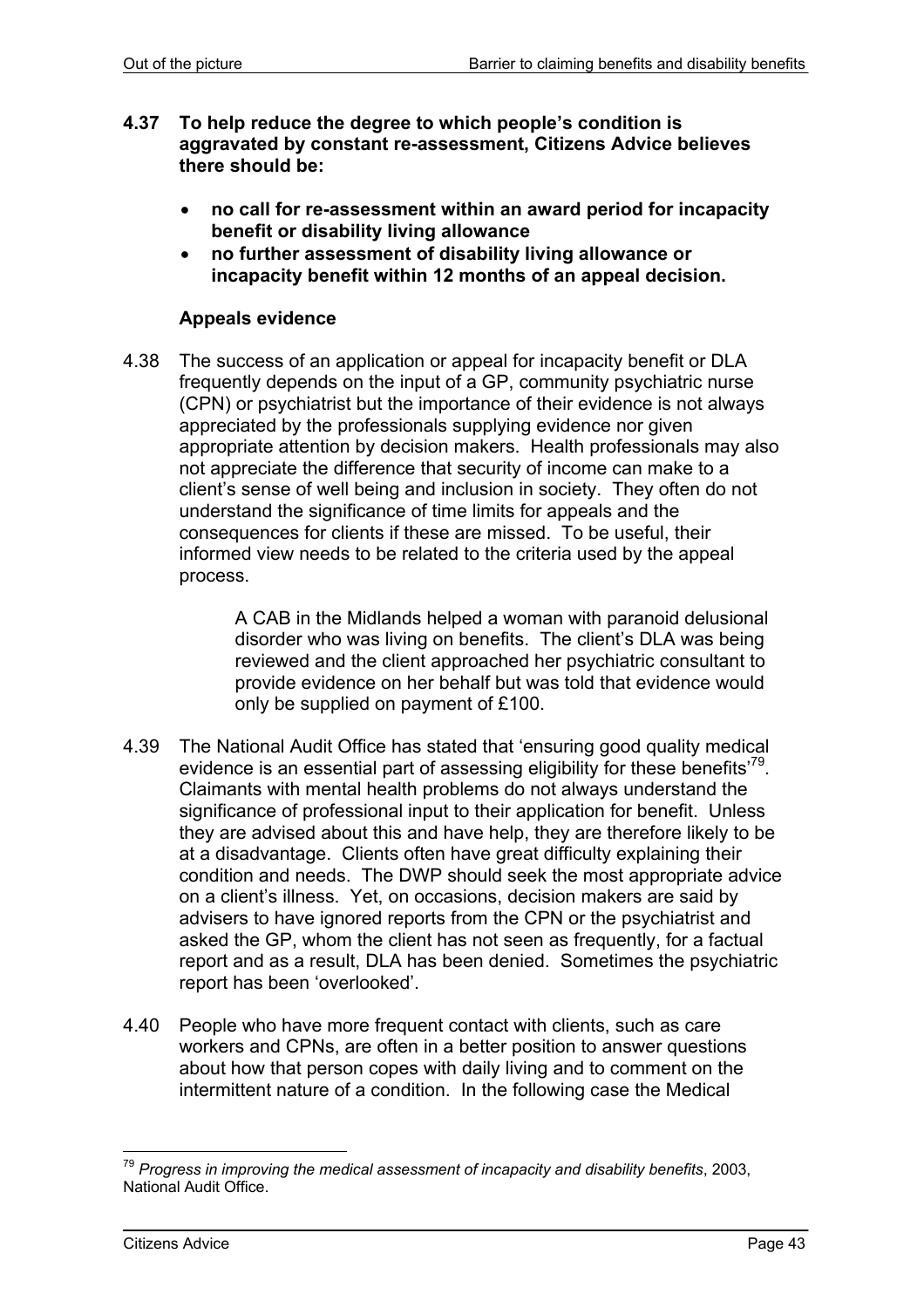Services' doctor's report was contradictory to advice from other professionals who knew the client's needs better.

> A CAB in Warwickshire is helping a client with schizophrenia who receives disability living allowance. His mother is his appointee and this was clearly noted on his review pack with a request not to write to the client but to his appointee. The review decided to reduce the client's DLA without contacting his psychiatrist – whom he sees on a monthly basis – or his psychiatric nurse whom he sees regularly. A decision to reduce DLA was made on the basis that the client's medication had been reduced, although in fact it had not; it had been changed to injections and this information was in the review pack. Notification of reduced DLA was sent to the client and not his appointee and caused him great agitation and concern about debt.

4.41 The impact on a client when the decision is not made on the basis of all the evidence available can be catastrophic.

> A bureau in Yorkshire described a client with a long history of physical and mental health problems including self harm. Her award for DLA which she used to pay for daily help, was reduced from higher rate care and higher rate mobility to lower rate care and lower rate mobility as a result of the medical services doctor's report. The client requested a revision with the assistance of the bureau adviser who in mid May asked for the revision not to go ahead until supporting information was received. This information was sent at the end of May. A decision was made at the beginning of June without regard to the new information and without following the usual procedure of warning the representative that they were about to make the decision. It was decided not to amend the rate of benefit. The bureau was informed by the client's partner that the client committed suicide as a direct result.

- **4.42 Medical Services should:** 
	- **ensure that doctors carrying out assessments take sufficient time to deal with complex cases appropriately**
	- **instigate checks to review whether this is being done and report to the DWP on this annually.**
- **4.43 Citizens Advice believes that as part of an overall review of services, the Department for Work and Pension needs to ensure:**
	- **there is appropriate training on mental health issues for all those involved in making decisions on applications and for members of independent appeals tribunals**
	- **all evidence that is relevant to a PCA is considered in applications. This should include information from community psychiatric nurses, care workers and**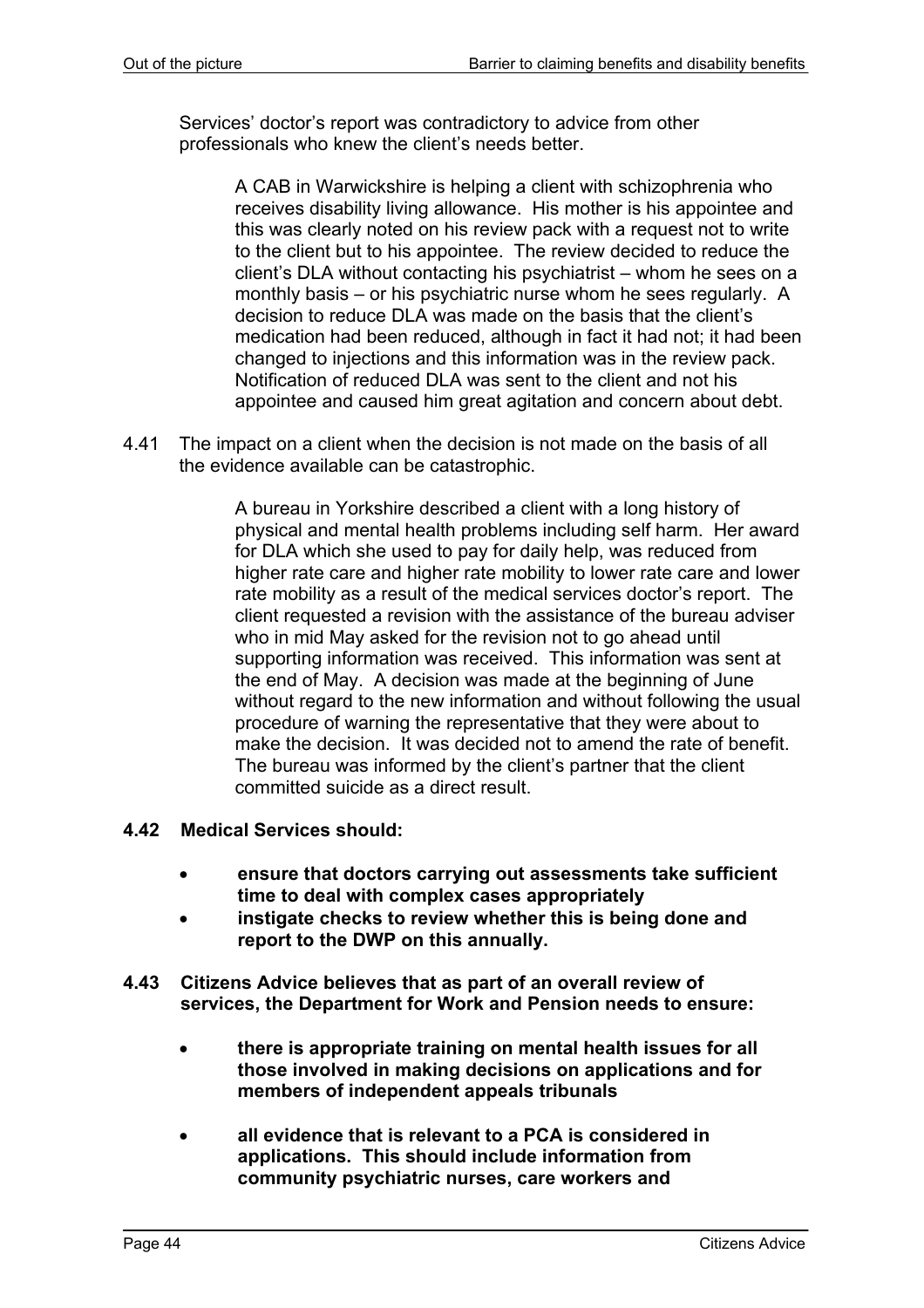**psychiatrists, equally with the reports of medical services doctors.**

- **4.44 Professionals who work with people with mental health problems should be made fully aware about:** 
	- **the importance of a secure income to the health of people with mental health problems**
	- **their role in contributing relevant and timely evidence in securing this income.**

### **Refusals and client's difficulties**

- 4.45 When people with mental health problems appeal a decision, the system makes it difficult for them to manage with daily living, contributing to their sense of exclusion. Pending a PCA appeal, they are entitled to only reduced income support and the lower income creates practical difficulties that increase the likelihood of debt. For people who have been in receipt of incapacity benefit for more than 12 months, a drop in income can be from £79.35 per week<sup>80</sup> to £44.52 per week – a loss of £34.83 in weekly income. This is a huge sum to lose when planning weekly outgoings for anyone. It is a particular difficulty for people with mental health problems who can find financial management very difficult, with many clients only just coping when their income is stable.
- **4.46 In view of the fact that 45 per cent of failed PCAs succeed at appeal, Citizens Advice has for a long time recommended that incapacity benefit should not be withdrawn immediately on notification of a failed medical but instead allowed to run until appeal. It should at least run for a limited period such as 3- 4 weeks in cases where a person has been incapable of work for a year.** This would allow time for people to initiate a review of the decision if they wanted to and to explore work options while not immediately losing their income.
- 4.47 At present, people who have failed their PCA to have to manage on 80 per cent of personal allowance (reduced income support) pending appeal. This is wholly unfair and **at a minimum people should be entitled to full income support without disability premium until their appeal is settled.**
- 4.48 The adverse effect of appeals on people's condition coupled with the high success rate of appeals makes a strong case for improving initial assessments. The appeals process can be very distressing causing anxiety and adversely affecting people's health; one woman had to be admitted to a psychiatric hospital two days after a very inquisitorial hearing. The stress sometimes puts people off making an appeal even

 $80$  Incapacity benefit plus income support disability premium top up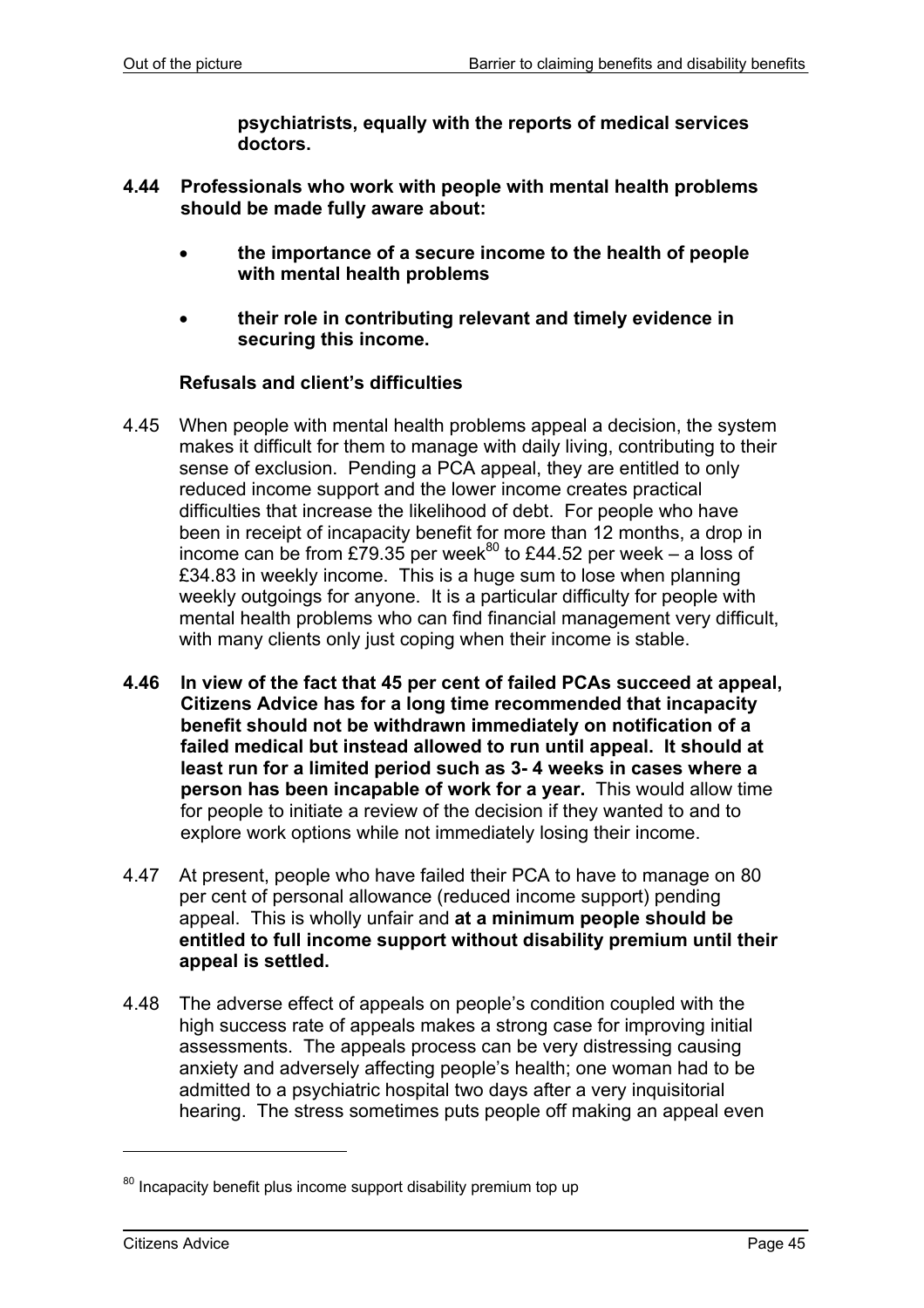when they have access to representation to help them cope. Such help is not always available and when it is not, the message is that their illness is generally not understood.

- **4.49 The DWP should ensure that people with mental health problems always have access to representation at appeal should they want it, both because of the nature of their illness and the difficulties they may have communicating about it.**
- 4.50 Following a failed PCA, the transition from incapacity benefit to jobseekers allowance is sudden with no intermediate support. People can be under treatment from their GP and sometimes also by psychiatrists, psychologists and CPNs and be quite ill and yet be notified that they have failed their medical assessment and are expected to work. This is an abrupt change for a client group that is known to lack confidence. 'Clients in this situation often feel a mixture of confusion and terror<sup>81</sup>. It may be compounded by a lack of understanding from Jobcentre Plus staff. The stress sometimes exacerbates people's condition, inhibiting any kind of recovery or rehabilitation, so increasing their social exclusion in the short and long term. A slower transition for moving people with mental health problems who have failed their medical assessment into work needs to be explored. An intermediate stage with continuing benefit would allow people time to consider work options and could help their adjustment.

## **Conclusions**

- 4.51 The benefit system must support people financially when they are unable to support themselves. It should contribute to security so that it facilitates people's recovery from illness. In practice complexity, rules, poor administration, the nature of forms and procedures often conspire to create outcomes that undermine people's security because of a lack of awareness and understanding about mental health issues and a failure to recognise the difficulties mental illness creates for people who are unwell.
- 4.52 A consequence is frequent and sudden drops in benefit that can result in debt and adversely affect people's health at a time when the system should be increasing their chances of recovery and living independently. It means people with mental health problems are very much dependent on help to manage their affairs when they are ill. Yet that help may not be readily available. Low and uncertain income also contributes to social isolation by limiting people's opportunities and capacity to join communal activities because they are already cutting back on essentials and struggling with debt.
- **4.53 If the Government is to effectively address the social exclusion of people with mental health problems, the difficulties outlined in this**

l <sup>81</sup> CAB adviser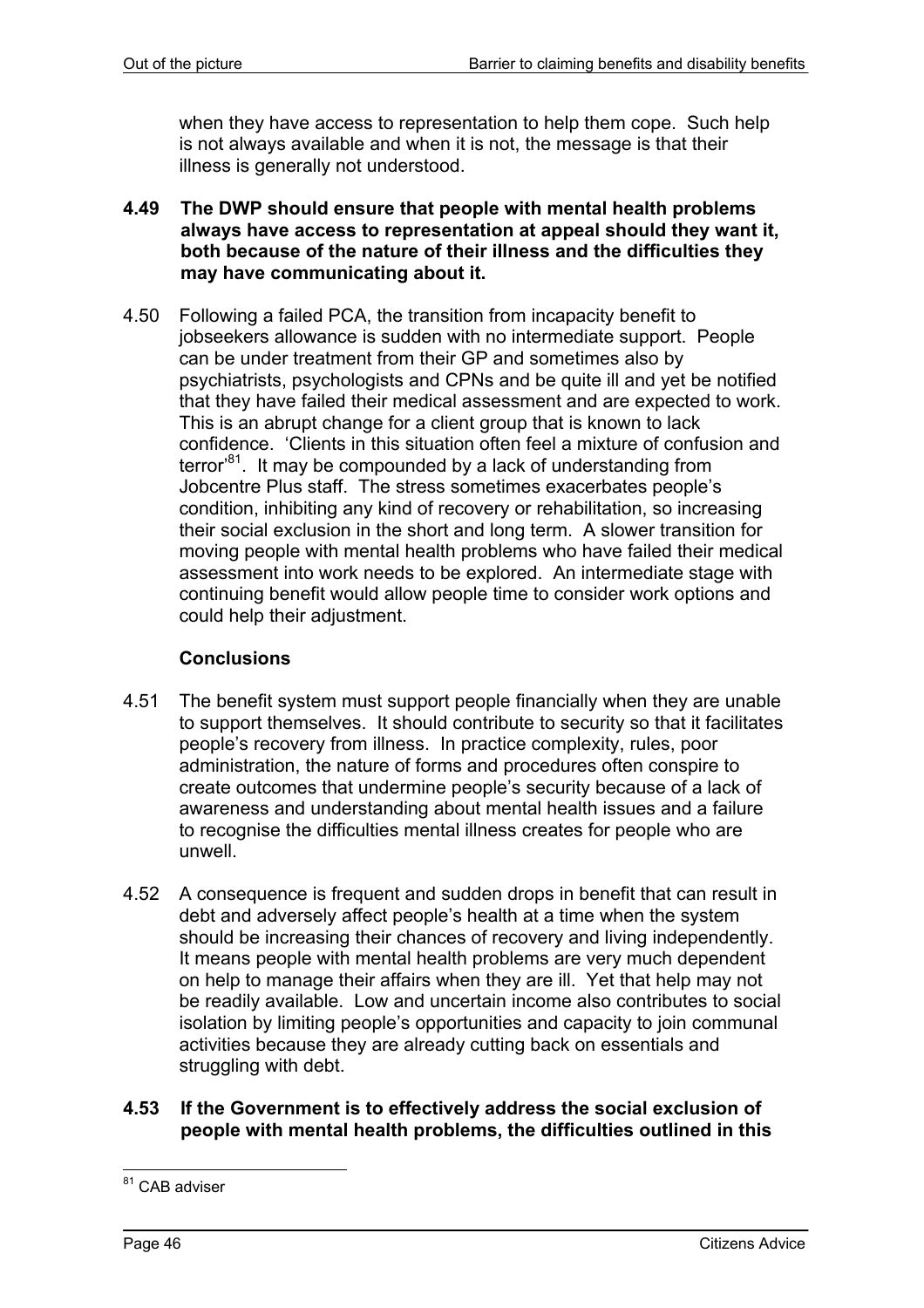**chapter call for a major review of the whole benefit system and its impact on people with mental health problems. Such a comprehensive review should assess how performance at every level affects experiences and outcomes for people with mental health problems when they are ill.**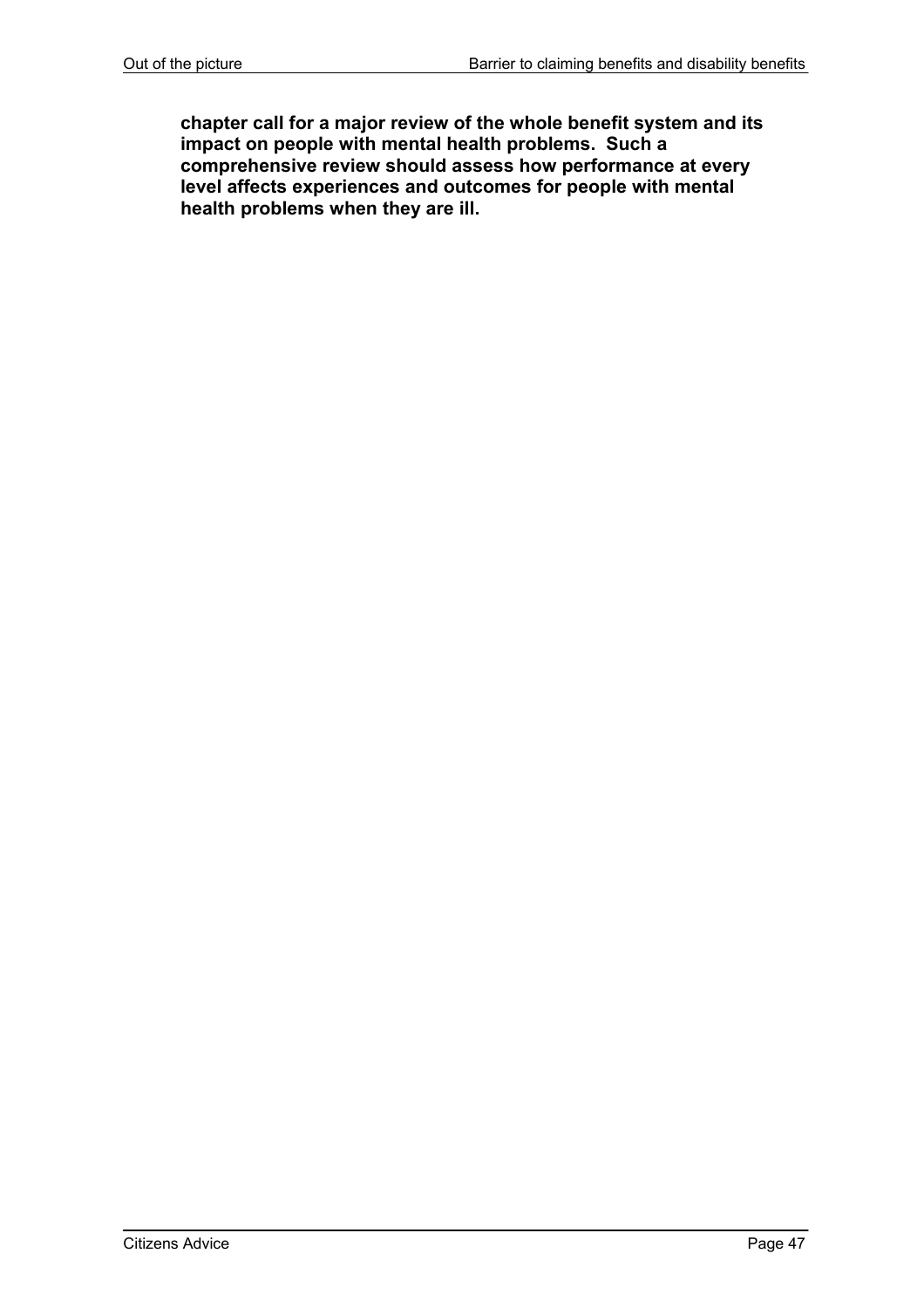# **5 Losing out on means-tested benefits**

5.1 When they cannot work and disability hampers their managing to look after themselves, people receive disability benefits. Other benefits including means tested benefits can provide them with assistance at times of extreme hardship so that people are able to keep a roof over their head and pay for the essentials of daily living. This chapter looks at those benefits geared to provide help with basic essentials - housing benefit, the social fund, income support and prescription charges - and the difficulties people with mental health problems have accessing them.

### **Housing Benefit**

5.2 Poor administration is a common feature of people's experience of claiming Housing Benefit. The consequences of administrative failure can be catastrophic. Lengthy delays in processing claims (six months is not unusual) feed straight into rent arrears, and tenants of both private and social landlords can find themselves facing possession action and even eviction as a direct consequence. For people with mental health problems such experiences are hugely stressful and damaging to their health.

> A CAB in Hampshire described a woman with severe mental health problems who has been admitted to hospital several times in the last three years. Her housing association started possession action because of rent arrears of £1,317.52. The main reasons for arrears were delays in processing income support and housing benefit applications. The landlord withdrew proceedings on the last working day before the court hearing when benefit paid had reduced arrears to £197.72.

- 5.3 The complexity of the housing benefit scheme also creates major obstacles for people with mental health problems. The relationship between housing benefit and income support can result in people either facing gaps in their claim, or being over-paid housing benefit without their knowing it and then finding themselves in debt. When income support stops, housing benefit has to be re-claimed, although a person's entitlement may continue. This is particularly a problem for people on incapacity benefit when they move in and out of entitlement to income support.
- 5.4 In these circumstances, if the client does not reapply for housing benefit immediately, this can lead to loss of income, arrears and debt. Much adviser time is then spent trying to get benefit backdated. However backdating is discretionary and councils often appear reluctant to recognise mental illness as 'good cause' for not making or renewing a claim on time.

A CAB in Hertfordshire described a client suffering from severe depression with drug and alcohol problems. The client's incapacity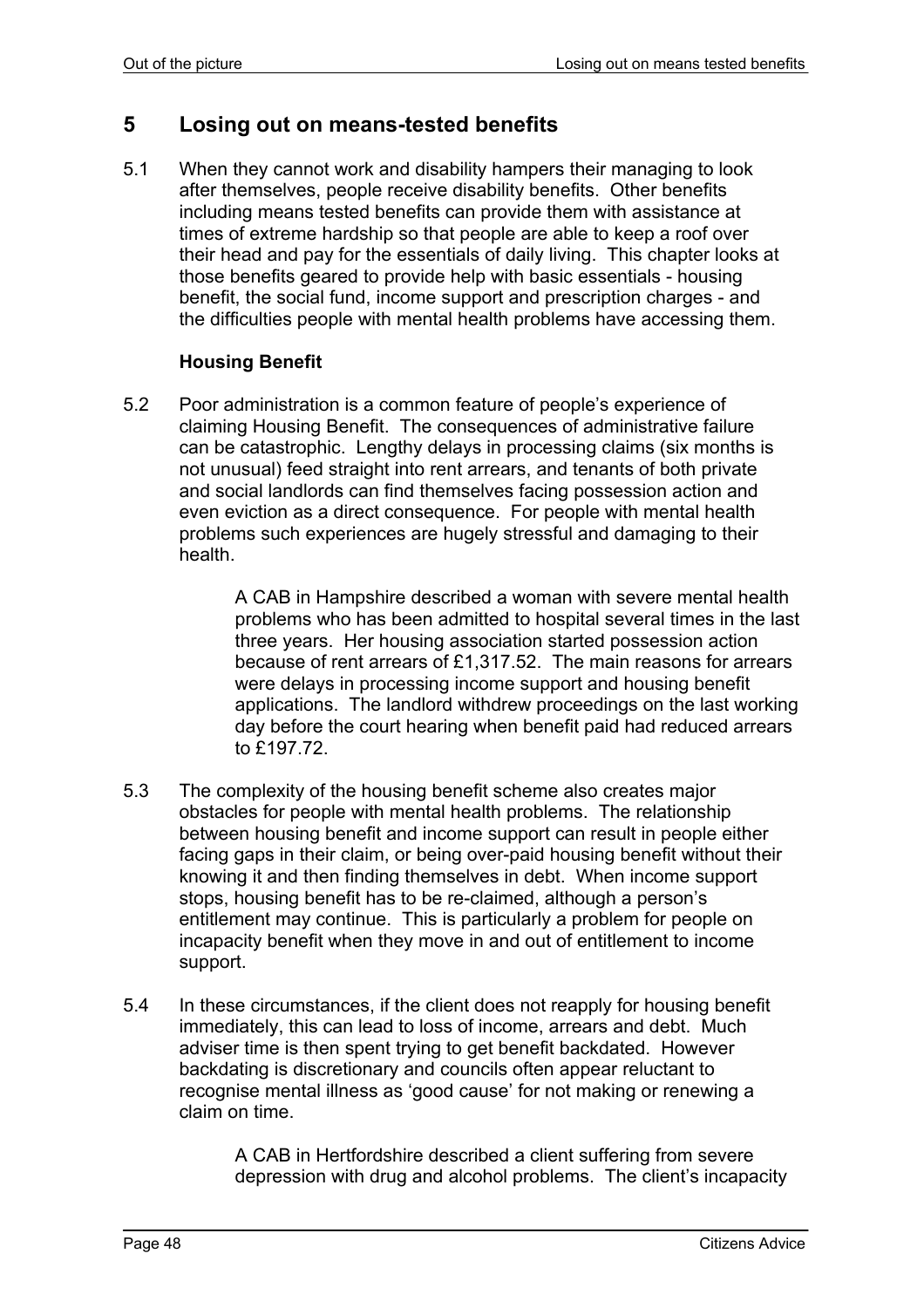benefit went up from short-term lower rate to short term higher rate so her income support stopped but she was not informed until eight weeks afterwards. Even then she did not realise that this affected her housing benefit and council tax benefit and that she needed to make a new application until she had notification of housing arrears and the CAB explained why. Eventually the housing benefit department agreed to backdate her housing benefit but there is an 8 week backlog in dealing with claims. This caused the client great anxiety because although her landlord, a housing association, knew about the housing benefit department's backlog, they started possession proceedings after five weeks of arrears.

5.5 Similarly the complexity of the system can prevent people with mental health problems maximising their income. Once people are on long-term incapacity benefit for example, they are also entitled to apply for the disability premium. If awarded, this puts them back on income support and again entitled to full housing benefit and council tax benefit.

> A CAB in Surrey described a client with long term physical and mental health problems, who received short-term lower rate of incapacity benefit (IB) and income support top up as his IB was less than the applicable amount for a single person. When he moved to short-term higher rate Incapacity Benefit, he lost his income support as his IB is now more than the applicable amount. When he moves on to long-term rate Incapacity Benefit, he will again be entitled to income support but will have to claim afresh and will not be invited to do so by DWP. The client's health is such that he will not understand or remember to reclaim when the time comes.

- 5.6 Benefit notifications should be more proactive in encouraging people with mental health problems to seek further advice from a Jobcentre Plus office, CAB or other agency to ensure entitlement to benefit is maximised.
- 5.7 The requirement for regular renewals of housing benefit claims, at least annually, has proved particularly difficult for people with mental health problems. The repercussions of not renewing a claim promptly can mean rent arrears, hardship and financial loss. Citizens Advice welcomes the fact that requirements for annual reviews will cease from April 2004 $^{82}$ . However, periodic reviews will remain and it seems likely that these will continue to cause difficulties for people with mental health problems.

# **Supporting housing benefit claimants and the landlords role**

5.8 People with mental health problems are unlikely to be able to successfully make and maintain a housing benefit claim without support.

 $82$  Chancellor's Budget statement, 9<sup>th</sup> April 2003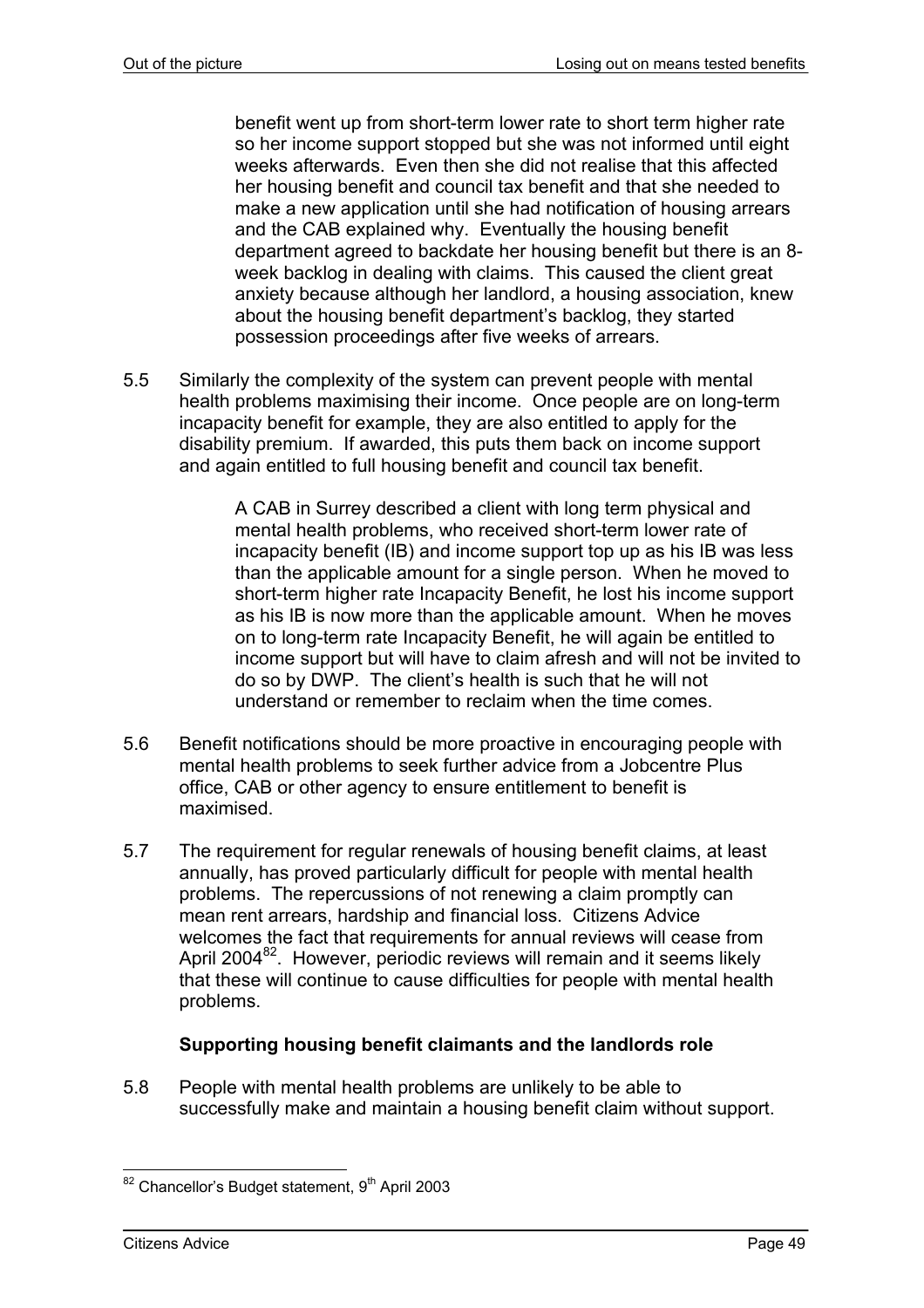The rules and procedures are not designed to accommodate the difficulties people face, as is illustrated in the following case.

> A CAB in Yorkshire advised a client with severe and enduring mental illness who was detained in a secure unit and who had recently lost his entitlement to incapacity benefit, severe disablement allowance and disability living allowance. Now on income support he was claiming housing benefit and council tax benefit but was unable to take proof of his income to the housing office and no one could do this for him. The housing benefit office and area housing office refused to visit the client in hospital and offered no solution. The CAB wrote to the DWP for a breakdown of changes in the client's benefits but the DWP initially refused to provide this information, saying the housing benefit services should contact them directly for it. The housing benefit service, when asked, refused to do so. The information eventually came to the CAB from the DWP and was sent to the housing benefit service. This took from the beginning of February to July by which time the client had significant rent arrears.

- 5.9 The difficulties people with mental health problems experience with housing benefit highlight the need for agencies dealing with tenants landlords, housing benefit officers and floating support providers - to ensure all their staff are adequately trained about mental health issues and to ensure their policies and procedures are appropriate to meet the needs of people with mental health problems. A secure home is of paramount importance for the well being of people with mental health problems. It is therefore essential that this should not be put at risk because of an inability to manage a housing benefit claim.
- 5.10 There is a recognition of these issues in the DWP HB Performance Standards<sup>83</sup>, which identify as "good practice" mental health awareness training for staff and safeguards to ensure benefit is not stopped without additional checks such as a home visit. However the evidence on the ground shows that these measures are often not in place**. These good practices should be given a higher profile by being clearly incorporated into the HB Performance Standards themselves, to which all housing benefit departments have to work.**
- 5.11 Providers of social housing know that substantial numbers of their tenants are vulnerable and that many have mental health problems. A repeated theme of CAB evidence is that tenants who are vulnerable are not identified by housing officers for additional support to help sustain their tenancy. People with mental health problems can be particularly at risk of rent arrears and its consequences. Recent research carried out by mental health researchers in Northumberland found that the most common type of debt for service users was rent arrears.<sup>84</sup> (Sharpe and Bostock, 2002).

l <sup>83</sup> *HB/CTB Performance Standards*, 2002, DWP.

<sup>84</sup> *Supporting People with Debt and Mental Health Problems: research with psychological therapist in Northumberland,* 2002, Sharpe J and J Bostock.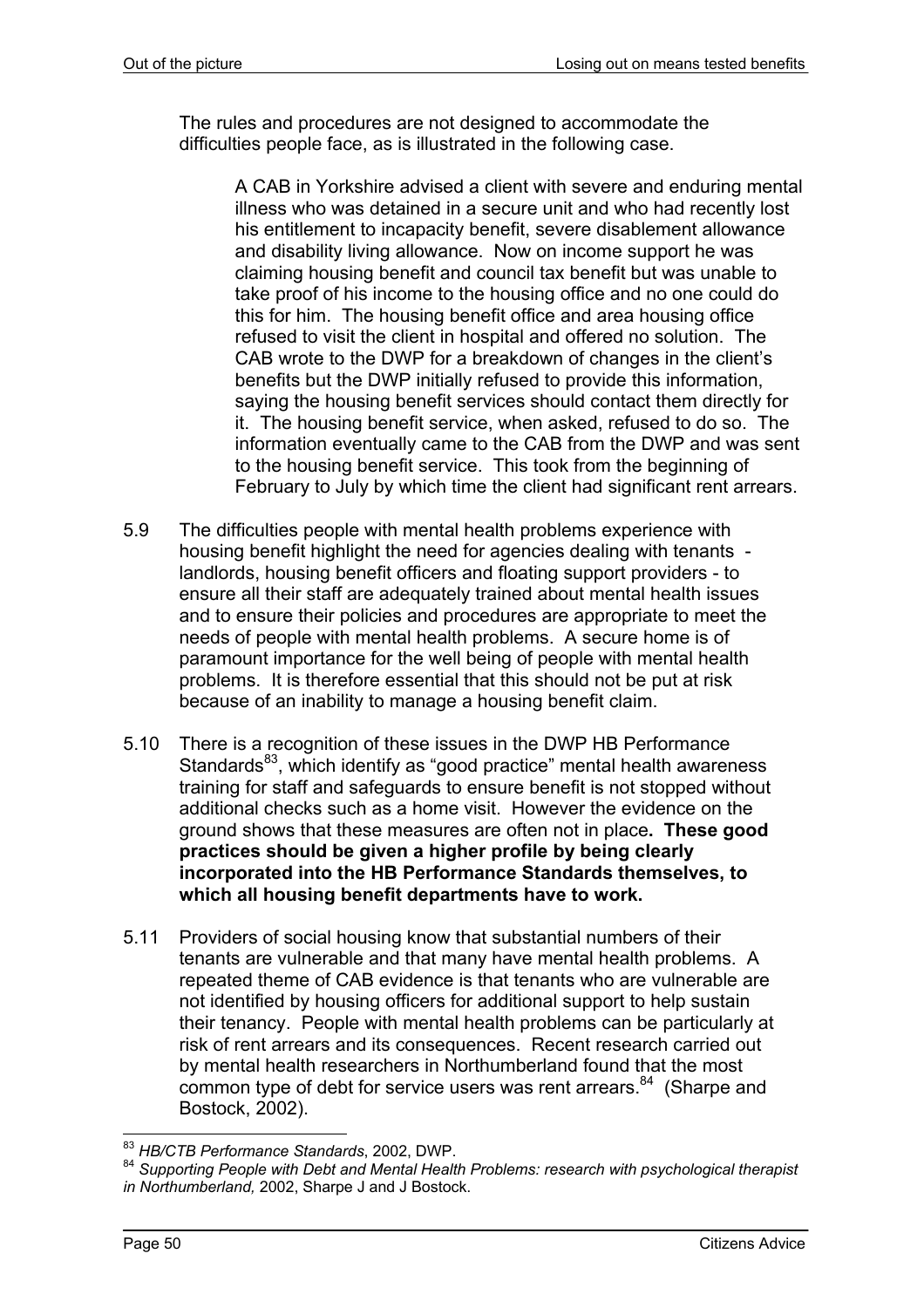- 5.12 Social landlords should ensure that maximum use is made of the Supporting People funding scheme in order to provide floating support for this client group. **Citizens Advice believe that social landlords should have a duty of care to be pro-active in ensuring people with mental health problems have access to help and advice to deal with their benefit and other financial issues.**
- 5.13 Effective liaison between social landlords and housing benefit departments, as set out in the DWP HB performance standards $^{85}$ , is essential to ensure tenants successfully claim housing benefit, and are not subjected to inappropriate rent arrears enforcement action.
- **5.14 In addition, all social landlords should sign up to the common code of practice recommended in** *Possession Action – the last resort?86***. This calls on landlords to adopt tenancy sign-up procedures that identify vulnerable tenants, to ensure rent payment and recovery procedures are tailored to their particular needs and that ongoing additional support needs are met.**

# **Hospital and discharge**

5.15 People need practical help and support when they are admitted to hospital, during their stay and when discharged. Extra care and help is needed for people who live alone to ensure their affairs are properly managed.

> A CAB in Merseyside described a homeless client with serious mental health problems. He was finally offered a council flat and applied for housing benefit. In the meantime he had a breakdown in health and was admitted to psychiatric care. For the last few weeks of his stay, the hospital sent the client out on home leave for short periods. He had to walk the five miles because he had insufficient money for public transport. Returning home he found that he did not have any gas or electricity but did have a letter seeking possession due to rent arrears. No help was offered by the hospital before the client was sent home.

- 5.16 Discharge is a crucial time for people with mental health problems. People's financial and home circumstances need to be checked to ensure they have the help they need when moving back into the community.
- **5.17 The NHS should ensure there is practical advice and assistance about benefits and housing for everyone with mental health problems when entering hospital, during their stay and on discharge.** A number of different agencies, such as the CAB projects

l <sup>85</sup> *HB/CTB performance standards,* 2002, see section on Working with Landlords, DWP.<br><sup>86</sup> *Possession action – the last resort?* 2003, Citizens Advice.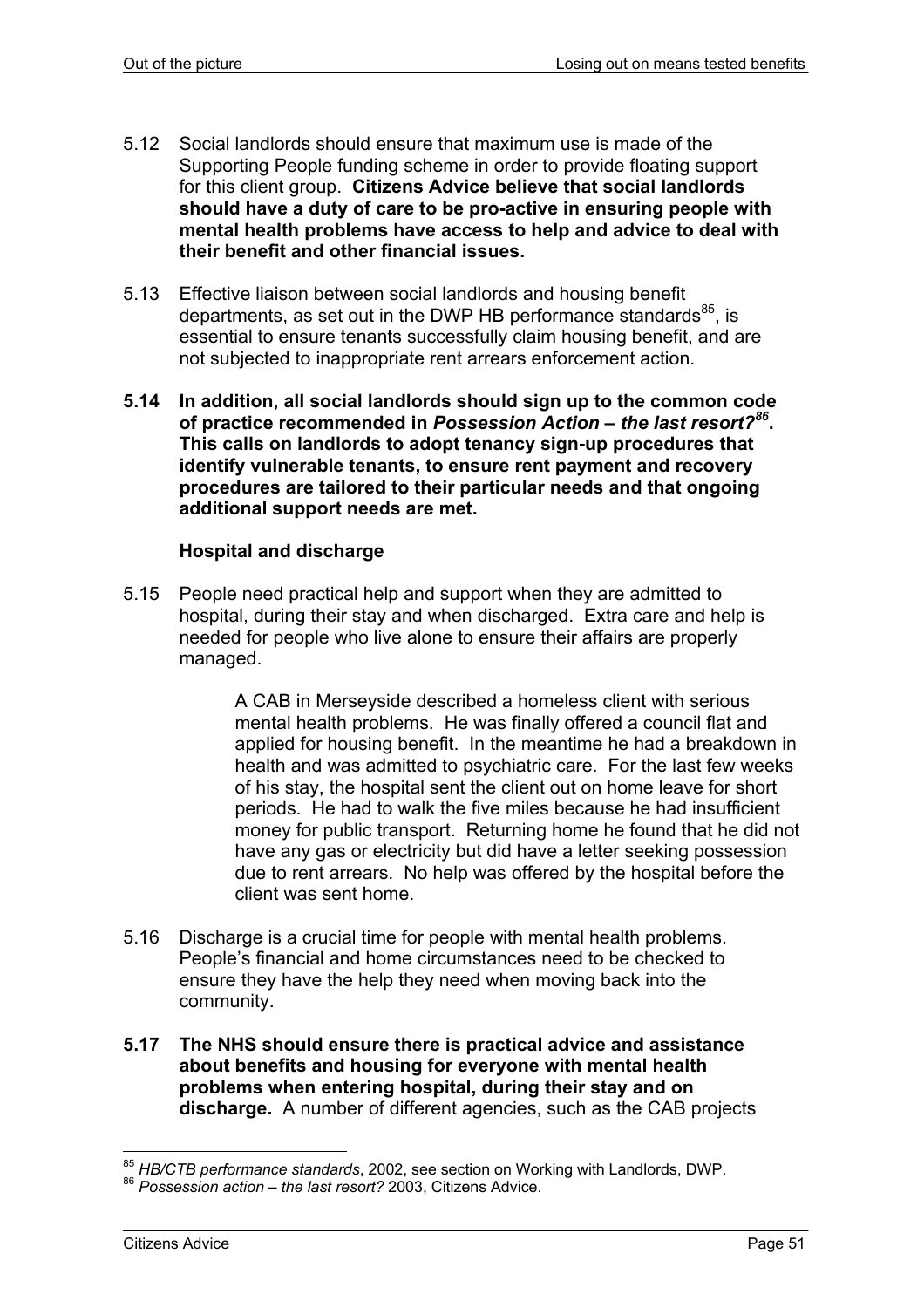outlined in Chapter 7, give such help but services are neither widespread nor standard.

# **Financial support in hospital**

- 5.18 Since May 2003, people entering hospital are entitled to full rate incapacity benefit or income support for 52 weeks before these benefits are reduced. People are also entitled to their usual housing benefit and council tax benefit for up to 52 weeks. These recent changes to down rating rules and benefit entitlement in hospital are welcomed and will ease the difficulties of many who have previously found themselves in debt and hardship as a consequence of a hospital stay because their benefit was reduced.
- 5.19 However, people who are in hospital for longer than 52 weeks are still affected by benefit down-rating and it is very difficult for them to manage. Mind warn that 9,000 people every year in England and Wales are being forced to live on a total of £15.50 a week after 52 weeks or more in hospital because of mental health problems<sup>87</sup>. It is even more difficult if people are allowed out into the community for days at a time and have many of the expenses of daily living in the community but no income.

A woman with long-term mental health problems who has been in hospital for 2 years, is being helped by a CAB in Surrey. It is proving difficult to find suitable accommodation for her. She gets reduced benefit income of £15.50 per week out of which she needs to buy clothes (including underwear), toiletries (soap, toothpaste, toothbrushes, combs, shampoo, sanitary towels etc,) which are not provided in hospital and washing powder (not provided). She cannot afford things like make-up, sweets, snacks to supplement hospital meals, cigarettes, birthday cards for family and friends, newspapers and the other little things that may be considered non-essential but which add up to a normal life. The advice worker describes it as humiliating for the client to have to beg and borrow from other patients and staff for money for these things. The ward staff described the client as 'poverty personified'. Loss of self esteem is hindering her recovery. Her consultant psychiatrist is making an application to a local charity on her behalf.

**5.20 The level of benefit down rating for long stay hospital patients should be reviewed to take into account reasonable hospital living costs. Where long stay patients are spending part of their time in the community, they should receive full entitlement to benefit such as DLA.** 

l <sup>87</sup> Mind Mental Health Charity: Press release, 8<sup>th</sup> December 2003, MIND.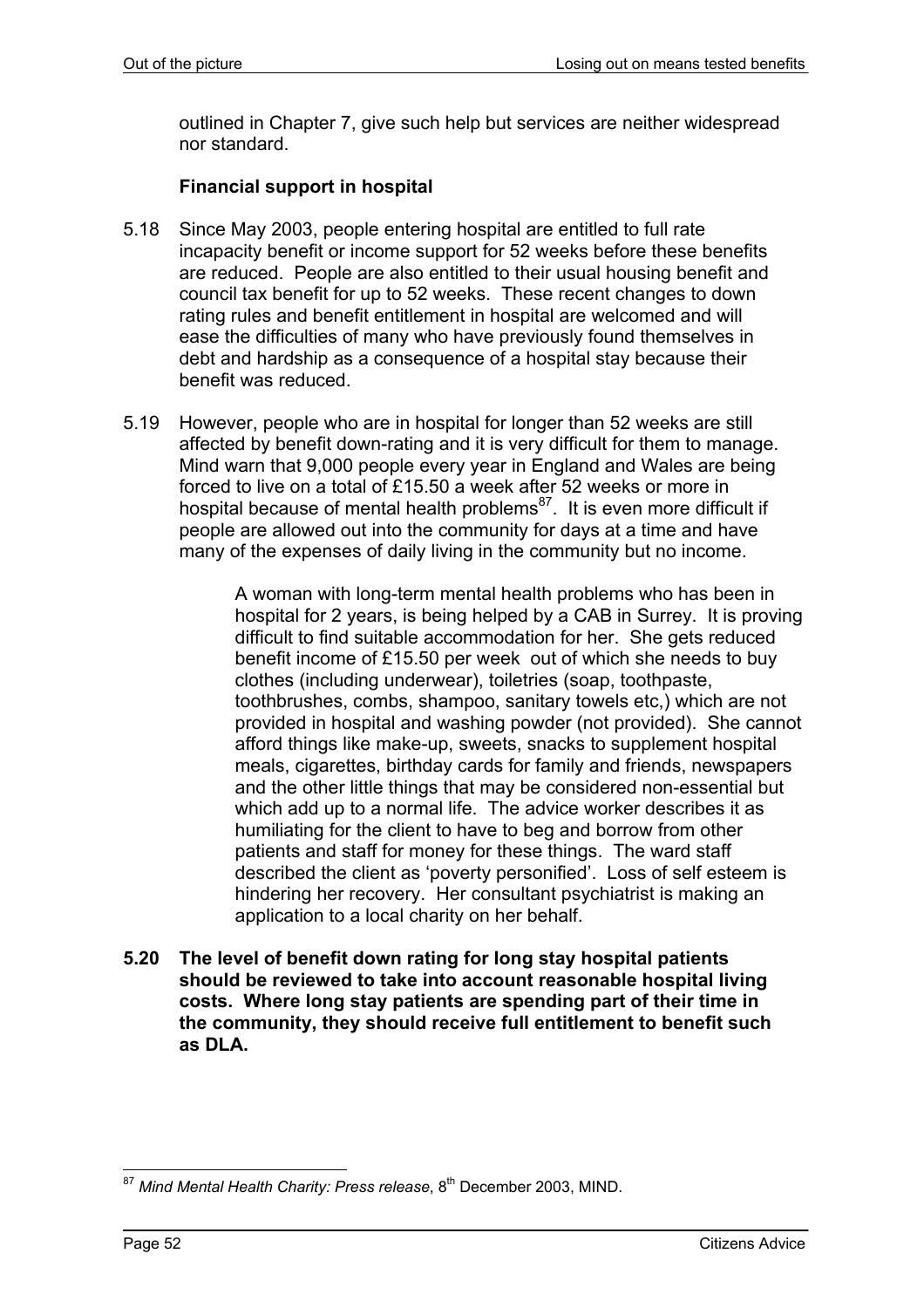# **The Social Fund**

- 5.21 The absence of help or of a proper discharge plan can mean people are left homeless and without money when they leave hospital. In such circumstances, they are forced to rely on the Social Fund which often proves inadequate to deal with the crisis. Bureaux report that it can be very difficult to secure quick access to funds and Jobcentre staff sometimes put the onus on applicants to know what type of payment they should ask for  $88$ .
- 5.22 Eligibility rules leave many people with mental health problems without recourse to the Social Fund. People who receive only incapacity benefit cannot apply for a community care grant or for a budgeting loan; only if people receive income support or income-based jobseekers allowance can they do so. Some CAB advisers report that people with mental health problems often do not have family or dependents who would entitle them to income support and thereby access to community care grants and budgeting loans. Even when eligible, people may not be considered a priority.

A CAB in Hampshire is helping a young man who receives income support and disability living allowance. He has depression and on-going mental health problems and was living in institutional care, followed by a care home and is now returning to independent living. He has no furniture or furnishings and his clothes and shoes are second hand and not suitable for interviews. His application to the Social Fund for a community care grant was turned down.

- 5.23 Citizens Advice has called for extensive reform of the Social Fund to provide help to people when they need it most and to combat social exclusion<sup>89</sup>. Community care grants can be given to help people establish themselves in the community 'following a stay in institutional or residential accommodation' in which they received care, but people whose sole income is incapacity benefit cannot apply. **People whose sole income is a contributory benefit such as incapacity benefit should be eligible for Social Fund loans and grants. All applications for community care grants for people coming out of hospital should be fast-tracked.**
- 5.24 DWP statistics indicate that a significant number of people who receive help from the Social Fund are disabled but we do not know what proportion of these people have mental health problems. The proportion of successful awards made to people with mental health problems should be separately monitored.

l 88 The question of not advising or giving misleading advice is examined in more detail in *Unfair and underfunded: CAB evidence on what's wrong with the Social Fund*, 2002, Citizens Advice.  $89$  Ibid.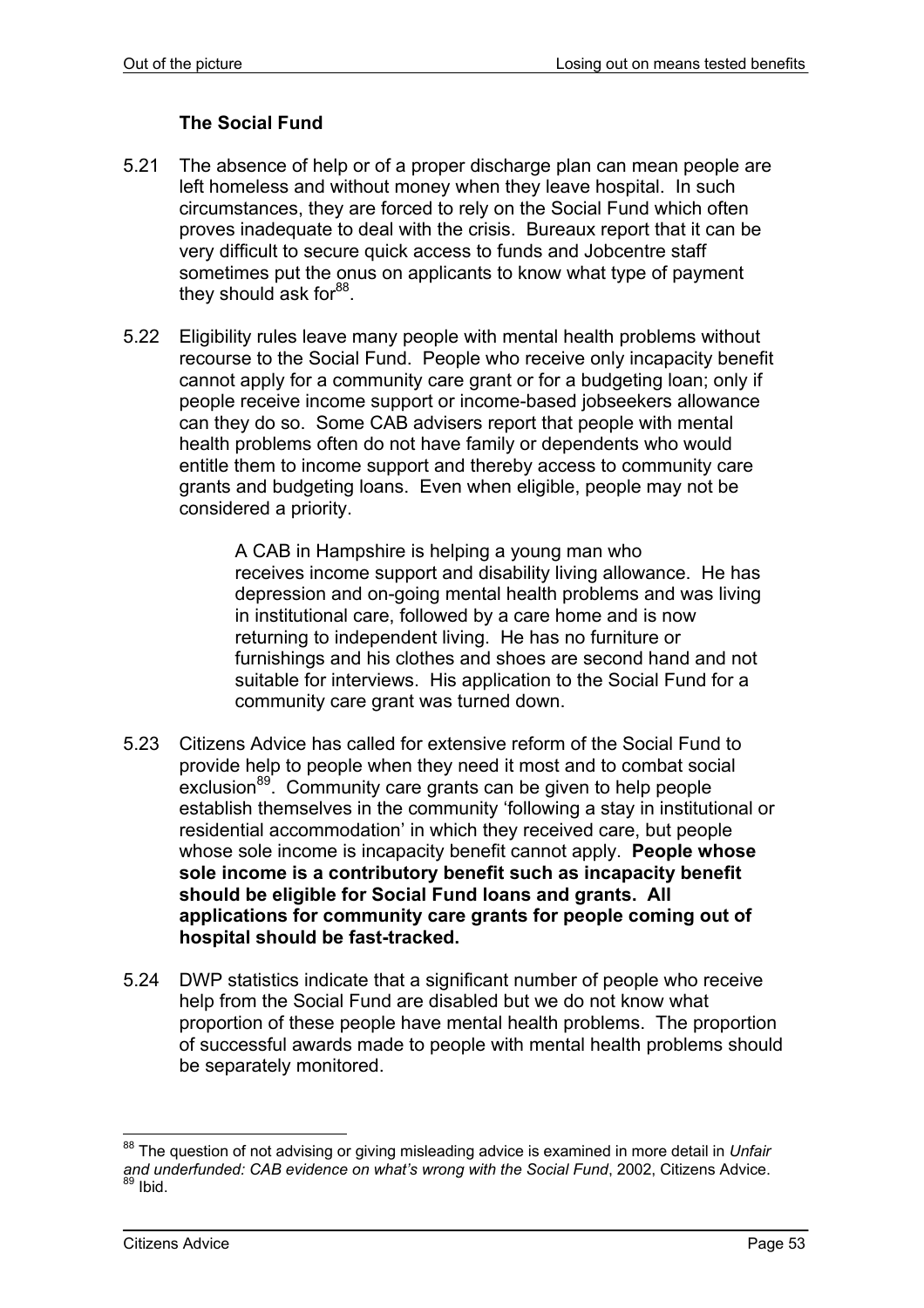5.25 It can be very difficult to demonstrate how a moderate mental health problem is likely to become worse if a person does not have help to see them over a crisis or to settle back into the community and to avoid debt. As well as widening eligibility rules, there needs to be broader recognition of such need and resources allocated to meet it. If the Social Fund is to play its part in tackling social exclusion, **the Social Fund budget needs to be substantially increased to give people access to grants and loans at times of extreme difficulty and need. One option might be transforming and extending the loan element of the Social Fund into a 'social lender' as outlined in** *Beyond Bank Accounts<sup>90</sup>***.** 

### **Prescription charges**

5.26 Current policy on prescription charging $91$  undermines the Government's wider policy on care in the community $92$ . Taking medicine is often a means of stabilising a person's condition, so enabling them to live in the community. But prescription costs mean that some people are neglecting this. As a result their health may deteriorate and they are more likely to need more expensive hospital care. People on incapacity benefit are not automatically entitled to free prescriptions. Many people are moved from income support (which entitles them to free prescriptions) to incapacity benefit for reasons of mental health and although they may be getting only a few pounds more per week, they then lose their entitlement to free prescriptions $93$ .

> A CAB in Worcestershire described an 18 year old female who lives alone and receives Incapacity Benefit. She has suffered from manic depression, anxiety and panic attacks for three years. She claims she cannot afford her medicine and so is not buying it. This has an adverse effect on her health and her capacity to mix socially. One reason she is foregoing her medicine is that she has rent arrears of over £300 which she is paying off at £15 per week.

5.27 The extent of the problem is influenced by whether a person's medical condition requires multiple prescriptions and thereby higher prescription costs. The length of time for which a drug is prescribed also affects cost. Patients requiring long term medication can find the price they pay increases three fold if the GP moves from a three month to a one month prescription routine. Clients in danger of overdosing may even have to collect prescriptions weekly or fortnightly which significantly increases the cost. Clients can find themselves facing further expense because of their

l <sup>90</sup> *Beyond Bank Accounts: full financial inclusion*, 2003, Sue Regan and Will Paxton, Institute for Public Policy Research and Citizens Advice.<br><sup>91</sup> From April 2004, prescription charges in England are £6.40 per item

<sup>&</sup>lt;sup>92</sup> This is looked at in some detail in *Unhealthy Charges,* 2001, Chapter 2, Citizens Advice.<br><sup>93</sup> Some people on incapacity benefit may be entitled to free prescriptions if they claim under the health benefits low income scheme but this is not promoted and involves a cumbersome claiming process.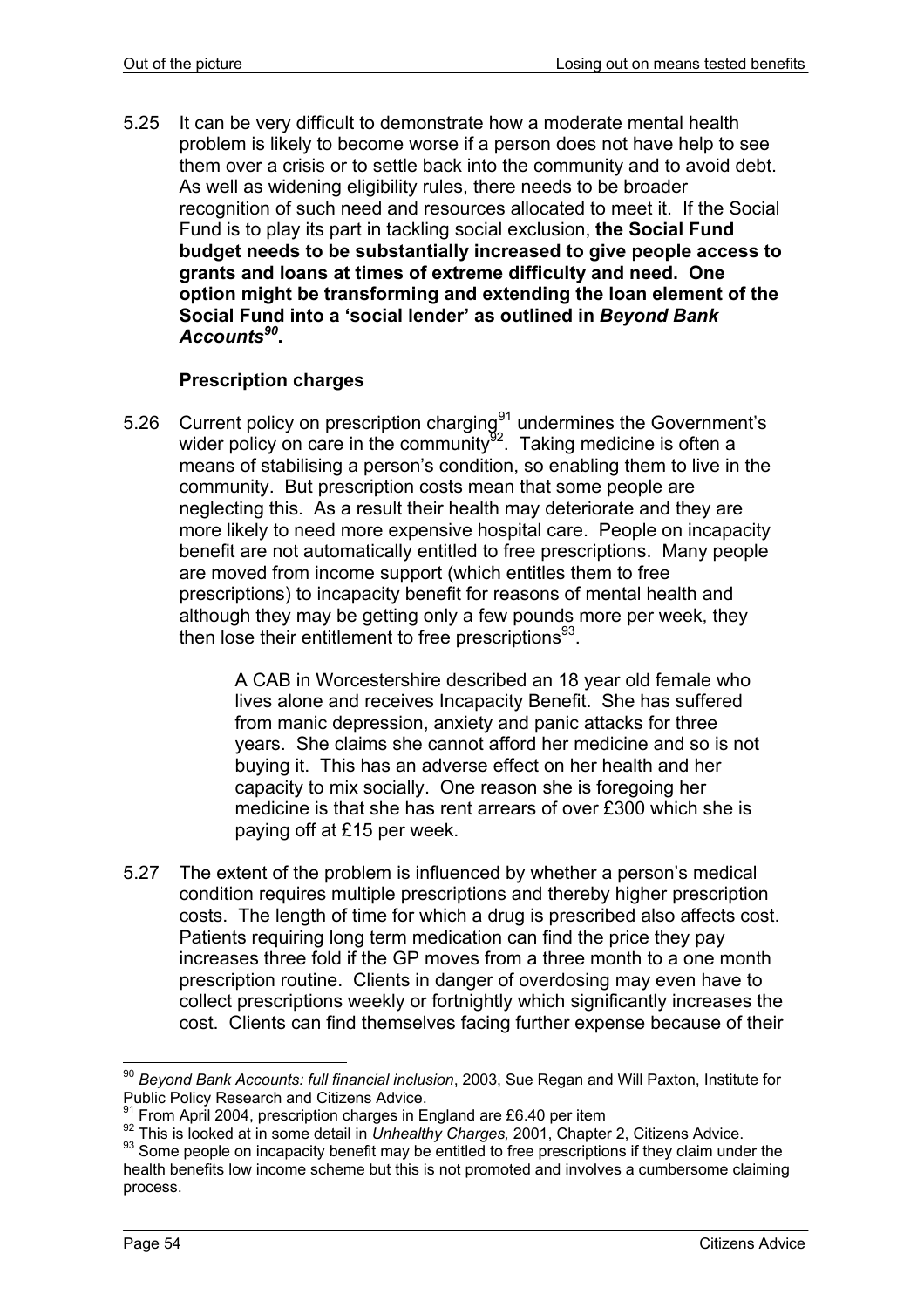mental health if they require special dispensing packs. Patients who, even mistakenly, assume they are exempt from charges, are issued with a penalty notice.

A CAB in Lancashire is helping a client with mental health problems who receives incapacity benefit and disability living allowance care component. He is prescribed medication for a two week period rather than a month because of his condition. Not entitled to free prescriptions, he cannot find the money for a prepayment certificate. He is paying £12 per week for medicine, sometimes more, out of a weekly income of £117.

A CAB in Surrey described a client with severe and enduring mental health problems who receives incapacity benefit (long term higher rate) with the age addition and so is not entitled to income support. Not realising she was not entitled to free prescriptions she has, for many years, ticked the back of her prescription to indicate she is entitled. Unable to provide proof when asked for it, she was issued with a penalty notice while in hospital and recently received a Notice of Issue of a Warrant of Execution for a county court judgement for £96.85. She came to the CAB who has established she has £2000 of priority debts and £3000 of non-priority debts. The CAB understand that if this client had an injection at the Community Health Team it would be free, but if the same medicine is given in tablet form, the client has to pay.

A CAB in Lincolnshire described a client who had a weekly dispensed prescription involving a complex number of tablets which are dispensed in a daily formula pack. The client cannot work out the daily selection of tablets to take so the chemist puts each day's supply in a pill organiser, for which the client pays £3 per week out of her income support and disability living allowance. The client is in debt and the mental health team are in too infrequent contact to help with this.

- 5.28 It is not acceptable that patients should face increased charges as a direct result of their illness and inability to manage their medication. If people who need long term medication cannot be given it through injections of controlled release drugs in health centres, **there should be the option of 'instalment dispensing' making three monthly prescriptions with controlled release of drugs from chemists on a weekly or fortnightly basis.94**
- 5.29 Pre-payment certificates are intended to be helpful for heavy prescription users as they effectively cap the cost of prescriptions. However, people

 $94$  as the Department of Health is introducing for dispensing tranquillisers. Pharmacists will receive extra payments under the new arrangements.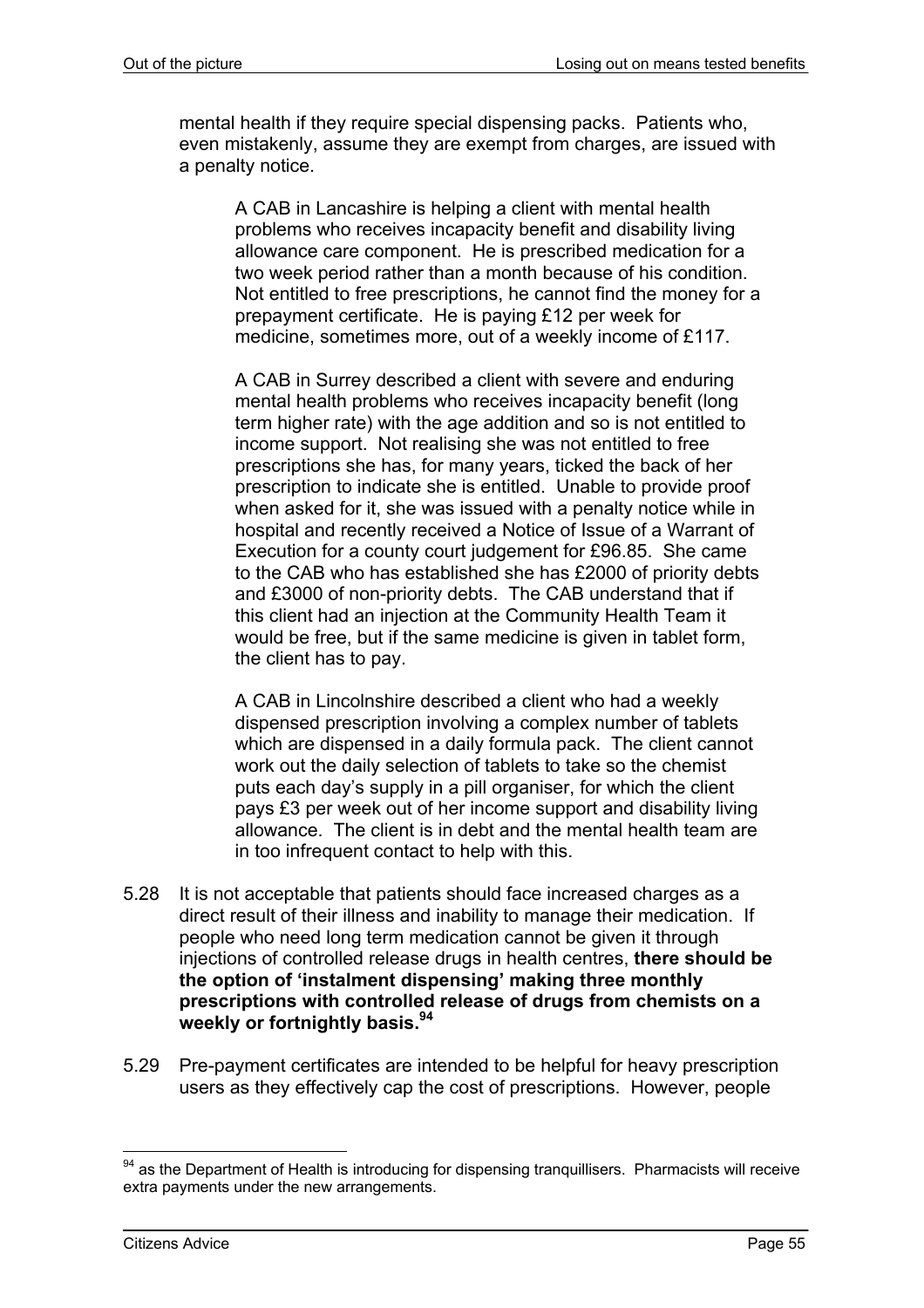managing on limited budgets find it difficult to pay a lump sum of £91.80 for 12 months in advance.

- **5.30 At a minimum, help with paying prescription charges should be extended to people with incomes above the exempt levels, by pricing the pre-payment certificate on a sliding scale, depending on a person's income.**
- 5.31 There is also a strong case for more fundamental reform, perhaps as is happening in Wales, where there are to be phased moves towards free prescriptions from October 2004<sup>95</sup>.

### **Conclusions**

- 5.32 People with mental health problems lose out on entitlement to a number of benefits because regulations state they are ineligible if they receive only incapacity benefit. Yet many people's income is so low they cannot pay for the basics or for their prescriptions. They lose out further when, as with housing benefit, they are unable to understand the system and comply with its procedures and time limits without advice and help.
- **5.33 The role of the Social Fund, prescription charges, housing benefit and income support for people with mental health problems in hospital and the community should all be reviewed as part of a major review of the whole benefit system to create better support and outcomes for people with mental health problems when they are ill.**

l 95 *Welsh Assembly Government Press Release*, October 2003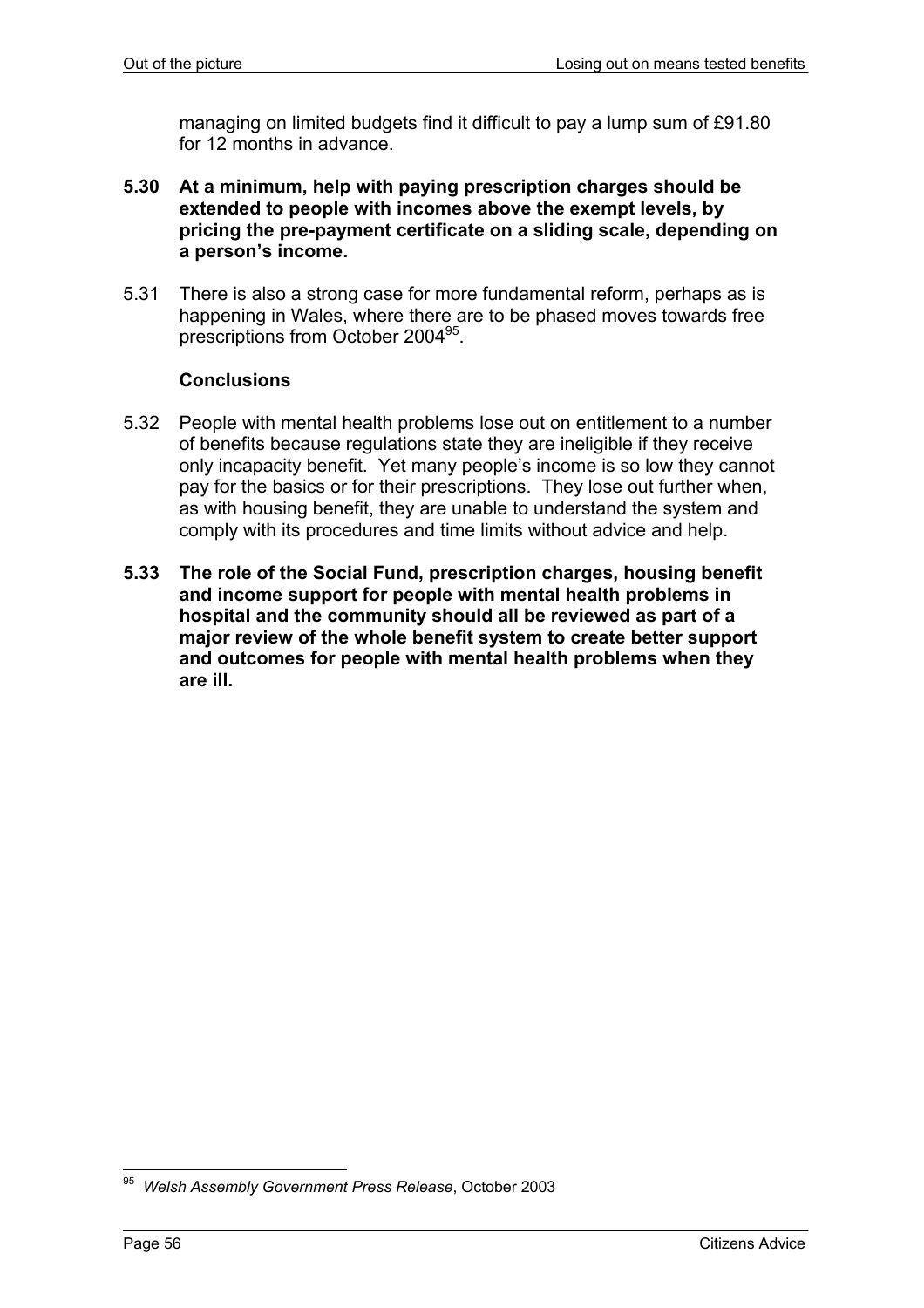# **6 Vulnerable consumers, credit and debt**

6.1 This chapter outlines CAB evidence on the problems people with mental health problems experience as consumers, particularly of financial services. One in six of people face mental health problems at any one time, representing a significant market share. Businesses therefore cannot afford to ignore their needs. People also need adequate protection if they are to avoid being excluded from mainstream society because of an intermittent inability to look after their own interests and if they are to avoid the consequences of serious debt. Citizens Advice considers that the current level of consumer protection is failing people with mental health problems.

### **Recognising the problem**

- 6.2 People with mental health problems often find it difficult to be effective consumers, as they tend to withdraw when they are unable to cope. Lack of awareness about the effects of poor mental health can mean that communication may be a problem and misunderstandings can occur.
- 6.3 Businesses also find it difficult to deal with people with mental health problems. In particular they may not be aware that individual customers have mental health problems and may respond inappropriately. For example, lack of communication may be interpreted as the consumer being difficult or even fraudulent. There may be a straight misreading of the situation where the customer is labelled as a nuisance without the company investigating and dealing with the customer's enquiry. For example:

A CAB helped a client with a mental health problem deal with a debt to a fuel company of £214. There were 48 entries in the fuel company's log of contacts concerning the setting up and maintaining of a prepayment arrangement and many approaches from the consumer reporting problems using the equipment which occasioned home visits that indicated the equipment to be in working order. The fuel company's record shows a degree of irritation with a difficult customer who could not be relied upon to give an accurate version of events or to behave responsibly. The CAB record of contacts with the client revealed that the customer was a mentally ill man living on income support and in debt $96$ .

6.4 Clearly staff training is one way of addressing this problem. **Citizens Advice recommends that providers of consumer goods and services should ensure their staff are trained on awareness of mental health problems and how to respond appropriately.** A model for this training could be a recent initiative by Lloyds TSB to ensure that bank branch staff are aware of and respond appropriately to people with basic skills needs. The initiative involves bank branch staff watching a video specially produced by the Basic Skills Agency for financial services staff on helping people with basic skills problems. The bank then ensures that staff

<sup>96</sup> *Striking a Deal: negotiations by CAB clients over debts for gas and electricity*, 2001, University of Leicester Centre for Utility and Consumer Law and Chesterfield CAB.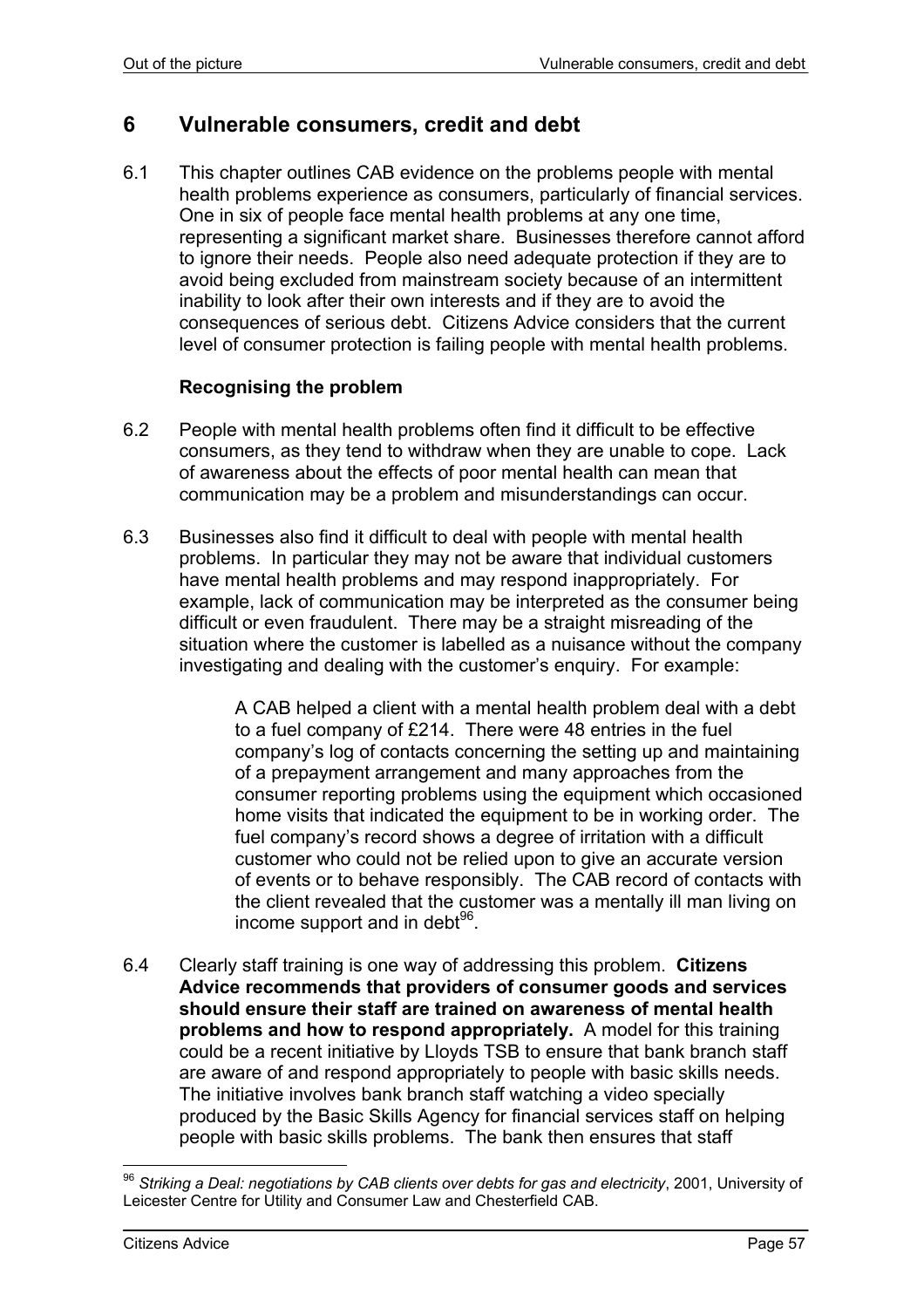respond appropriately to people with basic skills needs by conducting regular mystery shopping exercises in branches.

6.5 The Office of Fair Trading (OFT) have recognised the need for companies to be more responsive to vulnerable consumers, such as those with mental illnesses. Their core criteria requirements for business-to-consumer codes of practice<sup>97</sup> include that code subscribers make additional efforts to help vulnerable consumers who may, for example, be at risk of making incorrect or inappropriate decisions if they are not given the correct advice in the most helpful and appropriate manner. **Citizens Advice recommends that such training should be required in relevant industry codes of practice.**

### **Sales Practices**

- 6.6 Given the significant number of people will have a mental health problem at any one time, providers of goods and services should be encouraged to ensure that their sales practices are fair to all consumers, simply from a market share perspective. Businesses have much to gain from policies that enable people to resolve problems when their mental health results in them making inappropriate purchases.
- 6.7 CABx report that people with mental health problems are particularly vulnerable to high pressure sales techniques and may make inappropriate purchases during a period of illness. As a result they may end up with goods or services which are of little or no use to them and which may result in debt:

A Wiltshire CAB described the sale of gym membership to a woman with mental health problems who could not afford the subscription and for whom the facilities were inappropriate. Her mother was shocked that the gym had accepted the membership and sought advice about how to sort this out.

A West Midlands CAB reported their client, a woman with mental health problems, had approached the bureau for help when she received bills totalling over £82 for mobile phone calls and charges, despite having no mobile phone. She had been persuaded to sign a mobile phone contract by a salesman in her local shopping centre, despite having explained she was receiving income support. No phone had ever been supplied and in this case the bureau negotiated the cancellation of the contract as well as the incorrect bill.

A CAB in Cleveland reported that a retired man suffering from schizophrenia had had an alarm fitted by a local company. This was financed by a linked credit agreement. A year later the company contacted the client to offer an "updated" alarm system. They told

*<sup>97</sup> Core Criteria for Consumer Codes of Practice – guidance for those drawing up codes of practice*, May 2002, OFT.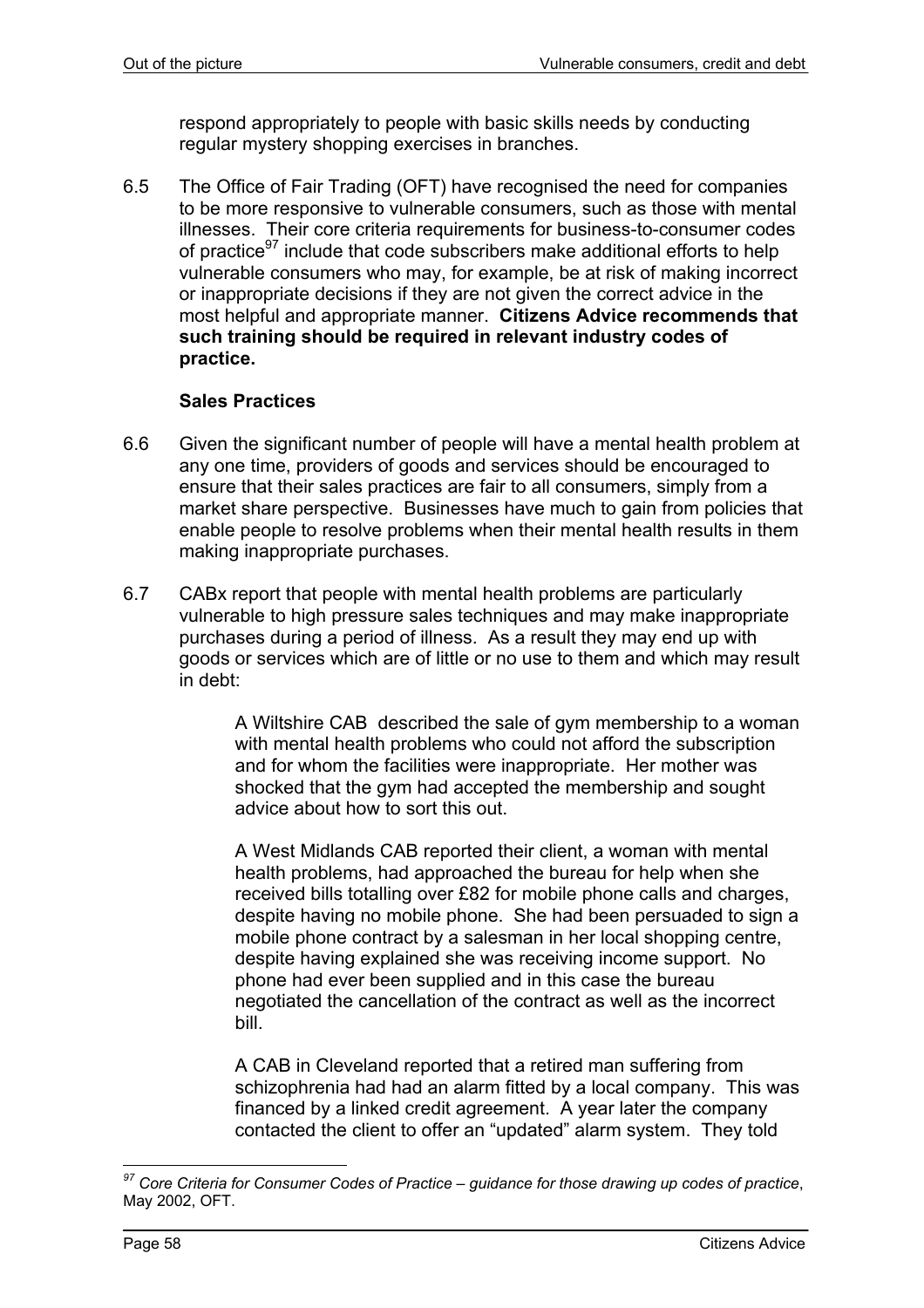the client that they would cancel the existing credit agreement and arrange a new one for the second system.

6.8 There appear to be particularly acute problems in the sale of utility supplies, such as fuel and telecoms, where competition has led to a more complex marketplace. Sales of utility supplies often occur either at the doorstep or on the telephone. Agreements to change supplier can result from a simple failure on the part of the consumer to clearly voice a refusal. As we illustrated in our evidence report on doorstep selling, *Door to Door98,* the resulting contracts are often difficult and time consuming to unravel and frequently result in debts. Because of the discrimination often experienced by consumers with poor mental health, resolving these problems can be challenging:

> A Lancashire CAB client with mental health problems found herself being chased for debts owed to her electricity supplier. A rival company had approached her and, despite her refusing their offer, had transferred her direct debit. The original fuel company had blocked the transfer, due to debts, so they remained her suppliers. The client did not realise payments were going to the wrong fuel company for several months. The bureau had to discover who her supplier really was and then help her to reclaim the direct debits drawn by the company who were not her supplier.

A Wiltshire CAB reported their mentally frail client had found the only way he could get rid of a fuel company salesman who had coldcalled on him at home was to sign a contract. He did not find out about the seven day cooling off period for doorstep sales until it was too late. He was eventually transferred back to his original supplier through an erroneous transfer charter agreed within the domestic fuel industry. But the bureau commented that the fuel company had been insensitive to their client's position and that the transfer would have made his fuel more expensive because he would lose a discount for buying gas and electricity from one supplier.

A client of a CAB in Wales with manic depression was approached by a telephone company canvassing representative nearly two years ago and persuaded to sign up for a land line. Although the client received regular bills for line rental, she actually had no telephone. No telephone calls had been made over the past two years and no one from the company had queried why. The problem only came to light when she sought debt advice from the CAB for the bills.

6.9 Consumers have a number of rights to cancel consumer contracts, and protection through sector specific and self-regulation. The protection of all consumers is an essential remit for government through the OFT, sector specific regulators<sup>99</sup> and consumer bodies.

<sup>&</sup>lt;sup>98</sup> Door to Door - CAB clients' experience of doorstep selling, September 2002, Citizens Advice. <sup>99</sup> Bodies such as the Office of Gas and Electricity Markets (OFGEM), created by statute to regulate the activities of businesses in a specific sector.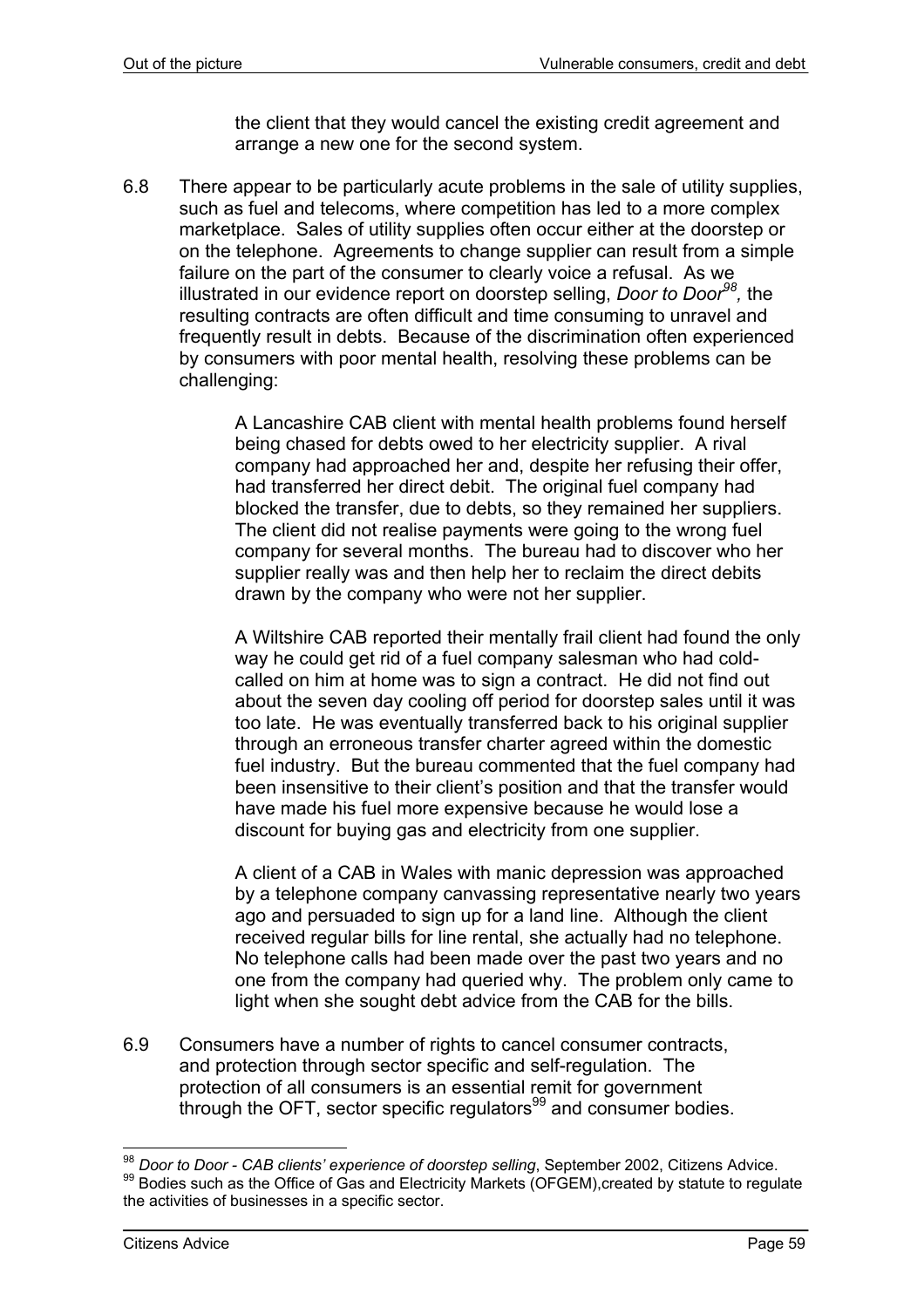However, the present legal framework does not provide an adequate focus on the protection of vulnerable consumers, such as people with mental health problems.

- 6.10 First, where legislation does provide for cancellation rights<sup>100</sup>, the period when the consumer is legally entitled to cancel varies. Consumers are often uncertain of their rights. And for people with mental health problems something more is needed. These consumers need a right to cancel when there is clear evidence that the contract has not been understood, due to mental capacity.
- 6.11 Secondly, current legislation allowing contracts to be challenged because they have been made during a period when a consumer with mental health problems is ill, is unclear and inaccessible. At present the High Court does have some jurisdiction to intervene in contracts where a person's mental capacity is in question but this is a complex and expensive process and places much reliance on case law. This means that people with mental health problems can be taken advantage of.
- 6.12 Thirdly new European wide protection<sup>101</sup> designed to stop unfair commercial practices will take at least another two years to reach the statute book. The draft directive outlaws unfair commercial practices and enables enforcement action to be taken against firms who behave unfairly to consumers. It is welcome that the powers in the directive could be used where a trader takes advantage of vulnerable consumers, including those with 'mental or physical infirmity'. It is not yet clear how this will work in practice and the directive does not offer individual redress, it is only an enforcement tool.
- 6.13 The Mental Incapacity Bill, currently in draft form, sets out to reform the law to protect the interests of people who are unable to make decisions for themselves. However, the Bill as currently drafted has only limited application to contract and consumer protection law. Indeed, in some circumstances, consumers without mental capacity are not protected from unscrupulous trading because of the inclusion of the 'necessaries rule<sup>'102</sup>, which allows traders to claim the cost of goods and services they can argue the person needed. This means that where a person who lacks capacity has been persuaded to enter into a contract for fuel supplies or another everyday service, the 'necessaries rule' prevents the

 $\overline{a}$ 

<sup>&</sup>lt;sup>100</sup> The Consumer Protection (Cancellation of Contracts Concluded Away from Business Premises) Regulations, and the Distance Selling Regulations and consumer credit law are designed to allow consumers a brief time to consider the purchase away from the sales person and cancel if necessary (seven days, seven working days and five days respectively).

 $101$  Proposal for a Directive of the European Parliament and of the Council concerning unfair business-to-consumer practices in the Internal Market (compromise text), 20 February 2004, Council of the European Union

<sup>&</sup>lt;sup>102</sup> Clause 33 of the Draft Mental Incapacity Bill states that "if necessary goods are supplied to, or necessary services provided for, a person who lacks capacity to contract, a reasonable price must be paid for them by that person or a person acting for that person''. Necessary means ''suitable to a person's condition in life and to his actual requirements at the time when the goods are supplied or the services provided''.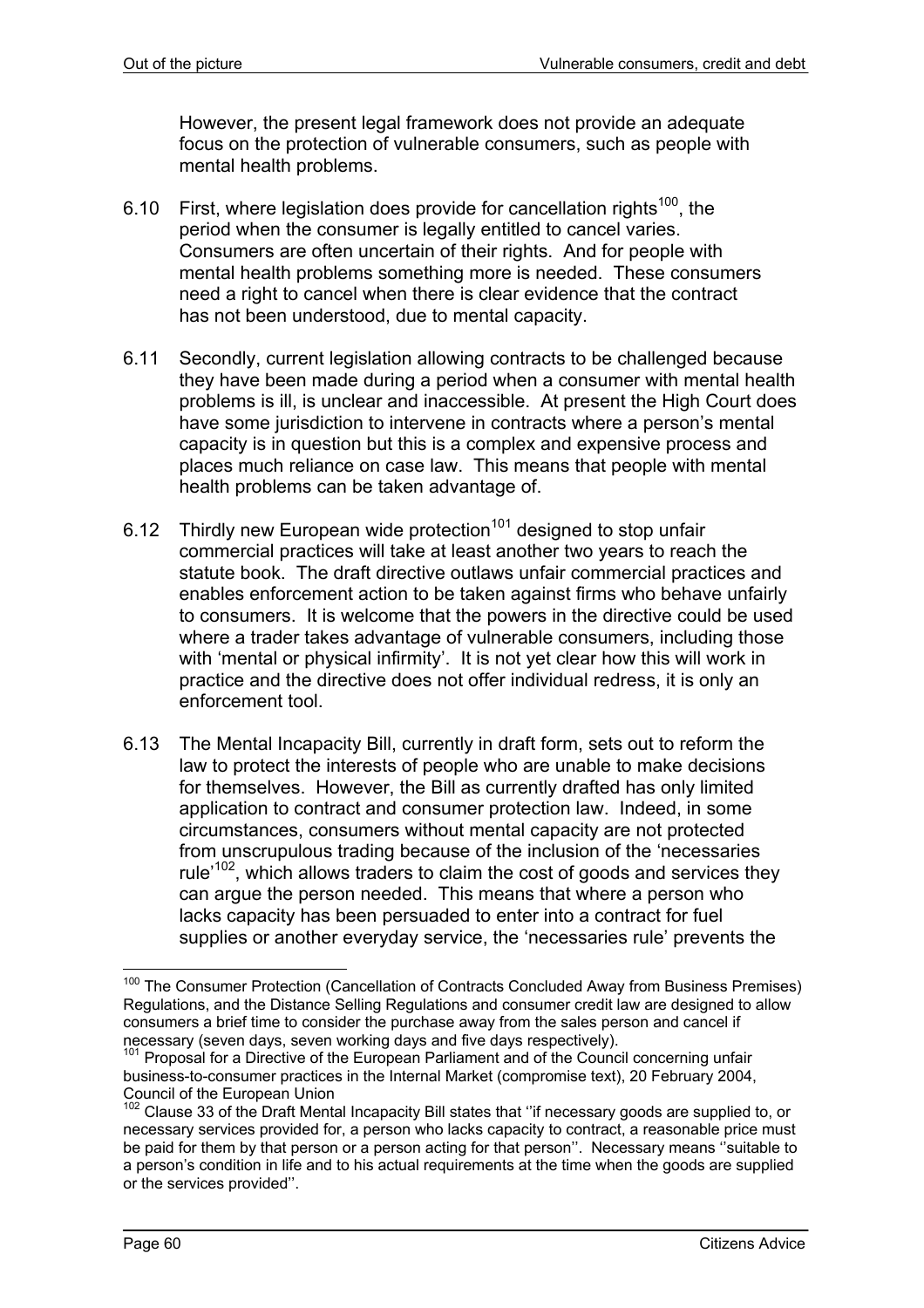consumer from invalidating the contract on the grounds that they did not have capacity at the relevant time. This leaves the door open to overpricing or locking consumers into contracts they were pressurised into.

- **6.14 Citizens Advice recommends that the draft Mental Incapacity Bill is amended to improve consumer protection rights and remedies, so that all consumer contracts may be challenged where they have been made during a period when a consumer with mental health problems is ill and cannot reasonably be expected to enter into contractual relationships on the same basis as somebody with full mental capacity.** This would involve:
	- clarifying and strengthening the Court of Protection's powers in respect of consumer contracts, to make remedies more accessible
	- ensuring that the definition of incapacity can also apply to a consumer's capacity to enter into a contract
	- allowing the burden of proof to shift in cases of unfair sales practice so that it is up to the business to prove that the person was able to understand the nature and effect of their actions in making the contract, where their capacity is in doubt
	- the introduction of a proactive duty on business to take account of a person's vulnerability, such as recognised signs of mental ill health, in considering the suitability of and entering into the contract; and
	- abolishing the 'necessaries rule' in all consumer protection legislation, in respect of mental incapacity so that contracts made when a consumer does not have capacity to contract can be invalidated.
- 6.15 But there is no clear indication of when the draft Mental Incapacity Bill might be enacted. In the absence of clear legislation to redress the imbalance in access to consumer protection for vulnerable consumers with mental health problems, there is a need for better recognition of the problems these consumers face.
- 6.16 Further, consumer protection bodies such as the OFT, Department of Trade and Industry (DTI) and regulators need to examine how consumers with mental health problems can be afforded better access to consumer protection. The OFT initiated a useful inquiry into vulnerable consumers and financial services<sup>103</sup> which built on work that identified certain groups as vulnerable, such as those suffering from a long term illness or disability<sup>104</sup>. The Office of Fair Trading could take this work forward.

<sup>103</sup> *Vulnerable Consumers and Financial Services*, 1999, OFT.

<sup>104</sup> *Vulnerable Consumer Groups: Quantification and Analysis*, 1998, Research Paper 15, OFT.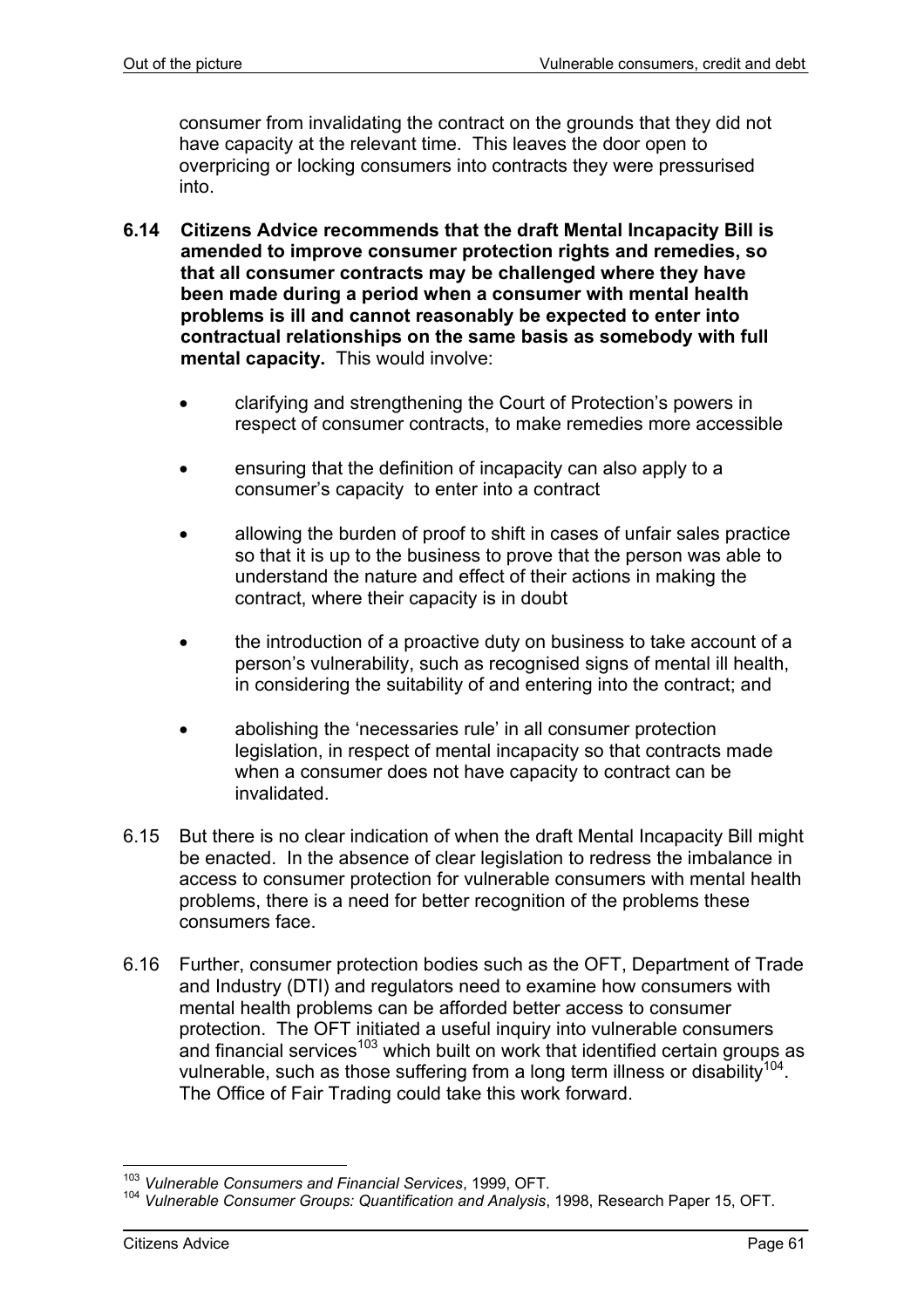- 6.17 Citizens Advice believes that there is a lot more that the various organisations with responsibilities for consumer protection could offer vulnerable consumers with mental health problems by using their statutory functions and influence over firms' policies and practices to secure changes and fair treatment. These organisations include the OFT, the sector regulators and consumer bodies, particularly OFGEM, OFWAT, Postwatch and OFCOM, local consumer protection and trading standards services and statutory consumer bodies. The regulatory bodies not only have enforcement powers but produce guidance and, in the case of the OFT, give approval to business-to-consumer Codes of Practice. It would seem to us that the overriding case for regulation in consumer markets must be to protect those consumers who are unable to exercise effective power in the market due to income or mental capacity and it is for the most vulnerable consumers that regulation should be tilted.
- 6.18 The DTI is also very important in driving forward policy and practice in this area and is presently developing a forward looking consumer strategy**. Citizens Advice would like to see a commitment in the forthcoming Department of Trade and Industry consumer strategy that consumer protection bodies will work together to develop and publish a shared strategy on the use of their powers to the maximum benefit of vulnerable consumers including people with mental health problems. This strategy should set out in particular how they will challenge discrimination and unfair treatment towards and improve protection of people with mental health problems in the markets they are concerned with. The Office of Fair Trading, in their role of co-ordinating UK enforcement could be asked to take the lead in developing this.**

# **Borrowing**

- 6.19 CAB evidence points to the ease of obtaining credit as a major problem for people with mental health problems. Most lenders now use an automated process to score credit applications, using sophisticated computer modelling. However they do not check whether credit repayments are actually affordable by examining the borrower's income and expenditure. Instead they mainly rely on the information held in their credit reference file which includes payment records of past credit and loans. So someone with no past record of default will be regarded as good credit risk, whatever their current income and number of outstanding credit commitments.
- 6.20 This issue affects all people with limited means taking out credit, but those with mental health problems seem to be particularly adversely affected by lack of checks on ability to repay new credit agreements. Firstly it is CAB experience that this group is likely to be on low incomes or benefits and may have little available income to afford the repayments:

A man with schizophrenia necessitating regular admission to the local psychiatric hospital sought debt advice from a CAB in Staffordshire. The client told the CAB that on one occasion he had visited his bank branch to withdraw his benefit from his basic bank account, when a member of the bank staff asked him whether he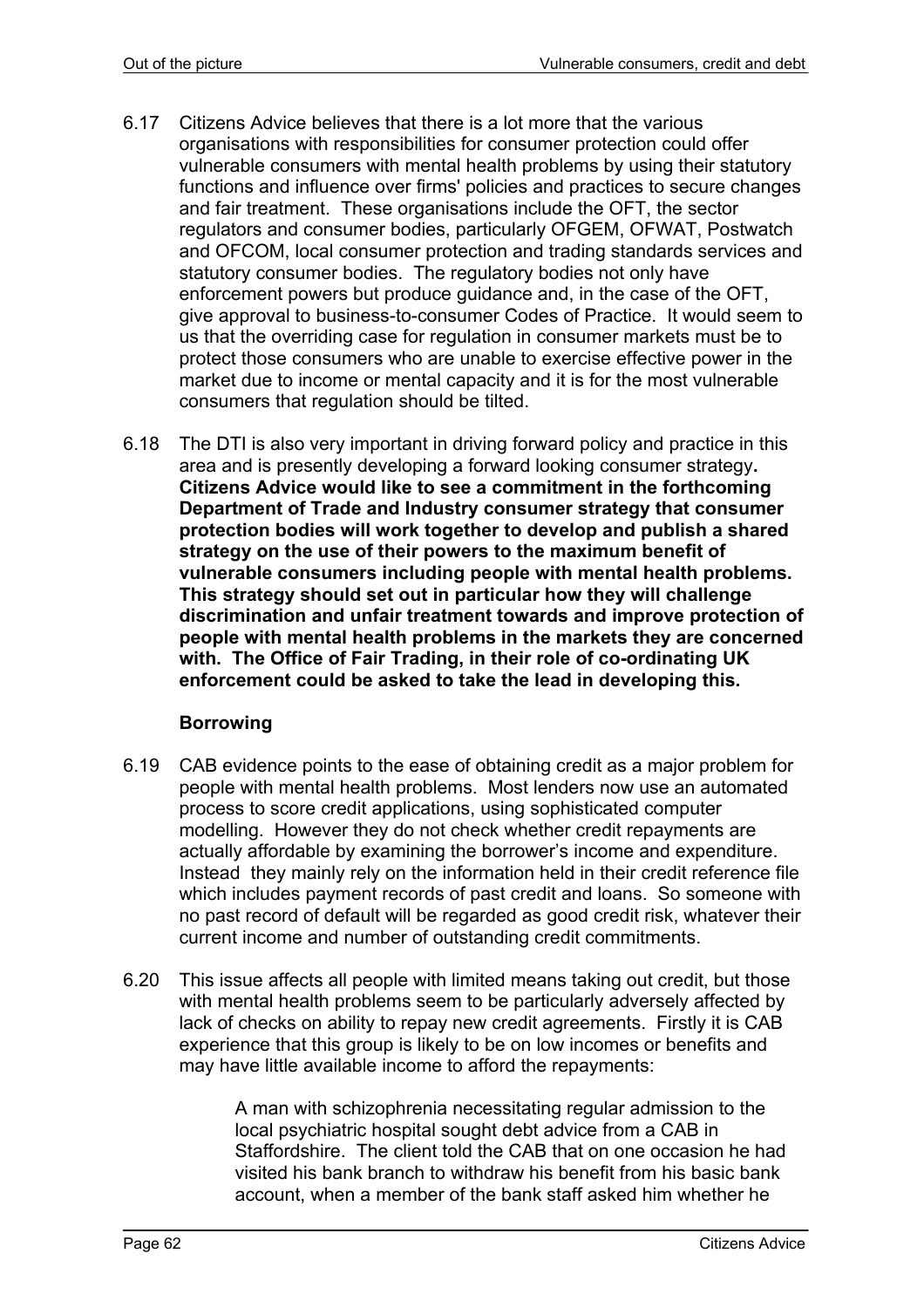wanted an overdraft. When the client refused, the bank suggested that he could have a credit card to buy 'things he wanted but did not have the cash for'. The client accepted the credit card with a £3,000 limit. He spent up to the limit but did not realise the implications of having to pay the money back. The bank knew that the client was living on income support.

A single woman came to a CAB in Sussex in great distress about debt problems. The client told the CAB that during a period when she was taking heavy doses of medication for her mental health problems, she went to her bank and obtained a loan for £1,000, even though her only income was benefits. The client went back to the bank for more loans and now owed £7,000 which she could not afford to repay. The client admitted that due to the nature of her illness, she could not recollect how she spent the money, but asked the CAB to ring the bank to tell them not to lend her any more. When the bureau contacted the bank to make this request, the bank explained they could not discriminate against a customer on benefit income and pointed out that they were unable to judge someone's mental capacity to understand the terms of the agreement. The bank went on to say that even now they had information about the client's state of health and level of income, they would not necessarily stop lending her more money.

A CAB in Yorkshire reported that a client with severe mental health problems arranged for his income support and disability living allowance to be paid into his bank account. Without consulting the client, the bank immediately increased his overdraft limit from £600 to £1,100. The client came to the bureau when his overdraft reached the new limit.

6.21 Secondly a client's illness can exacerbate the situation. A feature of manic behaviour is spree spending; people can get themselves into severe debt with catalogue purchases or by going on spending sprees having secured easy credit to do so:

> A man with bi-polar disorder sought debt advice from a CAB in Staffordshire. The client told the CAB that during the manic phases of his condition he experienced delusions of grandeur and lost all inhibition, especially with regard to money. On one occasion he put £1,000 in a charity box. Subsequent awareness of his actions and their consequences has contributed to a very depressed state. To the best of his knowledge, all his current debts of £9,400 arose from behaviour during his manic phase.

> A woman with severe mental health problems and compulsive disorder approached a CAB in the East Region for debt advice. The client told the CAB that her illness manifested itself in spending on credit cards which she could not afford. As a result she got into considerable debt and was at the point of suicide. Since the CAB started to negotiate reduced payments with her creditors, one of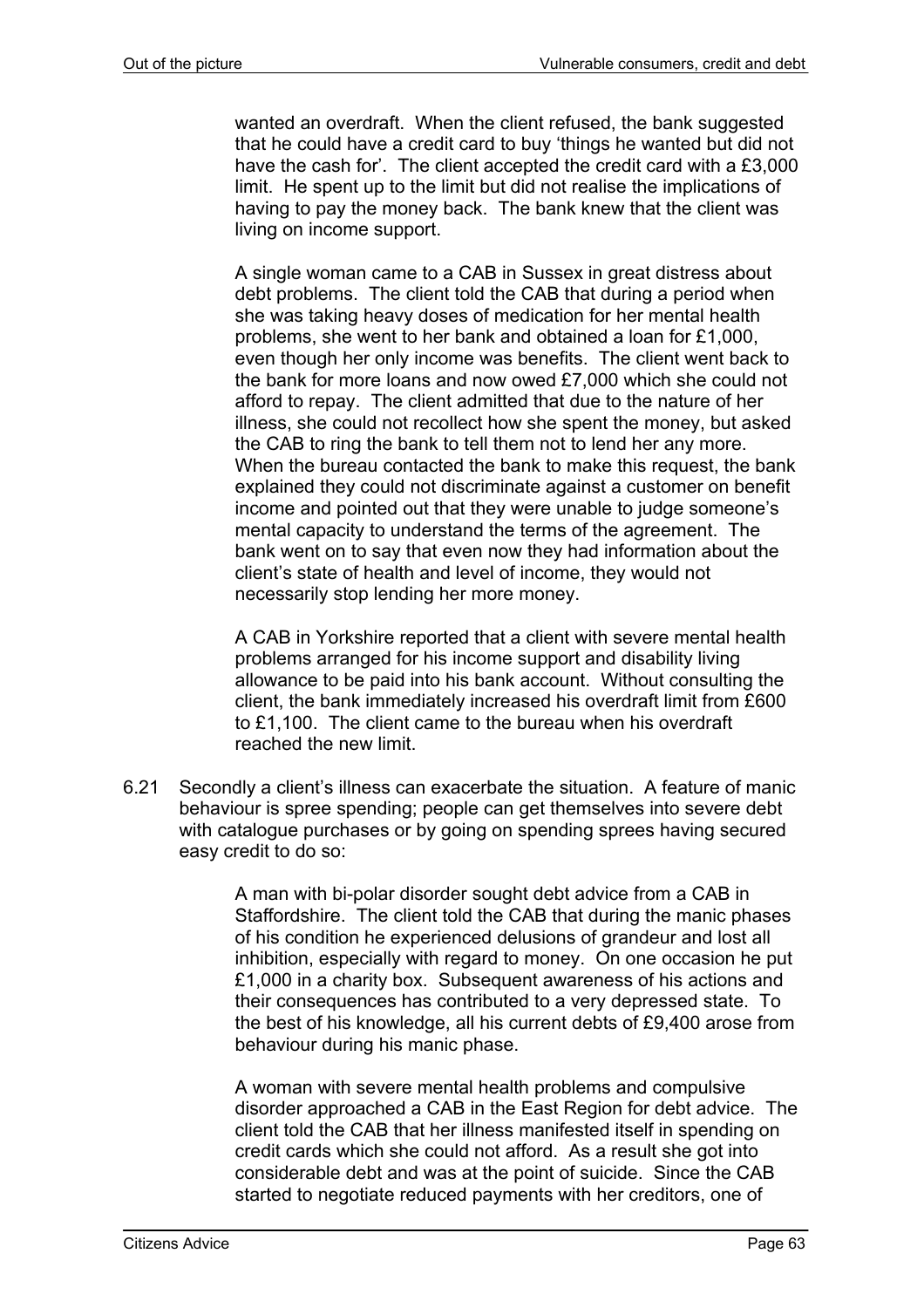them, a credit card company, gave the client a new card and increased her credit limit. The client was so upset she had to ring the Samaritans before coming to the bureau.

- 6.22 Any policies for dealing effectively with inappropriate lending to people with mental health problems need to take account of two issues. Firstly the lender is unlikely to be aware of the borrower's mental health problems at the time of an application for credit. The borrower is unlikely to reveal this information to the lender, because of the stigma of having mental health problems, and the difficulties people often experience with ability to concentrate, with communication and with social interaction<sup>105</sup>. Secondly any policy solution must not close off access to credit and other financial services for people with mental health problems. Not only could this breach the Disability Discrimination Act, but it is also not what people with mental health problems, or the organisations that speak for them want.
- 6.23 We therefore consider that broader initiatives, which promote responsible lending and marketing to all consumers, have the most potential to resolve the problems CAB debt clients with mental health problems experience. In particular if lenders did more to check ability to repay by analysing the borrower's income and expenditure, and ensuring that their marketing encourages responsible borrowing, this could help to prevent problems of over commitment arising for all consumers including those with mental health problems.
- 6.24 It is therefore very welcome that the Government's recently published White Paper on Consumer Credit stated that they intended to support a legal duty for lenders to lend responsibly, both in forthcoming EU and UK legislation<sup>106</sup>. However, it will be some years before the proposed EU Consumer Credit Directive and the new Consumer Credit Act reach the statute book. **In the meantime Citizens Advice considers that it is vital that interim measures are put in place to ensure responsible lending, marketing and borrowing and to protect vulnerable consumers, particularly those with mental health problems.**
- **6.25 The Banking and Finance and Leasing Association (FLA) Codes, two key financial services codes of practice, should incorporate commitments to use the rule-of-thumb indicators of overindebtedness recommended by the second DTI Overindebtedness Task Force report.** In relation to the Banking Code there is an opportunity for this to happen in the current review of the Code. It is disappointing that the recently revised FLA Code which came into effect on 1<sup>st</sup> January 2004 does not incorporate such a commitment.
- **6.26 The Banking and FLA Codes should emphasise the importance of assessing a borrower's income and expenditure before lending and should encourage consumers to consider for themselves the**

<sup>&</sup>lt;sup>105</sup> These are described in further detail in Chapter 1

<sup>&</sup>lt;sup>106</sup> Fair, Clear and Competitive – The consumer credit market in the 21<sup>st</sup> century, December 2003, paras 3.37 and 5.67, DTI.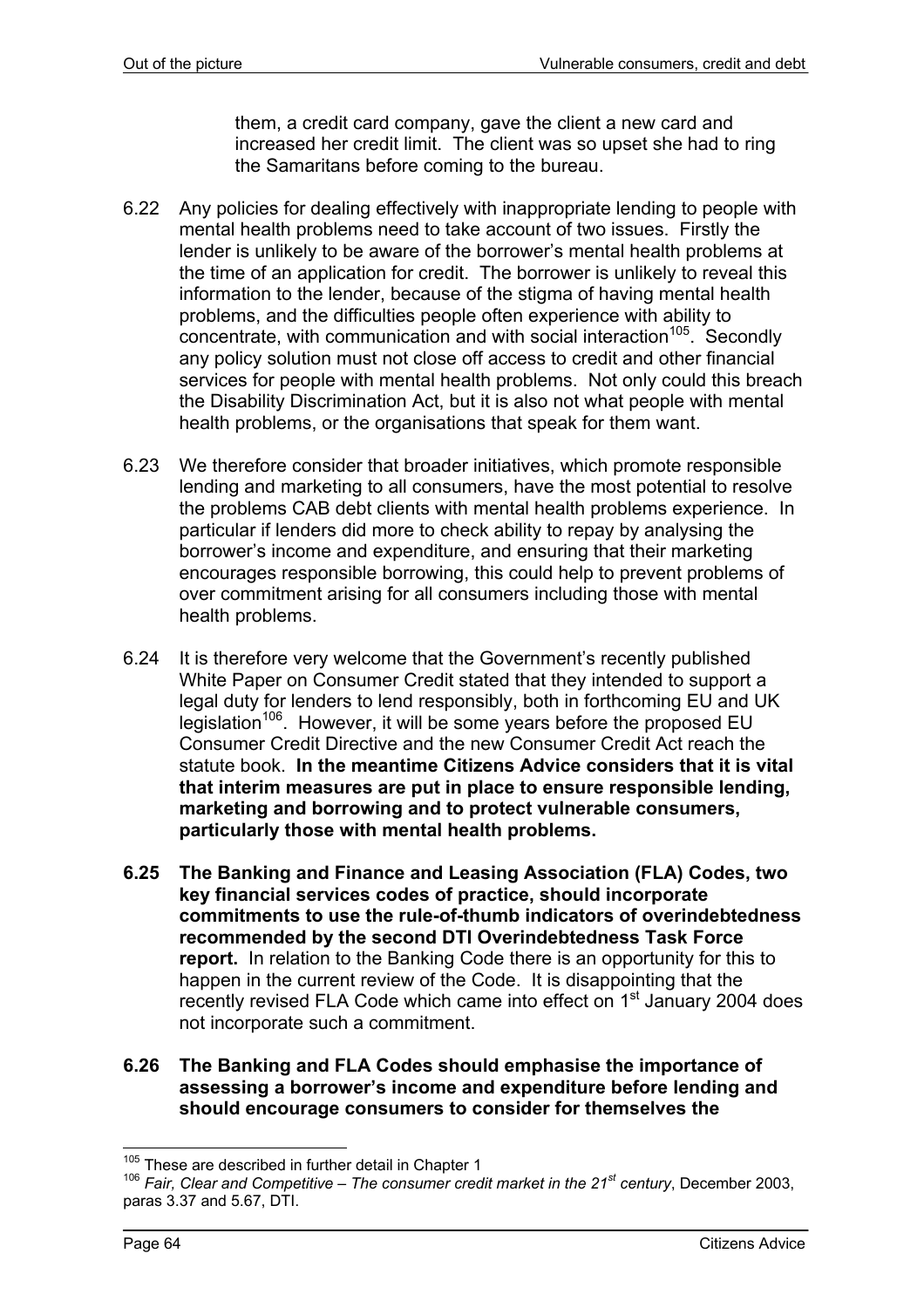**affordability of loans.** This could be by way of guidance for subscribers to the Codes. There is already guidance in place for Banking Code subscribers, but not for those to the FLA Code.

**6.27 The OFT should draw up guidance for consumer credit licence holders on credit marketing and responsible lending. Alternatively it could rework its existing guidance on non-status lending to cover all credit lending, whether secured or unsecured.107** The OFT non-status lending guidance is out-of-date, and it is unclear to what extent it applies to high-street lenders' lending practices. The OFT have indicated that they will consult on the content of the non-status quidance this year.<sup>108</sup>

#### **Insurance**

- 6.28 Insurance is an important consumer purchase, ranging from car, holiday and home insurance to mortgage and loan payment protection. In some circumstances there is an expectation that consumers will have obtained insurance cover to protect themselves. For example under the current benefits system housing costs for owner occupiers are usually only available after a waiting period of up to 39 weeks because the Government expects consumers to have made their own provisions for these periods, by obtaining payment protection insurance. And for everyday activities such as holidays, tour operators commonly require evidence of insurance as a condition of accepting a booking.
- 6.29 It is CAB experience that access to effective insurance is frequently more difficult for people with mental health problems for a number of reasons. Firstly, the terms and conditions of many insurance policies can exclude any claim relating to mental health. This problem appears to particularly affect payment protection insurance, which is designed to help consumers meet their credit and loan commitments when they experience an unexpected reduction in or loss of income, due to ill health or redundancy. Redcar & Cleveland CAB109 monitored their enquiries to identify examples of mental health exclusions in insurance policies and gathered evidence from CABx around the country. They found a significant number had 'blanket exclusions' in their policies for claims resulting from mental health problems.

A CAB in Essex was helping a lorry driver deal with £9,000 of debts. Although all the debts were covered by payment protection insurance, the policy did not provide cover for events caused by mental health problems. The client had just been diagnosed with clinical depression and as his income was reduced to income support, he had no means of paying his debts.

l <sup>107</sup> *Non-status lending: guidance for lenders and brokers,* November 1997, OFT.

<sup>108</sup> *OFT annual plan*, 2004/5 consultation paper<br><sup>109</sup> reported in *'Evidence, Getting Insured'*, July 2002, Lorraine Bowden, Redcar and Cleveland CAB, Citizens Advice.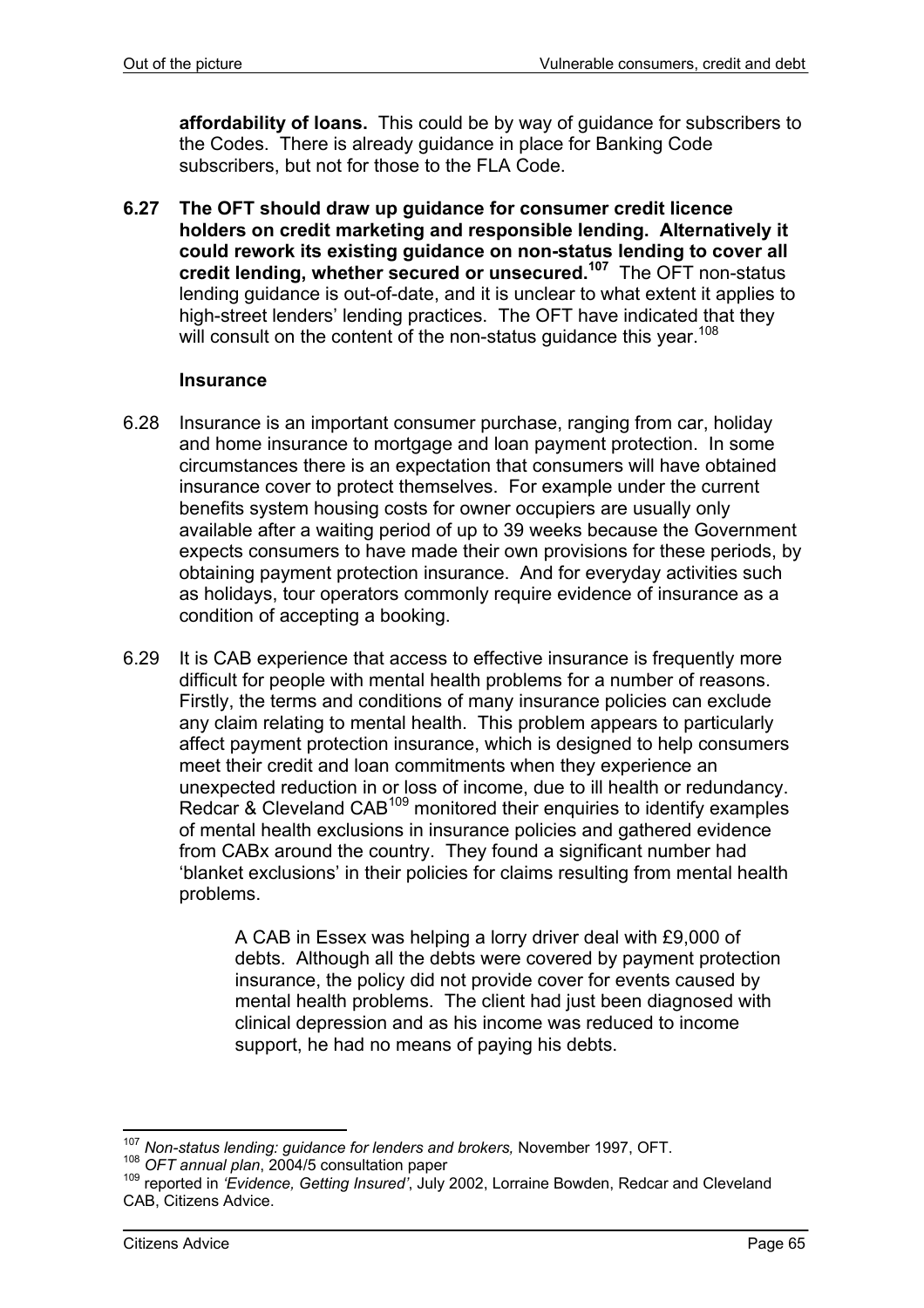A CAB in Greater Manchester reported that a client who had originally successfully claimed on payment protection insurance due to a back problem, later developed depression. The insurer stopped payments under the policy because a clause in their policy stated that no payments would be made for psychiatric illnesses. The client, whose only income was incapacity benefit and disability living allowance, was facing financial difficulties as a result.

A CAB in North-East Wales reported that a client who was off work due to stress (caused by harassment from his neighbours) had claimed on payment protection insurance on a loan for a car. His claim was rejected under a clause excluding "disability caused or aggravated by any psychiatric illness or any mental or nervous disorder".

6.30 Secondly, because of these blanket exclusions, insurance may often be sold to people with mental health problems who cannot benefit from the cover. The cost of some payment protection insurance premia can substantially increase the amount of credit: many payment protection insurance premiums are one-off lump sums added to a loan; the consumer then pays interest on the amount for the loan and the premium over the term of the loan:

> A lone parent with mental health problems sought debt advice from a CAB in Essex. She had over £13,000 worth of debt with one bank, through her current account, a personal loan and a credit card. Despite these debts and the fact that the client has not been able to pay anything towards them, the bank persuaded her to take out another loan for £2,000, plus £585 payment protection insurance for which she was ineligible, because she was not working. At the time of seeking advice her debt had risen by over £1,200.

> A CAB in Hertfordshire reported that they were helping a woman unable to work, due to manic depression, and in receipt of benefits. The client told the CAB that she had taken out a bank loan for £3,000 about six months earlier. The bank persuaded her to take out a £600 payment protection insurance policy, which they claimed would pay out if her benefits stopped. When the CAB investigated, the bank agreed that the cover had not been appropriate for the client as it only covered cessation of wages, and they knew that the client was not employed. The policy also excluded claims relating to mental illness.

> A woman who had suffered mental health problems for many years sought debt advice from a CAB in Surrey. Her debts included a £15,000 bank loan, which was used to repay catalogue debts. The client, who was in receipt of benefit at the time the loan was taken out, was persuaded by the bank to buy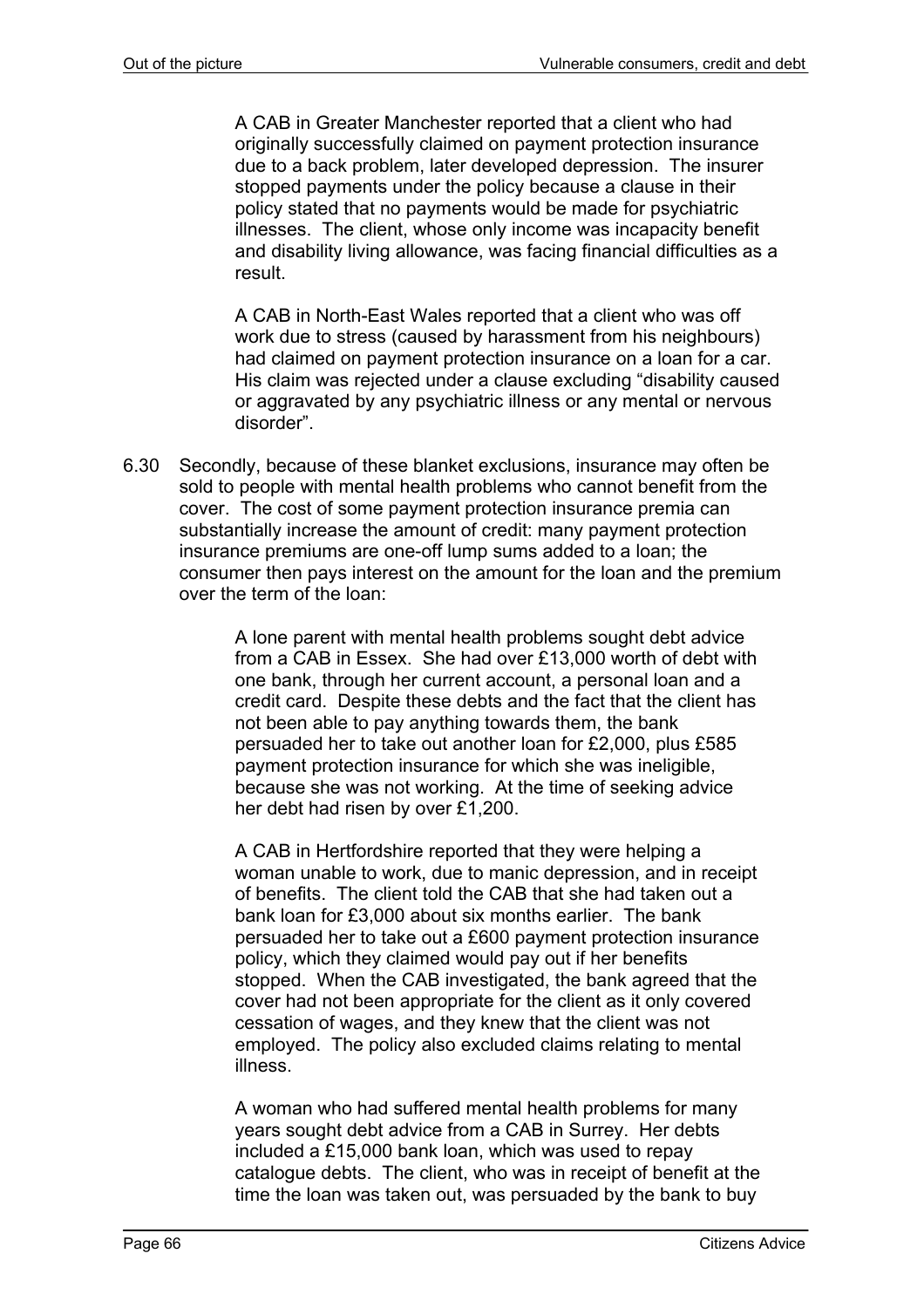payment protection insurance on the grounds that her children would otherwise have to pay off the debt if she died.

6.31 Finally, where cover is provided, people are often expected to provide medical evidence from a consultant psychiatrist for their claims to be successful. This requirement means that the majority of people with mental health problems are effectively excluded from cover, as 90% are treated by their GP<sup>110</sup>.

> A Cleveland CAB reported that a couple were unable to claim on their holiday insurance when they had to cancel their holiday because the wife was diagnosed as suffering from depression. An exclusion clause in the contract did not allow for any claim for mental illness unless the claimant was an in-patient in hospital. They had already paid an extra premium to ensure cover due to the husband previously suffering from cancer.

> A CAB in Hampshire reported that a client who had claimed on payment protection insurance following an accident later had his claim stopped when the insurance company asked for additional information from his GP. The GP wrote confirming both the injury and that the client suffered from depression, which had been made worse by the injury, preventing him from working. Subsequently the insurer asked for a consultant psychiatrist's report, which the GP completed himself. The insurer then stopped payments under the policy as it excluded cover for psychiatric illnesses unless diagnosed by a consultant.

- 6.32 It is unreasonable for insurers to exclude consumers from access to insurance through the use of blanket exclusion clauses. It is also of great concern that many consumers are paying premia when the policy will not in practice cover them.
- 6.33 The Financial Services Authority (FSA) will regulate the sale and administration of general insurance from 14 January 2005. The rules<sup>111</sup> cover consumers being provided with the information they need about insurance, including **any significant or unusual exclusions from cover** and this is very welcome. What is less clear, however, is how this will be translated, by those selling insurance, into the information consumers will be given when they purchase insurance. Exclusions that are commonly used to exclude any claims that relate to mental health may not be considered to be 'unusual', so will not necessarily be drawn to the attention of consumers when they purchase. Further, blanket mental health exclusions are not uncommon and there is a danger they may not be considered as being 'significant' information to be pointed out to a consumer who has no history of mental ill health, despite their significant effect. But any such clause will certainly become significant to the insured

<sup>&</sup>lt;sup>110</sup> Fast-Forwarding Primary Care Mental Health, 2001, Department of Health.

<sup>&</sup>lt;sup>111</sup> Insurance selling and administration: the FSA's final conduct of business rules, January 2004, FSA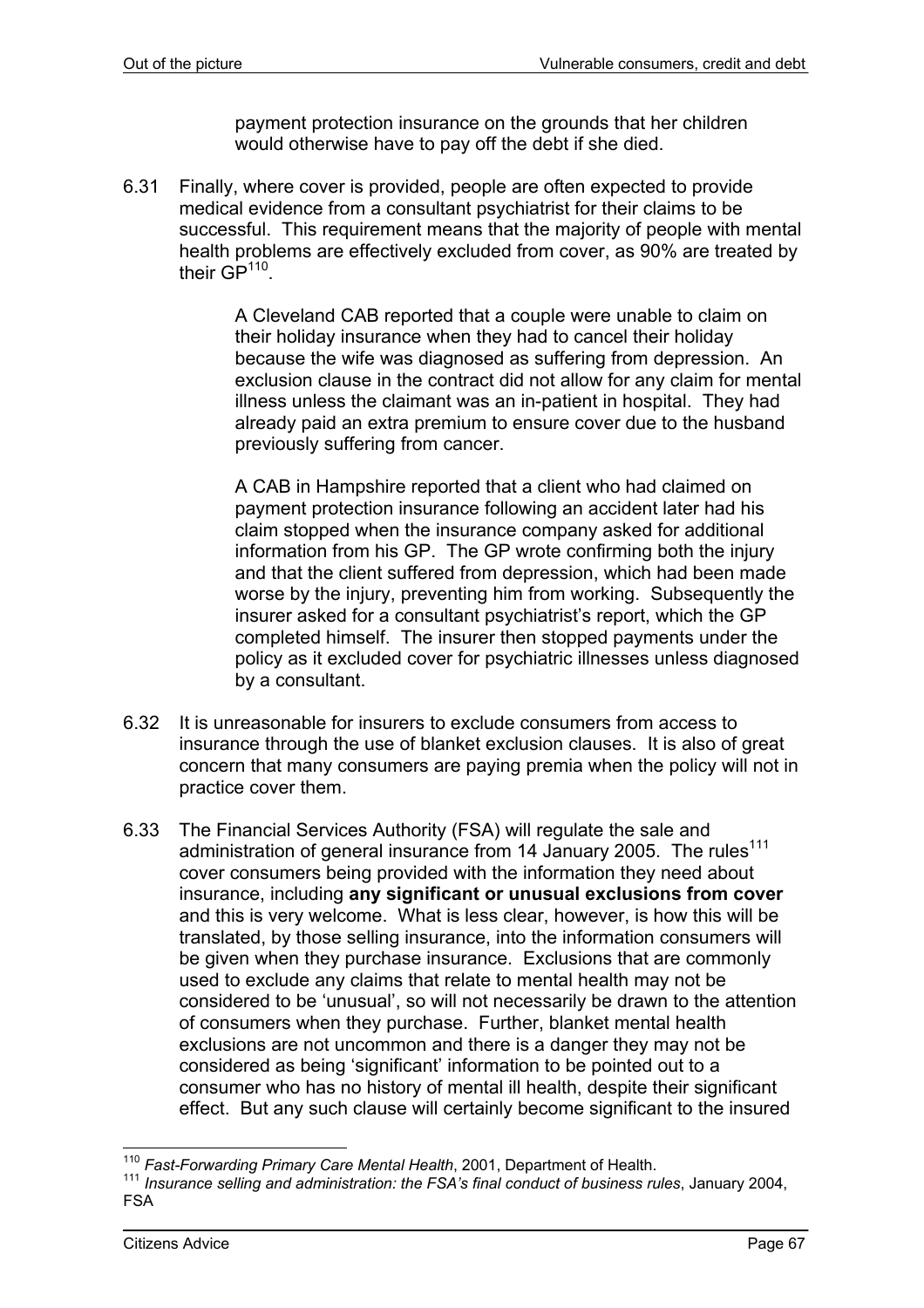consumer if they go on to develop a mental illness, which will then be excluded when they need to make a claim under the policy. These interpretations of the FSA rules are in danger of failing to ensure the provision of the very information that might prove to be of vital significance to consumers when they suffer mental ill health.

- 6.34 FSA rules also require that claims made under an insurance policy are dealt with promptly and fairly. Where consumers dispute the insurers' response to their claim, and cannot resolve this with the company, they can approach the Financial Ombudsman Service (FOS) whose decision will be binding on the company involved. The FOS's decisions take account of what consumers should expect from the wording of the policy and from what they were told when the insurance was sold. FOS takes into account the full range of regulatory rules, relevant, industry codes and best practice.
- 6.35 What FOS cannot challenge and is not covered in FSA rules, is the right of insurers to decide on the extent of the cover they provide. So, whilst the FOS can address mis-selling of insurance to consumers with mental health problems, it cannot challenge the presence of blanket exclusions. This is because whilst it is illegal, under the Disability Discrimination Act 1995 (DDA) for insurers to discriminate against a person because they are mentally ill, it is not illegal for insurers to discriminate against mental illness, through the use of blanket exclusions.
- 6.36 It is not yet clear how the FSA will develop their approach to the handling of issues affecting particular groups of consumers, such as those with mental health problems, who are taken advantage of. **Citizens Advice suggests that the FSA should produce a policy statement setting out how their approach to regulation of general insurance will ensure that consumers with mental health problems are treated fairly.**
- 6.37 The Disability Discrimination Act 1995 (DDA) provides that it is unlawful for insurers to adopt a general policy or practice of refusing to insure disabled people or people with particular disabilities. The Code of Practice, which supplements the legislation, permits insurers to treat consumers with mental health problems less favourably in certain circumstances. <sup>112</sup> Although this can only happen where all four "conditions" set out in the Code are satisfied $113$  these provide very broad permission to firms to discriminate with the only challenge arising from an aggrieved consumer taking out a civil action under the DDA.
- 6.38 Although the FSA is taking over regulation of general insurance from January 2005, self regulation will continue to play an important role in setting standards for the insurance industry. For example, the FSA regime

l <sup>112</sup> Disability Discrimination Act, Code of Practice, paragraph 8, 2002, Disability Rights Commission 113 The four conditions are:

It is in connection with insurance business carried on by the service provider;

It is based on information which is relevant to the assessment of the risk to be insured

<sup>•</sup> The information is from a source on which is it reasonable to rely; and

<sup>•</sup> The less favourable treatment is reasonable having regard to the information relied on and any other reasonable factors.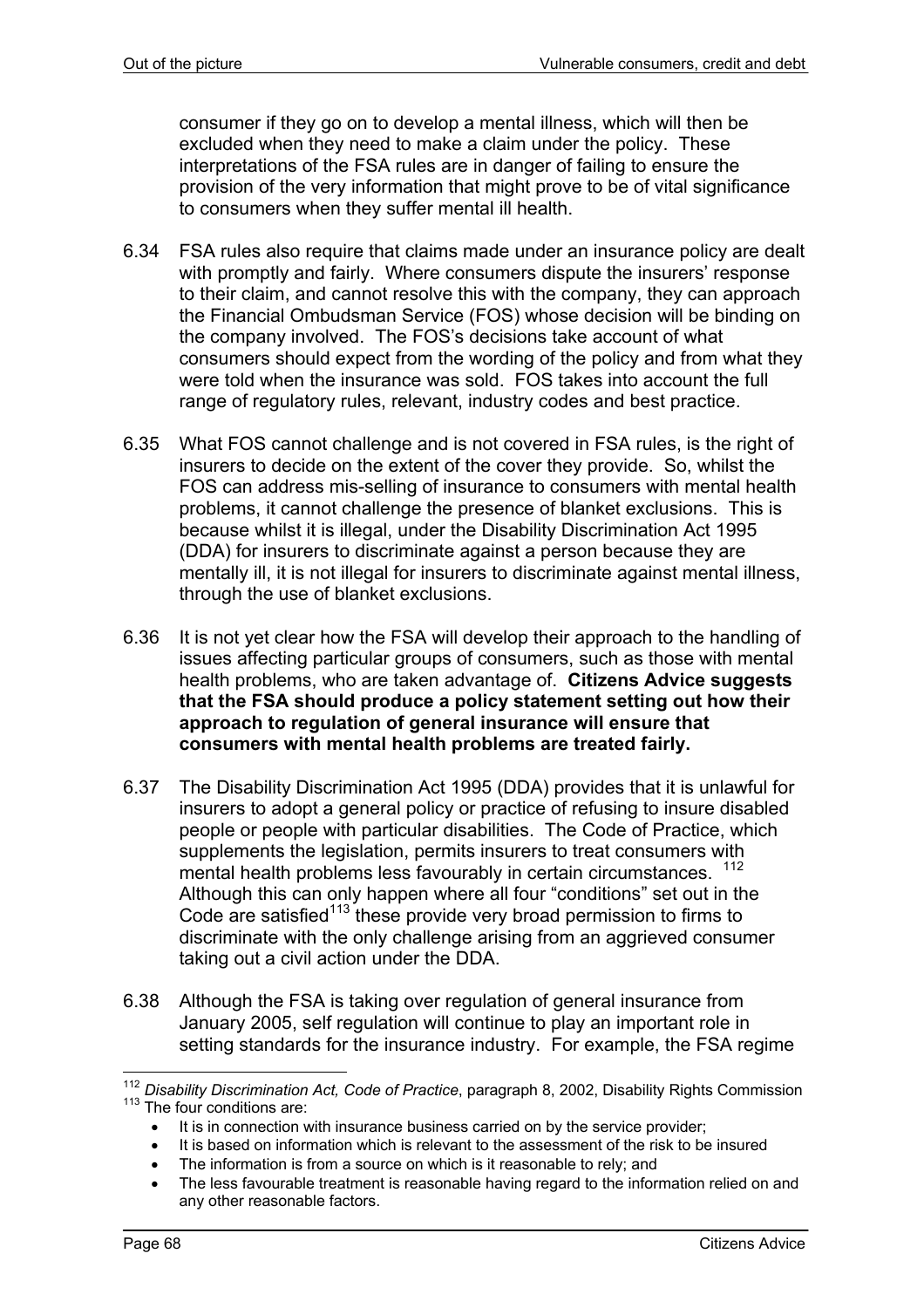will not apply to all general insurance; travel insurance sales are outside the FSA's scope. Also, FSA rules do not deal specifically with some matters and there is continued scope for the industry to set out best practice guidelines. The Association of British Insurers (ABI) provides guidance to insurers on the Disability Discrimination  $Act^{114}$ . In the guidance, insurers are encouraged to recognise the opportunity for business and to reexamine their process and procedures, so that cover is offered wherever possible. But the guidance is insufficiently demanding on insurers and consequently fails to meet the needs of people with mental health problems.

- **6.39 Citizens Advice recommends that the Association of British Insurers review their good practice guidance on compliance with the Disability Discrimination Act to ensure that people with mental health problems are not unreasonably excluded from obtaining insurance. The review should examine:** 
	- **The use of blanket mental health exclusions that serve to unreasonably reduce access to cover**
	- **The acceptance of medical evidence from GPs about the insured's state of mental health as evidence in the event of a claim; and**
	- **How the industry could be encouraged to provide a better deal for people with mental health problems.**
- 6.40 This would help alleviate the current gaps in disability discrimination legislation. But ABI models its guidelines on the Disability Discrimination Act. To ensure that consumers with mental health problems are not discriminated against when they claim under an insurance policy, Citizens Advice believes the core requirements within the DDA will need to be changed. These lie within Clause 1 and Schedule 1 of the Act.
- 6.41 The Clause 1 definition of disability includes physical and mental impairment but goes on to require the impairment to be 'long term'. Long term is further defined in Schedule 1 and the Code of Practice produced by the Disability Rights Commission as an impairment that has lasted, or is likely to last, for at least a year. This serves to exclude people whose mental health problems are, by their nature, short term, such as depression caused by reaction to pressure, trauma or severe stress. Reactive depression can respond positively to medication and therapeutic interventions within a few months; however, for the duration of depression or a depressive episode, a person may be totally physically and mentally incapacitated.
- 6.42 The Act goes on, at Schedule 1, to specify that 'mental impairment' must be linked to 'clinically well recognised' mental illness. This has the effect of creating a higher threshold of proof of mental disability than that required for

l <sup>114</sup> *An insurers to Discrimination Disability Act 1995*, January 2003 ABI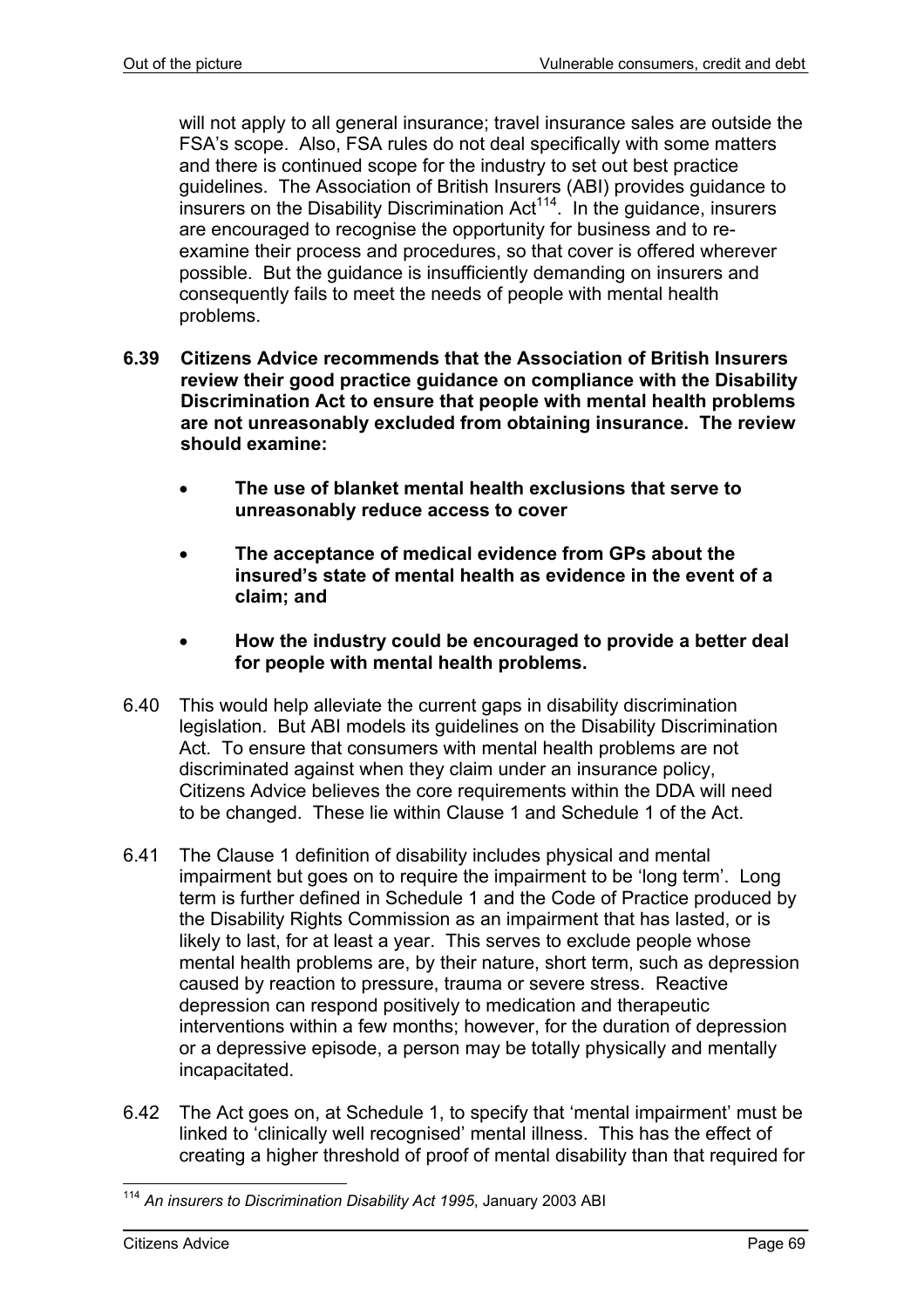physical disability. This Schedule also specifies, at sub-section 4, a list of the everyday activities that must be affected for a disability to be included within this important consumer protection. These activities are predominantly physical in nature and may not be affected by mental ill health. To protect the mentally ill from discrimination, these definitions need to be substantially amended, to cover conditions that may be short term, hidden or fluctuating and affecting social interaction.

**6.43 As outlined in Chapter 1115, Citizens Advice recommends that the definitions applied to disability under the Disability Discrimination Act 1995 be amended to provide the same level of protection for those with mental disabilities as are currently provided for those with physical disabilities.** 

# **Coping with unmanageable debt**

- 6.44 Unmanageable debt is a common and pervasive issue for CAB clients with mental health problems. For example, enquiries about debt comprise approximately half of the Cambridge CAB Project's work, 73% of the mental health enquiries between April and June 2003 in Derwentside and nearly 20% of Leytonstone's clients' problems in 2001/2. In County Antrim, a third of the specialist money advice worker's debt clients have mental health problems.
- 6.45 Research on the interrelationship between debt and health shows that debt can cause crises for people's health and that illness in turn reduces people's capacity to handle their finances and contributes to debt<sup>116</sup>. Recent research on CAB debt clients found that a quarter of CAB debt clients had already sought treatment or counselling through their GP for feelings of stress, anxiety and depression before seeking CAB advice<sup>117</sup>. Over half of these reported that they were already receiving medical treatment for their depression before their debt problems arose. The recent Consumer Credit White Paper also outlined the substantial costs to the government and the UK economy as a whole of mental ill-health and overindebtedness<sup>118</sup>

 $115$  See paragraph 1.10

<sup>&</sup>lt;sup>116</sup> Income. Poverty and Mental Health, March 2003, M. Plumpton & J. Bostock, Department of Psychological Services and Research Newcastle, North Tyneside & Northumberland NHS Mental Health Trust.<br><sup>117</sup> In too deep: CAB clients' experience of debt. May 2003. Citizens Advice.

<sup>&</sup>lt;sup>118</sup> The Costs of Over-indebtedness - Fair, Clear and Competitive – The consumer credit market in *the 21st century*, Annex C, December 2003, DTI.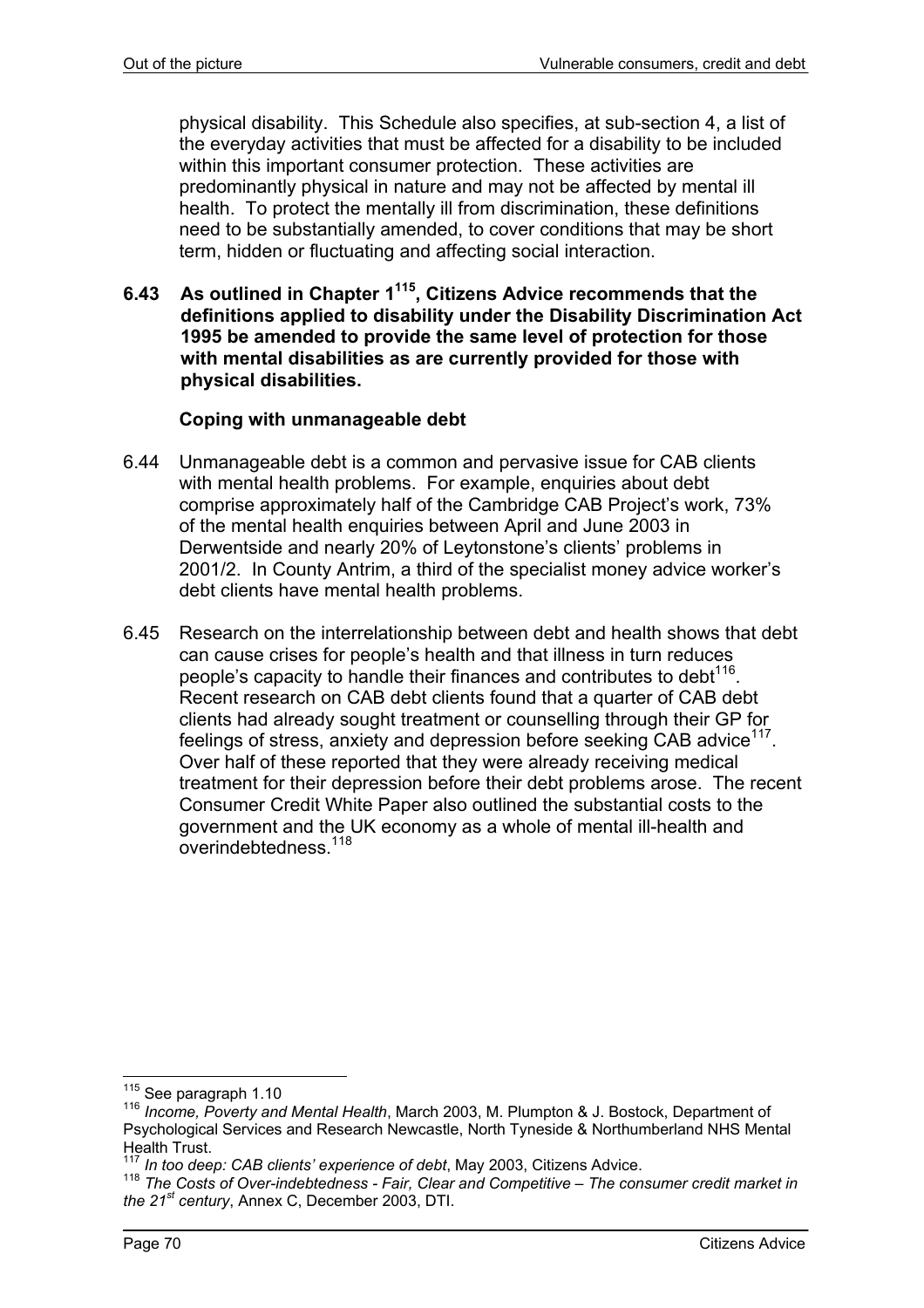### *Unfair debt collection practices*

- 6.46 The use of unfair and heavy-handed debt collection practices can only exacerbate mental health problems. This results from the collection processes many lenders and debt collection firms use. The aim of most lenders' debt collection departments is to get defaulting customers back on track with their contractual payments as soon as possible. This is a costeffective way of dealing with the majority of defaulting customers who will only be in financial difficulties for a short while. Most lenders use a highly automated process, including power-dialling systems which automatically call up contact details of customers in default, and standard computer generated letters. Individual collections staff have financial targets to meet, which may include minimum levels of payment on debts. If these do not generate contact or a payment arrangement which is acceptable to the creditor, the debt may be passed out to a third party debt collection firm who will continue the contact and possibly arrange to visit the customer. Debt collectors are likely to view debtors who do not respond or who break unaffordable repayment arrangements as deliberately avoiding payment.
- 6.47 Such processes do nothing to help resolve those whose financial difficulties are going to be long-term, like the majority of people with mental health problems. If debt collectors are under pressure to meet their targets, they are likely to pressurise defaulting customers to agree to pay their target minimum, whatever their personal situation and means. Because of this some debt collectors put unacceptable pressure on individuals to pay up, for example, frequent phone calls, threats to send in the bailiffs to seize their belongings even where there is no court order, and telling neighbours or work colleagues about the customer's debt problems. These are only a very few of the many case examples Citizens Advice receives every month about unfair and heavy handed debt collection practices:

A man suffering from schizophrenia contacted a CAB in the East region for debt advice. He had not worked for two years and was not able to make repayments on his debts. The client told the CAB that persistent and heavy-handed contact from debt collectors had adversely affected his mental health. The client was so worried by the threats of the debt collectors that he had destroyed all his possessions so that bailiffs could not seize them.

A CAB in Sussex reported that they had been helping a couple with their debts of £30,000 for over a year. The wife had been admitted to a clinic following a nervous breakdown as a result of severe postnatal depression, and the husband was suffering from stress trying to cope. During the course of the year their financial circumstances fluctuated greatly and had deteriorated. As a result their ability to pay creditors had reduced to the point of not being able to make payments at all. However, many of the creditors, including a major credit card company, two high street banks and a supermarket bank, had taken a more aggressive approach to collection of the debts, refusing to suspend interest charges and insisting on contacting the clients directly. This had happened even though the CAB had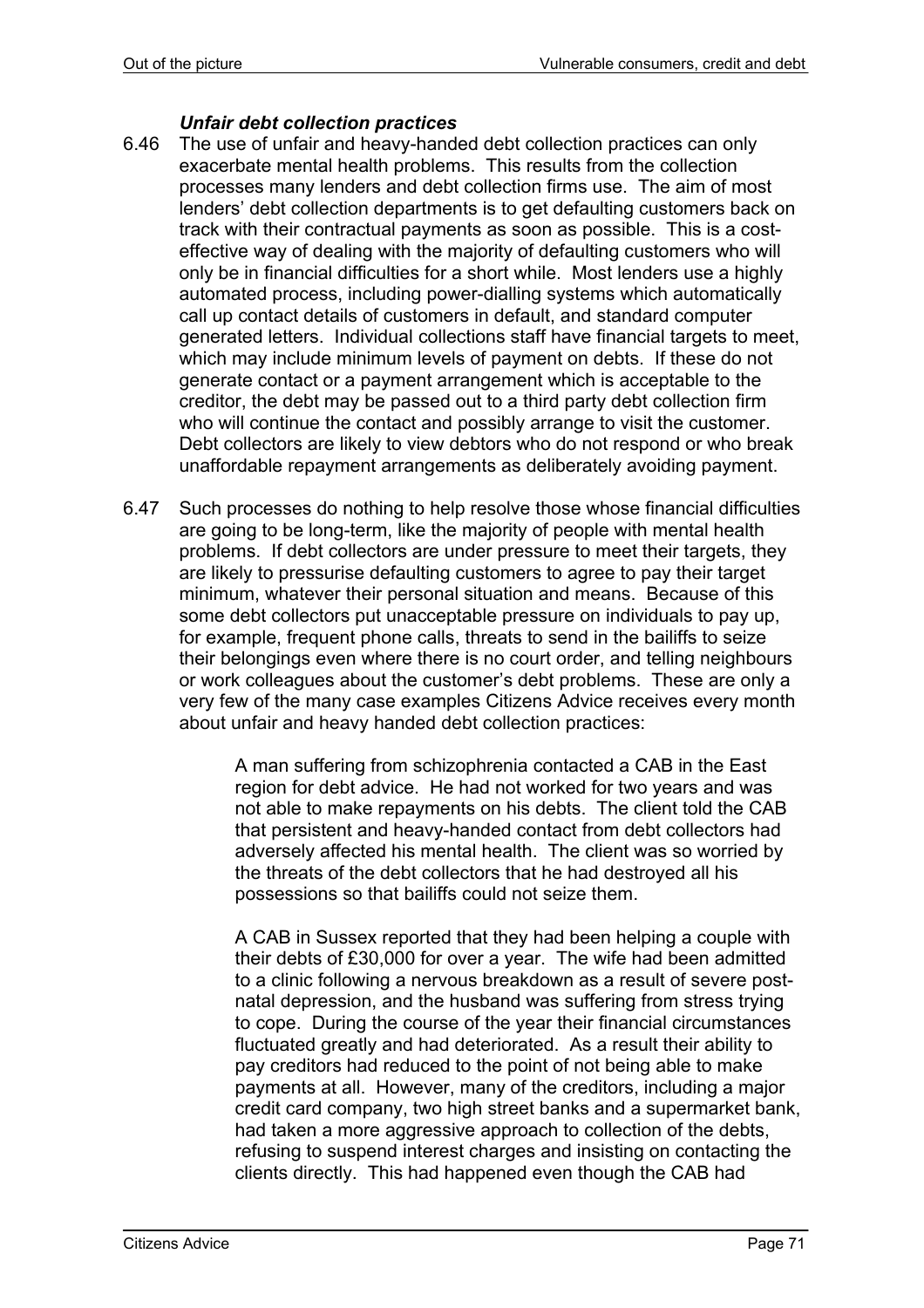requested that they deal directly with the bureau due to the clients' precarious state of mental health.

A CAB in East London reported that they had helped a man with severe mental health problems petition for bankruptcy, as it appeared to be the best option for dealing with his unmanageable debts. Although the Official Receiver had notified all the client's creditors that he was now bankrupt and all further enquiries about his debts should be made to the Official Receiver's office, a firm of solicitors collecting a storecard debt continued to send the client letters demanding immediate payment or they would seize his belongings. The client was extremely upset by the continuing contact with this creditor following his bankruptcy, which was exacerbating his mental health.

### *Ability to repay*

6.48 Another issue which particularly affects people with mental health problems in debt, is that they are often unable to make offers of payment, as they are on low or volatile incomes. Furthermore, those with long-term mental health problems may never see an improvement in their financial circumstances. Consequently payment moratoria or debt write-offs are often the only realistic options for dealing with their debt problem. However, such strategies are often unacceptable to creditors and debt collectors who want their minimum payment, and continue with collection action and sometimes court action:

> A CAB in Gloucestershire reported that they had been trying to negotiate for 18 months with a debt collection agency collecting a credit card debt. The CAB was asking for a write off, as the client, a former soldier, was suffering from post-traumatic stress disorder, requiring frequent hospitalisation. However the debt collection agency would only hold the account for two months at a time and then threaten the client and his wife with further action, at which point the CAB would have to write again to tell them that the client's circumstances had not changed. After no contact for 6 months, the client received a letter from a different debt collection agency threatening court action for the debt. When the CAB rang the new collection agency to ask if they could hold further action for seven days to enable the CAB to write to the company explaining the client's background, medical and financial situation, the debt collector said, "this company never holds action", and put the phone down.

> A CAB in County Durham reported that they had been helping a lone parent with severe long-term mental health problems with her debts. At the time of seeking advice, the client's youngest child had recently died, and two of her other children had health problems. The CAB wrote to all creditors explaining her current personal and financial circumstances, and requested that all future contact with the client should come through the CAB, due to her state of health. Nevertheless one creditor continued to send people around to her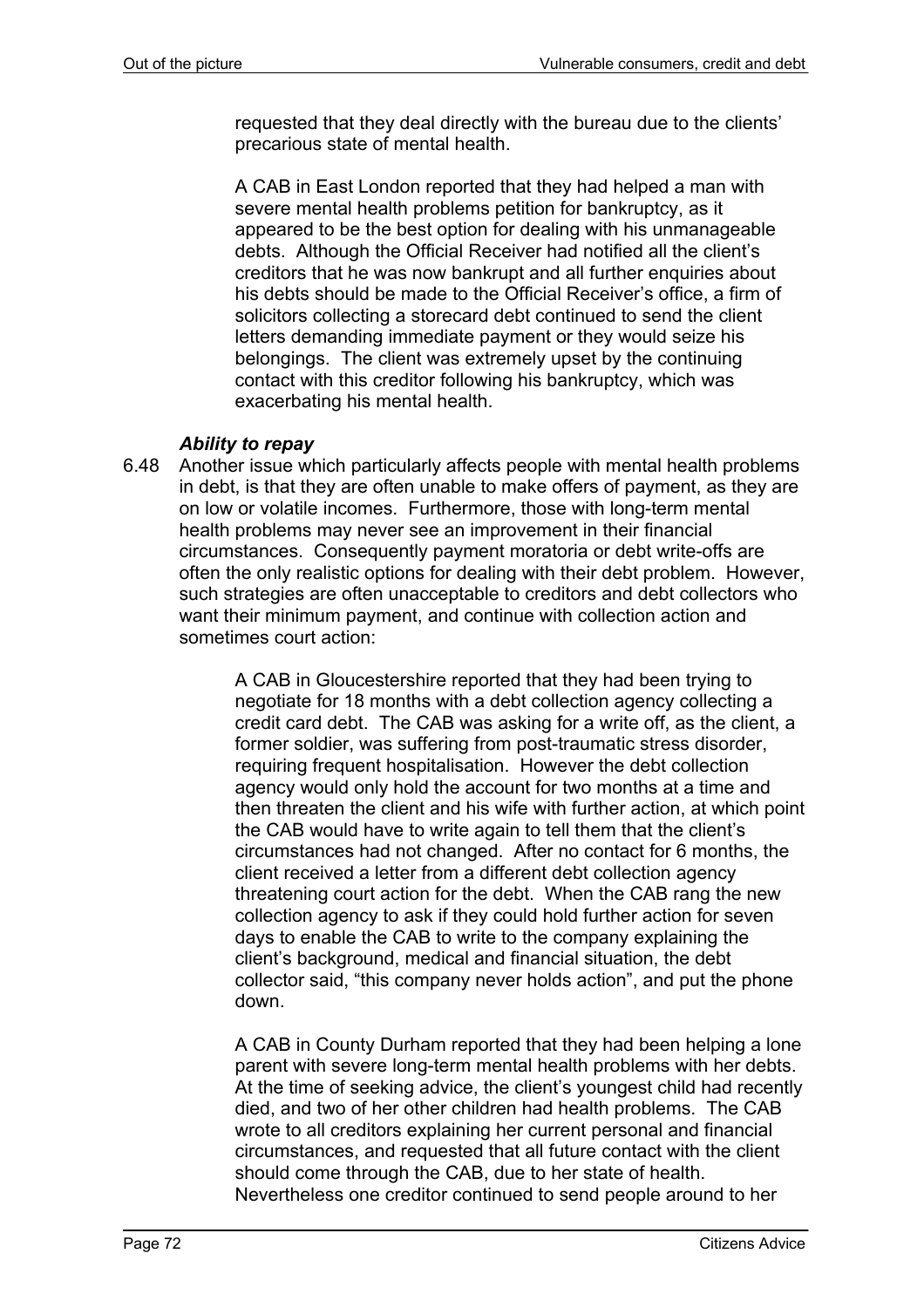house to demand payment. Following a complaint from the CAB, the creditor agreed as a gesture of good will to write off the debt. However, six months later, a third party debt collector apparently collecting this debt called at the client's house. When the CAB rang the debt collection company for further clarification, the debt collector insisted that it was not possible to write off debts.

A CAB in Nottinghamshire was helping a couple both of whom suffered from bi-polar disorder. They had entered into a credit agreement to buy double glazing for £10,000 at a time when their main income was incapacity benefit, and it should have been clear to the creditor at the time that the clients could not afford the repayments on top of their mortgage. The clients could not afford the repayments and fell into arrears. The credit company insisted on taking court action for the debt, and when they got the county court judgment, applied to enforce it by means of a charging order, and threatening the clients with an order for sale of their home. Although the CAB were able to persuade the creditor's solicitors to withdraw the application for the final charging order, the solicitors continued to contact the clients asking for increased payments.

- 6.49 Protection for people in financial difficulties is currently provided by various voluntary codes of practice to which creditors subscribe, and by the consumer credit licensing system policed by the Office of Fair Trading. Although many codes of practice require subscribers to treat people in financial difficulties "positively and sympathetically", there is no practical definition of this phrase in most of the codes, with the exception of the Banking and Mortgage Codes. These codes have associated guidance which describes in detail how subscribers can demonstrate compliance.
- 6.50 In our recent report *In too deep: CAB clients' experience of debt,* Citizens Advice called for all creditor trade associations to adopt guidance on dealing with customers in financial difficulties, including a commitment to train their staff on awareness of mental health problems. However, to date none of the creditor trade bodies have adopted such detailed guidance. **Citizens Advice therefore recommends that all creditor trade associations, including the Finance and Leasing Association, Consumer Credit Association, Consumer Credit Trade Association, Mail Order Trade Association and Credit Services Association, adopt guidance on dealing with customers in financial difficulties by the end of 2004.** The model for the guidance should be the guidance to the Banking Code. **Citizens Advice further recommends that the guidance should contain the following to ensure that customers with mental health problems in debt are treated fairly and sympathetically:** 
	- **To provide training for all collections staff on awareness of the needs of people with mental health problems**
	- **To ensure that vulnerable people whose debt problems are likely to be long-term are identified at an early stage in the collection process, and are dealt with by special units who can**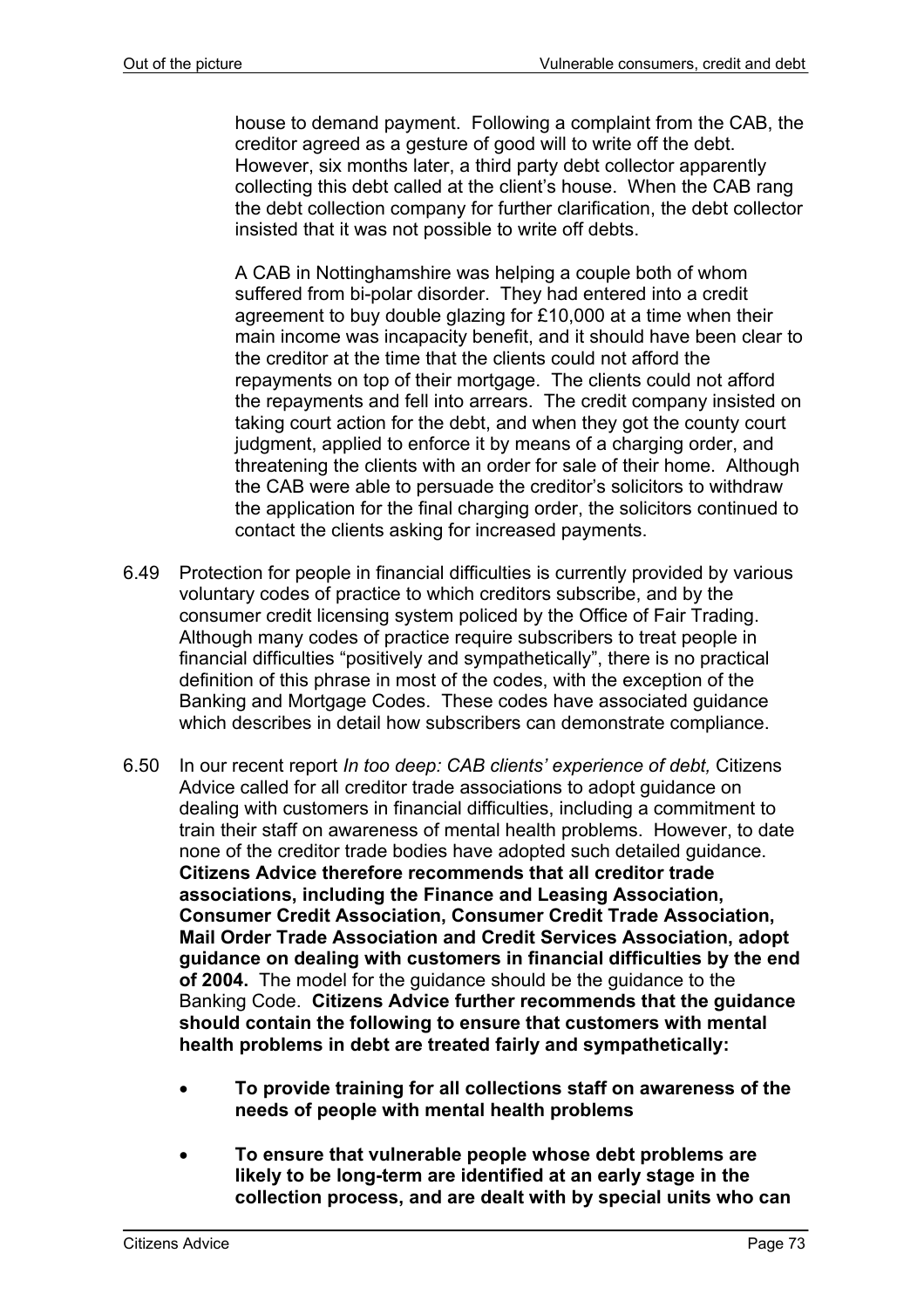**provide a more focused service**. This would not just help those with mental health problems, but also other vulnerable people in debt. The 2002 OFGEM guidance on preventing debt and disconnection $119$  expects fuel companies to do this

- **To be willing to write-off debts where the customer's mental health problems are long-term and their financial circumstances are unlikely to improve.**
- 6.51 It is unacceptable that court action to recover and enforce non-payment of debts is taken before other solutions, such as negotiation have been fully explored. It is welcome that the Department for Constitutional Affairs (DCA) is now developing pre-action guidance for debt cases to encourage creditors to engage in dialogue with debtors before entering the court process. Research commissioned by DCA found that people with mental health problems were "can't pays" and all too often facing court action for debt which was completely inappropriate due to their income and state of health. 120 **Citizens Advice therefore recommends that the pre-action guidance should require creditors to take a holistic approach to debt recovery, which tailors their response to the debtor's circumstances and ensures that court action is not taken against debtors with longterm mental health problems.** In order to ensure that this happens in practice, the guidance must be binding.

# **Support for people in debt from health professionals**

- 6.52 Debt compounds social exclusion because if people are on benefits they lose control of the very little money they have for debt repayments. Advisers find that some social workers and mental health care workers give insufficient attention to people's income and financial commitments and how income security contributes to maintaining people's health and stability. They may not be aware of their clients' debts and the help available. Financial literacy is described by advisers as a central issue; 'many clients have never been shown how to manage their money and for us it is an education issue, teaching them what it is all about<sup>121</sup>.
- 6.53 Help promotes health. Surveys of care managers in Northumberland showed that 'engaging with debt advice ameliorated mental health problems'122 and Abbot and Hobby found that mental health scores improved significantly over a 12 month period among clients who received new benefits.<sup>123</sup>

l <sup>119</sup> *Preventing Debt and Disconnection*, 2002, OFGEM

<sup>&</sup>lt;sup>120</sup> Can't pay or won't pay? A review of creditor and debtor approaches to the non-payment of bills,<br>2003, Kempson, Elaine, Lord Chancellors Department.

<sup>&</sup>lt;sup>121</sup> CAB project worker<br><sup>122</sup> Income, Poverty and Mental Health, p.5, March 2003, M. Plumpton & J. Bostock, Department of Psychological Services and Research Newcastle, North Tyneside & Northumberland NHS Mental Health Trust,

<sup>123</sup> *Evaluation of the health and advice project: its impact on the health of those using the service*, 1999, Abbott S & Hobby L, Health and Community Care Research Unit, Liverpool.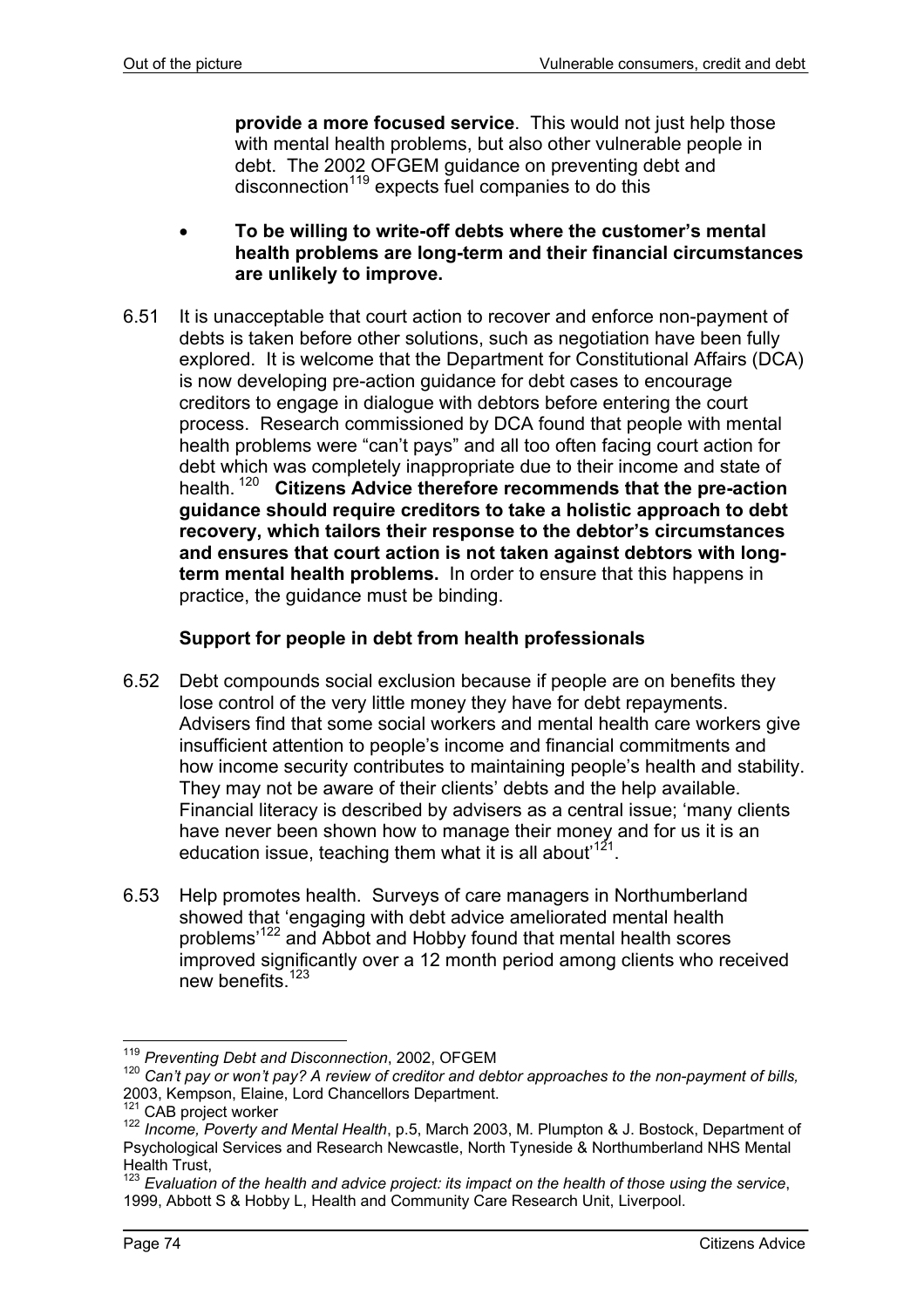6.54 It is crucial that professionals and other workers understand the importance of addressing debt early to minimise health problems, and the need to ensure people are referred to specific agencies for help. **Citizens Advice recommends that all social workers, community psychiatric nurses, psychiatrists and GPs should receive training to raise their awareness to the importance of advice and help on income maximisation for people with mental health problems. Social Services and the NHS should develop procedures for prompt referral of clients who need financial help or advice to specific agencies to ensure that all clients, as part of their care programme, are fully informed about benefit entitlements and have help to maximise their income and deal with debts.**

### **Conclusions**

- 6.55 If the one in six of the people who may suffer from mental health problems at any one time are to be able to engage with the everyday purchase of goods and services, there must to be better recognition of their needs by businesses. CAB evidence illustrates that discrimination arises through a lack of knowledge of the symptoms of mental ill health that is frequently reflected in the way in which people with mental health problems are dealt with in the consumer market. Staff training is clearly one way to prevent this, as long as it is backed up by compliance checks.
- 6.56 CAB evidence shows that people with mental health problem are particularly susceptible to pressurised sales techniques, and so may end up with unaffordable goods and services, which may be unsuitable for their needs. They also experience difficulties at a disproportionate level in trying to set aside contracts that have been entered into during a period when, due to mental ill health, they temporarily lacked the capacity to contract. These problems need to be recognised in the new Mental Incapacity Bill. In addition, consumer protection bodies should look at strategies for better access to consumer protection for vulnerable consumers with mental health problems.
- 6.57 The ease of access to credit can pose problems for people with mental illhealth who are likely to be on low incomes. In particular the lack of checks by the credit industry on the borrower's income and expenditure means it is easy for those exhibiting manic behaviour to go on spending sprees using credit they cannot afford to repay. Although government proposes to introduce a duty to lend responsibly, legislation is some way off, and regulatory guidance is needed to ensure responsible lending.
- 6.58 In contrast, insurance protection can be inaccessible to people with mental health problems under the current provisions of the Disability Discrimination Act. The guidance from the Association of British Insurers needs to be improved to tackle the issue of fair access and terms and the Financial Services Authority should produce a statement of how new regulatory powers can ensure that consumers with mental health problems are treated fairly. And crucially, the DDA needs to be reformed to fully encompass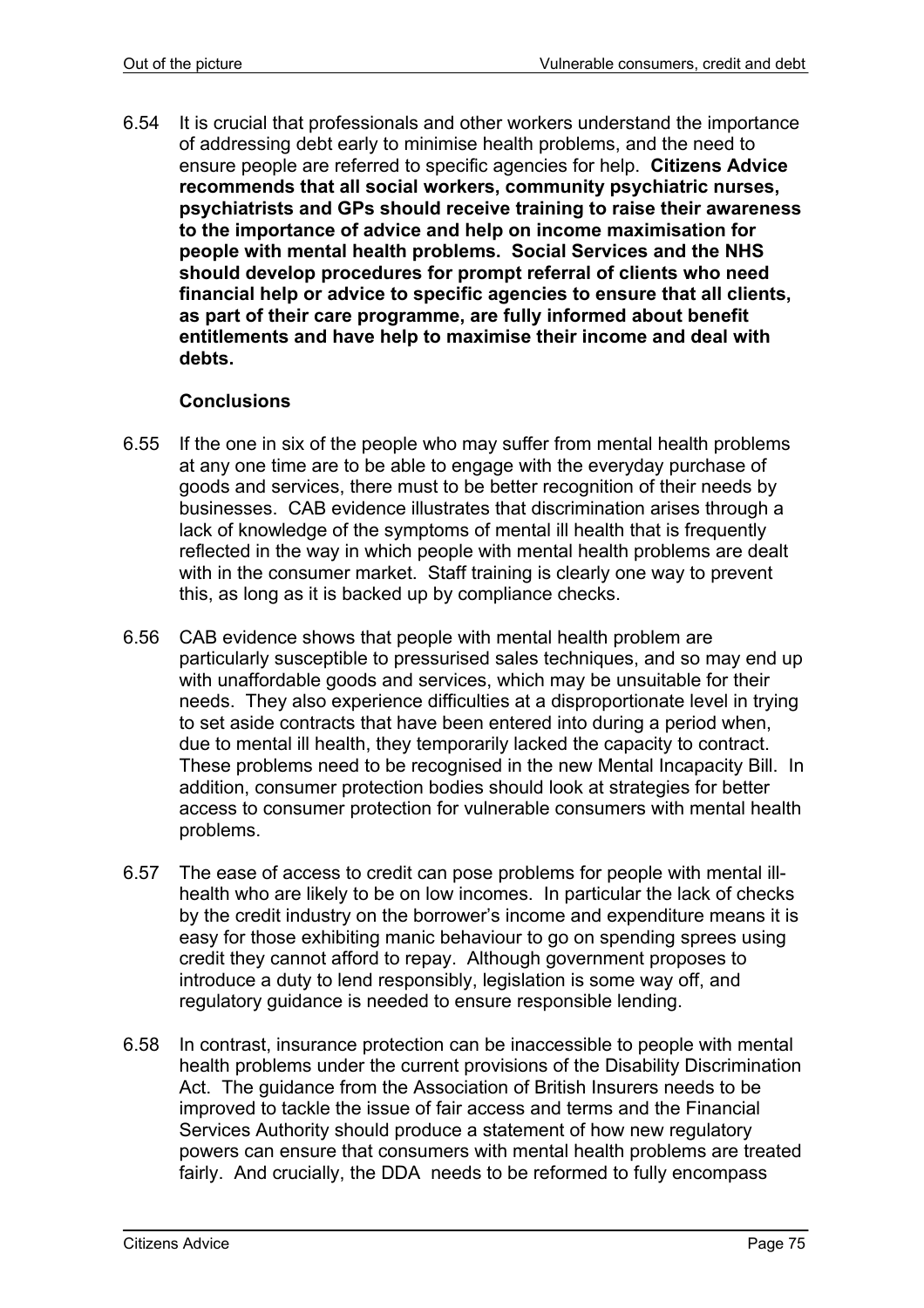discrimination against people with mental health problems in the provision of goods and services.

6.59 There is a clear link between mental ill-health and debt. CAB evidence shows that heavy-handed debt collection practices exacerbate the problem. Creditors fail to be realistic in their expectations of the ability of those with severe mental health problems to repay their debts. Credit industry codes of practice should recognise the problems faced by people with mental health problems in debt, and provide detailed and realistic guidance for their subscribers. Finally health professionals need training to recognise when patients require debt advice, and access to appropriate referral procedures in order to alleviate the levels of stress associated with debt.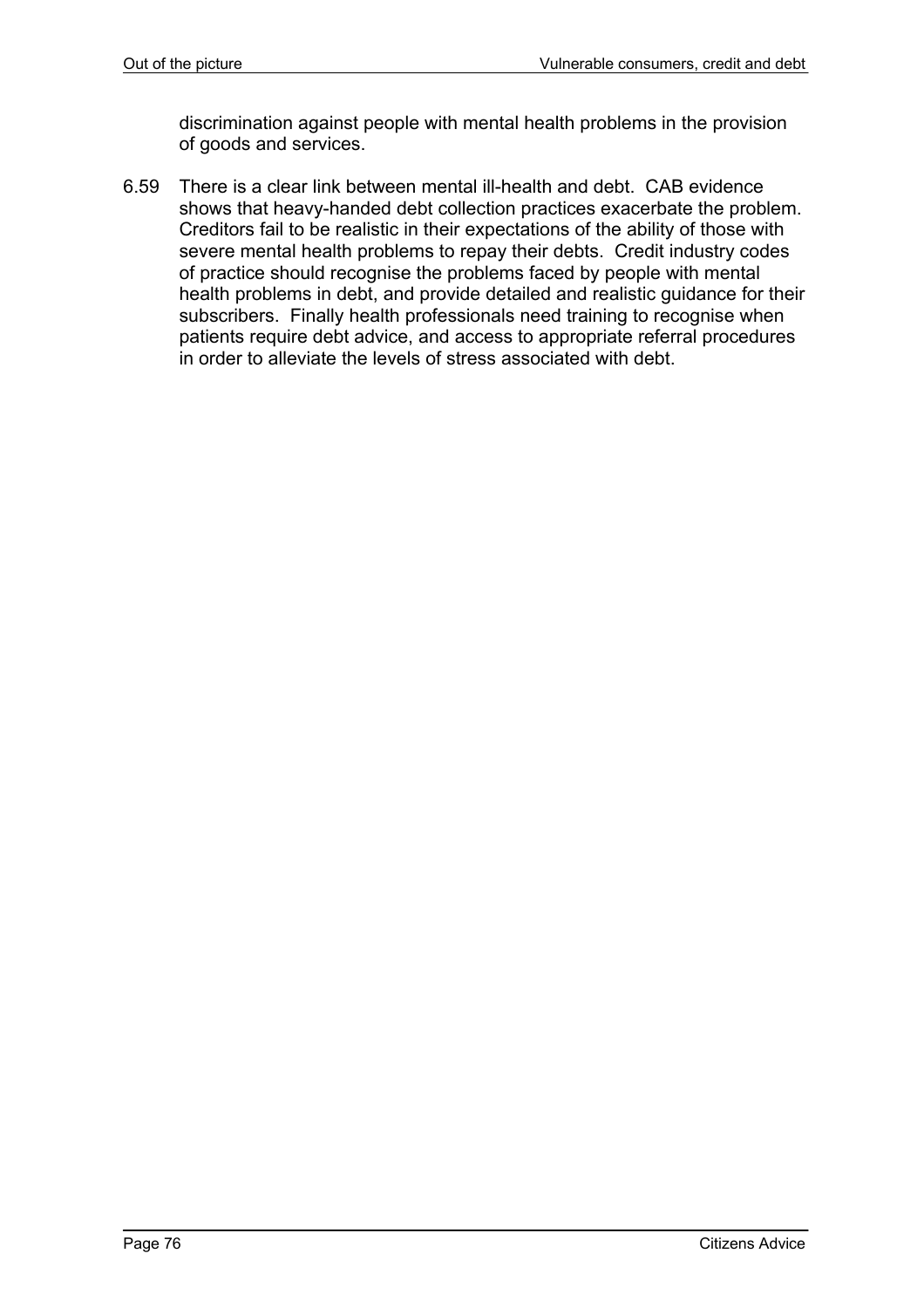# **7 Advice work – making a difference**

- 7.1 This chapter describes how CAB projects take account of the special needs of people with mental health problems and offer help and support. It illustrates the importance of inter-agency co-operation and sustained funding for all services for this group of people if clients are to receive the best possible service and support.
- 7.2 There are over 100 CAB mental health projects around the country. This chapter focuses on seven which have been selected because they demonstrate the range and different kind of work undertaken:
	- Abraham Cowley Unit Mental Health Project
	- Cambridge CAB Mental Health Project
	- Derwentside CAB Mental Health Project
	- Durham CAB Representative Advocacy Service
	- Gwynedd CAB and De Ynys Mon CAB Mental Health Service Provision
	- Leytonstone CAB Mental Health Project
	- Salford Mental Health Services CAB

### **Responding to need**

7.3 Previous chapters have outlined some of the support which people with mental health problems need if they are not to be excluded from their rights and participation in the wider community. Some CABx report that as many as 50 per cent of their clients have or have had a mental health problem; some of the projects referred to in this chapter emerged in response to this level of client need. For example:

> In Derwentside the bureau manager noticed a significant number of clients were not able to control their budgets and were missing appointments. A short questionnaire elicited 100 replies from people who said they had mental health problems, 70 per cent of whom had been referred by their GP to mental health services for help. The project secured funding in 1999 and sees clients at the bureau, at home and in mental health groups in the community.

> In Cambridge, CAB workers who were visiting family members in the local psychiatric hospital realised there was a lack of information for people there who needed help with benefits, debt, housing, immigration, consumer affairs, treatment, safety and security in the hospital and contraventions of the Human Rights Act. With only one telephone for patients, there were many practical things that could not be sorted out from the hospital. The service began by sending volunteers to the hospital to give advice. The project was set up in 1997 when funding was found for a worker who sees clients at the CAB and during a weekly session at the Fulbourn Hospital. Help is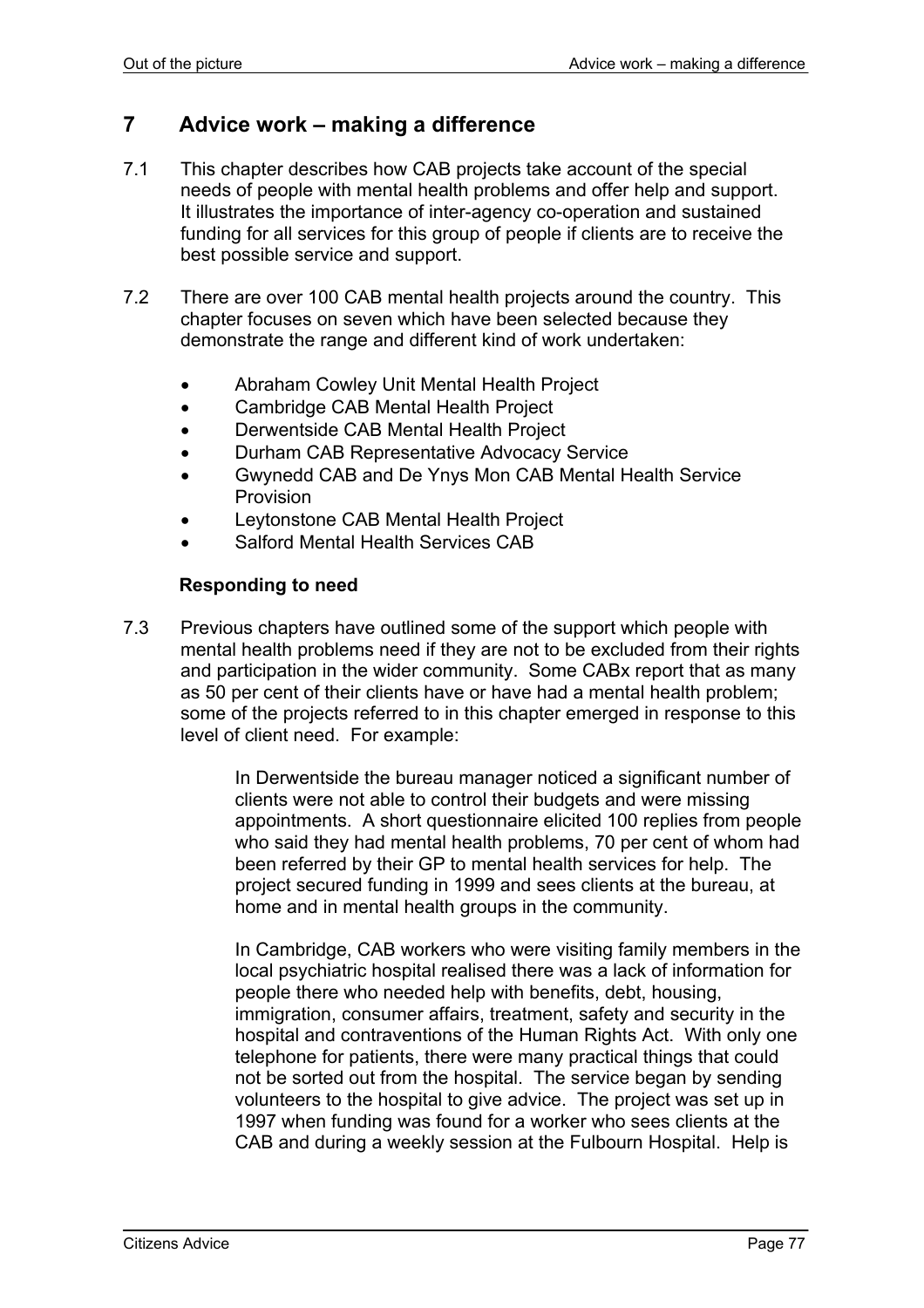also given by the manager of a nearby CAB who can undertake home visits.

7.4 All these CAB projects except Derwentside help clients who have been referred to mental health services<sup>124</sup> who may be in hospital or in the community. When the Abraham Cowley Unit started in 1988, most of its clients were in-patients; now about 50 per cent come from the Community Mental Health Team and outreach sessions are given at day centres on alternate Tuesdays. In Derwentside, the CAB project began by helping clients with a mental health problem who had come to the bureau; it now also takes referrals from psychiatrists, psychologists, social workers, GPs and community psychiatric nurses.

### **Advice and Advocacy**

7.5 The kind of help CABx give varies. Most give generalist advice, the bulk of which relates to benefits and debt, with specialist help for benefit reviews and appeals.

> At the Abraham Cowley unit, advice workers help with representation and advocacy.

> The Durham Representative Advocacy service provides advocacy<sup>125</sup> for adults who are community based and receiving continuing care. People with mental health problems constitute a third of their clients. Many are not connected to any kind of social network and may go from week to week seeing only health care professionals. Most of the work is with the client so that their voice is heard in care plans, relationships with social, health and housing services, treatment plans and through complaint procedures.

Salford Mental Health Services CAB offer both generalist advice and advocacy services at a number of outreach locations. Advocacy is provided as a full-time service to people in hospital (in secure and acute units). At the Meadowbrook acute unit for example, advocacy is in its sixth year and available five days a week. The service initially focused on discharge and aftercare packages. Now, increasingly, they also address care and treatment issues, legal rights and housing problems. It gives people general support, accesses information, makes contact with staff and other agencies via telephone, letters and face to face meetings and represents clients at ward rounds, predischarge meetings, managers hearings, review tribunals and independent review panels. Information about the service is given to every patient on arrival at the unit in a Patients Book. The worker, who introduces herself on the ward, can be reached through a 24 hour telephone line.

l

 $124$  Derwentside helps both clients who have and those who have not been referred to mental health services.

The local CAB service is accessed for help for issues other than advocacy.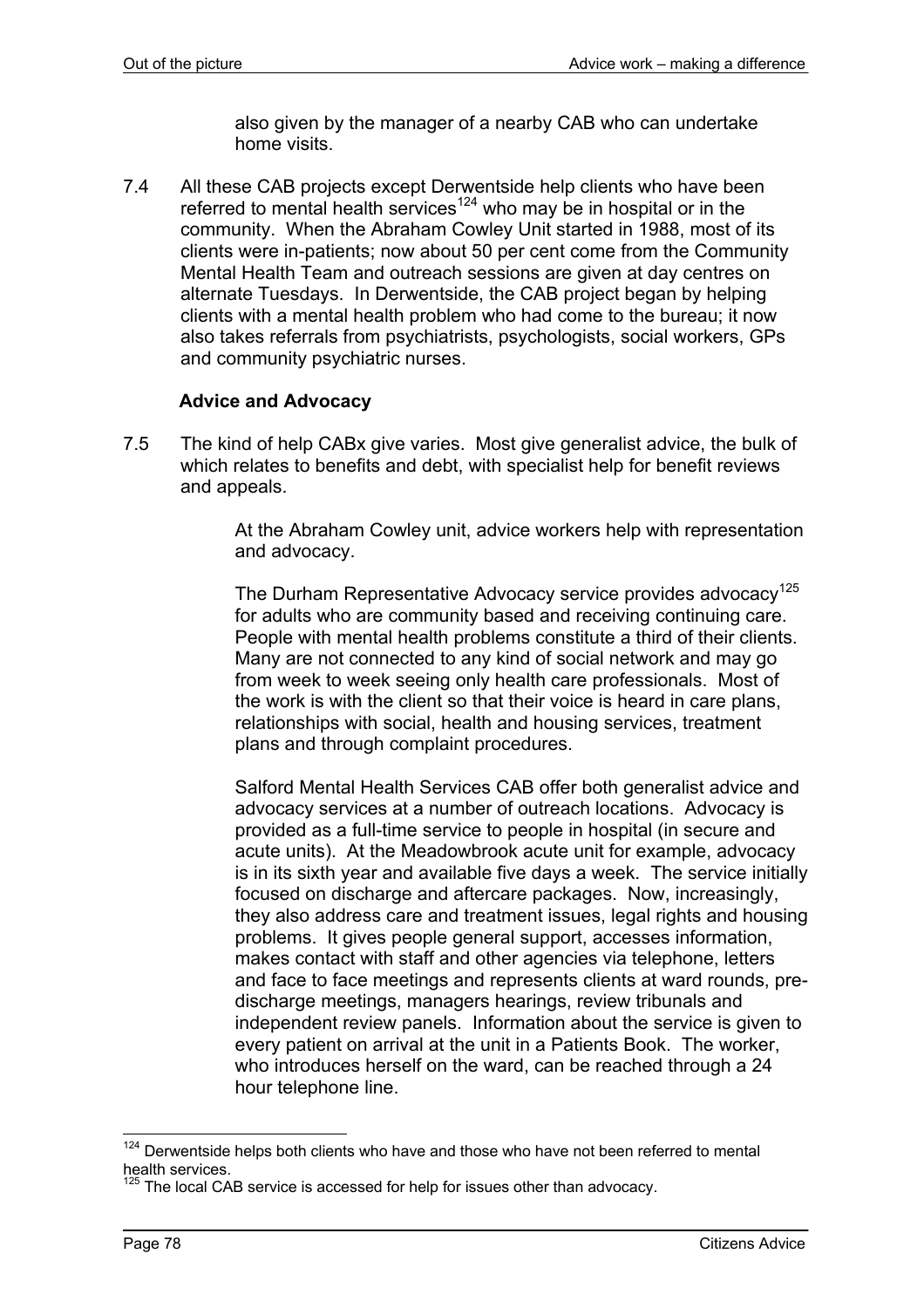7.6 Without these special projects, there would not be sufficient time for CABx to give clients the level of support and help they need. CAB services stop clients' difficulties mounting to a point where they become so stressful they might cause a return to hospital or delaying discharge. CAB services also stop clients having to turn to debt management companies and leaving issues until the last minute, such as 'coming to the bureau at the 'nth hour with their court papers or when the bailiff was at the door.<sup>126</sup> Outcomes are very positive with high success rates in securing benefit payments for clients and resolving debt issues. This can have a tremendous impact on peoples' lives. Unsolicited comments from users to the Leytonstone project, such as the following, illustrate this.

> 'Since my case was taken on by yourselves it has allowed me to concentrate on my treatment and well being.'

'X has been extremely professional and concerned in her dealing with me. She has been a major factor on my road to recovery.'

'I was frightened by all the paper work as I'm dyslexic. X was kind, efficient – nothing was too much trouble. She cares about her clients and pursued matters and made me feel worthwhile.'

### **Service features**

- 7.7 CAB projects have developed a range of core features which break down barriers of distrust and overcome people's lack of confidence.
	- Face to face contact with clients to build trust
	- Continuity of adviser contact to retain trust and confidence
	- Holistic advice and support– tackling many problems<sup>127</sup>.
	- Long and repeated interviews
	- Good access. Location is part of this. But so is accessibility over the phone. For example, the Durham advocacy project and Salford mental health CAB advocacy services have 24 hour telephone lines to take messages.
	- Workers with experience of benefit issues and mental health problems to advise and represent their clients.
- 7.8 CAB projects working to support and help people with mental health problems tend to need to give long interviews to individuals and to be flexible. Clients frequently fail to attend interviews and it takes a lot of time to amass information and evidence from people when they are ill.

#### **7.9 People with mental health problems need face to face advice that allows time to build trust and confidence. This needs to be**

<sup>&</sup>lt;sup>126</sup> Project worker.

<sup>&</sup>lt;sup>127</sup> It can take a great deal of effort for someone with a mental health problem to come into a bureau or other voluntary organisation. If they are then referred to other agencies such as specialist debt services, they may well be lost to help.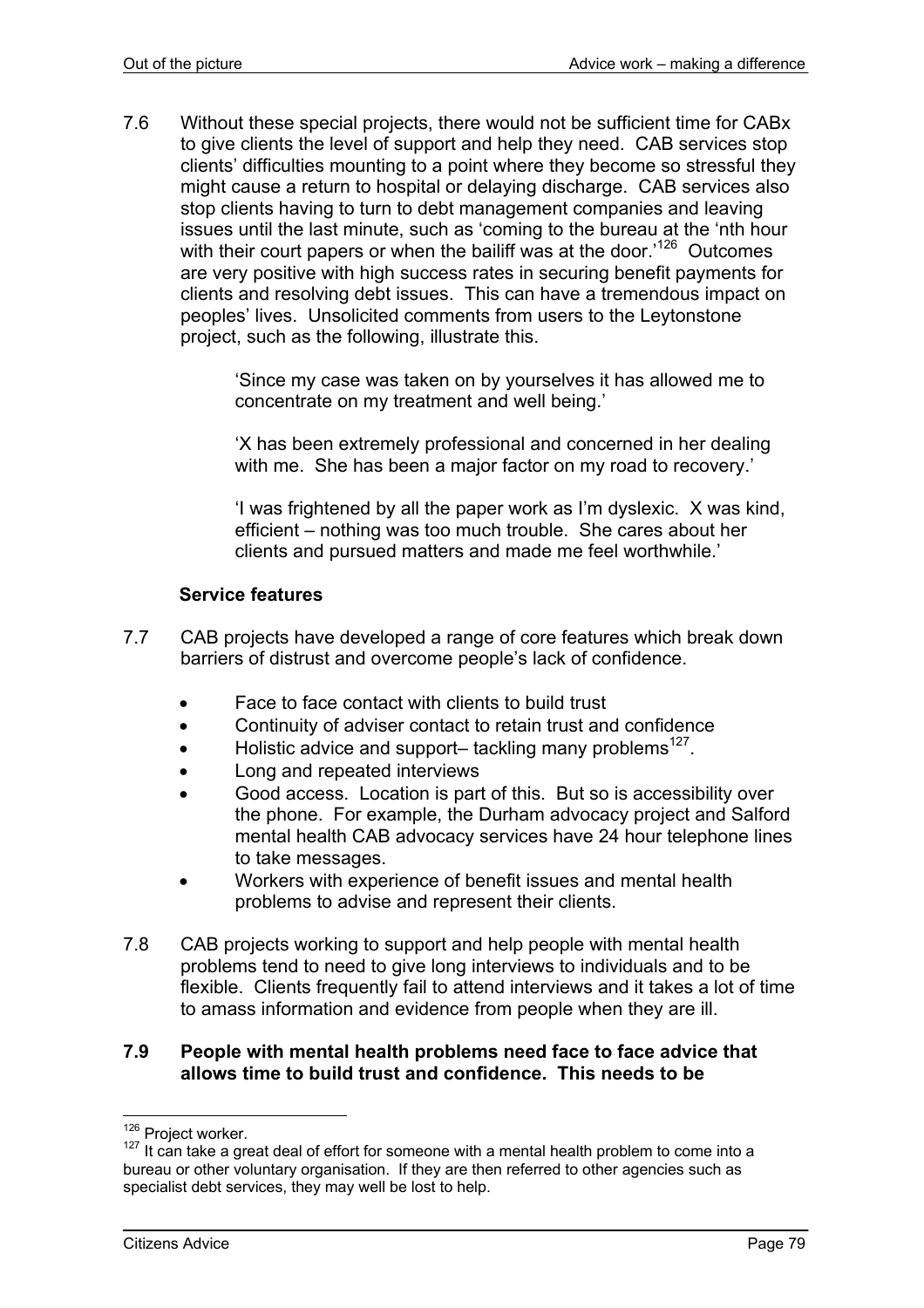### **recognised and planned for in service provision. Funding should provide for trained workers and advocates.**

### **Appropriate location**

7.10 Services need to go to the client, which may mean offering them in new and accessible environments. Projects helping people in hospital and following their discharge are often located in or near a hospital unit so they are well placed for inpatients to get to and for people returning on a weekly or regular basis. The Abraham Cowley Unit Mental Health Project, a specialist outreach service of Runnymede CAB and Salford Mental Health Services CAB are such projects. They, Leytonstone, and Gwynedd and De Ynys CABx run regular outreach sessions to reach clients in care and day units. For example:

> Leytonstone runs weekly sessions at two Mental Health Locality centres and at a drug and alcohol drop  $in^{128}$  and monthly sessions at a mental health day centre for black people.

> Gwynedd and De Ynys Mon CAB run six outreach services across rural locations from Dolgellau to Bangor, a distance of approximately 70 miles. These bilingual services take referrals from psychiatric wards and community mental health teams, helping clients from very different communities, in hospital day units and drop in centres.

- 7.11 These projects focus on helping people who have been referred to the mental health services by their GP. However, there are many people in the community with mild to moderate mental health problems who are treated only by their GP and who get little if any further help. They may have no support network to turn to and some come to CABx and other voluntary organisations for help.
- 7.12 Locating services in or near GP surgeries may be best for catching people in the early stage of their illness so they can be advised early about benefit entitlements and financial management should they need it. Academic research<sup>129</sup> demonstrates both health improvement and economic benefit for people using CAB services in primary healthcare settings. It reduces anxiety, has direct effects on financial benefits and housing and indirect benefits of well-being and self-esteem which come from the support of advice and advocacy. For example:

The Birmingham CAB Health Unit runs advice sessions in 45 GP practices. Amongst its services it has 6 advice workers based in the social services community mental health teams.

<sup>&</sup>lt;sup>128</sup> Separately funded from the main project.

<sup>&</sup>lt;sup>129</sup> Evaluation of the health and advice project: its impact on the health of those using the service, July 1999, Research by Abbott S and Hobby L, Health and Community Care Research Unit (HACCRU), Liverpool University; *What do you advise doc? A CAB in Primary Care in the West Midlands*, 2000, Emanuel J and Begum S, Sandwell District CAB and Faculty of Education, University of Manchester.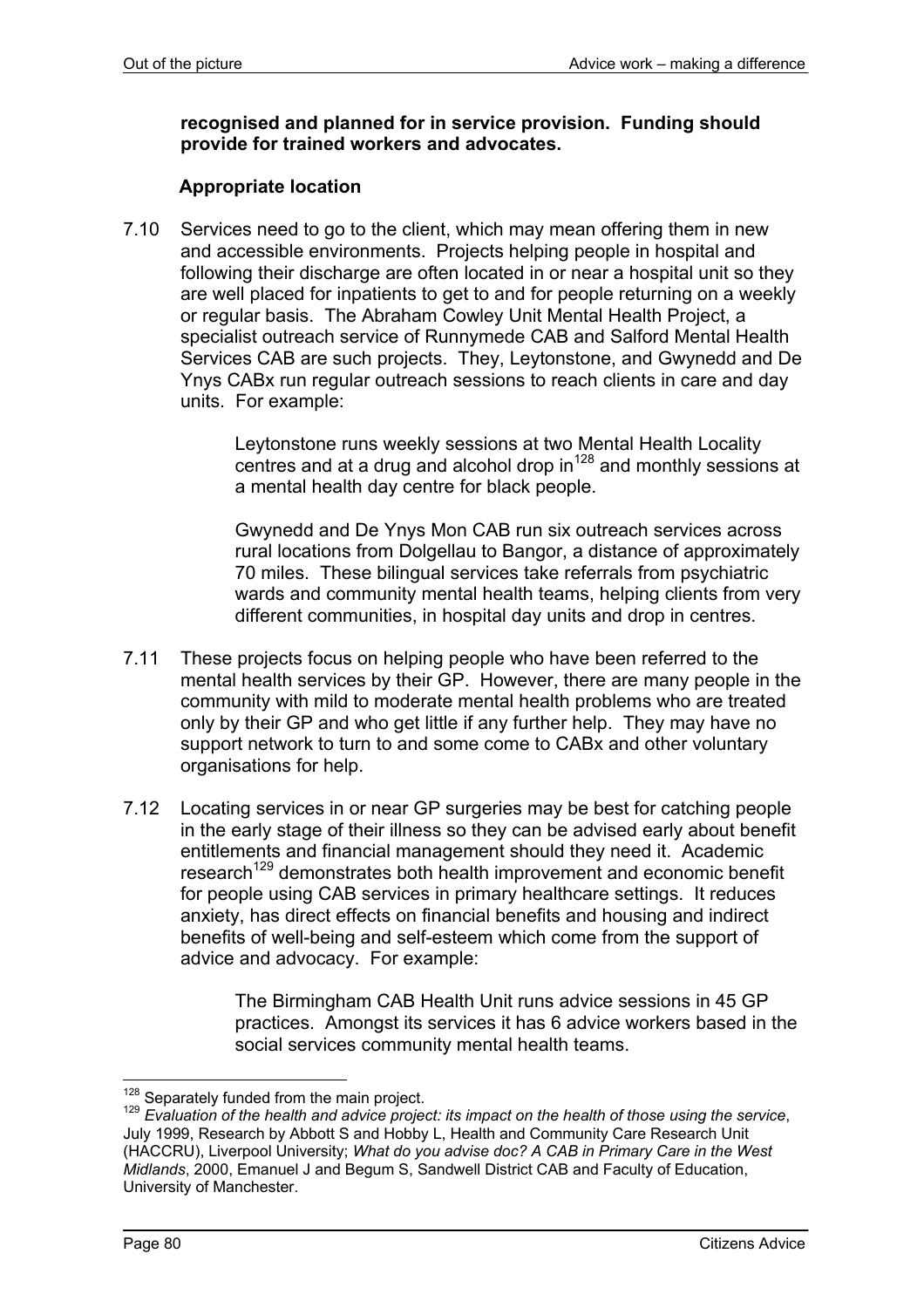Targeting people via GP surgeries is one of the approaches being used in the strategy for *'Better Health - Better Wales'*. In this programme, each area has at least one specialist advice worker who is based at a Citizens Advice Bureau taking referrals from primary care teams, CPNs and mental health organisations. This benefits advice pilot scheme has seen over 6,000 clients and generated £3.5 million in confirmed benefits<sup>130</sup>.

- 7.13 Support and practical help are needed when people become ill, when they go in and out of hospital, when they move into and out of employment and when in debt. It is also important to get help to the majority of people with mental health problems who are not referred on to the specialist mental health services. Advice and help need to be focused where it is quickly and easily accessed, that is:
	- in or near hospital and treatment centres for people in the mental health system
	- in GP surgeries for people who have not been referred to the mental health system, in order to reach people at an early stage.

### **Inter-agency working**

- 7.14 Clients often have complex problems involving a number of inter-relating issues. Projects need to work closely with mental health services and other agencies to address multiple needs and provide appropriate support. For example, Salford Mental Health Services CAB works closely with day services and secure units to offer a number of outreach advice sessions and advocacy services on site for clients. It has also been heavily involved in organising the North West Mental Health and Welfare Rights Group which provides support for benefit workers in the mental health field and in the work of the Northern Mental Health Forum. The Abraham Cowley Unit, as well as working closely with the hospital with which it is associated, is part of a well integrated network of agencies in its community across which there is good communication. It refers clients directly to Project 18, a local voluntary service job-broker, if clients are in a position to consider returning to work. Housing issues tend to be picked up early and there is good input from the Community Mental Health Team to support clients looking for housing and established protocols to help the council liaise with the Community Mental Health Team when clients have rent arrears.
- 7.15 Inter-agency co-operation does not always work well. CAB workers need time to build good working relationships with professionals in and outside hospitals to secure the co-operation of doctors and nurses for their specialist input to benefit applications or appeals. One CAB project shows dramatic differences between two specialist care units in the amount of

l <sup>130</sup> The Health and Social Services Minister Jane Hutt has endorsed the schemes' successes with a commitment to provide £700,000 a year to Citizens Advice Cymru to continue the initiative.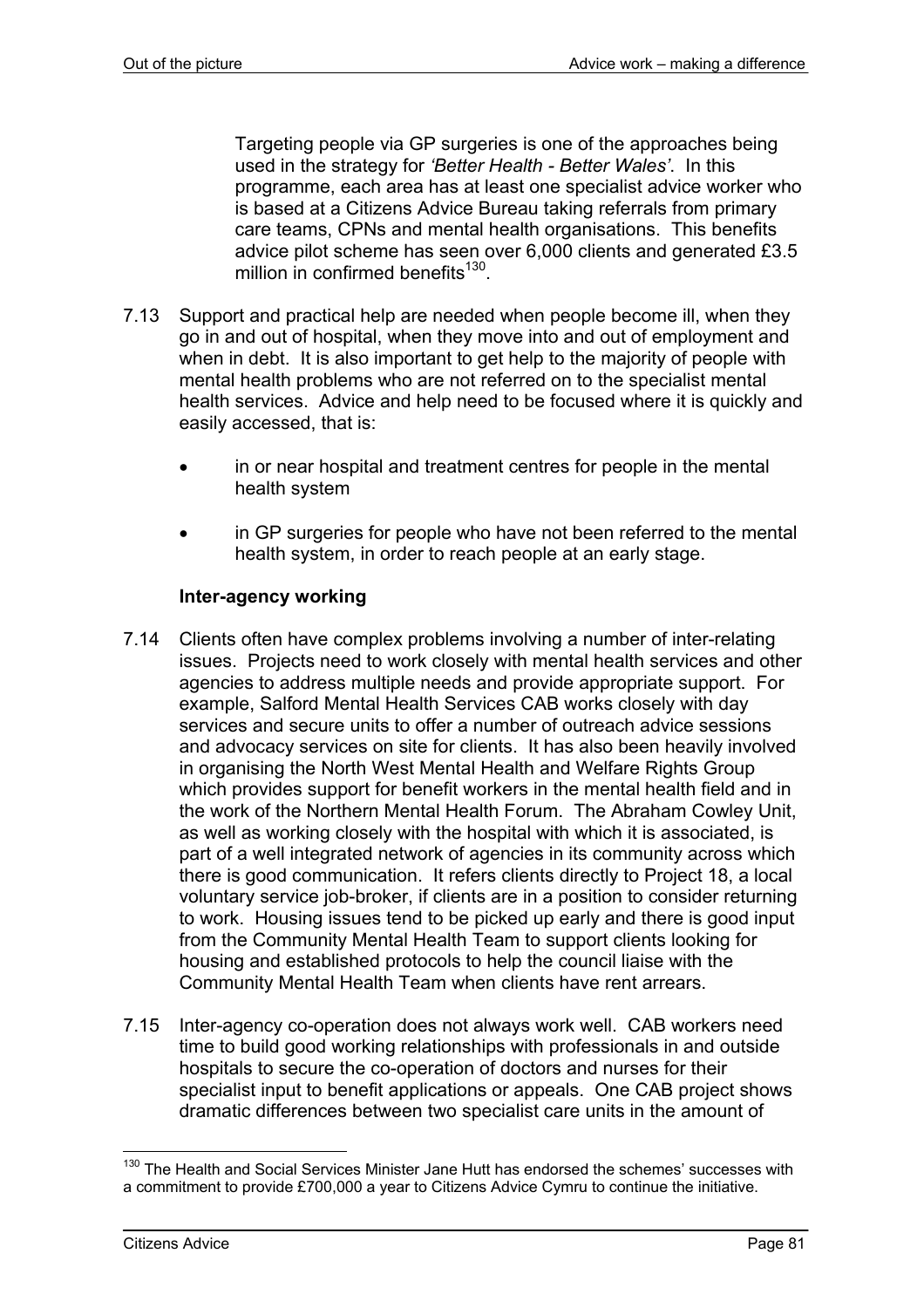time the project worker has to invest on behalf of clients for the same good results. A particularly good working relationship at one care unit reflects the professionals' understanding about the importance of benefits to the lives and well being of clients. The kinds of information that is needed, how it should be presented and the importance of time limits.<sup>131</sup> Doctors supply accurate and relevant information quickly for benefit applications and appeals. The project reports that far more time and work is required for clients at a second care unit where the professionals, in spite of being given help, are slow to respond, may supply incomplete or irrelevant information and where clients may have no allocated worker.

- 7.16 Inter-agency co-operation on planning and development is needed so that agencies develop common objectives, minimise referrals and offer joined up services and holistic support. A number of the healthcare locations involved in the partnership between Citizens Advice Cymru and the National Assembly of Wales for the *'Better Health - Better Wales'* programme<sup>132</sup> are specifically for people with mental health problems.
- 7.17 However, some CABx report that they are not included in local forums and planning strategies to develop services for people with mental health problems. If people are to have an holistic service, full inter-agency cooperation is essential for planning and development. **Citizens Advice recommends The National Institute for Mental Health England should take the lead in developing comprehensive strategies for providing appropriate support to people with mental health problems between local agencies that include CABx.**

# **Funding for sustained support**

- 7.18 The system fails clients with mental health problems who need help and representation and do not get it. Bureaux do not always have the resources or skill needed to do the work that is required and clients are sometimes passed between agencies in an effort to help them. Resources are needed for trained workers in outlets that can readily reach people in the early stage of their illness.
- 7.19 Some areas have a good range of services but even then workers comment that 'most if not all of them are in constant need of funds to prevent closure'. Sustained funding for special schemes is rare. Advisers observe that money is often available for new projects but not for ongoing work despite the fact that clients need stability. Continuity of services and of personnel is an issue for concern as many projects describe themselves as expected to plan without knowing whether they will be funded. The successive closure of projects for lack of funds can generate a sense of betrayal amongst users.

l

The project has developed standard letters to help professionals focus their knowledge and input on relevant criteria for clients' claims or appeals.

<sup>132</sup> *Better Health – Better Wales*, 1998, Cm 3922, Greenpaper, National Assembly for Wales,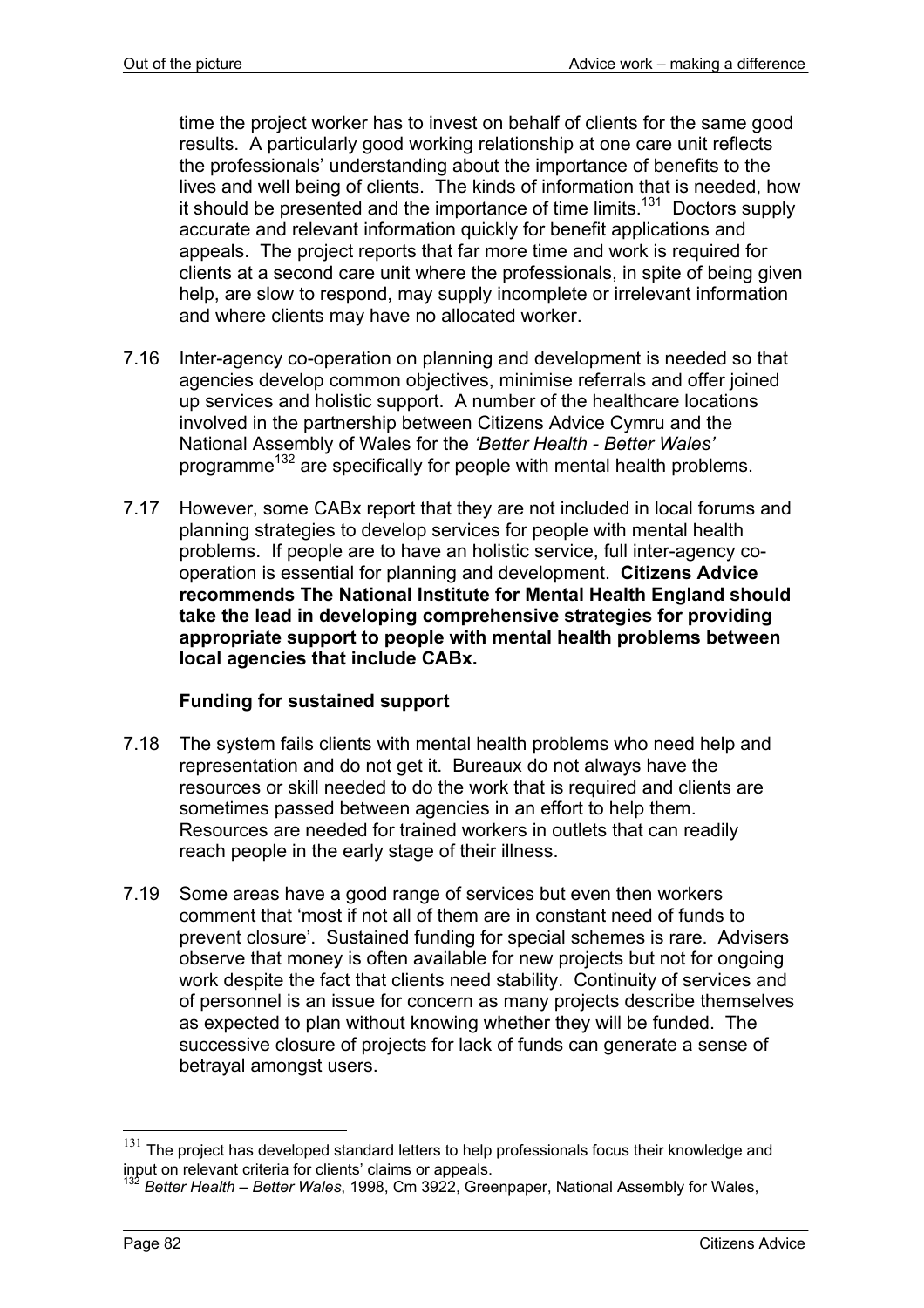7.20 Even when there is demonstrable need, funding is not guaranteed. In Derwentside the project is currently funded on a year by year basis, making planning difficult; yet in 2002 the programme had 1,827 enquiries. The Leytonstone project was funded jointly by social services and the health authority when it started in 1997. It later faced the prospect of losing its funding, until a local user group called 'Together' lobbied very effectively on its behalf and the project won partnership funding up to 2005, administered by the Primary Care Trust. Even so, Leytonstone's funding does not cover the full spectrum of needs; the project is funded to provide welfare, benefit and debt advice but help with housing can only be given in so far as it relates to debt.

#### **7.21 Established projects need to be able to rely upon long term and sustainable funding to create stability and allow for planning and development of their work.**

#### **Conclusions**

7.22 Advice services play an important role both for people with mental health problems who are in the formal mental health system and for the many with mild to moderate illness who are treated by GPs. Services need to be located where the clients are and they need to incorporate certain key features which take account of the difficulties facing people with mental illness. Projects referred to in this Chapter are a few amongst the many that fulfil a vital function in the network of service provision for people with mental health problems.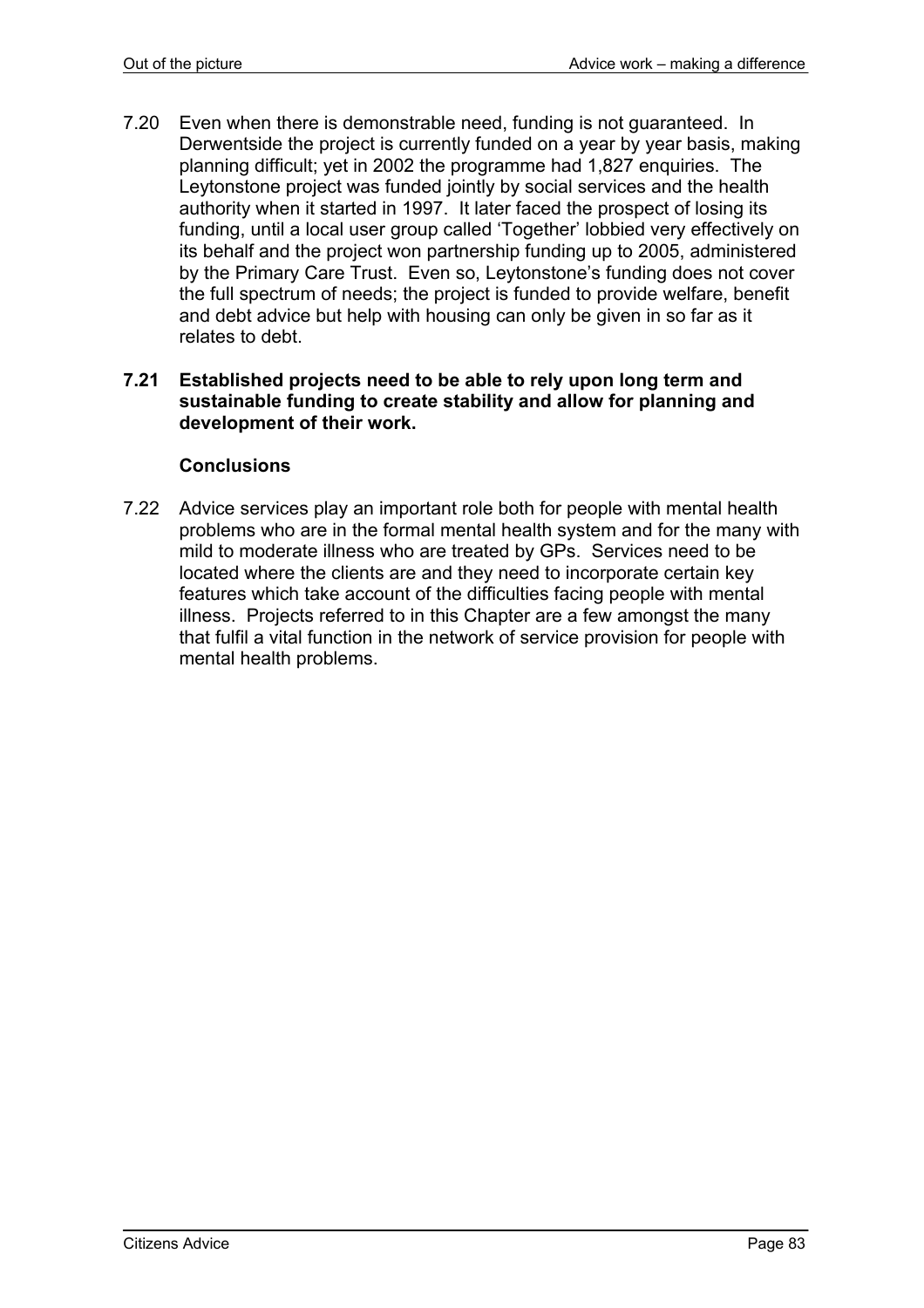# **8 Conclusions and Recommendations**

- 8.1 The CAB evidence in this report clearly demonstrates the extent of social exclusion faced by people with mental health problems, in consumer affairs, the benefit system and the workplace. Citizens Advice believes it is crucial that this exclusion is addressed in all its forms.
- 8.2 This means tackling the core issues of discrimination and people's need for support. The aim should be to enhance their sense of inclusion and security and to facilitate their recovery so that they can move forward with their life and, if they can cope with it, work.
- 8.3 There is no point in broadening people's social contacts and opening up opportunities for work if, by doing so, we are exposing them to more discrimination. A concerted effort needs to be directed to educating everyone in the public, private and voluntary sectors who meet and deal face to face with people with mental health problems. For a significant number of people with mental health problems these contacts may be the bulk of their social network. Such education needs to be anchored in a general push for greater public awareness.
- 8.4 For this reason Citizens Advice calls for a wide ranging campaign to promote mental health awareness. Because discrimination against people with mental health problems is often endemic to institutions this report also calls for a cross-cutting review of the benefit system and for significant changes in how insurance companies, banks and credit agencies relate to vulnerable customers and people with mental health problems.
- 8.5 It is important to tackle institutional procedures and systems that perpetuate inequalities, either directly by not recognising people's illness or indirectly by practices that lead people into debt, if we are to help broaden people's sense of security.
- 8.6 People with mental health problems need positive experiences and help with managing their affairs if they are to get better and be able to work. It is therefore crucially important that they are helped to tackle discrimination when they experience it and are given help to manage their lives when they need it.
- 8.7 The report's main recommendations are summarised below under the headings:
	- Discrimination and mental health awareness
	- Changes to working practices
	- Overhauling the benefit system
	- Addressing insurance, consumer and debt issues
	- Supporting people when they are ill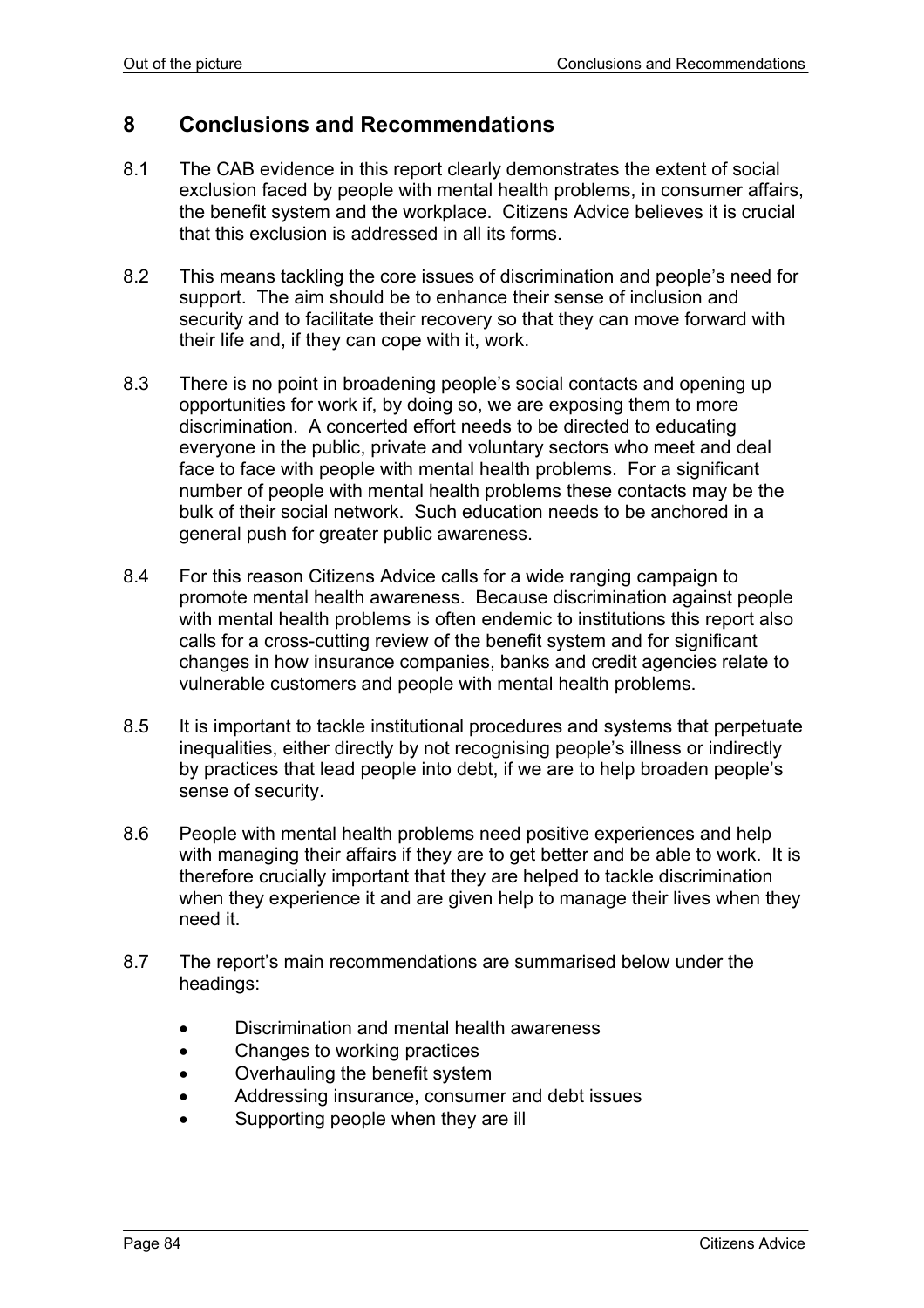#### **Discrimination and mental health awareness**

- 8.8 The Government has a lead role to play in raising the profile of mental health awareness training and in ensuring discrimination legislation sets a baseline for good practice, as this determines how the market responds.
	- **The National Institute for Mental Health England (NIMHE) and the Department of Health, Social Services and Public Safety in Northern Ireland should be given lead responsibility for establishing a cross departmental programme for combating discrimination on grounds of mental health and to promote social inclusion for people with mental health problems in the public, private and voluntary sectors. (paragraph 1.16)**
	- **The Welsh Assembly Government should build on the progress for a multi-agency approach to combating discrimination, promoting social inclusion and tackling stigma as laid down in the NSF (Standard 1) for Wales. (paragraph 1.17)**
	- **All those working in statutory and voluntary agencies and public and private bodies dealing with the public should undergo mental health awareness training which includes information about the difficulties illness creates for people. Organisations should underpin this by reviewing and monitoring their systems and procedures, to ensure that people with mental health problems are not put at a disadvantage. (paragraph 1.15)**
	- **To help challenge the unacceptable discrimination faced by people with mental health problems, definitions of mental impairment in the Disability Discrimination Act should be broadened. 'Normal day to day activities' should include the effects of mental disability on day to day living, such as communication or social interaction. The term 'clinically well recognised' should be dispensed with and recognition given to a wider range of mental health problems so that the same level of protection is provided for people with mental disabilities as is for those with physical disabilities. (paragraphs 1.11, 6.43)**

#### **Changes to working practices**

- 8.9 Helping people with mental health problems back into work will only help reduce their social exclusion if the difficulties they encounter in recruitment and holding onto jobs when they are ill are vigorously tackled. **The National Institute for Mental Health England should work with the Department for Trade and Industry to:** 
	- **raise awareness about mental health issues and widely disseminate publicity for employers about the nature of mental illness and the difficulties it creates for people in the workplace. This should be accompanied by information about the way work**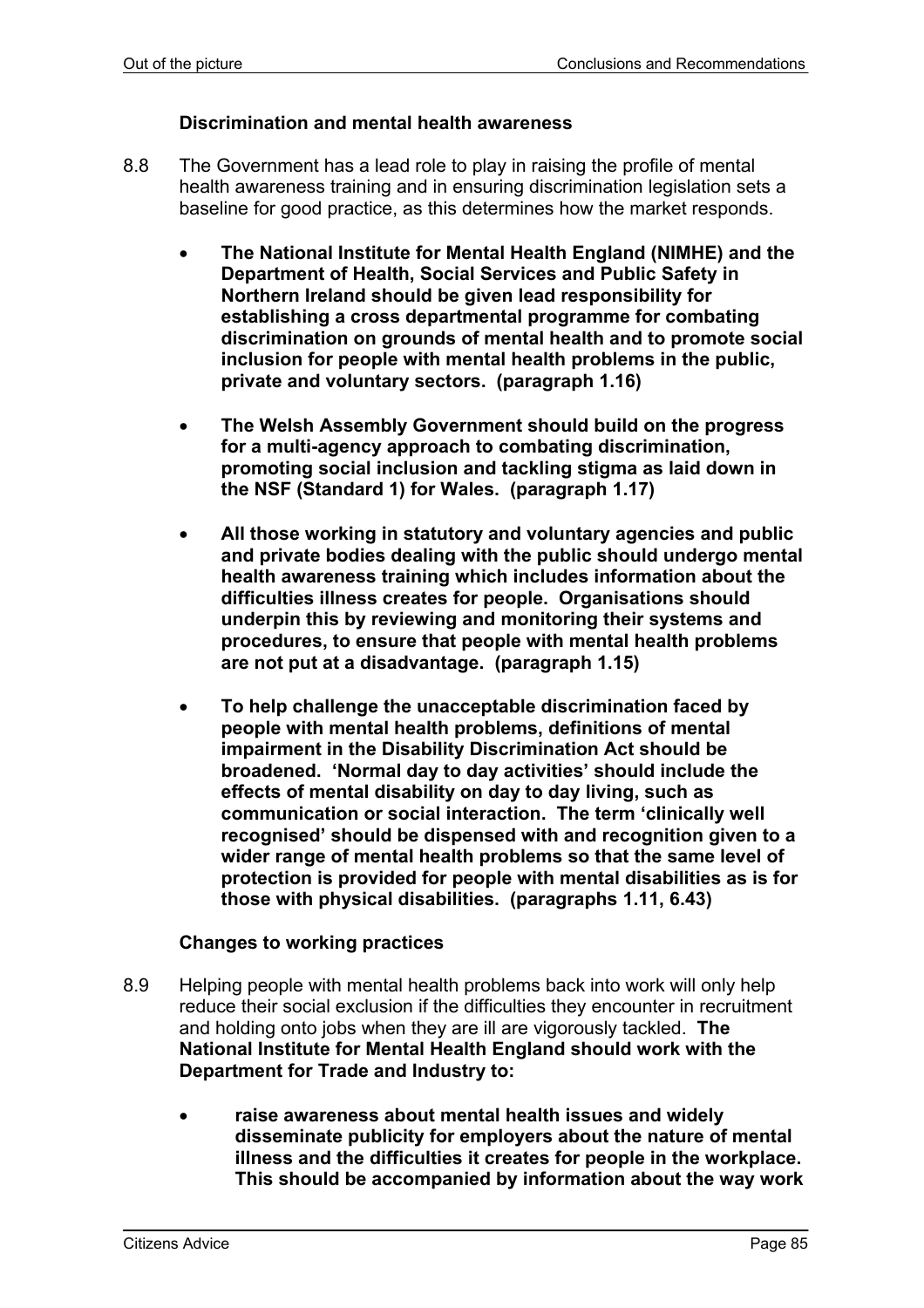**itself can contribute to stress and create some mental illness. (paragraph 2.18)** 

- **back this up with guidance about best practice for employers and employees and support for achieving change in working practices which might include:** 
	- **active promotion and distribution of documents such as**  *The Line Manager's Resource* **with guidance on phasing people into work, flexible working, supervision and support for people when they are ill and for assisting their return to work. (paragraph 2.18)**
- **encourage flexible working by giving employees with mental health problems the same right as parents, to a new right to**  flexible working<sup>133</sup>, namely:
	- **to apply to work flexible hours**
	- **to have their application for such properly considered and responded to**
	- for the right of appeal at tribunal. (paragraph 2.18)
- **separate the interview process from an applicant's disclosure of information about any medical conditions (paragraph 2.10)**
- **publicise to job applicants that there are arrangements to accommodate people with mental health problems and making clear to employees the help they can anticipate through flexible working arrangements, reasonable adjustments, confidentiality, understanding about their illness and one to one support if it is needed. (paragraph 2.10)**

### **Overhauling the benefit system**

- 8.10 The benefit system's failure to acknowledge the particular circumstances and requirements of people with mental health problems prevents them from claiming their full benefit entitlement, deters moves into work and restricts access to financial help at times of hardship. This must be addressed if there is to be a more positive and helpful response to people's illness and the difficulties they face when not well.
- **8.11 The Department of Work and Pensions and it's agencies should undertake a major review of the whole benefit system and its impact on people with mental health problems. Such a comprehensive review should assess how performance at every level affects experience and outcomes for people with mental health problems**

l 133 *Flexible Working: the right to request and the duty to consider*, 2003, DTI.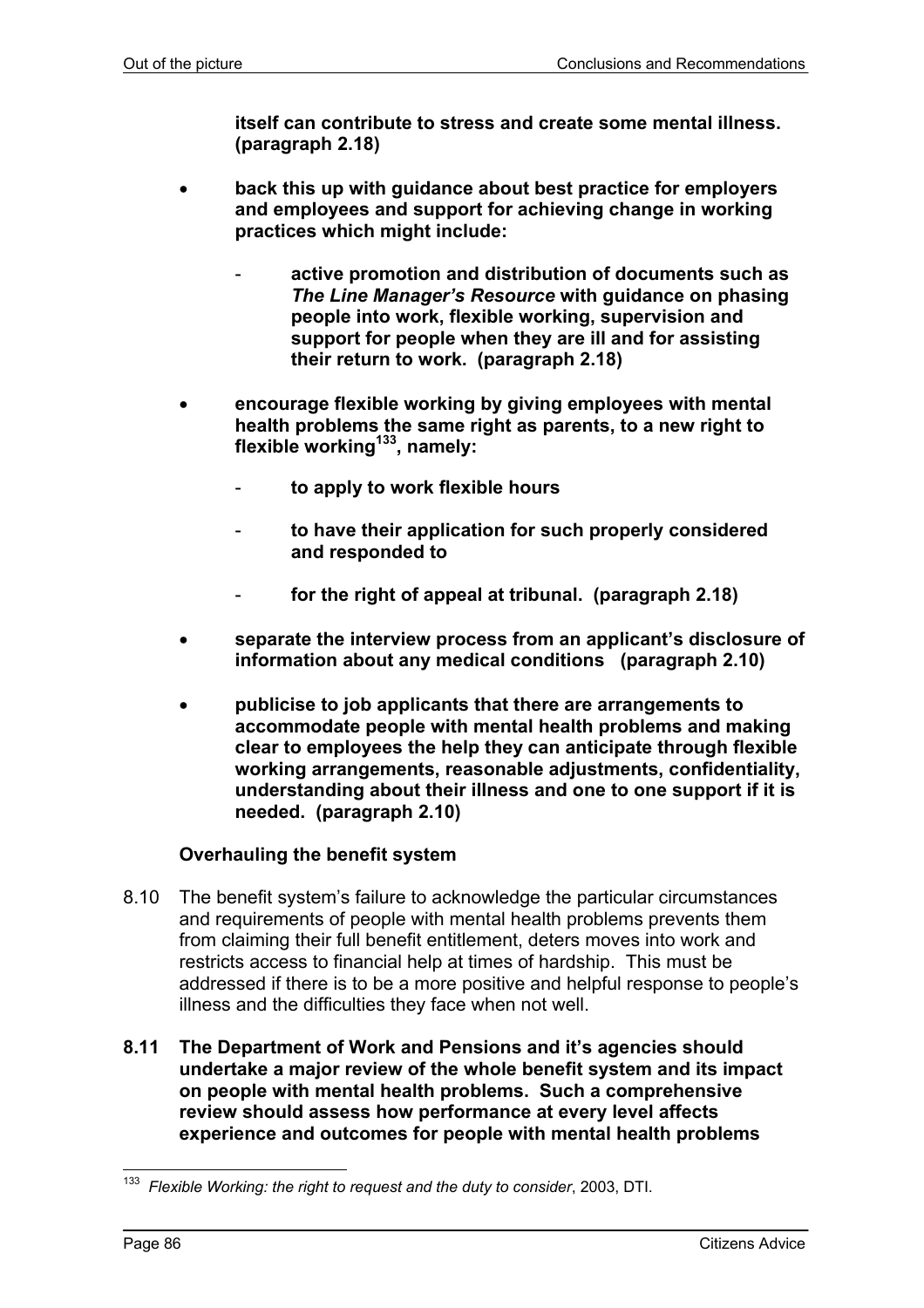**when they are ill. Mental health awareness and training about the problems it creates for people who are unwell should be a central requirement for all staff (paragraph 4.53). Some of the issues a review should pay attention to are:** 

- **revising rules and procedures for the transition from benefits to work in co-operation with mental health service users and providers to:** 
	- **simplify and create flexibility for a more gradual transition from benefits to work (paragraphs 3.12, 3.35)**
	- **create a simpler allowance and tax credit system that makes it financially worthwhile for people with mental health problems to do as much work as they can (paragraphs 3.18, 3.35)**
- **reviewing all stages of incapacity benefit and disability living allowance assessment and how the claiming process affects people with mental health problems, addressing issues such as:** 
	- redesigning the incapacity benefit questionnaire (IB50) **and reducing the constant re-assessment which can aggravate people's condition (paragraphs 4.30, 4.37)**
	- **ensuring there is appropriate training on mental health issues for everyone involved in making decisions on benefit applications and for members of independent appeals tribunals (paragraphs 4.16, 4.43)**
	- **ensuring evidence relevant to a personal capability assessment, such as information from community psychiatric nurses, care workers and psychiatrists, is considered equally with the reports of medical services doctors. Professionals must be fully aware of their role in contributing relevant and timely evidence for securing benefit income and of its importance to people's health and recovery (paragraphs 4.43, 4.44)**
	- **acting immediately on the Select Committee's call for a full review of Medical Services' treatment of claimants with mental health problems134 with attention to regular training and monitoring the quality of doctors reports on mental health issues (paragraphs 4.34, 4.42)**

l 134 *Third Report, Chapter IV*, 1999/2000, Select Committee on Social Security, House of Commons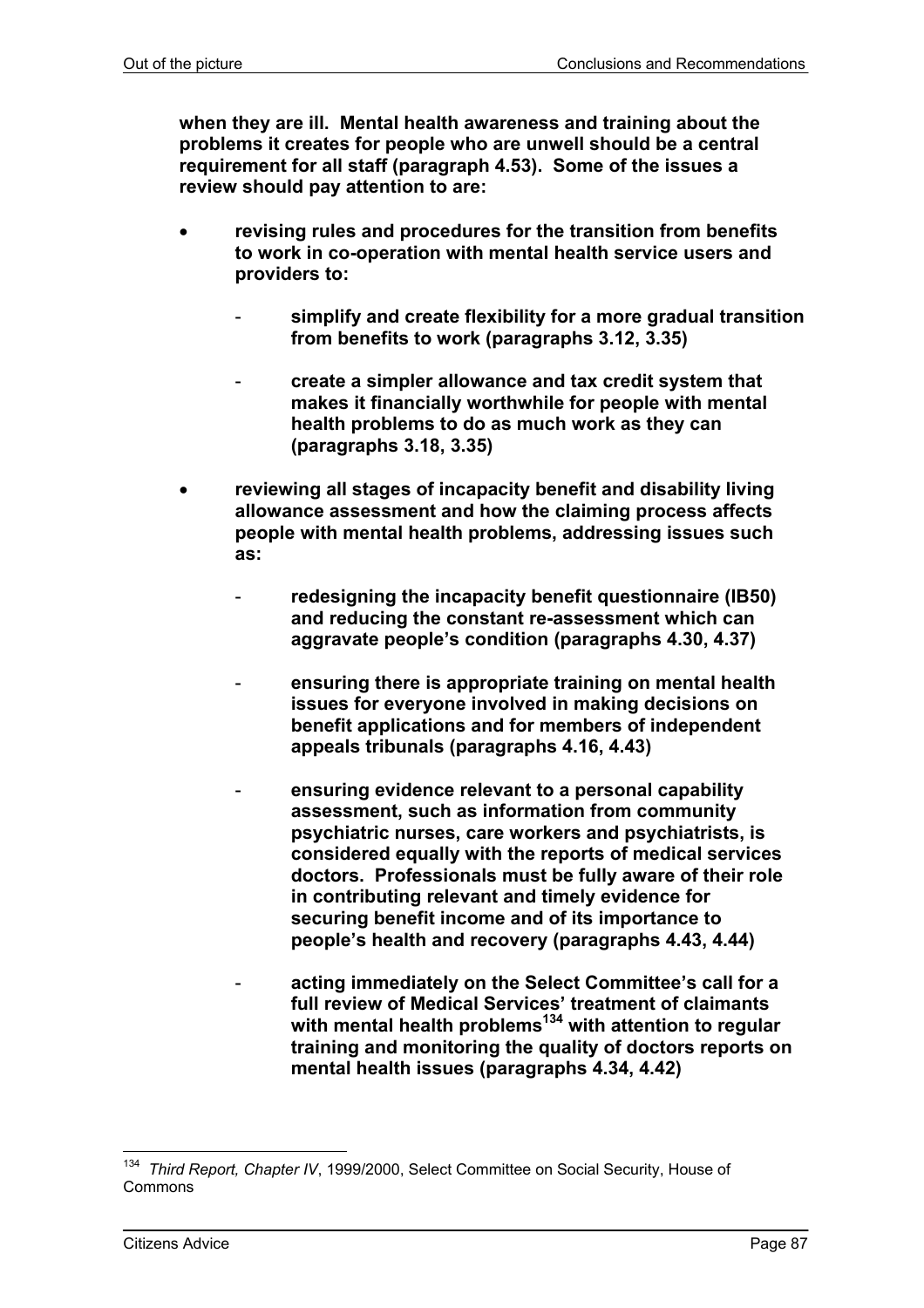- **Jobcentre Plus should report annually to the Department for Work and Pensions on the steps it is taking and with what success, to tackle the problems of claimants accessing offices when they have difficulty travelling because of their illness and/or because they live in rural areas. Medical Services should report annually to the Department for Work and Pensions on how it addresses the difficulties faced by people with mental health problems in rural areas (paragraphs 4.19, 4.21)**
- **examining difficulties in review and appeal processes faced by claimants with mental health problems. Particular attention should be paid to representation and not financially penalising people who appeal (paragraphs 4.46, 4.47, 4.49)**
- **amending benefit rules and procedures to ensure that people with mental health problems do not lose out on help at times of need. This means:** 
	- **housing benefit departments and social landlords should support tenants with mental health problems with housing benefit applications and renewals (paragraphs 5.10, 5.12, 5.14)**
	- reviewing the benefit rules for long stay hospital patients **(paragraph 5.20)**
	- extending the scope of the Social Fund and reviewing **eligibility for Social Fund loans and grants (paragraphs 5.23, 5.25)**
	- reviewing the dispensing of prescriptions and help with **prescription charges (paragraphs 5.28, 5.30)**

### **Addressing insurance, consumer and debt issues**

- 8.12 People with mental health problems who lose their job may also find they have no payment protection insurance because their illness is not recognised. They can face further difficulties when credit is given without reasonable checks on their ability to pay and they may have to struggle with unmanageable debt and heavy handed inappropriate debt recovery practices, which only aggravate their condition. For these reasons, Citizens Advice makes the following recommendations.
- **8.13 Providers of consumer goods and services should ensure their staff are trained on awareness of mental health problems and how to respond appropriately. Training on mental health awareness should be required in relevant industry codes of practice. (paragraphs 6.4, 6.5)**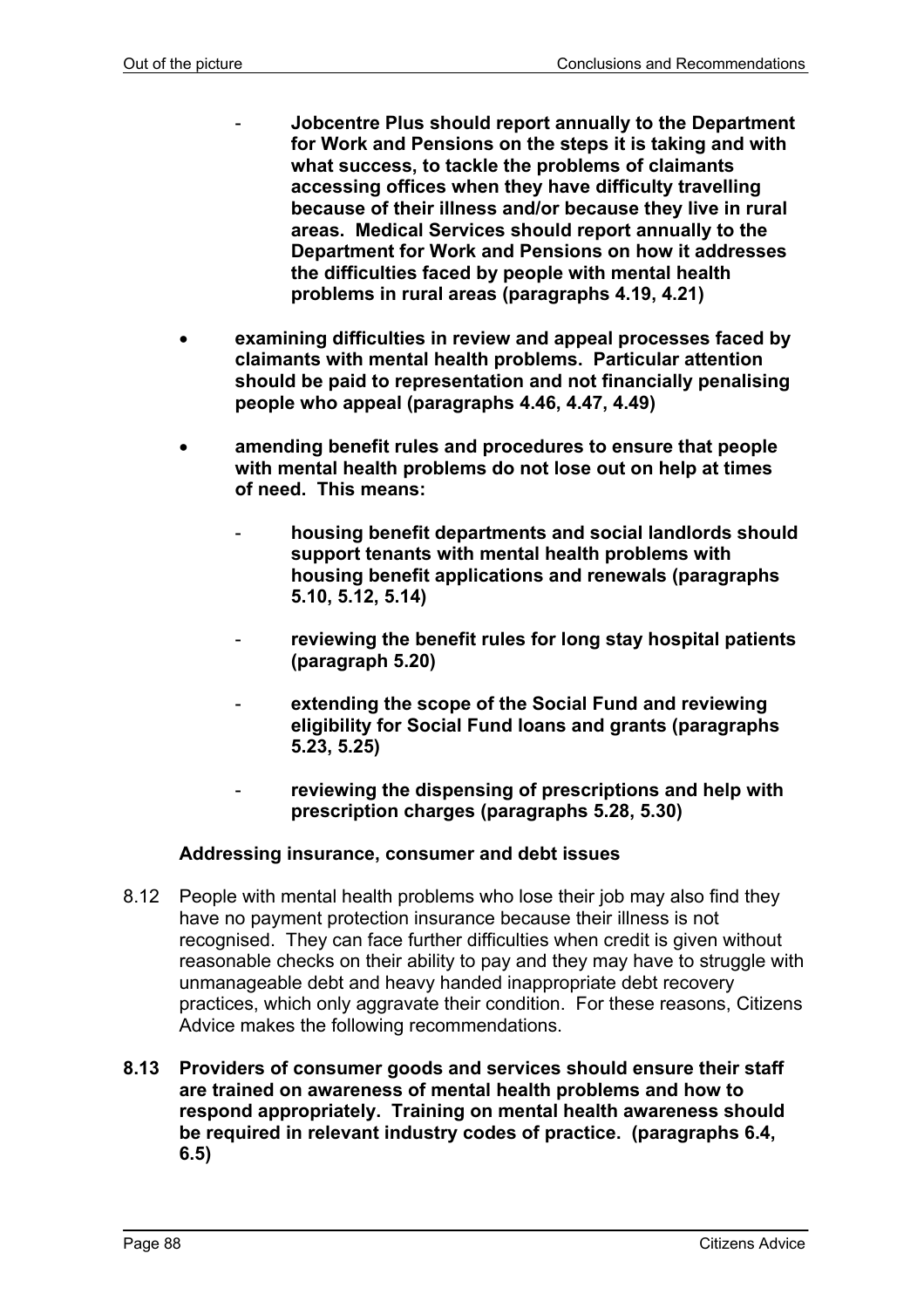- **8.14 The draft Mental Incapacity Bill should be amended to improve consumer protection rights and remedies, so that contracts may be challenged where they have been made during a period when a consumer with mental health problems is ill and cannot reasonably be expected to enter into contractual relationships on the same basis as somebody with full mental capacity. (paragraph 6.14)**
- **8.15 Citizens Advice would like to see a commitment in the forthcoming new DTI consumer strategy that consumer protection bodies will work together to develop and publish a shared strategy on the use of their powers to the maximum benefit of vulnerable consumers and consumers with mental health problems. This strategy should set out in particular how they will challenge discrimination and unfair treatment towards and improve protection of, people with mental health problems in the markets they are concerned with. OFT, in their role of co-ordinating UK enforcement could be asked to take the lead in developing this. (paragraph 6.18)**
- **8.16 The Banking and Finance and Leasing Association Codes should introduce interim measures until the Government's proposals to support a legal duty for lenders to lend responsibly come into force. (paragraph 6.24)**

**They should:** 

- **incorporate commitments to use the rule-of-thumb indicators of overindebtedness as recommended by the second Department of Trade and Industry Overindebtedness Task Force report (paragraph 6.25)**
- **emphasise the importance of assessing a borrower's income and expenditure before lending and encourage consumers to consider for themselves the affordability of loans (paragraph 6.26)**
- **8.17 Further action on responsible lending should include:** 
	- **the Office of Fair Trading should draw up guidance for consumer credit licence holders on credit marketing and responsible lending. Alternatively it could rework its existing guidance on non-status lending to cover all credit lending, whether secured or unsecured (paragraph 6.27)**
	- **all creditor trade associations, including the Finance and Leasing Association, Consumer Credit Association, Consumer Credit Trade Association, Mail Order Trade Association and the Credit Services Association, should adopt guidance on dealing with customers in financial difficulties by the end of 2004 to provide for:**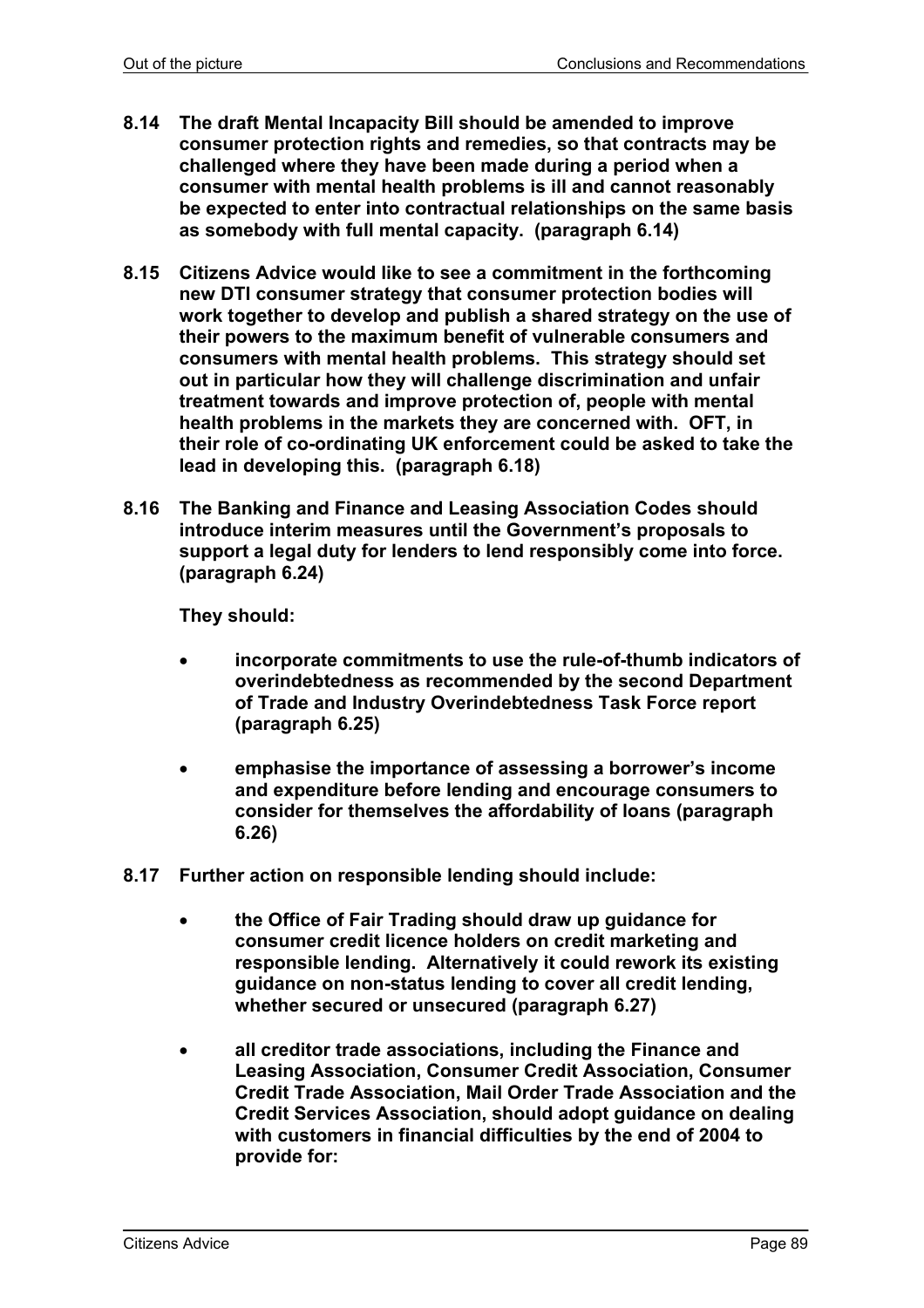- **training for all debt collection staff on the needs of people with mental health problems**
- **ensuring vulnerable people whose debt problems are likely to be long-term are identified at an early stage and dealt with by special units who can provide a more focused service**
- writing off debts where the customer's mental health **problems are long-term and their financial circumstances unlikely to improve (paragraph 6.50)**
- **the Department for Constitutional Affairs should draw up preaction guidance requiring creditors to take a holistic approach to debt recovery, which tailors their response to a debtor's circumstances and ensures court action is not taken against debtors with long-term mental health problems. (paragraph 6.51)**
- **8.18 The Financial Services Authority should produce a policy statement setting out how their approach to regulation of general insurance will ensure that consumers with mental health problems are treated fairly. (paragraph 6.36)**
- **8.19 The Association of British Insurers should review their guidance on compliance with the DDA to ensure people with mental health problems are not unreasonably excluded from obtaining insurance and making claims. The review should examine:**
	- **the use of blanket mental health exclusions that serve to unreasonably reduce access to cover**
	- **the acceptance of GP medical evidence about the insured's state of mental health as evidence in a claim**
	- **how the industry could be encouraged to provide a better deal for people with mental health problems. (paragraph 6.39)**

### **Supporting people when they are ill**

8.20 The interlinking of problems of illness with, for example, debt, substance misuse and homelessness emphasises the importance of helping people with all their problems and early on, to minimise the risks of aggravating their illness. This is best done through a co-operative and inter-linked agency approach to provide services and help. CABx mental health projects demonstrate the effectiveness of advice and advocacy where people can easily access it.

### **8.21 The National Institute for Mental Health England should take the lead in developing comprehensive strategies for providing all round**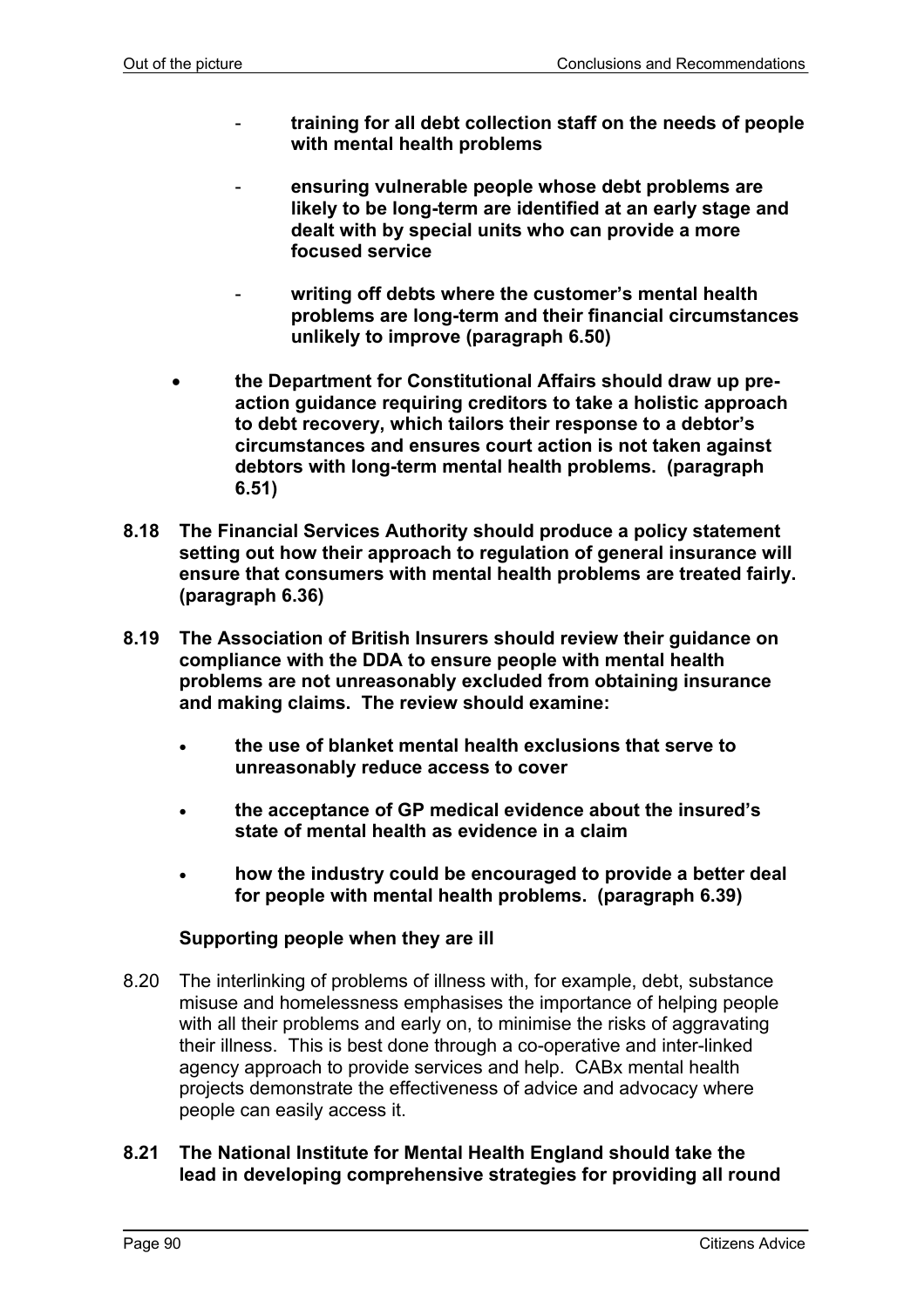**support to people with mental health problems between local agencies that include CABx (paragraph 7.17). This strategy should include:** 

- **training social workers, community psychiatric nurses, psychiatrists and GPs about the importance of advice and help on income maximisation for people with mental health problems (paragraphs 4.44, 6.54)**
- **developing procedures for prompt referral of clients who need financial help to specific agencies so that, as part of their care programme, they are fully informed about benefit entitlements and have help to maximise their income and deal with debts (paragraphs 5.17, 6.54)**
- **Established projects need to be able to rely upon long term and sustainable funding to create stability and allow for planning and development of work that includes trained workers and advocates, face to face advice and time to build trust. (paragraphs 7.9, 7.21)**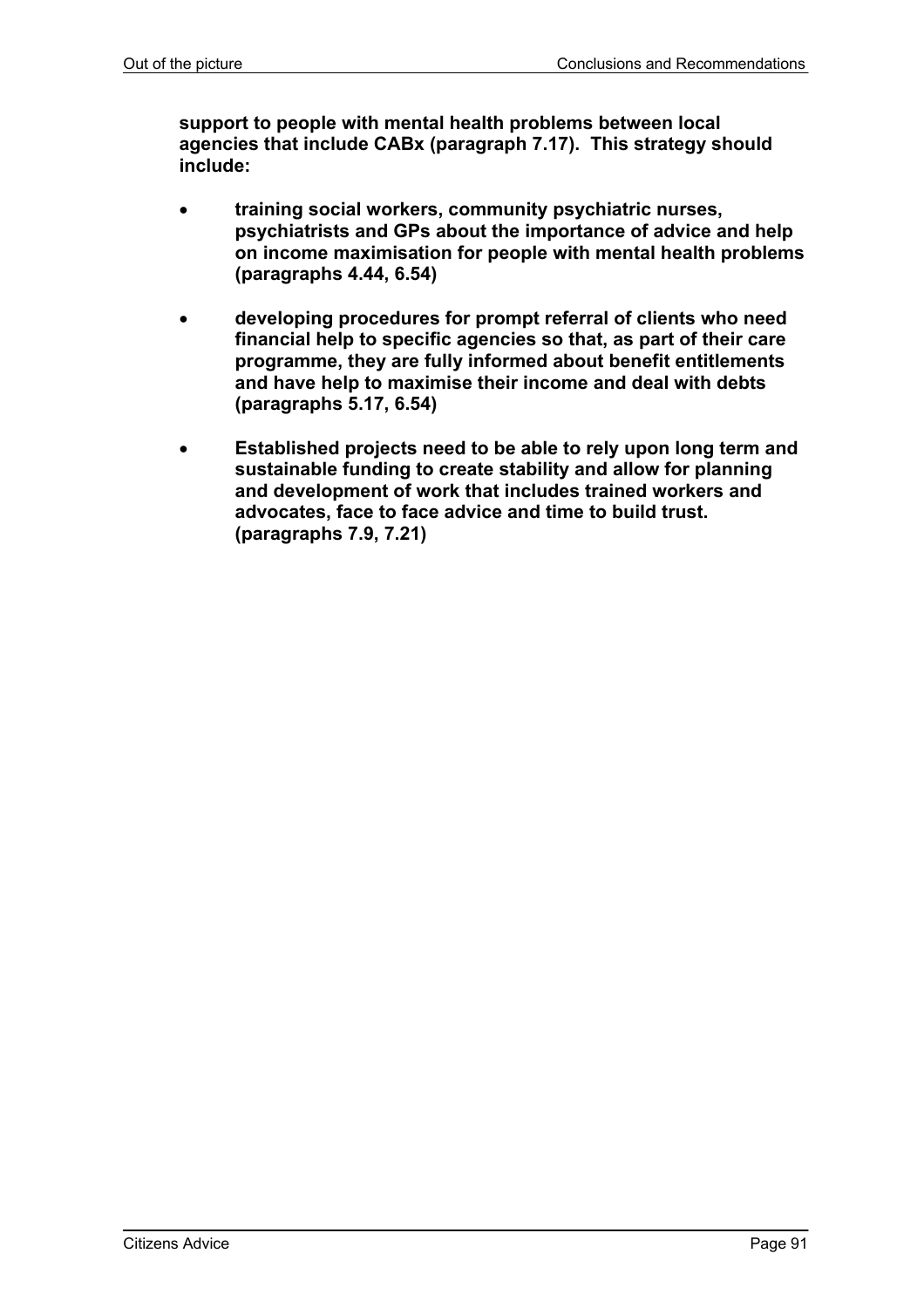# **Bibliography**

Abbott S & L Hobby (1999) **Evaluation of the health and advice project: its impact on the health of those using the service,** Health and Community Care Research Unit, Liverpool.

Child Poverty Action Group (2002) **Welfare Benefits Handbook 2002/3**, CPAG

Citizens Advice (2003) **Possession action – the last resort?**

Citizens Advice (2003) **In too deep: CAB clients' experience of debt**

Citizens Advice (2003) **Citizens Advice Response** to Consultation by Social Security Advisory Committee on Draft Social Security (Incapacity Benefit work focused interviews) Regulations

Citizens Advice (2003) **Citizens Advice Response** to Pathways to Work; helping people into employment

Citizens Advice (2002) **Unfair and underfunded: CAB evidence on what's wrong with the Social Fund** 

Citizens Advice (2002) 'Getting Insured – the problems for people with mental health problems', Susan Marks, **Evidence**, July

Citizens Advice Scotland (2003) **Riding the Benefits Roller-coaster: CAB clients' experiences of claiming sickness and disability benefits**

Clark, Sherry (2002) **Volunteering for Mental Health**, The National Centre for Volunteering

Davis, Ann & Phil Hill (2001) **Poverty, Social Exclusion and Mental Health: a resource pack,** The Mental Health Foundation

Department for Constitutional Affairs (2003) **Draft Mental Incapacity Bill,** Cm 5859-1, The Stationery Office

Department for Constitutional Affairs (2004) **Government's Response to the Scrutiny Committee's Report on the Draft Mental Incapacity Bill**, Cm 6121, The Stationery Office

Department for Work and Pensions (2002) **Pathways to Work: helping people into employment**, Consultation Document, Cm 5690, DWP

Department for Work and Pensions (2003) **Pathways to Work: the Government's response and action plan**, Cm 5830, DWP

Department for Work and Pensions (2003) **The Social Security (Incapacity Benefit Work-focused Interviews) Regulations 2003**, Explanatory Memorandum to the Social Security Advisory Committee, DWP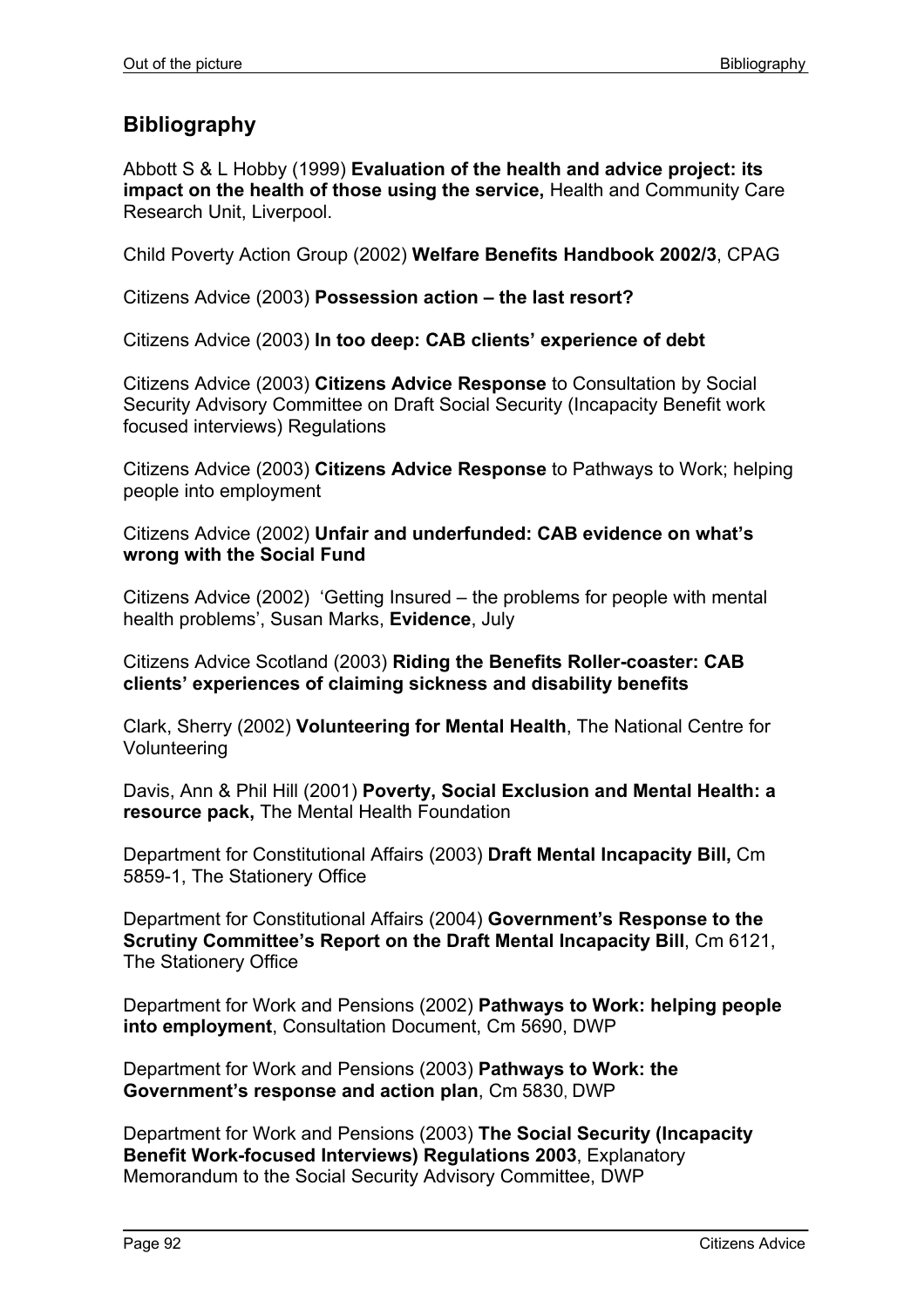Department for Work and Pensions (2003) **Draft Disability Discrimination Bill Regulatory Impact Assessment**, Cm 6058, DWP

Department for Work and Pensions (2003) **A Guide to Incapacity Benefit – the Personal Capability Assessment,** IB214, DWP

Department for Work and Pensions (2003) **Quarterly Appeal Tribunal Statistics,**  June, DWP

Department for Work and Pensions (2002) **HB/CTB Performance Standards,** DWP

Department of Trade and Industry (2003) **People, Pensions and Post Offices,** Trade and Industry Select Committee Report, DTI

Department of Trade and Industry (2003) **Flexible Working: the right to request and the duty to consider**, DTI

Department of Trade and Industry (2003) **Fair, Clear and Competitive – The consumer credit market in the 21st century,** DTI

Department of Health (2002) **Improvement, expansion and reform, the next three years: priorities and planning framework for 2003-2006**, DH

Department of Health (2001) **Fast-forwarding Primary Care Mental Health: justification for a permanent separate strand for primary care within NIMH(E)***,* DH

Department of Health (1999) **National Service Framework for Mental Health modern standards and service models**, DH

Department of Social Security (2000) **Report on Medical Services**, Reply by the Government to the Third Report of the Select Committee on Social Security, Session 1999-2000 [HC 183], DSS

Diffley, Ceri (2003) **Managing Mental Health; research into the management of mental health in the workplace and the information and guidance available to managers**, The Work Foundation

Disability Rights Commission (2003) **Response to the Social Exclusion Unit Consultation,** DRC

Disability Rights Commission (2002) **Disability Discrimination Act, Code of Practice,** DRC

Disability Rights Task Force (1999) **From Exclusion to Inclusion**, Final Report, DWP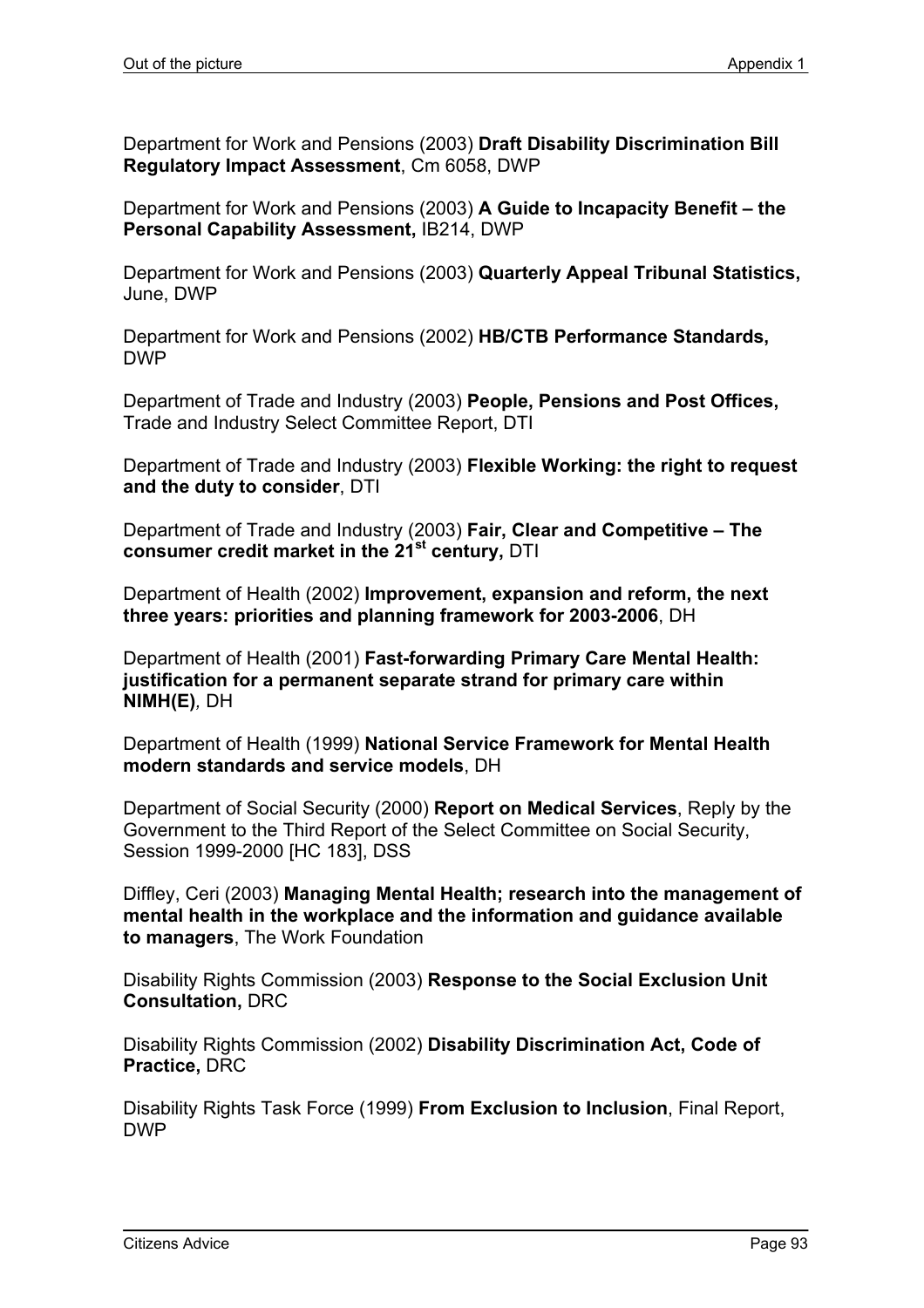Dominy N and E Kempson (2003) **Can't pay or won't pay? A review of creditor and debtor approaches to the non-payment of bills**, Research Series No 4/03, Lord Chancellor's Department

Emanuel U and S. Begum (2000) **What do you advise doc? A CAB in Primary Care in the West Midlands**, Sandwell District CAB and Faculty of Education, University of Manchester.

Employment Appeal Tribunal (1999) **Goodwin v The Patent Office**, IRLR 4, EAT

House of Commons, Select Committee on Social Security (1999/2000) **Third Report: Medical Services,** [HC 183] The Stationery Office

Mental Health Services (2003) **Delivering Race Equality: a framework for action**, Consultation Document, Department of Health

Mentality (2001) **Making it Happen. A guide to delivering mental health promotion**, Mentality

Mind (2003) **The hidden costs of mental health**, Mind

Mind (1999) **Creating Accepting Communities**, Mind

Mind out for mental health (2003) **The Line Manager's Resource: a practical guide to managing and supporting mental health in the workplace,** Mind out for Mental Health and The Work Foundation

National Assembly for Wales (1998) **Better Health - Better Wales**, Green Paper, Cm 3922, The Stationery Office

National Assembly for Wales (1998) **Welsh Health Survey**, Government Statistical Service

National Association of Citizens Advice Bureaux (2001) **Unhealthy Charges***,* NACAB

National Audit Office (2003) **Difficult Forms: How government agencies interact with citizens**, The Stationery Office

National Audit Office (2003) **Progress in improving the medical assessment of incapacity and disability benefits,** The Stationery Office

National Institute for Mental Health England (2003) **Inside Outside: improving mental health services for black and minority ethnic communities in England**, NIMHE

National Statistics (2003) **Adults' Attitudes to Mental Illness in Great Britain**, Department of Health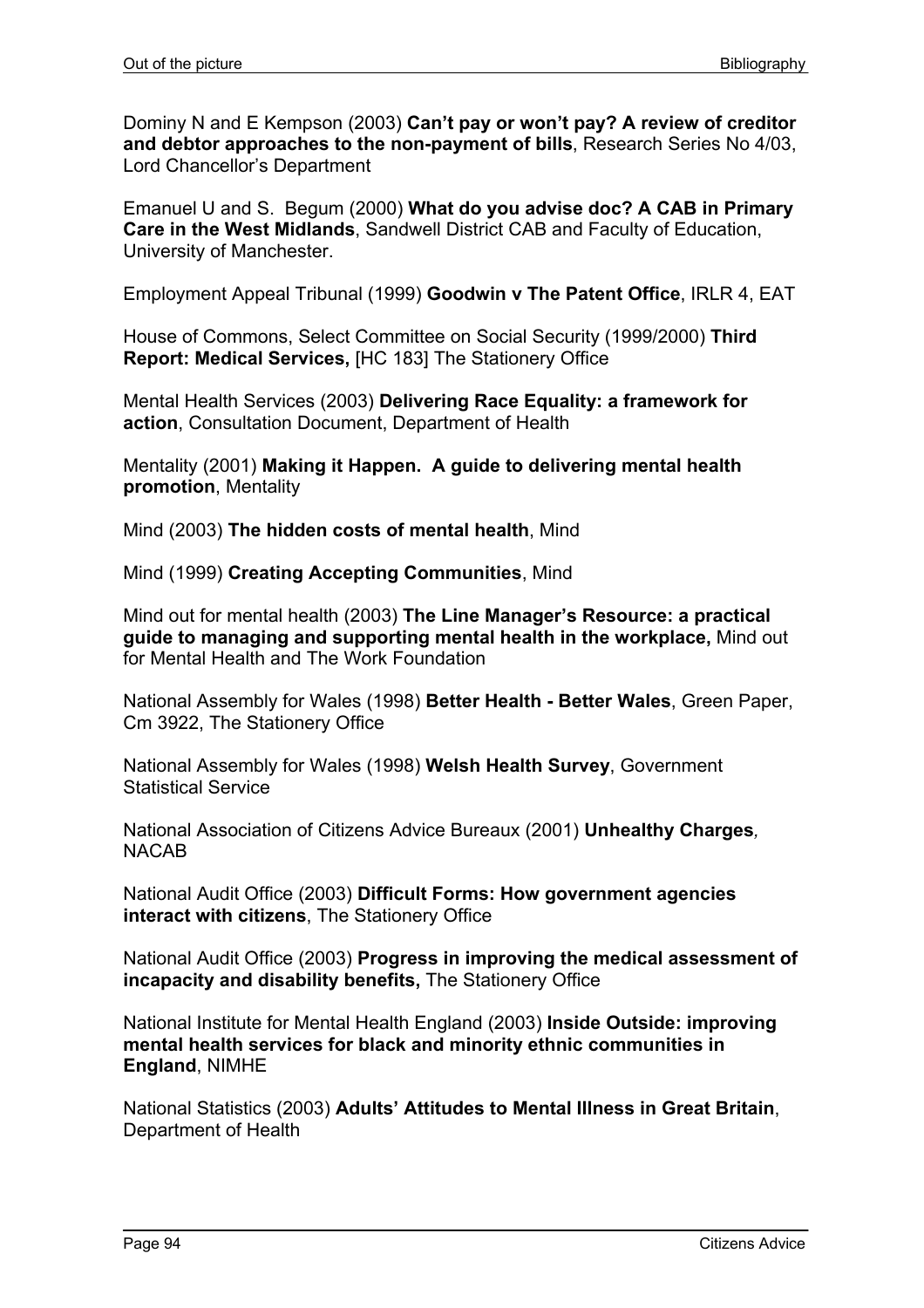National Statistics (2002) **Labour Force Survey**, Department for Education and Employment

National Statistics (1999) **Labour Force Survey**, Autumn, Department for Education and Employment

National Statistics (2000) **Psychiatric Morbidity among adults living in private household in Great Britain,** Department of Health

Northern Ireland Department for Health, Social Service and Public Safety (2003) **Priorities for Action: planning priorities and actions for the health and personal social services, 2003-2004**, DHSSPS

Northern Ireland Department for Health, Social Service and Public Safety (2003) **Promoting Mental Health Strategy 2003-2008**, DHSSPS

Northern Ireland Statistics and Research Agency (2001) **Northern Ireland Health and Social Wellbeing Survey***,* commissioned by Department for Health, Social Service and Public Safety

Office of Fair Trading (2004) **Annual Plan 2004/5,** consultation paper, OFT

Office of Fair Trading (1999) **Vulnerable Consumers and Financial Services,**  OFT

Office of Fair Trading (1998) **Vulnerable Consumer Groups: Quantification and Analysis**, Research Paper 15, OFT

Office of Fair Trading (1997) **Non-status lending: guidance for lenders and brokers,** OFT

Plumpton M. & J. Bostock (2003) **Income, Poverty and Mental Health: a literature review**, Department of Psychological Services and Research Newcastle, North Tyneside & Northumberland NHS Mental Health Trust, March

Regan, Sue and Will Paxton (2003) **Beyond Bank Accounts: full financial inclusion**, Institute for Public Policy Research and Citizens Advice,

Royal College Psychiatrists (2001) **Mental Illness: stigmatisation and discrimination within the medical profession**, Council Report 91, Royal College Psychiatrists, Royal College Physicians of London, British Medical Association

Read and Baker (1996) **Not Just Sticks and Stones**, Mind

Sainsbury Centre for Mental Health (2003) **The economic and social costs of mental illness***,* Policy Paper 3, Sainsbury Centre for Mental Health

Sharpe J and J Bostock (2002) **Supporting People with Debt and Mental Health Problems: research with psychological therapist in Northumberland**,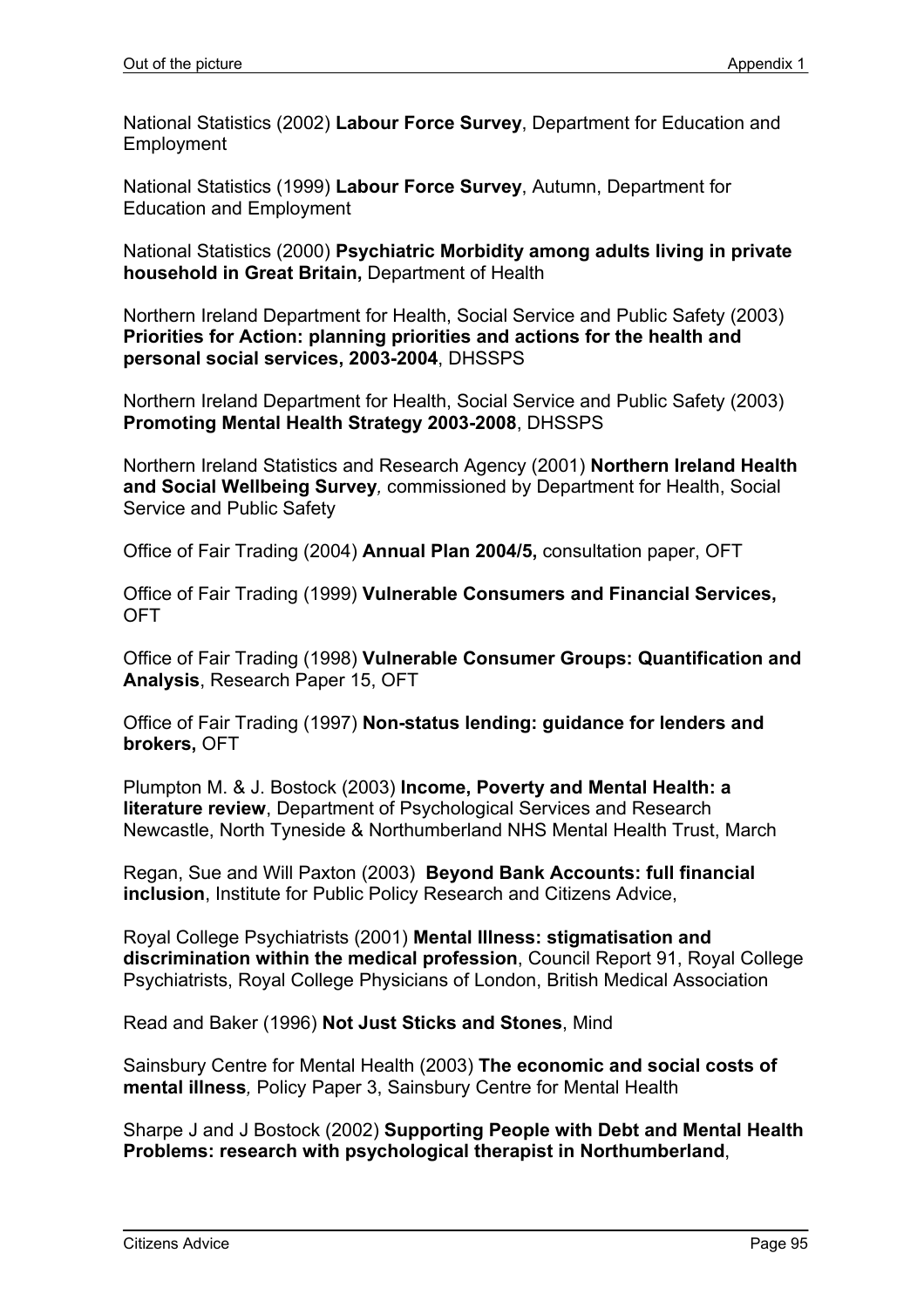Northumberland Health Action Zone and Newcastle, North Tyneside and Northumberland Mental Health NHS Trust

Smith A, S Johal, E Wadsworth, G D Smith, T Peters (2000) **The Scale of Occupational Stress: the Bristol Stress and health at work study**, Stationery **Office** 

Stanley, K and S. Regan (2003) **The missing million: supporting disabled people into work,** Institute for Public Policy Research

University of Leicester Centre for Utility and Consumer Law and Chesterfield CAB (2001) **Striking a Deal: negotiations by CAB clients over debts for gas and electricity***,* University of Leicester and Chesterfield CAB

Welsh Assembly Government (2002) **Targeting Health Improvement for all**, Consultation Document, Office of the Chief Medical Officer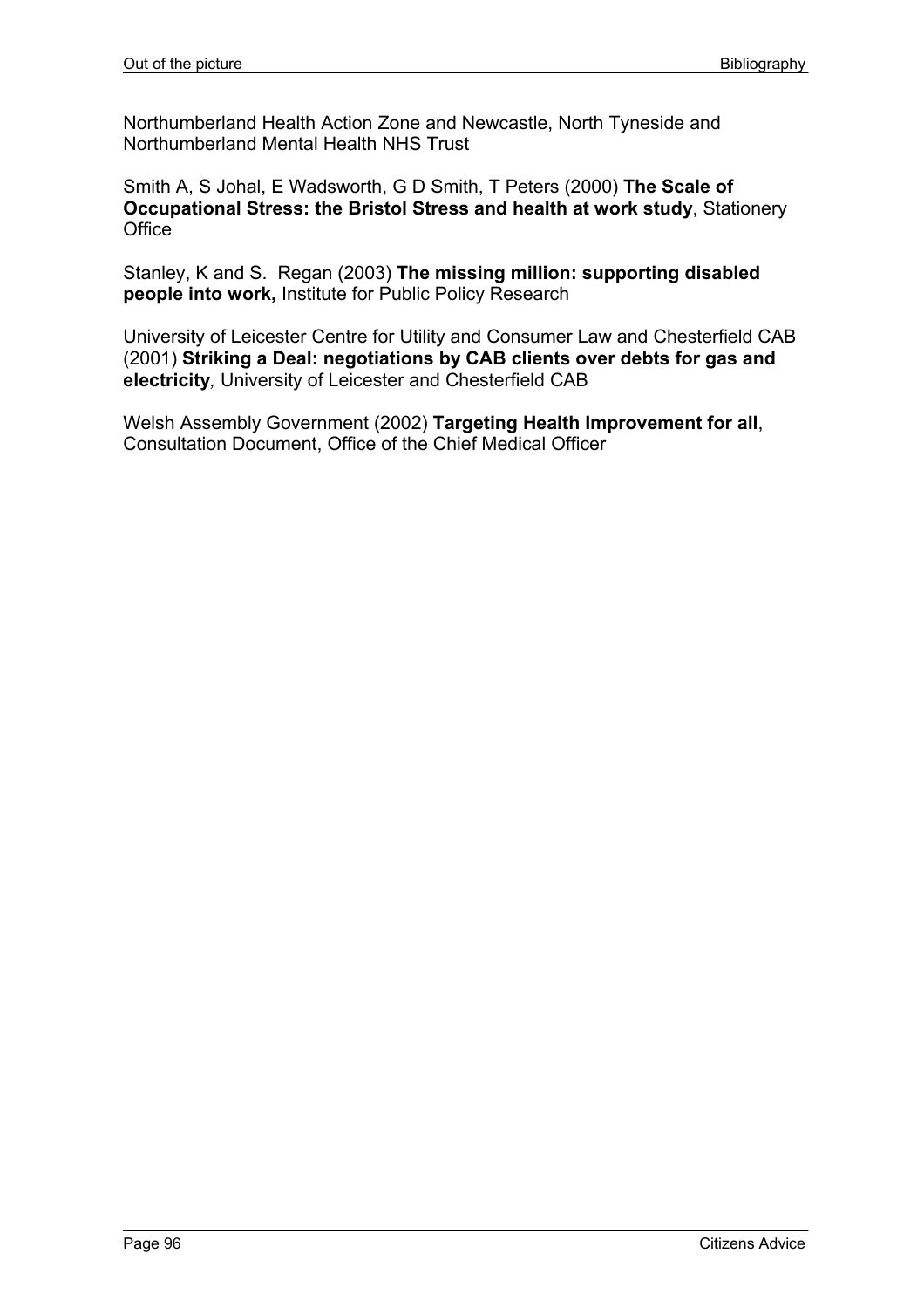# Appendix 1

# **CABx that responded to the Mental health and social exclusion questionnaire**

### **EAST**

CAB Service in **Hertsmere** Dacorum District\* Fenland **Hertford** Ipswich Leiston, Saxmundham & **District** Stevenage\* Welwyn Hatfield\* Waltham Abbey Wymondham\*

# **LONDON**

Chelsea\* Eltham **Hampton** Harrow\* Romford\*

### **MIDLANDS**

Burton upon Trent Daventry & District Dudley District Lincoln & District\* Malvern Hills District\*

Northampton & District\* Rugeley & District\* South Shropshire Walsall\* Worcester\*

# **NORTH**

Blyth Valley Boothferry District\* Derwentside\* Gateshead\* Hartlepool\* Keighley & District\* North Kirklees Redcar & Cleveland\* Ripon & District Sheffield\*

# **NORTH WEST**

**Chester** Crew & Nantwich\* Macclesfield, Wilmslow & District\* Salford\*

#### **SOUTH Alton**

\* CABx with mental health outlets

Crowborough\* Dorking\* Dover & District\* **Eastbourne** Epson & Ewell\* Fareham\* Godalming Guildford\* Heathlands/Rushmoor\* **Medway** Runnymede\* Thanet\* Waterside Winchester\* West Berkshire\*

### **WALES**

Gwynedd Llanelli Powys South Denbighshire\*

# **WEST**

Gloucester & District\* North Cornwall North Devon Taunton & District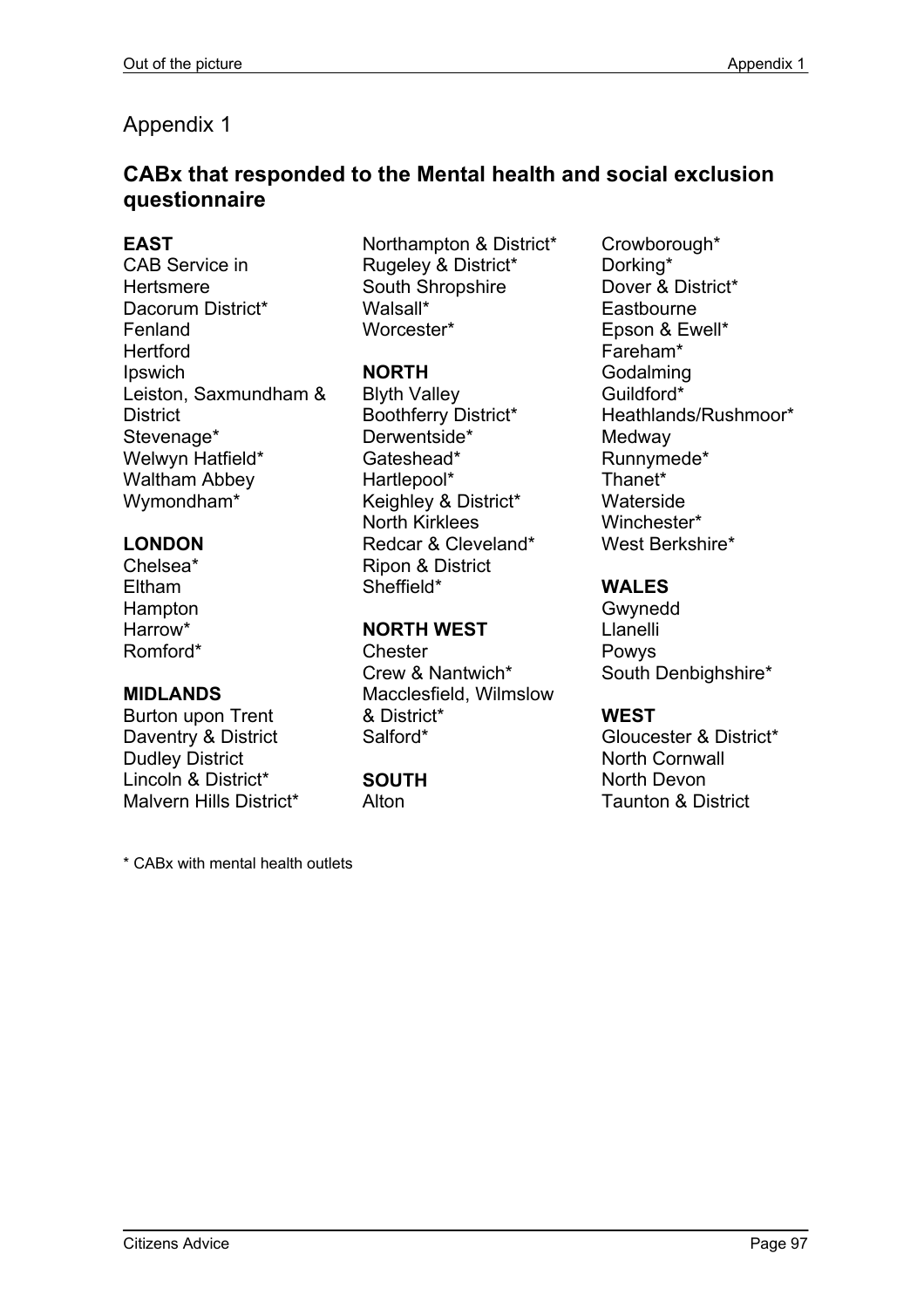# **Appendix 2**

# **CABx that submitted evidence between January 2002 and December 2003**

# **EAST REGION**

Abbots Langley **Billericay** Bishop's Stortford **District** Braintree & District Brandon & Mildenhall Broxbourne Bury St Edmunds Cambridge & District Castle Point Chelmsford **Colchester** Dunstable & District Ely Epping Fenland (Main) Great Yarmouth **Harlow Haverhill** Dacorum District **Hertford** CAB service Hertsmere **Huntingdonshire** Ipswich & District Kings Lynn & District Leighton Linslade Leiston & Saxmundham Lowestoft Maldon Mid-Suffolk (Stowmarket) Newmarket North Herefordshire Norwich & District Norwich Money Advice Oxhey & District **Peterborough** Rickmansworth Rochford & Rayleigh St Albans Southend-on-Sea **Stevenage** Sudbury Thetford & District

Uttlesford (Saffron Walden) Waltham Abbey Ware & District **Watford** Welwyn Hatfield **Wickford** Witham Wymondham & District

# **LONDON REGION**

Barking & Dagenham Barnet Bexley Brent **Bromley** Camden CAB Service Croydon Ealing Enfield Fulham Greenwhich District Hackney (Mare Street) Harrow **Havering Hillingdon** Hounslow Kensington & Chelsea Lewisham Merton Newham Docklands Redbridge Richmond Borough Royal Courts of Justice Sheen **Southwark Sutton** Tower Hamlets Waltham Forest Wandsworth Borough **Service** Westminster CAB **Service** 

# **MIDLANDS REGION**

Ashfield Bassetlaw (Retford) Bedworth & District Birmingham Bromsgrove & District Burton-upon-Trent **Cannock Charnwood Chesterfield** Daventry & District Derby **Dudley** East Lindsey East Northants Eastwood & District Harborough District **Hinckley** Lichfield Lincoln & District Lutterworth Malvern Hills District **Mansfield** Melton Mowbray Mid Derbyshire Newark & District Newcastle Under Lyme **Northampton** North Warwickshire Nottingham & District Nuneaton Ollerton & District Redditch Rugby Rugeley Rutland Sandwell **Shirley** Sleaford Small Heath **Solihull** South Derbyshire South Holland South Kesteven South Shropshire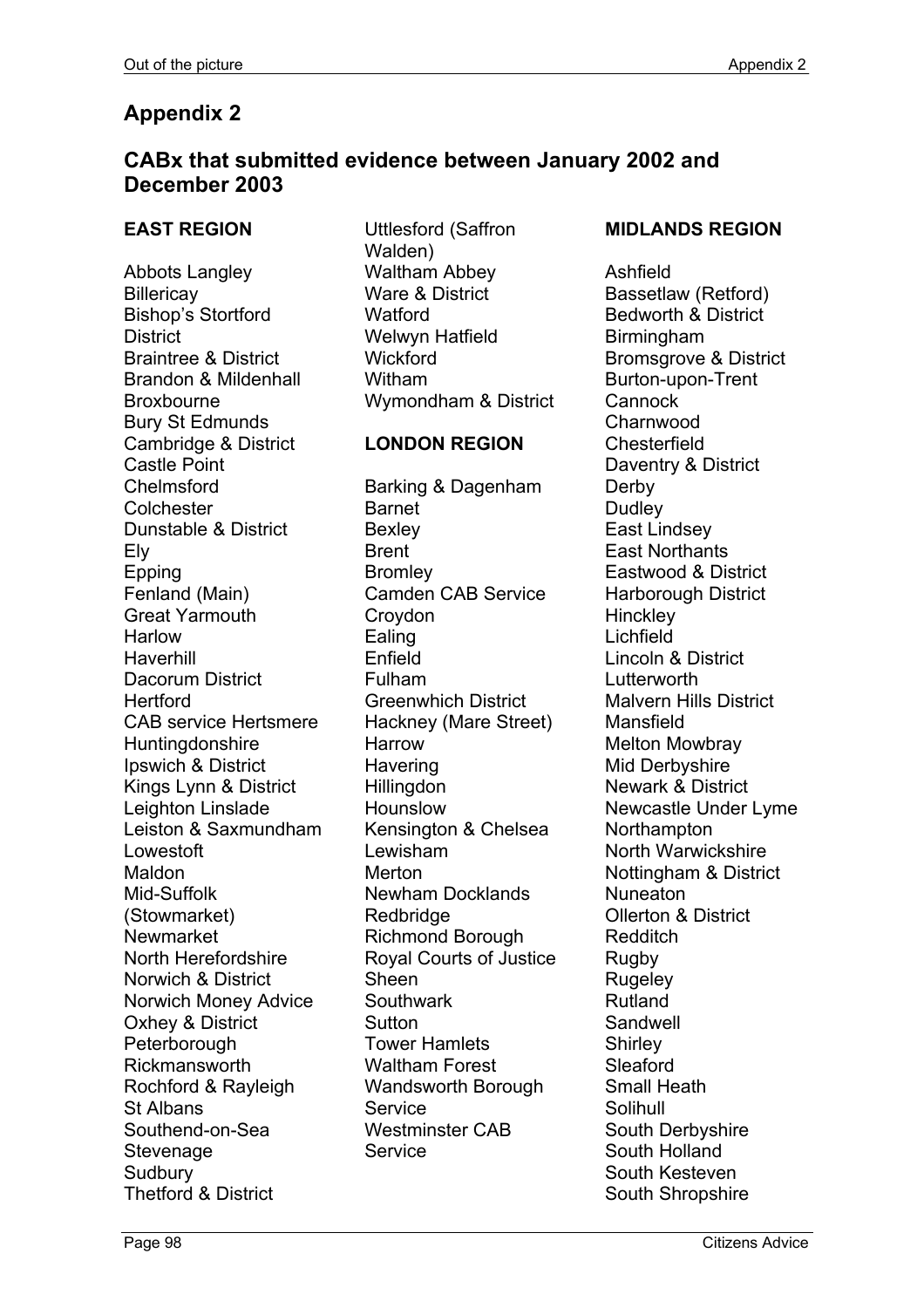Stoke-on-Trent (District) Stafford & Stone Straford-on-Avon Tamworth Telford & The Wrekin Uttoxeter Walsall Warwick District West Lindsey Wolverhampton District Wyre Forest

# **NORTHERN IRELAND**

Armagh Callender Street (Central Belfast) **Carrikfergus** Dungannon Holywood Lisburn Londonderry

# **NORTH REGION**

Berwick Blyth Valley Boothferry District Bradford (West Yorkshire) Calderdale Craven (Skipton) Debt Advice within Northumberland **Derwentside Doncaster** Durham Easington & District East Yorkshire (Bridlington) Grimsby Cleethorpes & **District** Hambleton **Hartlepool** Hull Keighley & District Leeds **Middlesbrough** Newcastle City North East Doncaster North Kirklees

North Tyneside (The Valley) Redcar & Cleveland (Guisborough) Ripon Rotherham Ryedale **Scunthorpe** Selby District Sharrow (Sheffield) Sheffield Debt Support Unit Sheffield Mental Health South East Sheffield South Kirklees (Huddersfield) Stockton & District Information & Advice **Service** Wakefield District Washington Wear Valley York

# **NORTH WEST REGION**

Altrincham **Bebington** Birkenhead (Charity) Ltd **Blackpool** Bolton & District Bradford (Gtr Manchester) Bootle **Burnley** Bury District **Carlisle Chester** Chorley South Ribble & **District** Citizens Advice Allerdale Combined Hospitals Crewe & Nantwich Crosby Eden **Garston** Halton District Heswall High Peak Knowsley & District Lancaster

Liverpool Central Lytham St. Annes Macclesfield Wilmslow & District Manchester District Morcambe & Heysham **Netherly** North Liverpool Old Trafford Oldham District Ribble Valley Rochdale District Rossendale Sale Salford Skelmersdale (West Lancs) South Lakeland **Southport** St Helen's Stockport District **Stretford Swinton** Toxteth **Wallasev** Warrington District West Kirby **Whitehaven** Wigan Borough Wychavon

# **SOUTH REGION**

Abingdon Alton Andover Ash Aylesbury **Basingstoke** Bexhill & Rother Bicester Bishop's Waltham Bognor Regis Bracknell Brighton & Hove Buckingham, Winslow & **District Camberley Canterbury** Chichester & District Chiltern